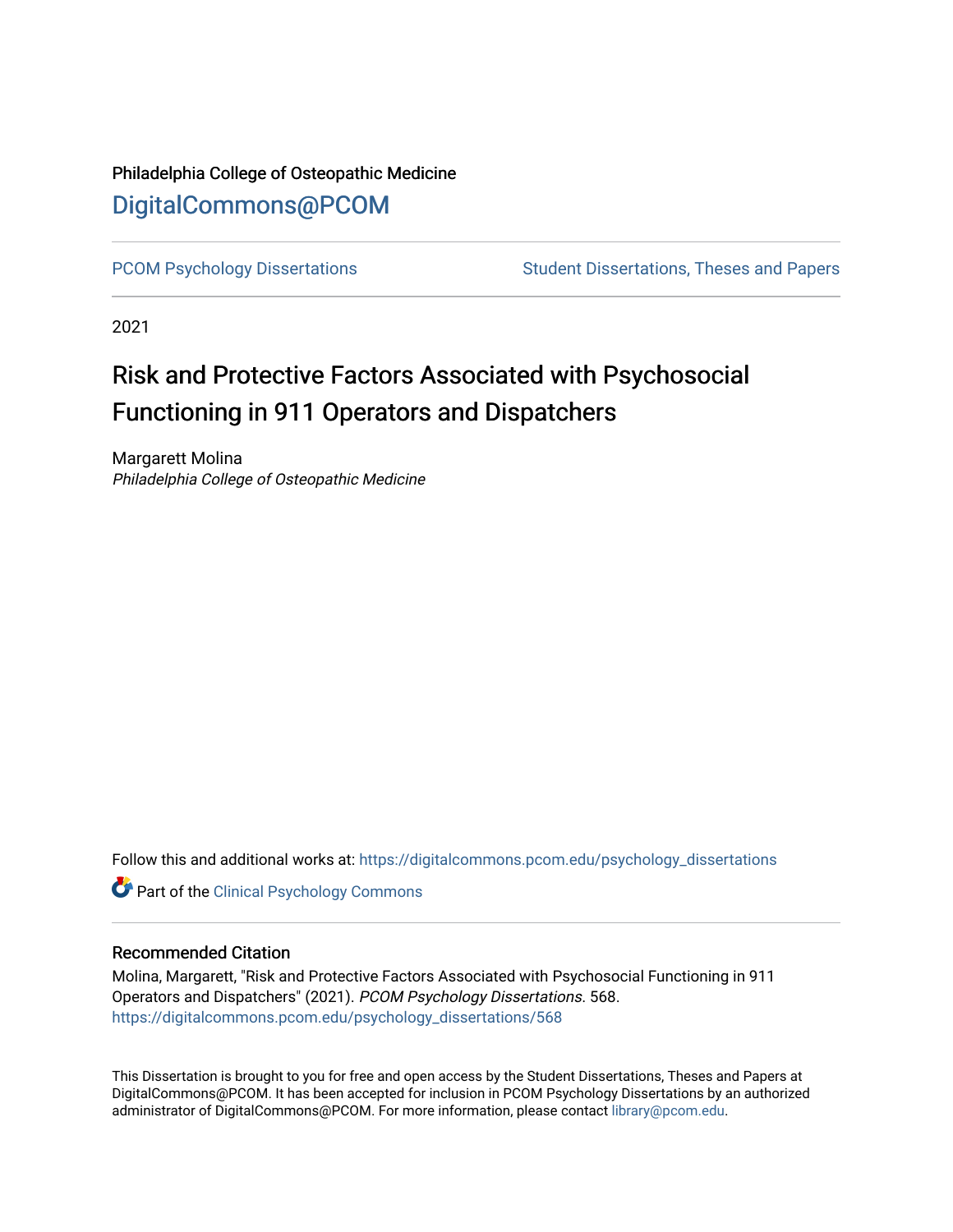Philadelphia College of Osteopathic Medicine School of Professional and Applied Psychology Department of Clinical Psychology

# RISK AND PROTECTIVE FACTORS ASSOCIATED WITH PSYCHOSOCIAL FUNCTIONING IN 911 OPERATORS AND DISPATCHERS

By Margarett Molina

Submitted in Partial Fulfillment of the Requirements for the Degree of

Doctor of Psychology

July 2021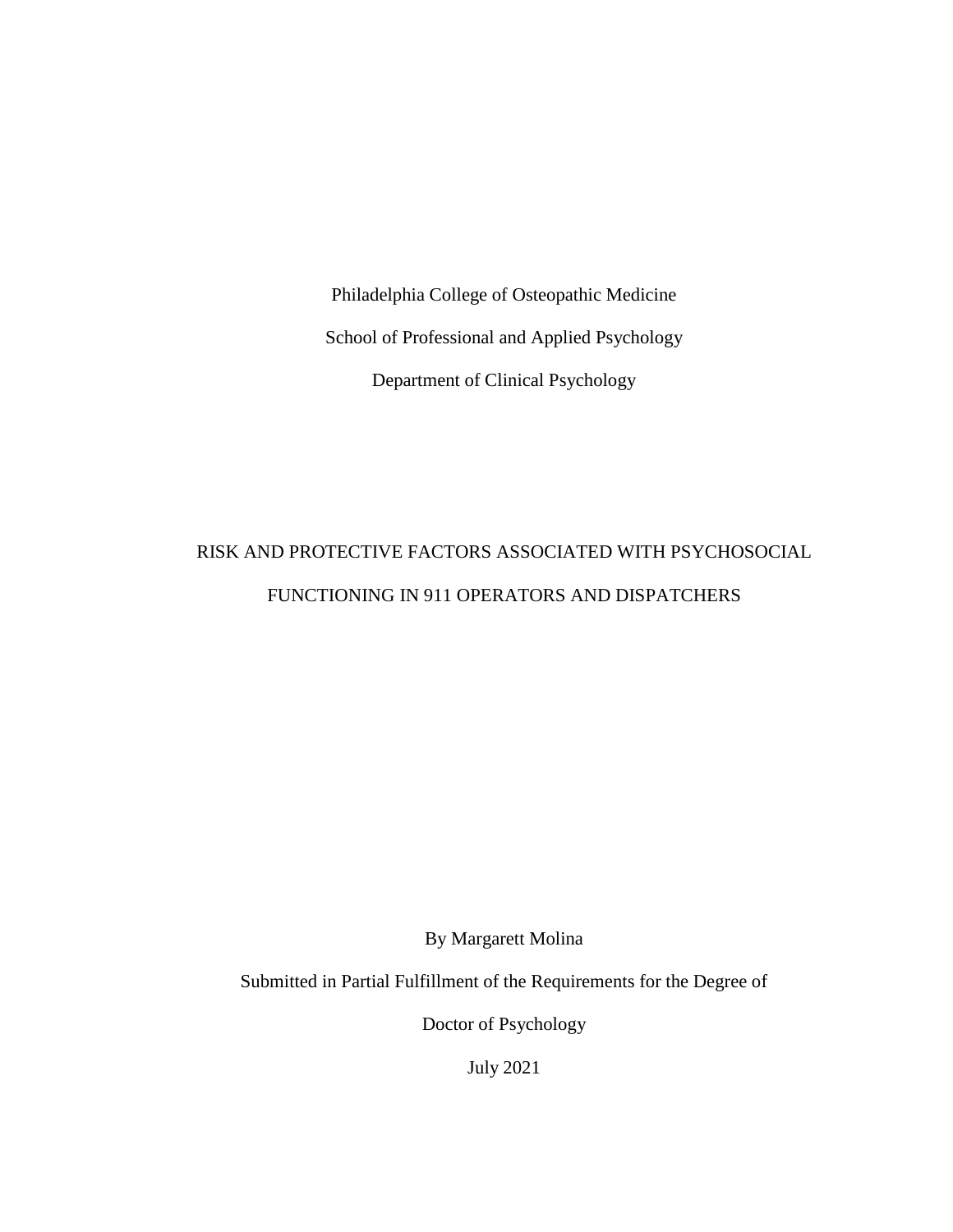# ٠ **PCOM SCHOOL OF<br>PROFESSIONAL AND<br>APPLIED PSYCHOLOGY...**

## DISSERTATION APPROVAL

This is to certify that the thesis presented to us by Margarett Molina on the 14<sup>th</sup> day of July,

2020, in partial fulfillment of the requirements for the degree of Doctor of Psychology,

has been examined and is acceptable in both scholarship and literary quality.

COMMITTEE MEMBERS' SIGNATURES

, Chairperson

, Chair, Department of Clinical Psychology

, Dean, School of Professional & Applied Psychology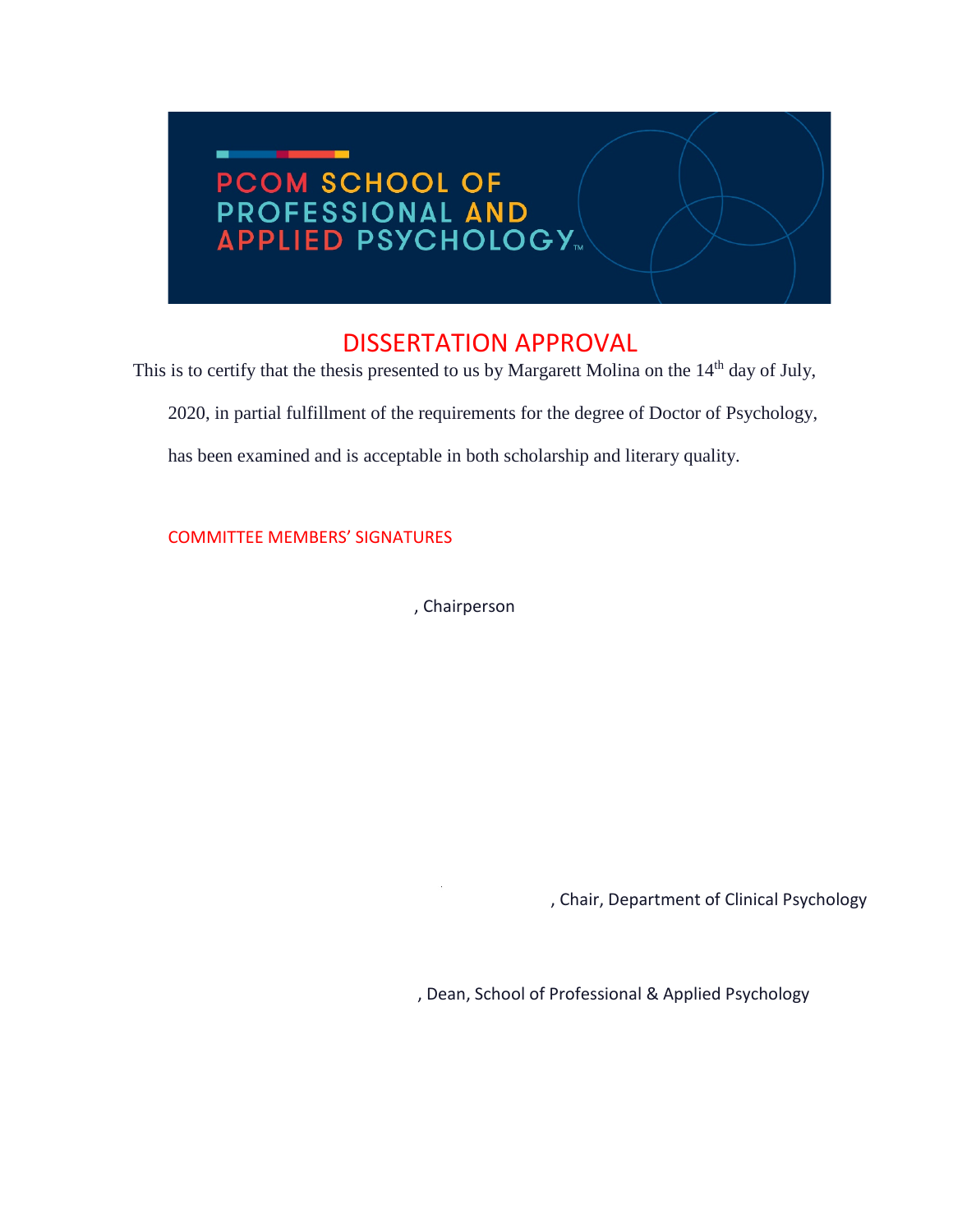#### **DEDICATION**

To 911 operators and dispatchers: I see you, and hope this work allows others to see you and learn to understand and appreciate all that you do for us. Thank you for your services.

#### **ACKNOWLEDGEMENTS**

I would like to express my deepest gratitude to my chair, Dr. Lent. Your positive praises, support, and guidance throughout this entire process was unyielding. Thank you for creating such an incredibly safe and kind space for our work to grow. Thank you to my committee members, Drs. White and Czerny. Your excitement and feedback on this project were uplifting and motivating.

Thank you to everyone who has contributed to my training: supervisors, peers, clients, and patients. I hope the knowledge and skills I have gained from learning and working with you will continue to grow and benefit others and the field.

To my friends and loved ones, thank you for your patience and understanding when school took precedence over most things. To my best friend in the program, I could not imagine getting through this sane, without you.

To my parents, there are not enough words or space to accurately express my love and gratitude while singing your praises for everything you have done. The combination of your partnership's humility, passion, and generosity has been inspirational and identity-forming.

Finally, thank you to my partner, for your unconditional and positively overwhelming love and support. The trust and understanding it takes to make the amount of sacrifices necessary to accomplish this goal is unreal. Having you by my side during all of this has been a remarkable part of our long-life journey ahead.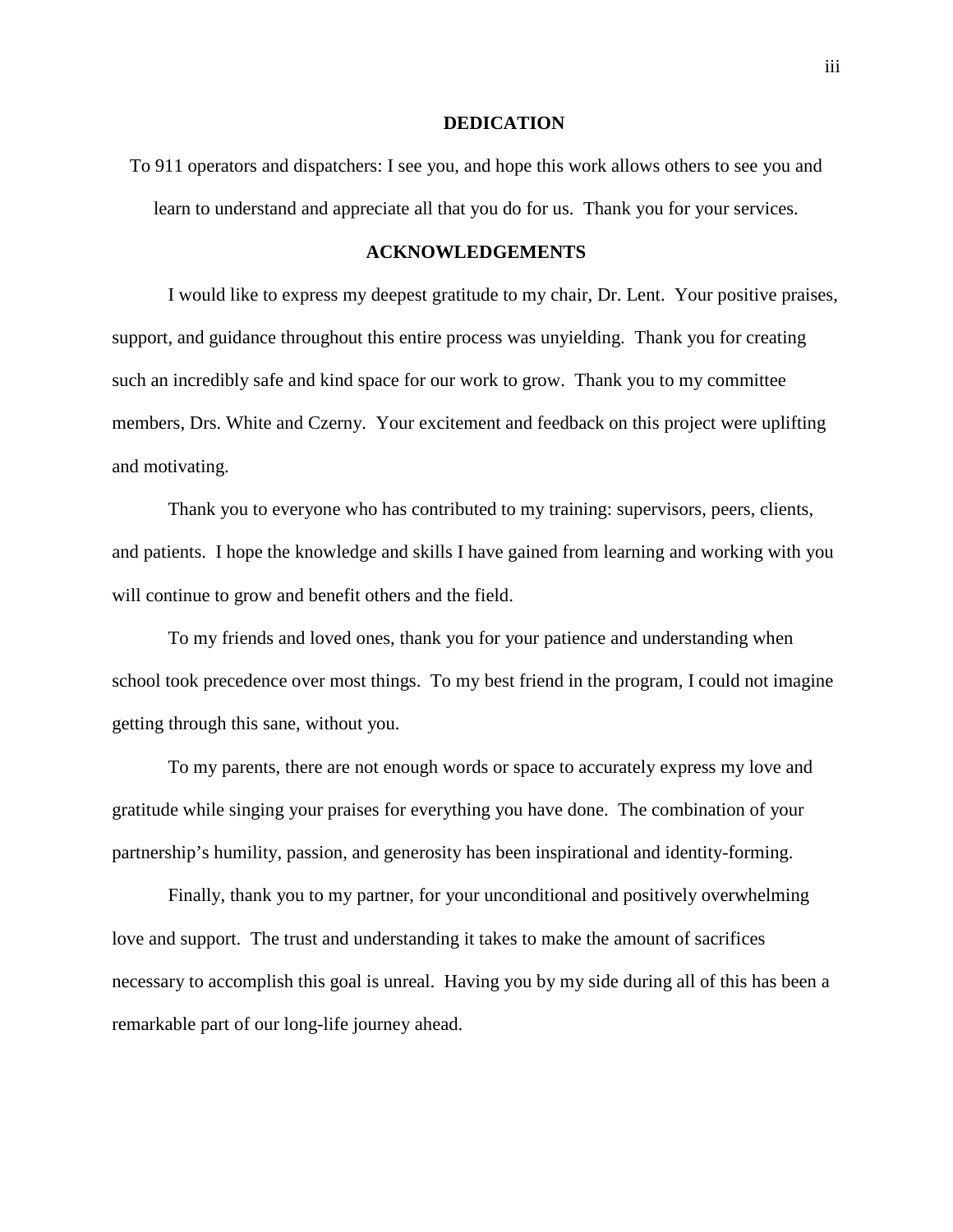## **TABLE OF CONTENTS**

| Procedure.<br>41 |
|------------------|
|                  |
|                  |
|                  |
|                  |
|                  |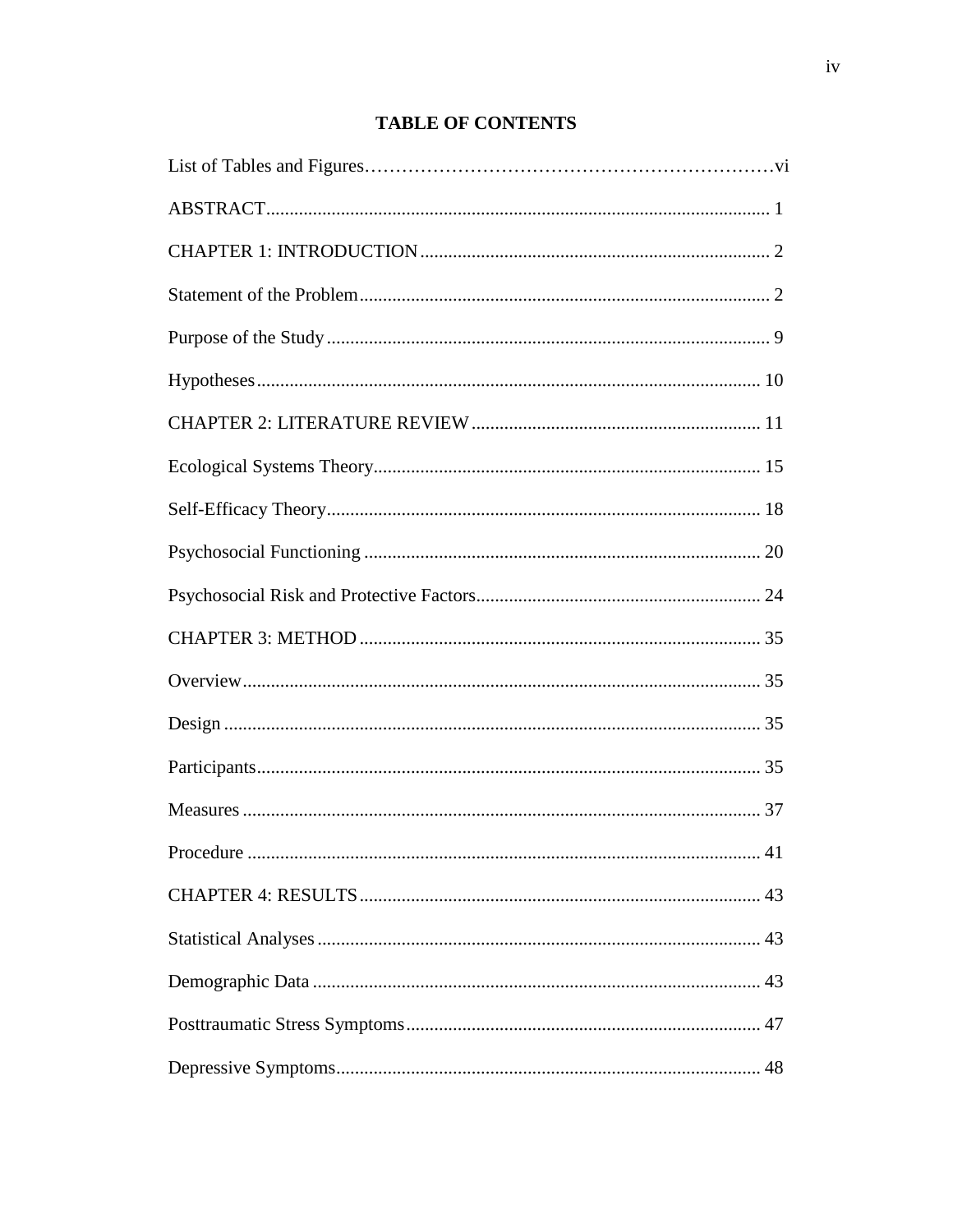| Multiple Regression Models Including All Significant Predicotrs 59 |  |
|--------------------------------------------------------------------|--|
|                                                                    |  |
|                                                                    |  |
|                                                                    |  |
|                                                                    |  |
|                                                                    |  |
|                                                                    |  |
|                                                                    |  |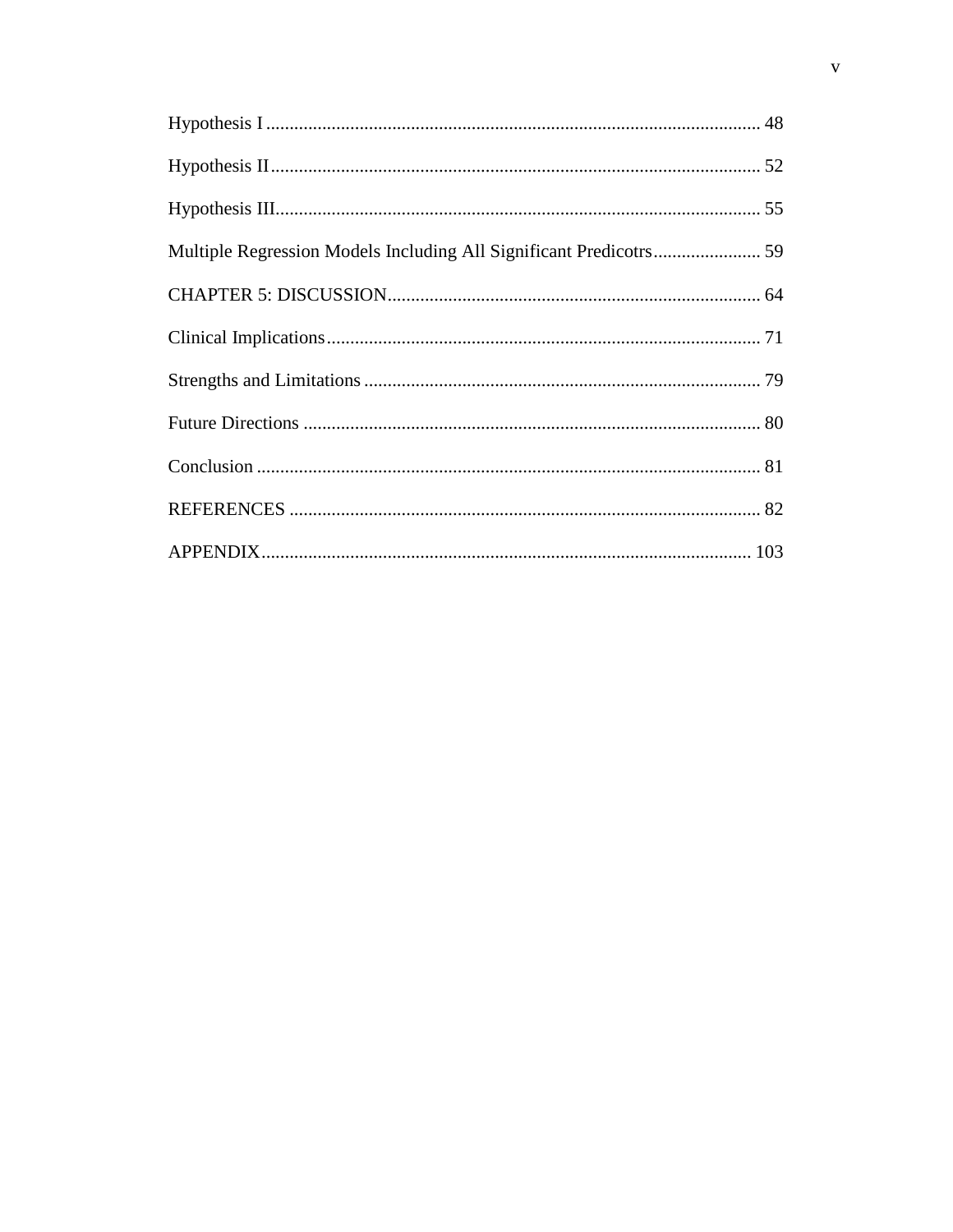### LIST OF TABLES AND FIGURES

| Table 2. Characteristics of 911 Operator and Dispatcher Survey Repondents                |
|------------------------------------------------------------------------------------------|
|                                                                                          |
|                                                                                          |
|                                                                                          |
| <b>Table 5.</b> Descriptive Statistics for Posttraumatic Stress Symptoms ( $n = 133$ )47 |
| <b>Table 6.</b> Descriptive Characteristics of Depressive Symptoms $(n = 131)$ 48        |
| Table 7. Model 1 Summary of the Predictor Variable (Nontangible Social Support)          |
| to the Criterion Variable (Posttraumatic Stress Symptoms) 49                             |
| Table 8. Overall Regression Analysis with Predictor Variable (Social Support)            |
|                                                                                          |
| Table 9. Coefficient of Predictor Variable (Nontangible Social Support) to the           |
|                                                                                          |
| Table 10. Model 1 Summary of the Predictor Variable (Nontangible Social Support)         |
|                                                                                          |
| Table 11. Overall Regression Analysis with Predictor Variable (Nontangible               |
| Social Support) to the Criterion Variable (Depressive Symptoms) 51                       |
| Table 12. Coefficient of Predictor Variable (Nontangible Social Support) to the          |
|                                                                                          |
| Table 13. Model 1 Summary of the Predictor Variable (Emotion-Focused Disengagement       |
| Coping Style) to the Criterion Variable (Posttraumatic Stress Symptoms)53                |
|                                                                                          |

**Table 14.** *Overall Regression Analysis with Predictor Variable (Emotion-Focused*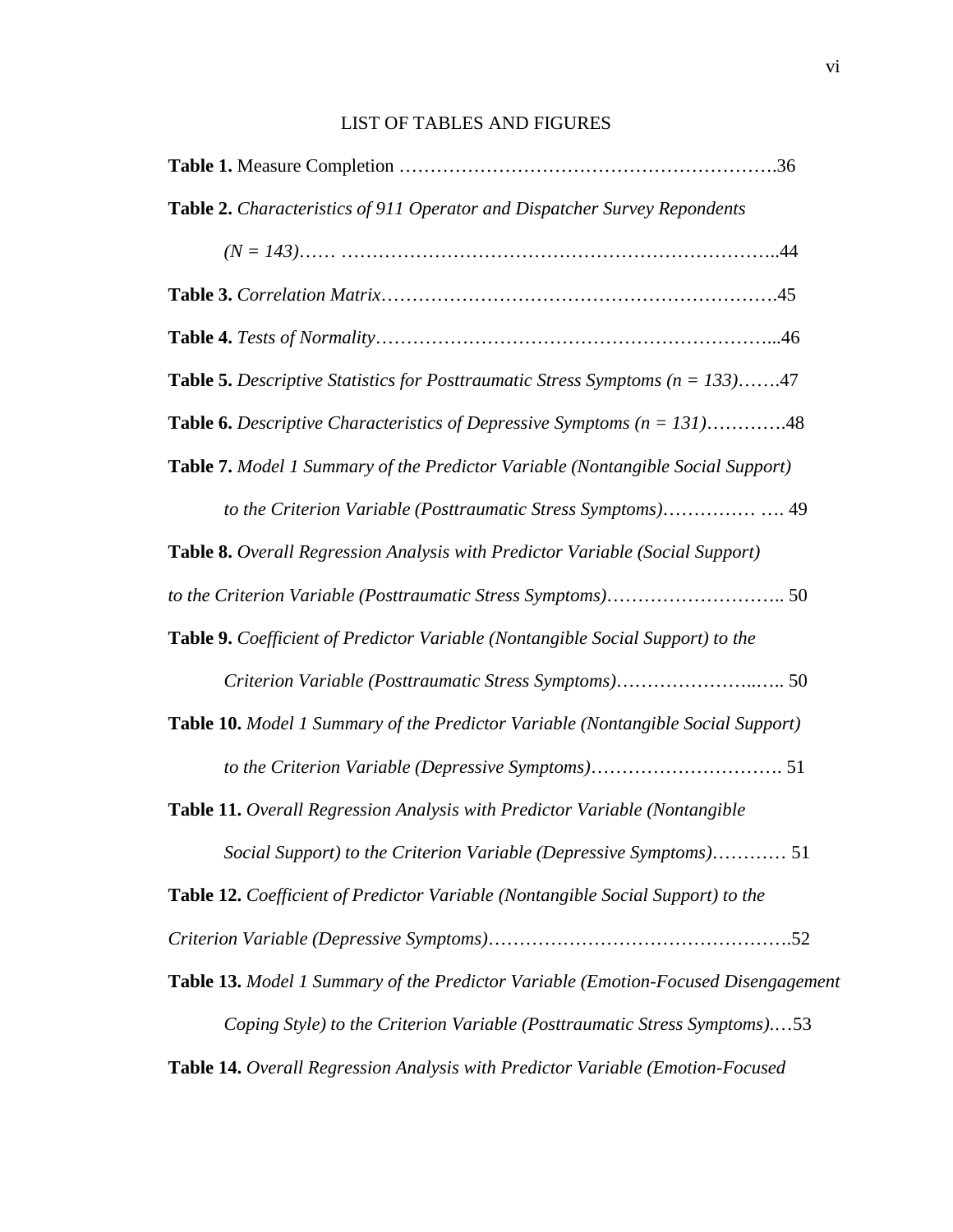*Disengagement Coping Style) to the Criterion Variable (Posttraumatic Stress Symptoms)*…………………………………………………………….53

- **Table 15.** *Coefficient of Predictor Variable (Emotion-Focused Disengagement Coping Style) to the Criterion Variable (Posttraumatic Stress Symptoms)*….53
- **Table 16.** *Model 1 Summary of the Predictor Variable (Emotion-Focused Disengagement Coping Style) to the Criterion Variable (Depressive Symptoms)*…………….54
- **Table 17.** *Overall Regression Analysis with Predictor Variable (Emotion-Focused Disengagement Coping Style) to the Criterion Variable (Depressive Symptoms)*…………………………………………………………………….55
- **Table 18.** *Coefficient of Predictor Variable (Emotion-Focused Disengagement Coping Style) to the Criterion Variable (Depressive Symptoms)*……………………..55
- **Table 19.** *Model 1 Summary of the Predictor Variable (Sleep Quality) to the Criterion Variable (Posttraumatic Stress Symptoms)*…………………………………. 56
- **Table 20.** *Overall Regression Analysis with Predictor Variable (Sleep Quality) to the Criterion Variable (Posttraumatic Stress Symptoms)*………………………..57
- **Table 21.** *Coefficient of Predictor Variable (Sleep Quality) to the Criterion Variable*

*(Posttraumatic Stress Symptoms)*……………………………………………………. 57 **Table 22.** *Model 1 Summary of the Predictor Variable (Sleep Quality) to the Criterion* 

- *Variable (Depressive Symptoms)*……………………………………………. 58
- **Table 23.** *Overall Regression Analysis with Predictor Variable (Sleep Quality) to the Criterion Variable (Depressive Symptoms)*……………………………….…. 58
- **Table 24.** *Coefficient of Predictor Variable (Sleep Quality) to the Criterion Variable (Depressive Symptoms)*…………………………………………… ………… 59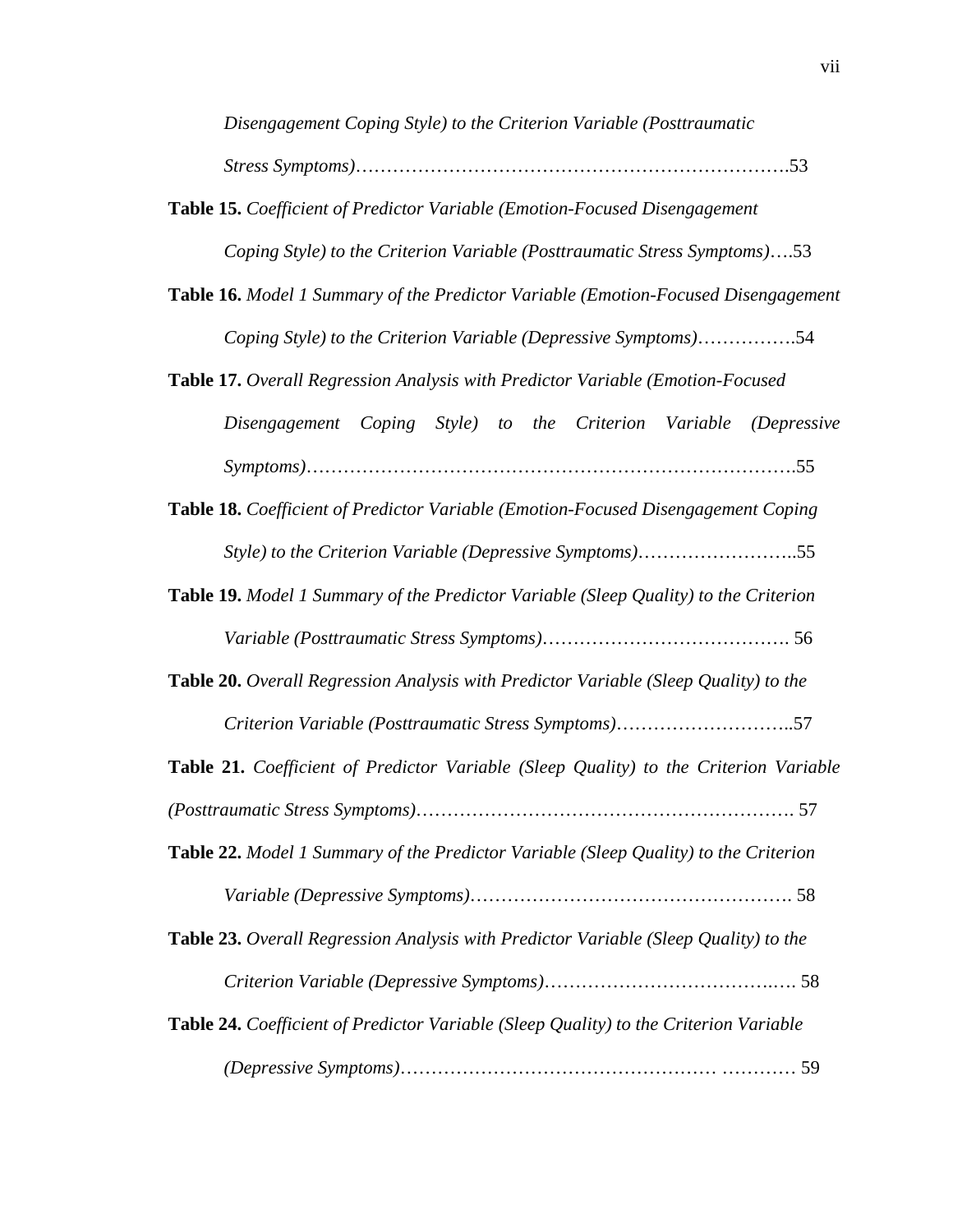- **Table 25.** *Model 1 Summary of the Predictor Variables (Nontangible Social Support, Emotion-Focused Disengagement, and Sleep Quality) to the Criterion Variable (Posttraumatic Stress Symptoms)*………………..………………. 60
- **Table 26.** *Overall Regression Analysis with Predictor Variables (Nontangible Social Support, Emotion-Focused Disengagement Coping Style, and Sleep Quality) to the Criterion Variable (Posttraumatic Stress Symptoms)*………………. 60
- **Table 27.** *Coefficient of Predictor Variables (Nontangible Social Support, Emotion-Focused Disengagement Coping Style, and Poor Sleep Quality) to the Criterion Variable (Posttraumatic Stress Symptoms)*……………………….61
- **Table 28.** *Model 1 Summary of the Predictor* Variables *(Nontangible Social Support, Emotion-Focused Disengagement, and Sleep Quality) to the Criterion Variable (Depressive Symptoms)*……………………………………………………. 62
- **Table 29.** *Overall Regression Analysis with Predictor Variables (Nontangible Social Support, Emotion-Focused Disengagement Coping Style, and Sleep Quality) to the Criterion Variable (Depressive Symptoms)*………………………….62
- **Table 30.** *Coefficient of Predictor Variables (Nontangible Social Support, Emotion-Focused Disengagement Coping Style, and Sleep Quality) to the Criterion Variable (Depressive Symptoms)*…………………………………………….63 **Figure 1.** *Normal Q-Q Plot of PCL-5 Total* ………………………………………...46 **Figure 2.** *Normal Q-Q Plot of PHQ9 Total* ………………………………………….47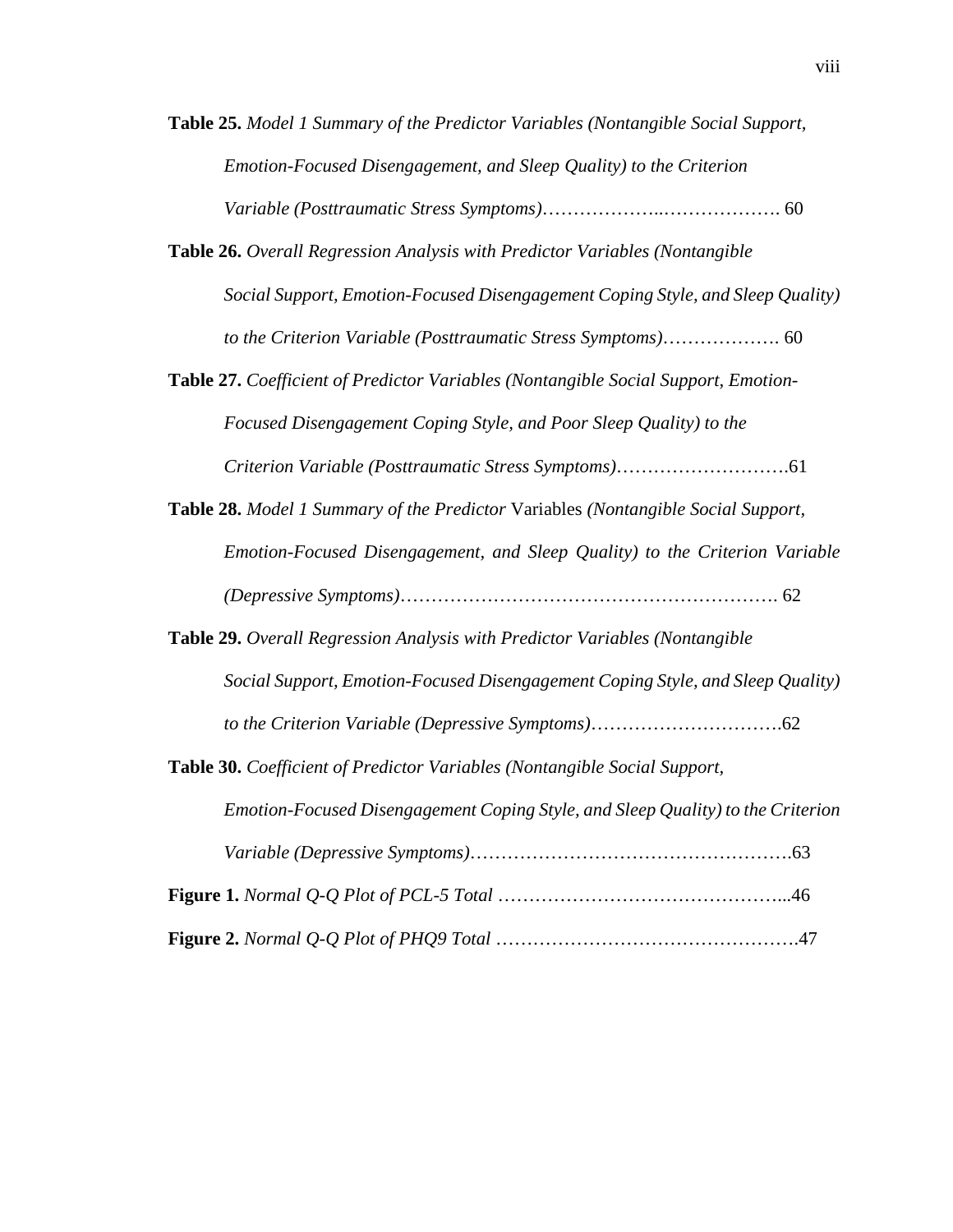#### **ABSTRACT**

911 operators and dispatchers are considered the true "first responders" to life-threatening emergencies. Their responsibilities include responding to individuals in crisis, deciding appropriate emergency responses, gathering vital information, offering emergency instruction, and providing detailed updates about the response to callers and emergency workers. This high rate of exposure to traumatizing events enhances the risk for pathology, including posttraumatic stress symptoms (PTSS) and depressive symptoms. The objective of this study was to examine the relationship between social supports, coping style, and sleep as it relates to PTSS and depressive symptoms in 911 operators and dispatchers. Multiple linear regression models were computed to assess the effects of social support, coping style, and sleep on PTSS and depressive symptoms on operators. Participants completed online questionnaires; sample size varied as not every participant completed every measure. The Social Provisions Scale (SPS) assessed social support received  $(N = 140)$ ; the Coping Strategies Inventory Short-Form (CSI-SF) assessed type of coping style (*N* = 142); and the Pittsburg Quality of Sleep Index (PSQI) assessed quality of sleep  $(N = 127)$ . Participants completed the Post Traumatic Stress Disorder Checklist for the *DSM-5* (PCL-5;  $N = 133$ ) and the Patient Health Questionnaire-8 (PHQ-9;  $N = 131$ ) to assess PTSS and depressive symptoms. Results found social support predicted lower PTSS and depressive symptoms; greater emotion-focused disengagement strategies predicted lower PTSS depressive symptoms; and poor sleep quality predicted higher PTSS and depressive symptoms. Clinical implications and future directions are discussed.

*Keywords:* posttraumatic stress symptoms, depression, 911 operators, dispatchers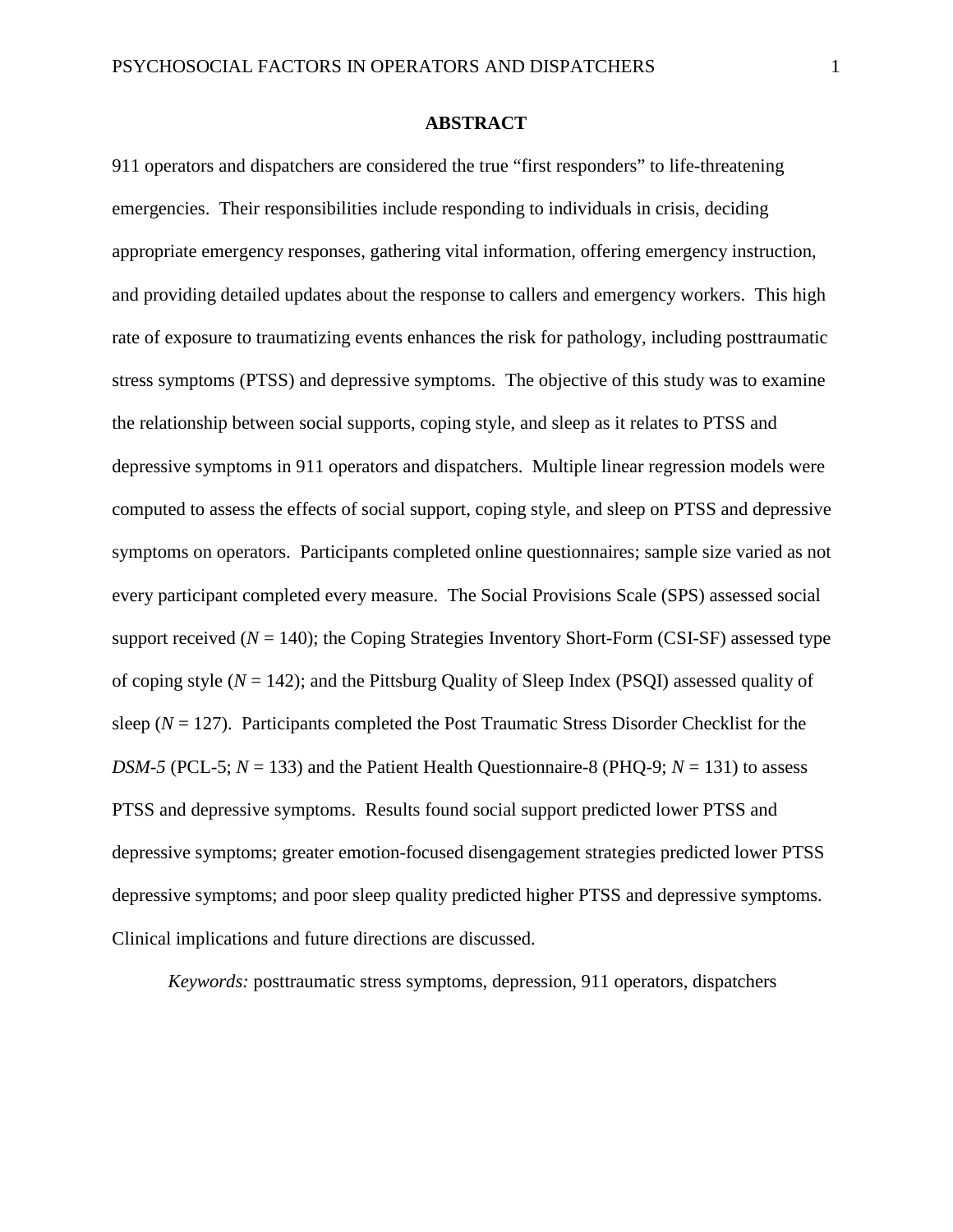#### **CHAPTER 1: INTRODUCTION**

#### **Statement of the Problem**

As of 2018, the U.S. Bureau of Labor Statistics (BLS; 2019) reported that 95,020 police, fire, and ambulance dispatchers were employed nationwide. Professional duties of dispatchers, also known as 911 operators, include triaging emergency calls, gathering important information, and determining the appropriate aid necessary for each call (Mann, 2016). Operators are technically considered "clerical" workers; however, operators are frequently the first nonphysical contact with individuals in emergency situations. In an average 12-hour shift, operators are responsible for 40 to 120 calls that vary in intensity. During these long shifts, operators are exposed repeatedly to emergency calls regarding battery and assaults, unexpected death or injury of children, suicide attempts, sexual assaults, and accidents, among other traumatic events (Pierce & Lilly, 2012). This high, consistent rate of chronic exposure to potentially traumatizing events may increase the risk for psychopathology, including posttraumatic stress disorder (PTSD) and depression, in operators (Lilly & Allen, 2015). Moreover, many operators work overtime, surpassing typical 12-hour shifts, during holidays, as well as overnight, which has been found to interfere with physical, mental, and social well-being (Vogel et al., 2012).

There are several differences between "on scene" first responders and dispatchers. On scene first responders have in vivo exposure to the traumatic events and may be in direct danger, whereas operators have been classified as having clerical positions since they remain in offices and do not visually witness traumatic events. Nevertheless, Mann (2016) posited that dispatchers are the only clerical positions in the department that endure a high level of stress while remaining calm and completing necessary responsibilities to keep callers and emergency personnel safe. Given the repeated, consistent exposure to traumatic event details over time,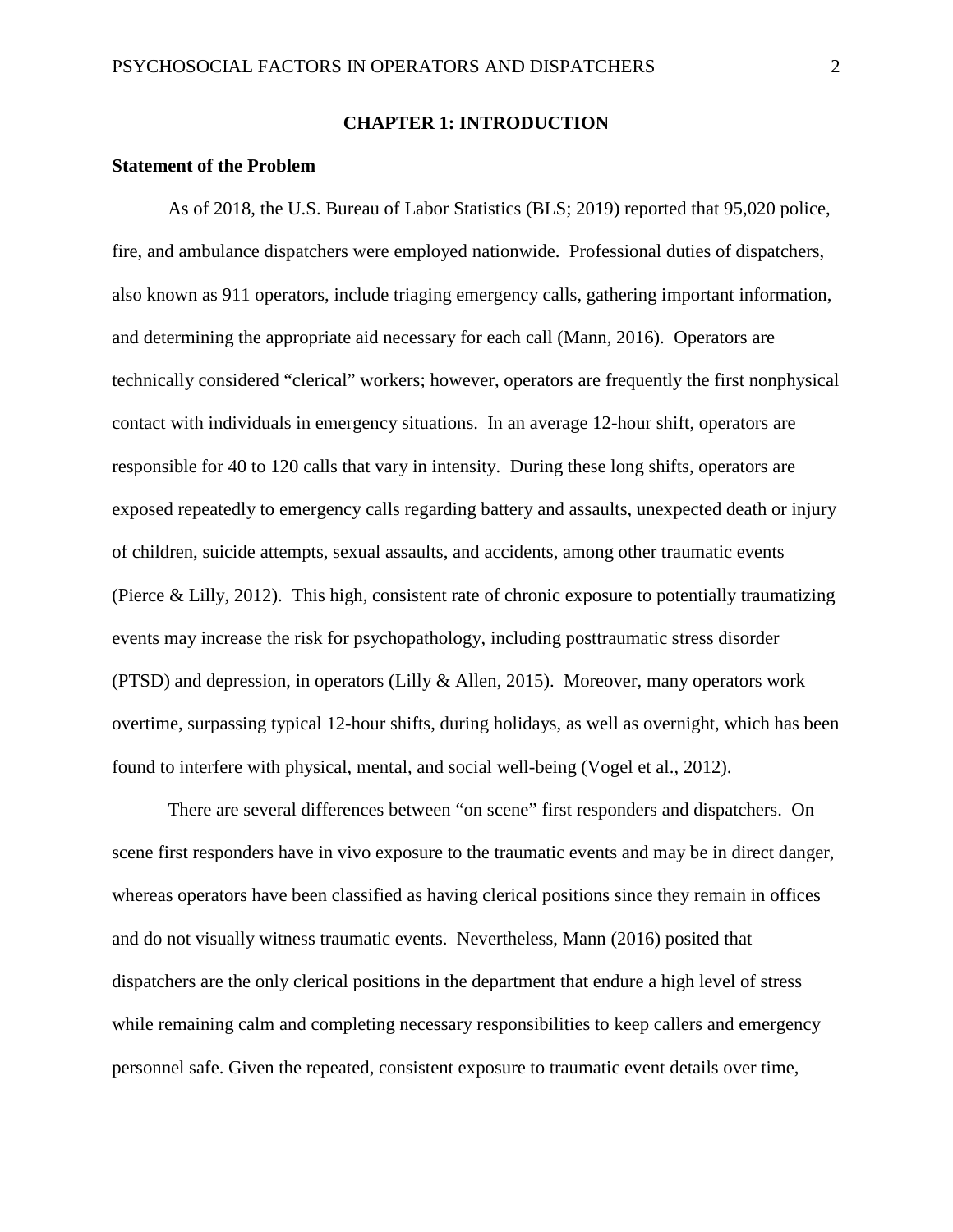studies have evaluated PTSD symptoms in dispatchers (Dicks, 2014; Pierce & Lilly, 2012; Troxell, 2008).

On scene first responders' and operators' experiences differ in regard to how they witness these traumatizing events; however, it may be argued that due to either form of exposure, on scene first responders and dispatchers may demonstrate similar impairments in their psychosocial functioning. On scene first responders visually witness the aftermath of varying levels of traumatic events. Having visual memories of trauma could impact on scene first responders' rates of distress. These trauma memories can contribute to the presence of posttraumatic stress symptoms (PTSS) and depression. Operators hear directly from callers during various response phases of emergencies. Operators audibly witness traumatic events wherein they are exposed to individuals during terribly traumatic events such as sexual assaults and deaths.

Although operators are not physically present during traumatic events or have personal relationships with victims, exposure to duty-related aversive event details can be sufficient to induce PTSD symptomatology severe enough to be consistent with a probable diagnosis (Pierce & Lilly, 2012). Additionally, this exposure to trauma can be comparable to trauma experienced by many emergency responders who are physically at a scene (e.g., screams, panic, crying). Moreover, an operator may never obtain closure on the fate of the victim once a call is completed, which may impact PTSS. Not surprisingly, 24.6% to 30.8% of sampled 911 operators have reported having PTSS (Dicks, 2014; Pierce & Lilly, 2012). PTSS indicates intense fear or helplessness experienced by an individual after a traumatic event (Klimley et al., 2018).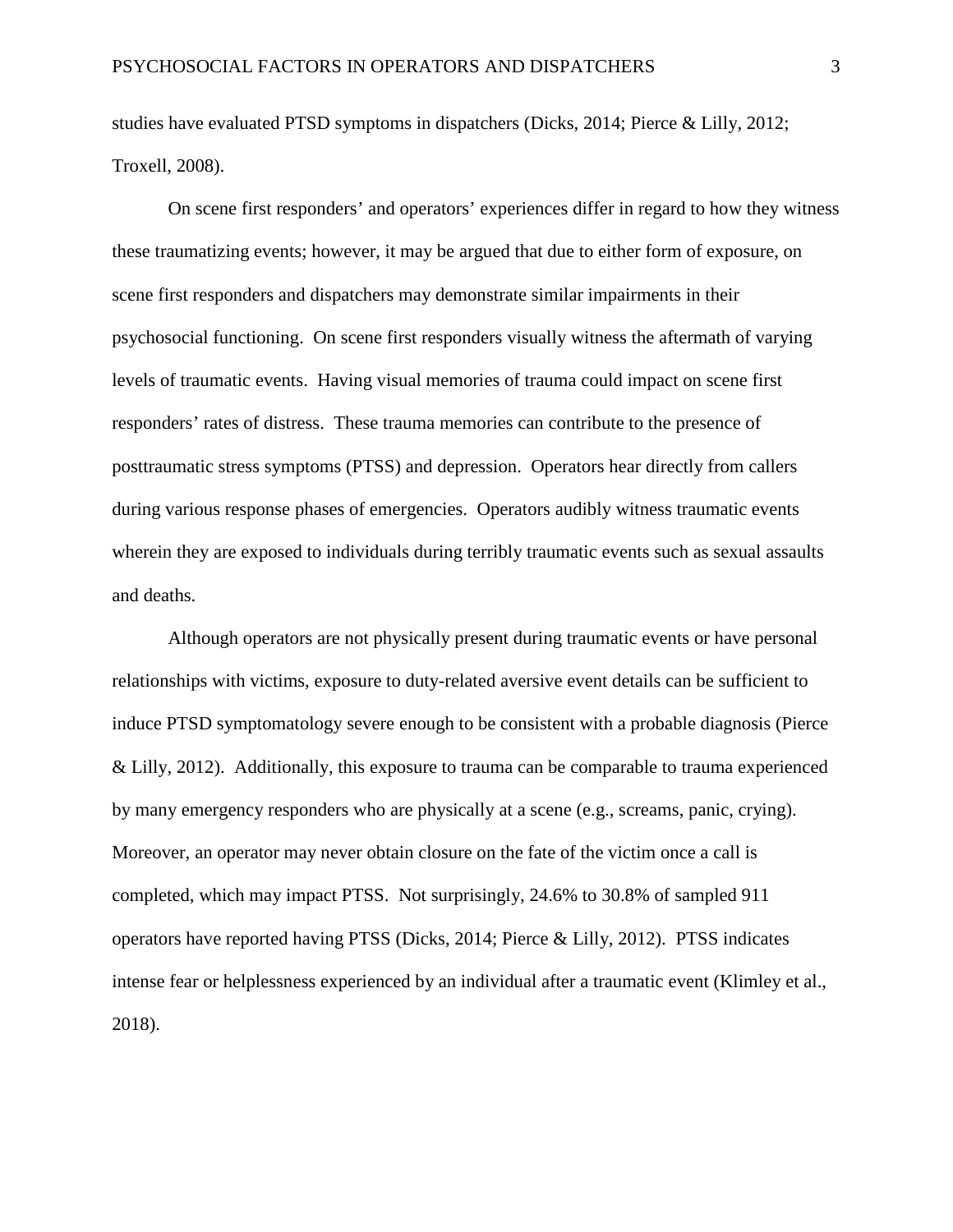A review of the literature found that 7% to 22% of first responders in general reported experiencing depression (Jones et al., 2018). In contrast, other findings indicated 85% of first responders (i.e., emergency medical technicians physically present on scene) reported symptoms related to mental health issues, 84% endorsed that they experienced a traumatic event on the job, and 34% had a formal mental health diagnoses compared to 6% of the general population (University of Phoenix, 2017). Specifically, 27% of overall first responders reported a diagnosis of depression and 47% attributed incidents at work to the development of their depression (University of Phoenix, 2017).

Psychopathology, including PTSS and related depression among dispatchers and other first responders, has significant implications for public health. PTSS and depressive disorders can result in reduced concentration and decision-making capacity (Allen et al., 2016). Impairment in these domains may place the general population at risk given the reliance on dispatchers to quickly and efficiently coordinate an emergency response.

The fifth edition of the *Diagnostic and Statistical Manual of Mental Disorders* (*DSM-5*) is the most widely accepted classification used by clinicians for the classification of mental disorders (American Psychiatric Association [APA], 2013). PTSD is a trauma-related disorder characterized by exposure to actual or threatened death, serious injury, or sexual violence. This exposure may by either directly experiencing or witnessing the event, learning that the traumatic event has occurred, or experiencing repeated or extreme exposure to aversive details of traumatic events (e.g., first responders and dispatchers; APA, 2013). Additional symptoms that may present in PTSD include distress or impairment in functioning, intrusive reexperiencing of the event(s), changes in mood and thinking, heightened arousal, emotional detachment, and avoidance of trauma-related stimuli for at least 1 month.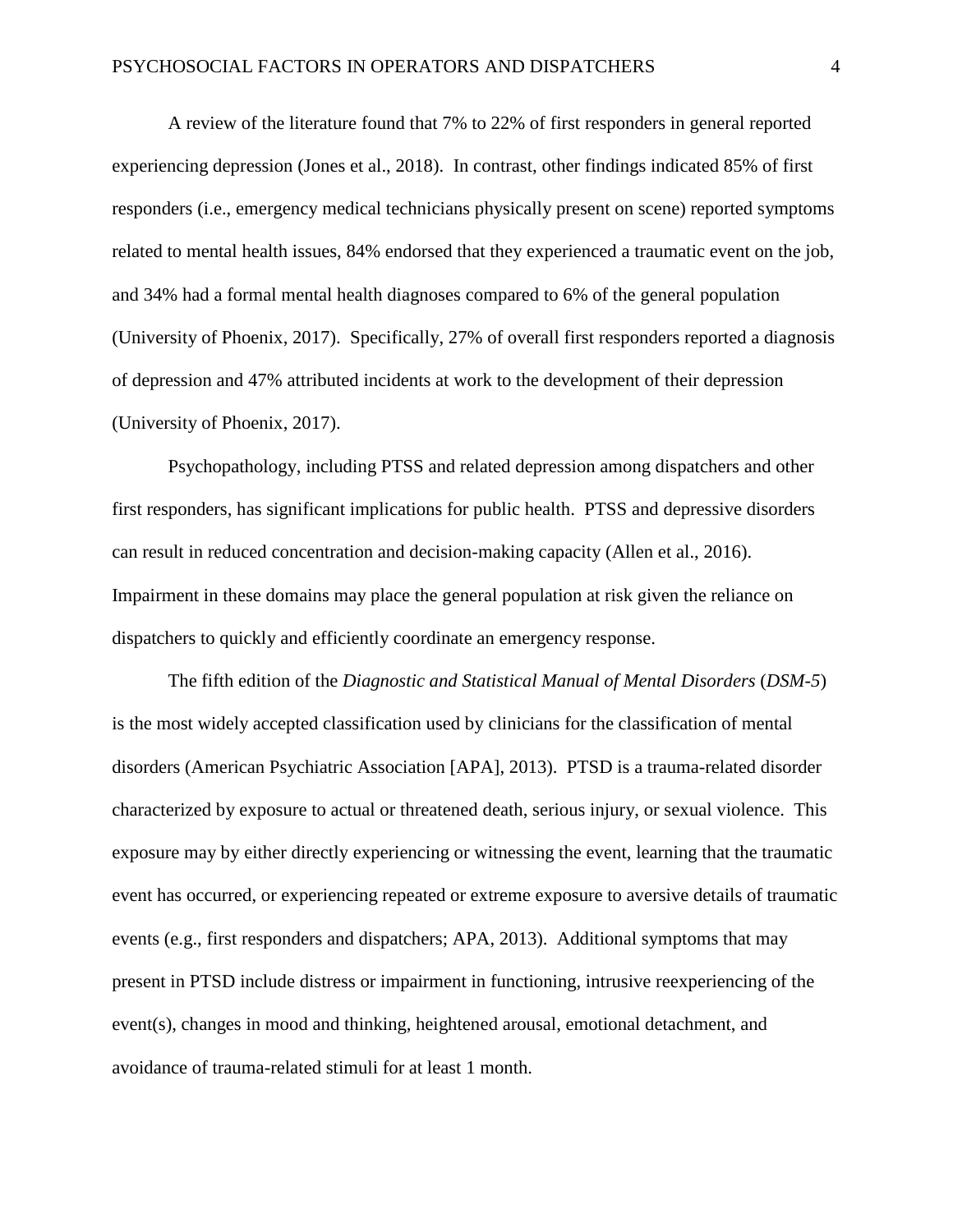Therefore, according to the criteria, operators' experiences may place them at risk for PTSD because they are exposed chronically to duty-related aversive details of traumatic events (Pierce & Lilly, 2012). The projected lifetime risk for PTSD by age 75 in the general population is 8.7%, and the annual prevalence rate is approximately 3.5%. Rates of PTSD are higher among those whose vocation increases the risk of traumatic exposure (APA, 2013), such as first responders, including operators. The average prevalence rate of PTSD in the United States is 3.4% (APA, 2013); however, studies on 911 operators report prevalence rates of PTSD symptoms to be significantly higher at 24.6% to 30.8% (Dicks, 2014; Pierce & Lilly, 2012).

Whereas PTSS are the immediate negative reactions that occur right after a traumatic experience and PTSD is a clinical diagnosis that is only met after 6 months of experiencing similar negative reactions that cause significant distress in areas of important functioning (APA, 2013), *peritraumatic distress* refers to the immediate negative emotions related to traumatic events (Brunet et al. 2001). Troxell (2008) found the majority of dispatchers in the sample reported experiencing peritraumatic distress in reaction to at least one call handled while on duty. Operators reported experiencing fear, helplessness, or horror in reaction to 32% of different types of calls (Pierce & Lilly, 2012). Moreover, peritraumatic distress was found to have predictive value toward PTSD development (Birmes et al., 2005). Therefore, peritraumatic distress is important to consider when discussing the presence of PTSS in this population.

Just as not everyone who experiences a traumatic event will develop PTSD or related symptoms, not all dispatchers will develop PTSD despite exposure to traumatic events. This variability may relate to several protective factors that decrease the likelihood of developing PTSD, such as positive and stable support systems, the availability of resources, and healthy coping styles (Allen et al., 2016; Guay et al., 2006). Conversely, there are also risk factors that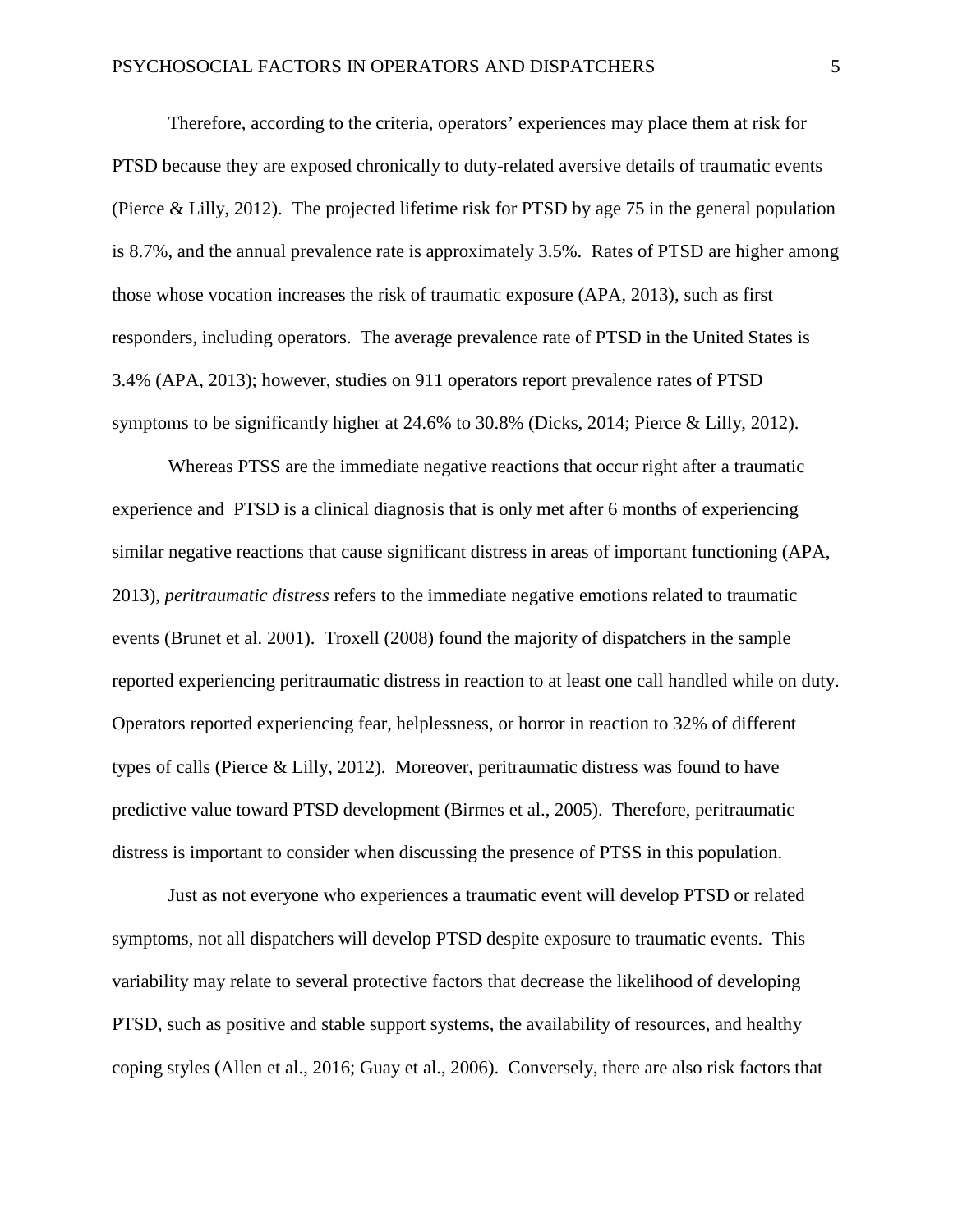may increase the likelihood of developing PTSD, such as history of mental health problems or poor psychosocial support (National Center for PTSD, 2018).

A model explaining the relationships between social support and PTSD theorized poor social support increases PTSD symptoms primarily through cognitive processes that result from not processing traumatic thoughts or expressing emotions (Joseph et al., 1997). Low levels of social support are considered one of the most important precursors in the development (Guay et al., 2006) and maintenance (Schnurr et al., 2004) of PTSD symptoms.

Therefore, social support is an important factor to consider in psychosocial functioning. Overall, first responders may shield family members and others from the traumatic incidents they are exposed to at work (Dicks, 2014). It is plausible that dispatchers may also engage in this behavior, but this requires further study. Not being able to process what happened at work with closest ones and receiving feedback or emotional support may be perceived as having poor social support.

Due to the nature of dispatchers' work, emotional stress is an intrinsic part of the job (Weibel et al., 2003). In considering social support within this population, receiving helping behavior related to reassurance was associated with lower levels of depression (Cutrona & Russell, 1987). Non-assistance-related provisions, such as reassurance of worth (e.g., recognition of one's competence, skills, and value by others) had beneficial effects under conditions of high and low stress (Cutrona & Russell, 1987). Those who reported lower levels of perceived social support after traumatic events also reported higher levels of PTSS (Ozer et al., 2008). This nontangible form of support from others may also impact the victim's emotional states (e.g., fear, panic, grief, guilt, and shame) and coping strategies (i.e., degree of avoidance of thoughts and behaviors) directly or via reappraisal mechanisms (Williams & Joseph, 1999).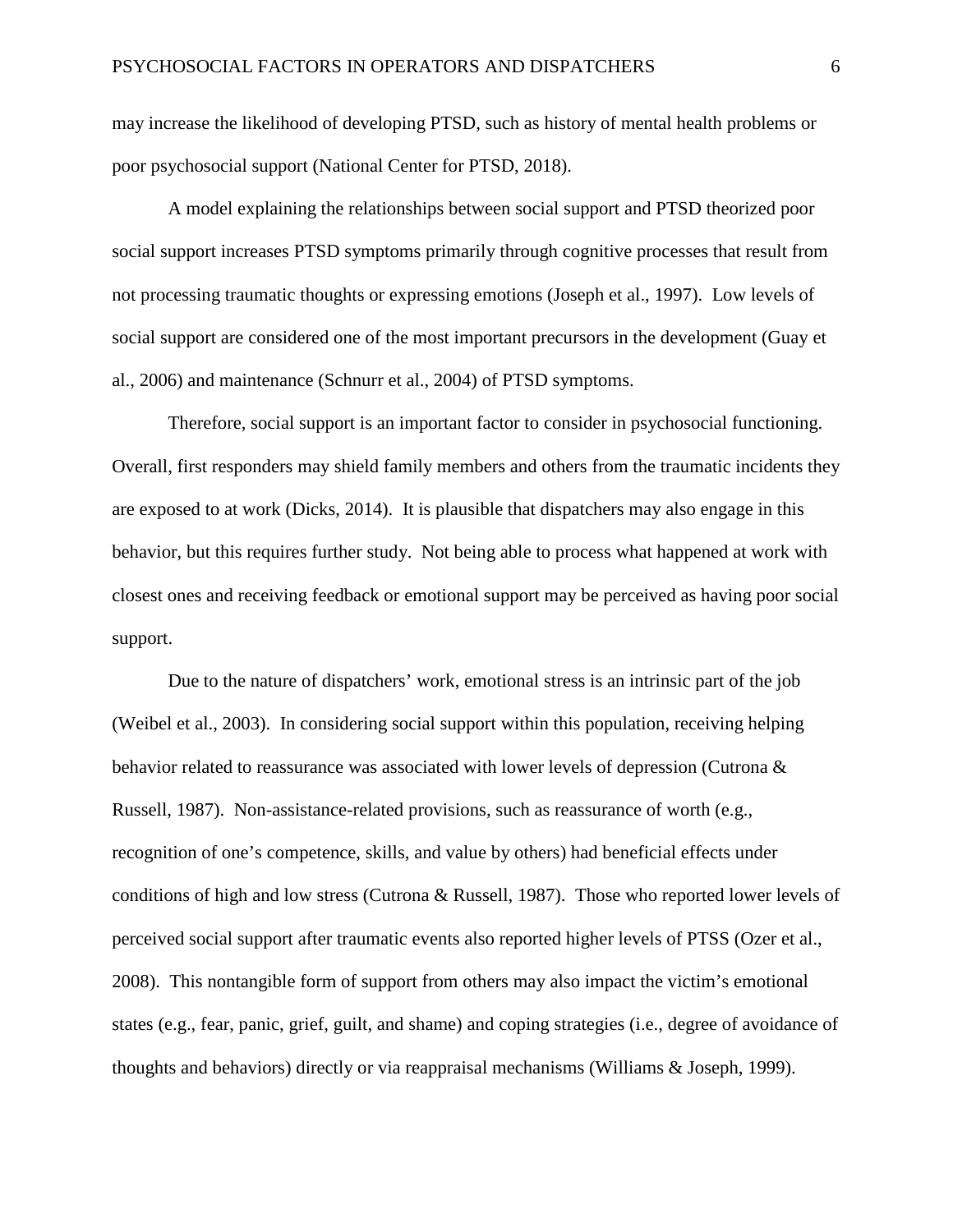Given the amount of stress evident in this population, as well as the need to put personal reactions aside in order to perform their duties (Allen et al., 2016), it is imperative to assess coping style. Different forms of coping are important contributing factors in differentiating those who develop PTSS and depression from those who do not develop these conditions despite similar exposure to traumatic events.

Emotion-focused coping behaviors involve conscious attempts to alter or avoid an emotional reaction to a situation, whereas problem-solving behaviors focus on action and solutions related to the situation at hand (Folkman & Lazarus, 1985). Emotion-focused forms of coping in adulthood have recurrently been linked to negative outcomes such as PTSS following trauma (Hassija et al., 2012; Lilly & Graham-Bermann, 2010). Researchers have agreed this connection may be due to emotion-focused coping in promoting and maintaining avoidance associated with a lack of adequate trauma processing as well as the development and maintenance of common PTSS (e.g., hypervigilance and nightmares; Ehlers & Clark, 2000; Littleton et al., 2007).

Allen and colleagues (2016) sampled 911 operators and found emotion-focused behaviors such as avoidance were positively associated with PTSS. Self-controlling and escape-avoidance behaviors were positively related to PTSS. Conversely, positive reappraisals were inversely related to PTSS within this sample (Allen et al., 2016). Some emotion-focused coping strategies might be effective as dispatchers complete their work duties to cope with daily calls from people experiencing trauma and crisis; yet it may be a risk factor for psychopathology in the long-term (Adams et al., 2015; Allen et al., 2016).

A common response to stressful life events is engagement in effortful attempts to avoid or reduce negative affect as a way to protect oneself from the immediate reality of the trauma.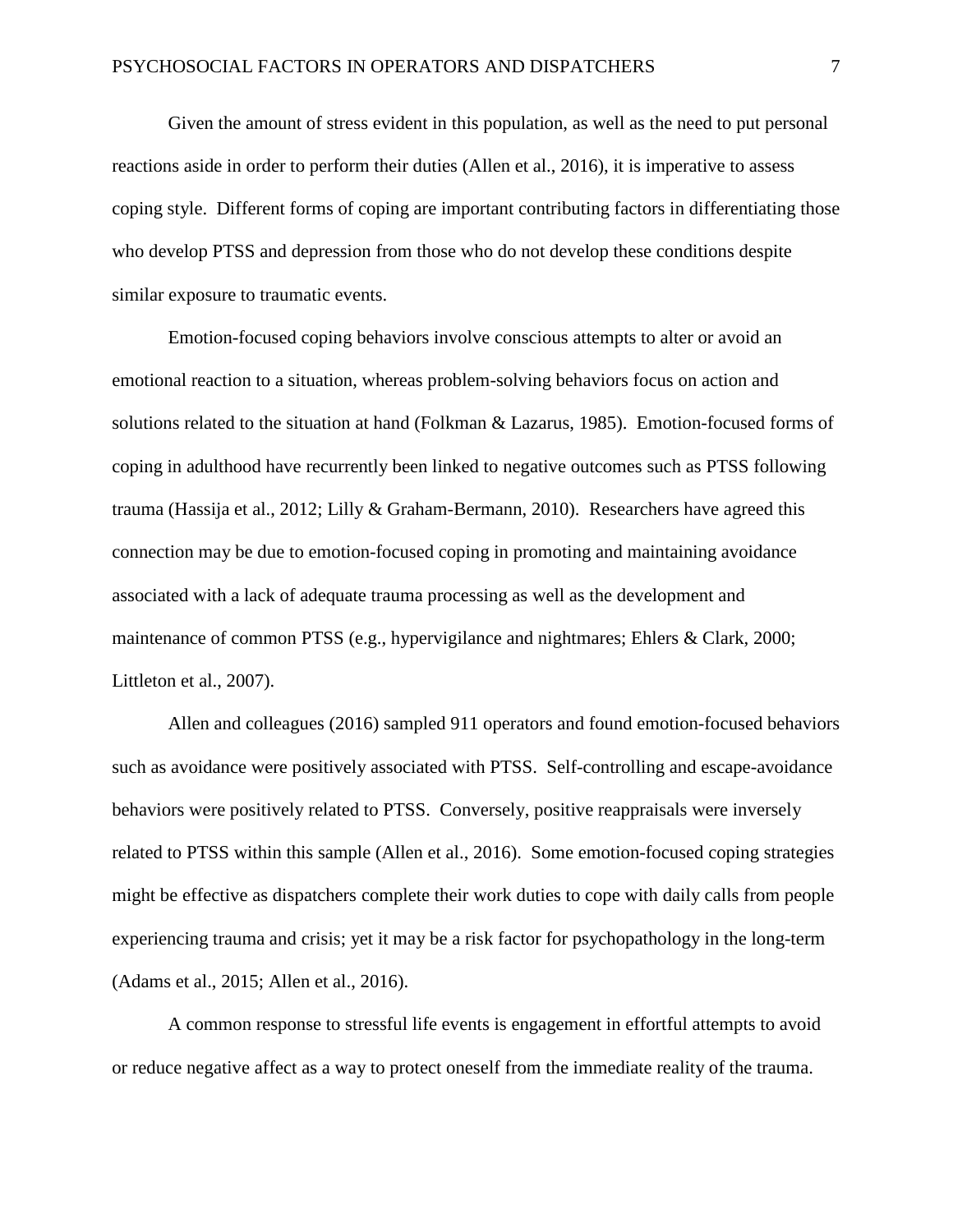Nevertheless, this disengagement can be ineffective or maladaptive, and may hinder recovery because recovery involves dealing with trauma and its effects (Littleton et al., 2007). Avoidant coping strategies are related to more PTSD symptoms (Ullman et al., 2007), whereas, successful strategies such as cognitive restructuring, expressing one's emotions, and seeking social support lead to better recovery and decreased PTSD symptoms over time (Gutner et al., 2006).

Dispatchers work fast and are in constant "fight" mode due to surges of adrenaline (Weibel et al., 2003). They can be in constant adrenaline rush for weeks or months at a time. Living in this state of adrenaline can lead to mental and physical health problems (Dicks, 2014). It can become difficult to "turn off" at the end of a shift, which can cause sleep disturbances and feeling the need to be alert at all times, in addition to expecting and trying to prevent the worst (Weibel et al., 2003). This sleep disturbance can impact an individual in a variety of ways, including his or her work life, which is important to consider (Åkerstedt, 2003; Härmä et al., 1998).

Sleep is important for the physical, social, and mental well-being of individuals (Matricciani et al., 2018). Sleep cycles restore and refresh the body and mind. Sleep issues have been associated with psychosocial functioning such as impairments in cognitive function, chronic illness, and reduced mental health including depressive and anxiety symptoms (Strine & Chapman, 2005). Impairments in cognitive functioning are important to consider in operators, as they are required to use skills such as decision-making to provide accurate and efficient emergency responses. Psychosocial functioning impairments due to insufficient quality and quantity of sleep impacts different work and leisure activities (Manocchia et al., 2001). Given operators' schedules, potential overtime work, and other personal obligations, they may not be getting necessary sleep to restore their overall functioning. Furthermore, adverse behavior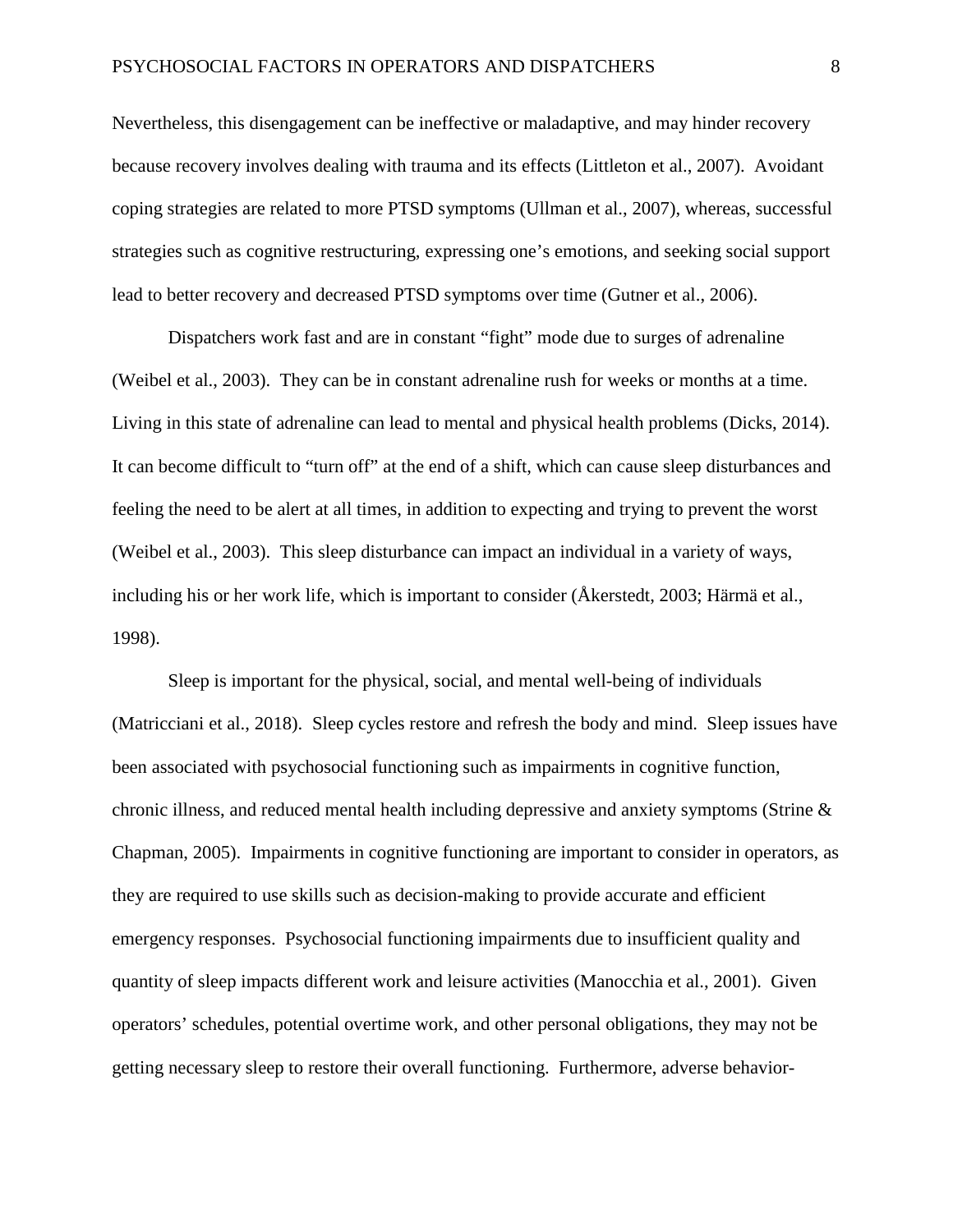related factors such as smoking and physical inactivity were also associated with sleep issues (Strine & Chapman, 2005). The impact of physical inactivity is important to note given an operator is sedentary for most, if not all of his or her shift's duration. This inactivity for hours at a time, often without the ability to take a break given the nature of the job, has been identified as an obstacle to trauma resolution (Dvoskina & Cole, 2020).

A suggested mediator of effects on stress related to sleep was the inability to free oneself of thoughts of work during leisure time ( $\AA$ kerstedt et al., 2002). In a sample of dispatchers, Troxell (2008) found one of the most prevalent PTSD symptoms was repeated disturbing memories, thoughts, or images of the stressful experience. These symptoms may impact dispatchers' ability to fall or stay asleep, impacting sleep quality. Other risk factors for disturbed sleep related to dispatchers and their work environment include high work demands, low decision latitude, low social support at work, solitary work, and not being able to stop thinking about work, (Åkerstedt et al., 2002).

#### **Purpose of the Study**

Operators' field of work involves repeatedly being exposed to traumatic events. Social supports, coping style, and sleep are important domains of functioning that impact the development of psychopathology. Thus, the present study was developed to examine the relationship between social support, coping style, and sleep on the presence of PTSS and depressive symptoms in 911 operators and dispatchers. This study was also intended to contribute to the literature by documenting the presence of PTSS and depressive symptoms in this population, as well as possible risk and protective factors in operators. Psychopathology among this population has significant implications for public health as it can result in reduced concentration and decision-making capacity (Allen et al., 2016). Concentration and decision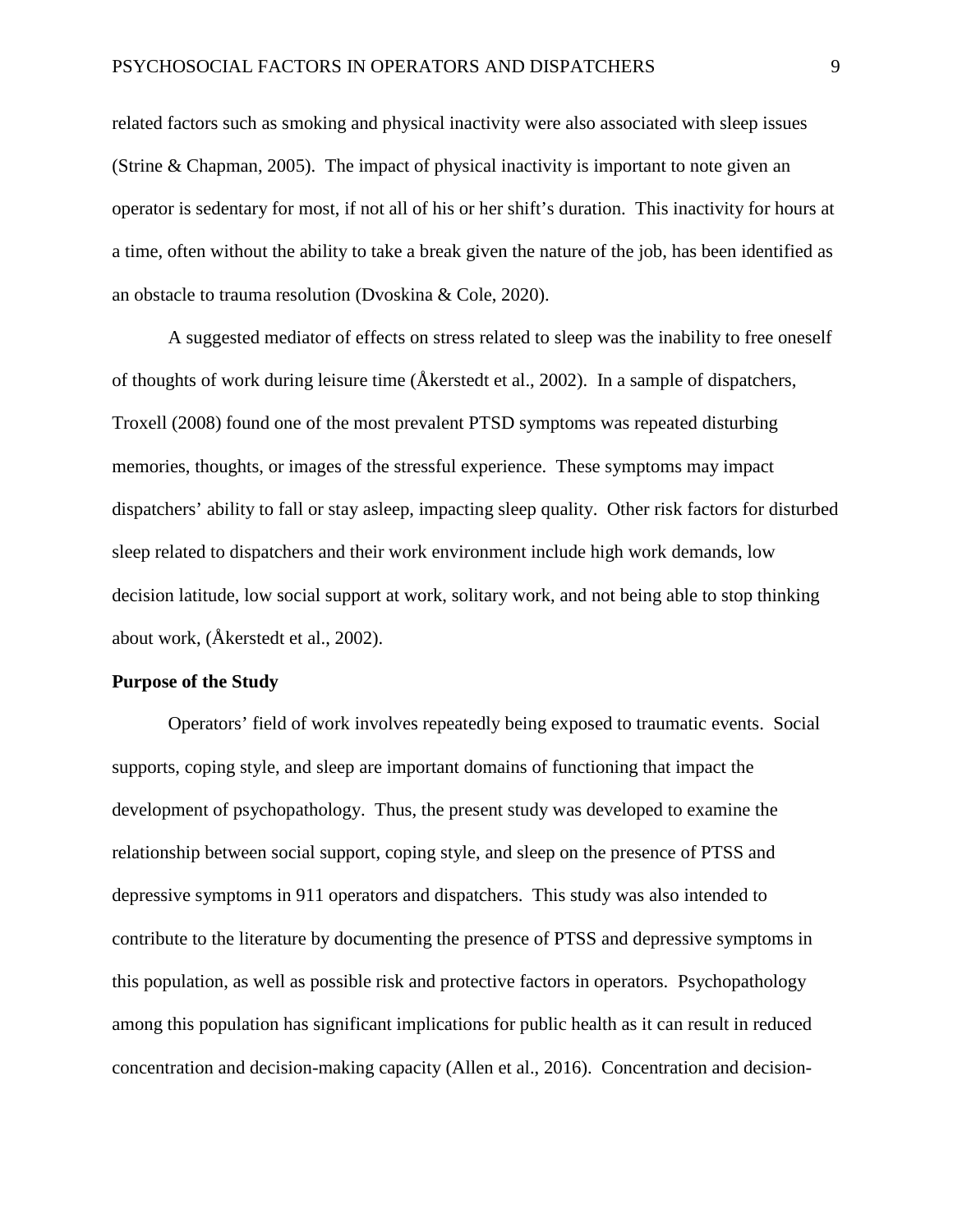making skills are essential in providing efficient and accurate emergency responses. Given the quantity and severity of exposure to potentially traumatic events multiple hours each day, it is imperative to understand risk and protective factors to promote psychological wellness within the population of 911 operators and dispatchers.

#### **Hypotheses**

Given the research gathered, the possible impact of poor psychosocial functioning within this population on public health, and the gap in the literature regarding the presence of poor psychosocial functioning, the following hypotheses were formulated. First, it was hypothesized that higher levels of nontangible social supports, as measured by Social Provision Scale (Cutrona & Russell, 1987) would predict lower PTSS and depression symptomology as measured by the Post Traumatic Stress Disorder Checklist for the *DSM-5* (PCL-5; Weathers et al., 2013) and Patient Health Questionnaire-9 (PHQ-9; Kroenke et al., 2009). Second, it was hypothesized that greater use of emotion disengagement as measured by Coping Strategies Inventory Short-Form (CSI-SF; Addison et al., 2007) would predict higher PTSS and depression as measured by the PCL-5 and PHQ-9. Third, it was hypothesized that poorer sleep quality as measured by the Pittsburg Sleep Quality Index (PSQI; Buysse et al., 1989) would predict higher levels of PTSS and depression as measured by the PCL-5 and PHQ-9.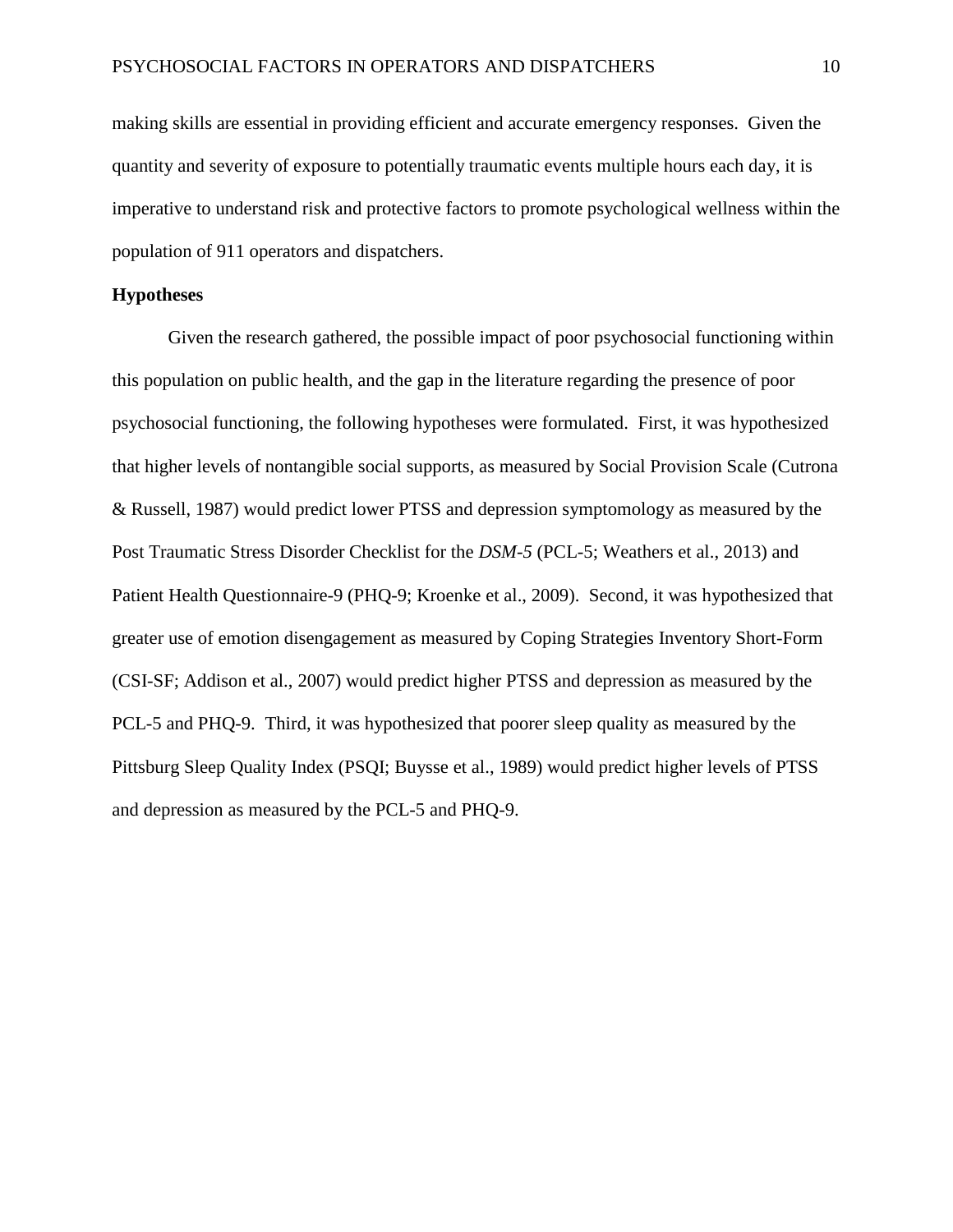#### **CHAPTER 2: LITERATURE REVIEW**

911 operators and dispatchers are considered the true "first responders" to lifethreatening emergencies (Anshel et al., 2013). 911 operators and dispatchers are seen as "central to the coordination and implementation of critical incident response activity" (Steinkopf et al., 2018, p.1). Operators and dispatchers serve similar functions and, therefore, the term operator will be used to reflect both types of employees. Operators' responsibilities include responding to individuals in crisis, deciding the appropriate emergency response, gathering vital information, offering emergency instruction, and providing detailed updates about the response to both civilians and emergency workers (J. B. Davis, 2005; Steinkopf et al., 2018). Although operators typically do not experience or witness events directly, they are exposed constantly to these events via telephone. Operators work lengthy shifts in which they are consistently exposed to both ordinary and emergency calls, such as fires, accidental deaths, homicides, child injuries, and sexual assaults (Pierce & Lilly, 2012).

It has been postulated that dispatchers experience "auditory exclusion," which refers to their heightened auditory senses as they listen acutely to callers in order to receive the most vital information to ensure a successful dispatch call (Soria, n.d.). As operators work fast while being mindful of the need to perform perfectly, they constantly experience a surge of adrenaline and cortisol and are ultimately in "fight" mode while sitting at their desks (Dicks, 2014; Soria, n.d.). As a result of constantly answering an unpredictable volume of calls in succession, it can be argued that operators have a limited ability to rid themselves of this adrenaline and excess cortisol, as these hormones take time to reduce (Soria, n.d.). The difficulty in controlling this emotional and physical state—for weeks or months at a time—leads to the accumulation of these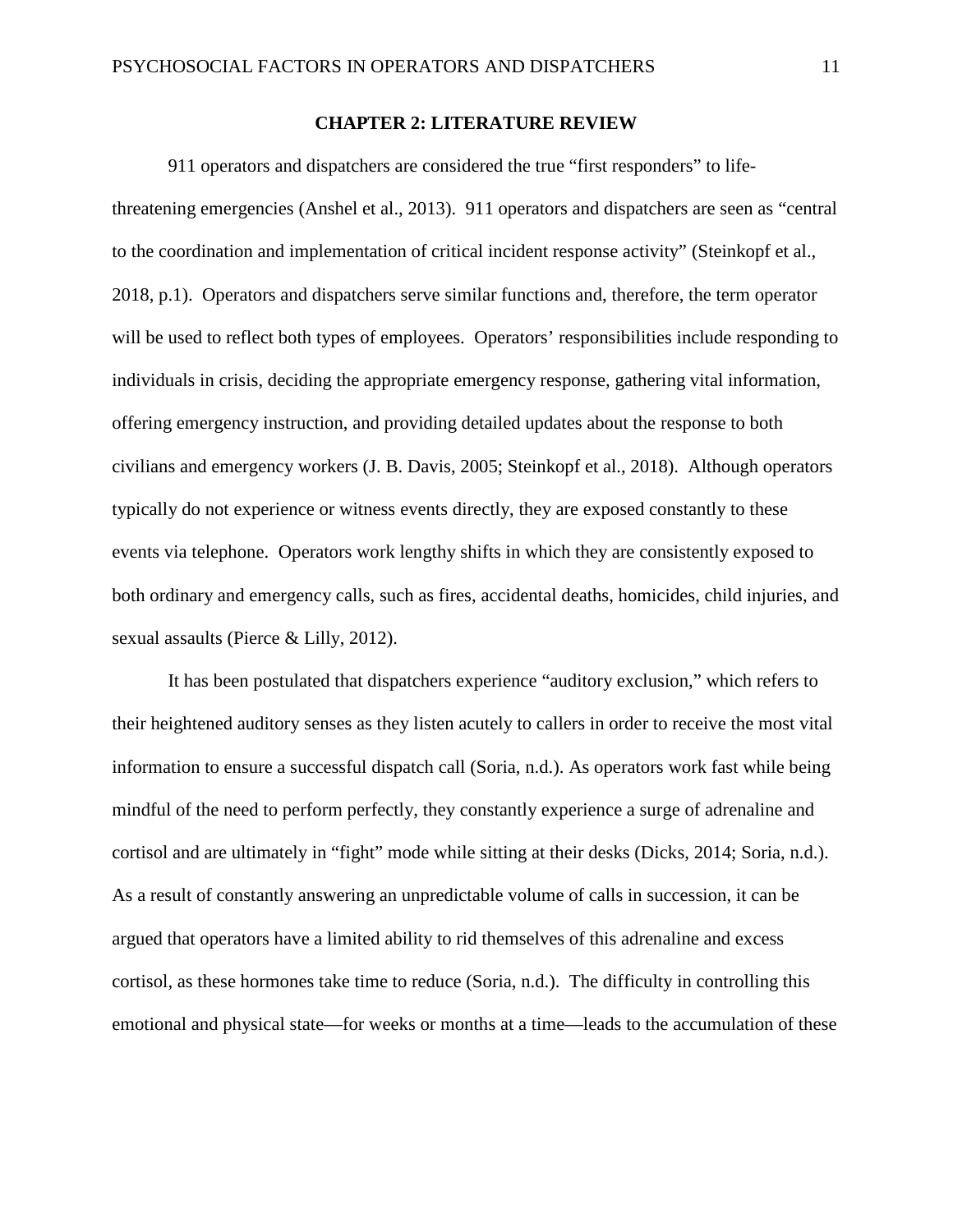hormones in the body, which increases stress levels that can impact emotional and cognitive functioning (Dicks, 2014; Soria, n.d.).

Furthermore, the emotional stress associated with these operator tasks leads to hyperactivity of the hypothalamic-pituitary-adrenocortical (HPA) axis (Weibel et al., 2003). Studies have found that the HPA axis is an important link between chronic stress and pathological states (Reul et al., 2000). Psychosocial factors have been proposed to impact an individual's health because of HPA hyperactivity due to psychosocial stressors (DeVries et al., 2003, Hostinar & Gunnar, 2013). Research findings have found connections between hyperactivity of the HPA axis with social isolation, loneliness, and perceived social support (Adam et al., 2006; Stafford et al., 2013; Staufenbiel et al., 2014; Steptoe et al., 2004).

Stress activates the sympathetic nervous system and the HPA axis, which causes a release of stress hormones (de Kloet et al., 2005). Glucocorticoid cortisol is one of the stress hormones associated with this activation and was found to be associated heavily with different cognitive processes (for a review, see Lupien et al., 2007). Additionally, glucocorticoid cortisol has been found to be an important factor in the relationship between health and psychosocial factors (Iob et al., 2018). Overall, higher levels of cortisol have been linked to a variety of mental health problems (Adam et al., 2017), including depression and stress (Römer et al., 2009; Scharlau et al., 2018; Vanaelst et al., 2013).

Jenkins (1997) suggested that the pressures associated with operators induce high levels of stress equal to those of "on the scene" emergency workers. The culture of the emergency communications center is similar to that of their respective police and fire department cultures in three important ways. First, operators are taught to be stoic and in control at all times. Second, operators are exposed to adverse details and trauma. Third, operators experience a variety of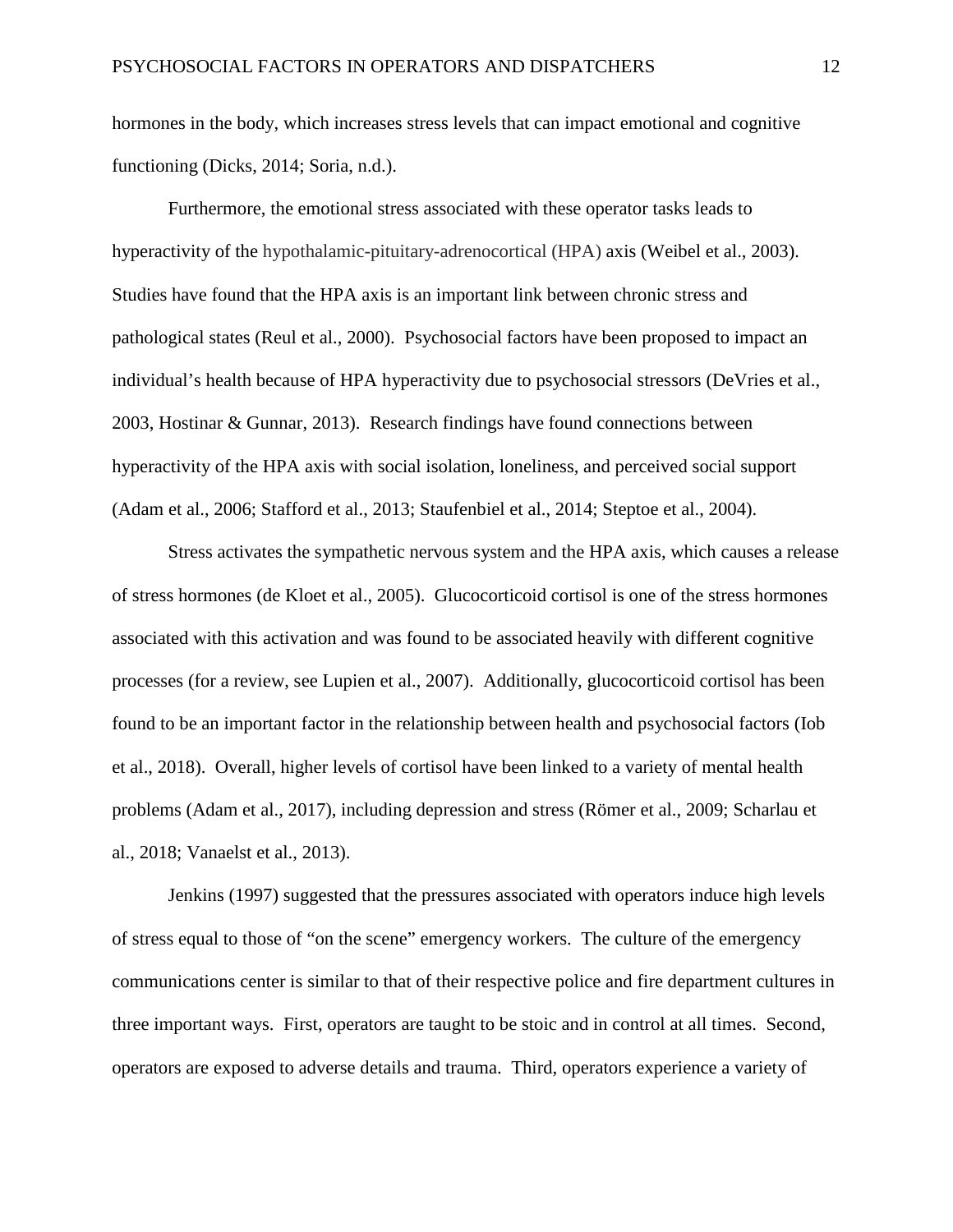difficulties in coping while at work or home and these difficulties are stigmatizing and isolating (Fay et al., 2006; Forslund et al., 2004; Levensen, n.d.; Robinson-Kitt, 2009; Shuler & Davenport Syher, 2000; Troxell, 2008). A noteworthy difference between operators and "on the scene" first responders is the process of mandatory debriefings. Critical incident stress debriefings have been found to be helpful in mitigating mental health concerns for first responder populations (Burque et al., 2014); however, only "on scene" first responders are required to attend, whereas operators are not mandated to attend despite similarities in the risks for mental health concerns (Burque et al., 2014).

911 operators experience a high rate of chronic exposure to potentially traumatizing events, which enhances the risk for psychopathology, including PTSD and depression (Lilly & Allen, 2015). Despite their physical distance from the crisis scene, operators can experience vicarious trauma through acute and cumulative exposure to traumatic incidents and their perceived lack of control, which can expound feelings of helplessness (Adams et al., 2015). PTSD symptoms that may be present in operators can impair decision-making abilities and functioning, which could pose significant risk to the general population that relies on them to quickly and effectively coordinate an emergency response (Pierce & Lilly, 2012). Further, operators frequently work 12-hour shifts with mandatory overtime due to low retention rates and staff shortages in the United States (Dicks, 2014). Operators typically get 1 to 1.5 hours of break time resulting in about 10.5 hours of call taking, which can result in in between 40 and 120 emergency calls per shift (Dicks, 2014). Given the amount of stress, exposure to traumatic events, length of shifts, and other work-related factors, it is unsurprising that the current national turnover rate for operators is between 17% and 19% (Gallagher, 2014).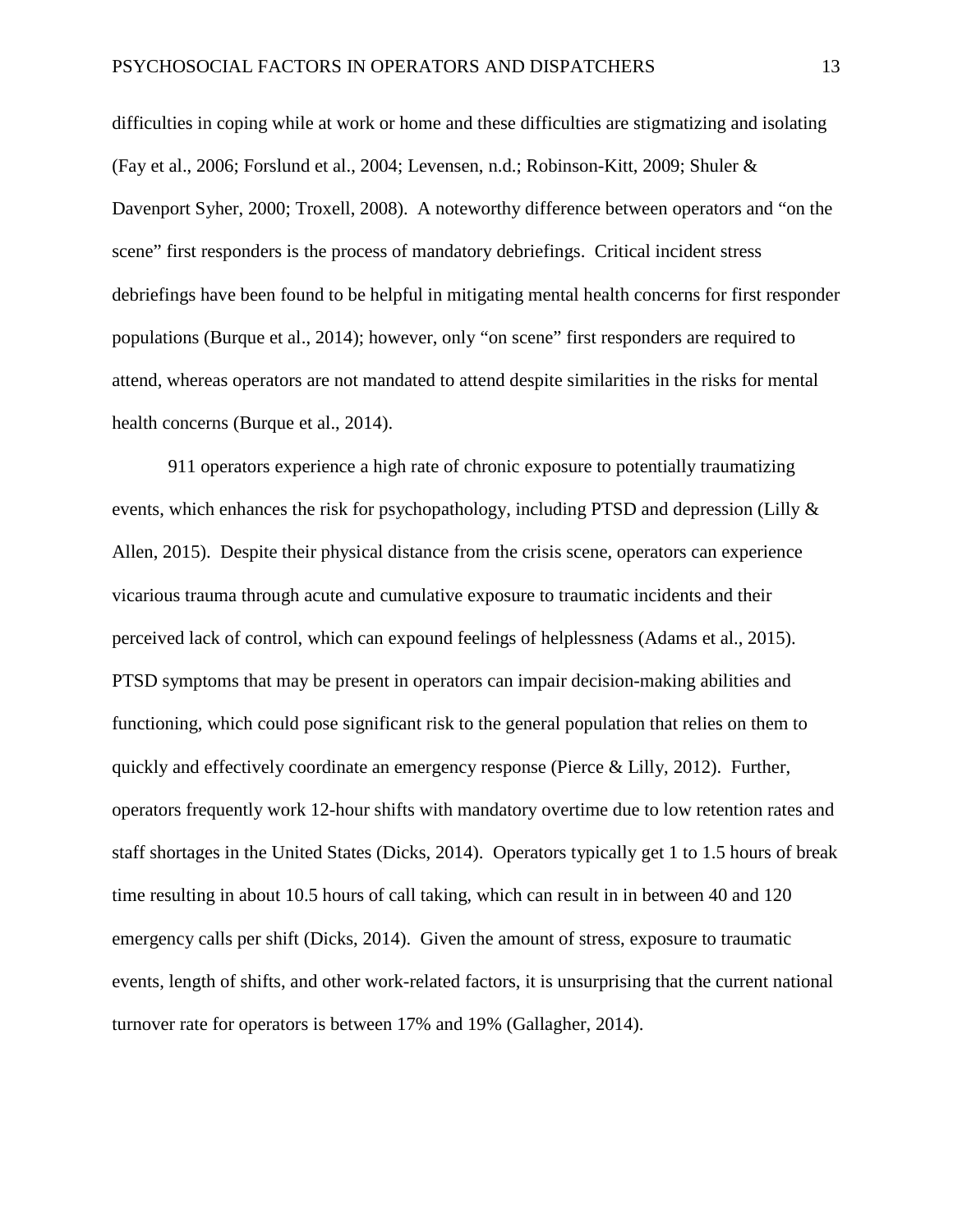According to *USA Today*, 911 centers across the country are finding it difficult to hire enough operators, impacting the time it takes to answer emergency calls (Davidson, 2018). Some attribute this challenge to the nation's 3.9% unemployment rate (Davidson, 2018). The National Emergency Number Association (NENA) promotes 911 awareness and advances in this field. Although there is no national data on 911 operator shortages, NENA's operations director stated, "the gaps have worsened and spread- from larger cities to small and midsize ones as well" (Davidson, 2018, para. 28). NENA has estimated 240 million emergency and nonemergency 911 calls per year (Davidson, 2018). The direct impact of this shortage can be seen in the time it takes to answer emergency calls. Davidson (2018) reported that in 2017, 3% of their 246,290 emergency calls took more than 1 minute to answer instead of the expected 10 seconds or less that it should. This increase in wait time led to injury and even death (Davidson, 2018). Davison stated worker shortages lead to more overtime, increasing stress and fatigue, and opening up the possibility of operator error and attrition within this field. Although operators typically undergo an aptitude test and psychological evaluations, it may be difficult to prepare for such an emotionally stressful job.

Given the job responsibilities required of operators, they must remain alert and use executive functioning throughout their shifts. These important processes are needed in order to provide efficient emergency responses. Moreover, impairment in these processes due to chronic exposure to traumatic events may impair their psychosocial functioning. When these impairments are present, operators may then have difficulties coping with the constant exposure to trauma. Difficulties coping with these trauma-related stressors may lead to PTSS. These trauma symptoms may impact important functioning such as sleep, needed to restore the processing and functioning needed. External factors such as low pay and high turnover rates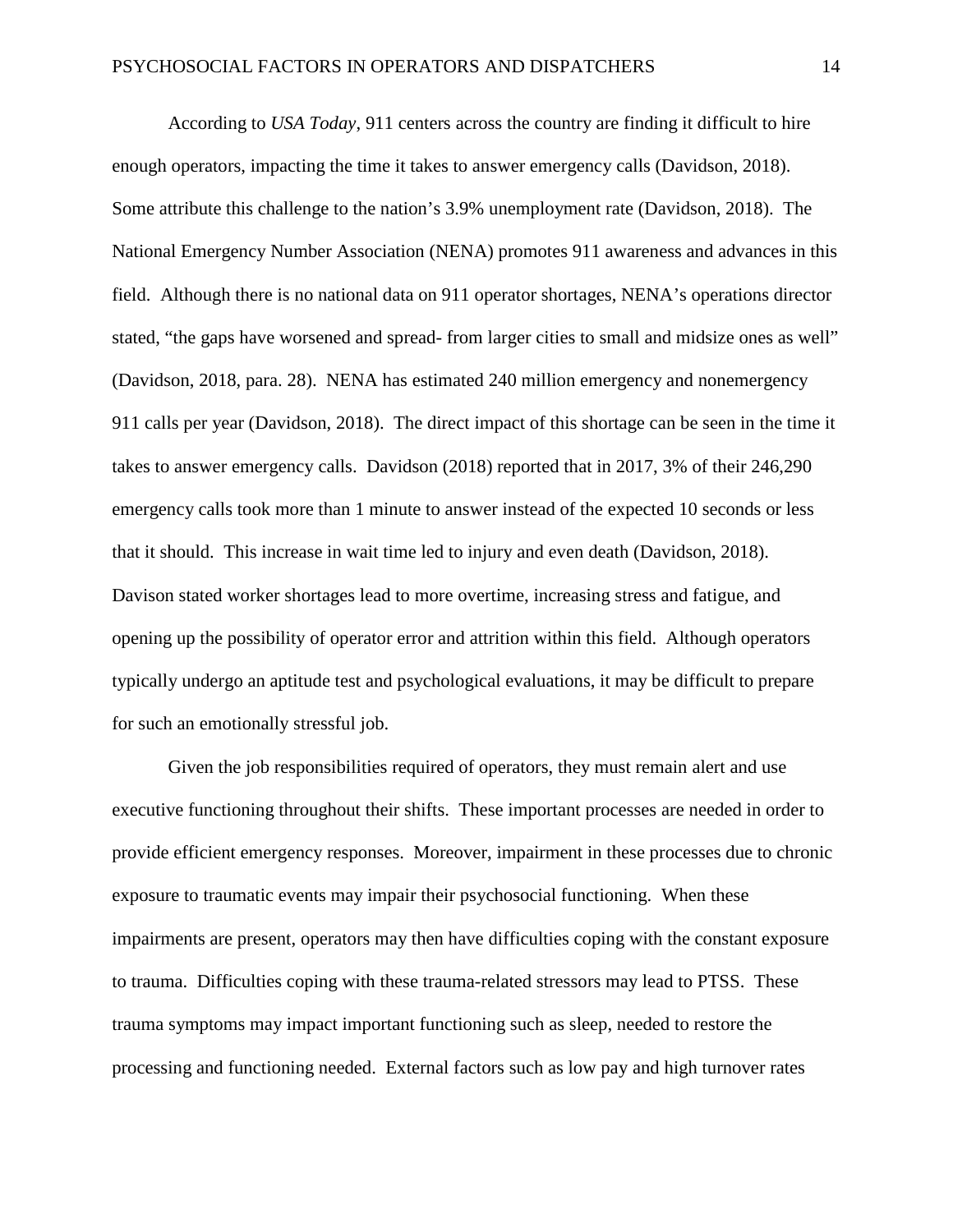impact operators' mandatory overtime. This mandatory overtime leads to more time at work and, therefore, additional exposure to trauma. Receiving emotional support from others may help improve operators' overall ability to cope with trauma, which would help psychosocial functioning. It is imperative to understand the possible risk and protective factors that may discriminate individuals who develop PTSS and depression and those who do not. By doing so, departments may intervene and provide support to employees and ensure their mental health is being considered as a priority so they can provide efficient emergency responses.

#### **Ecological Systems Theory**

Ecological systems theory (EST) is defined as the study of the multiple interconnected environmental systems that influence individual development (Bronfenbrenner, 1977). The ecological levels are microsystem, mesosystem, exosystem, and macrosystem. The microsystem entails a pattern of activities, roles, and interpersonal relations experienced in systems that contain face-to-face relationships (Voydanoff, 2001). This level includes family, peer group, and work and how the individual is receiving support from others. Within the context of this theory, social support is a factor of interest for operators, as it contributes to mental health (Kondrat et al., 2018). Likewise, coping style is a factor of interest, as high levels of stress can overload and negatively impact physical and mental systems (Eriksen et al., 1999; Sapolsky, 1996). There are numerous coping styles related to poorer psychosocial functioning. Specifically, the avoidancetype of coping, such as emotion disengagement, has been associated with increased anxiety and depression (Grant et al., 2013).

The mesosystem includes relationships between microsystems, or the connections between situations (Brofenbrenner, 1979). Examples of these relationships between microsystems are home and work, home and church, and school and neighborhood. This may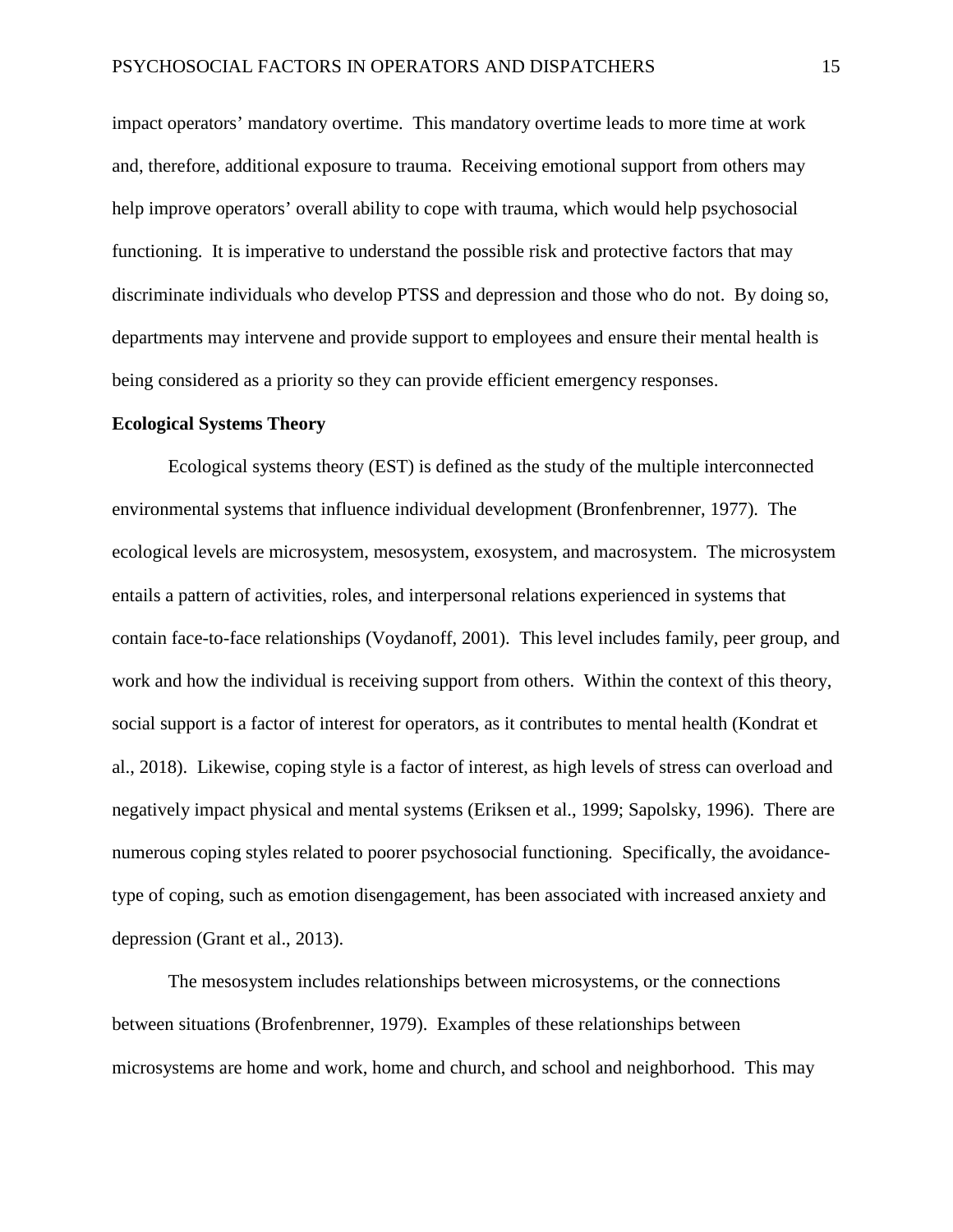include the relationship between work stress and its impact on life at home or vice versa. For instance, the amount of mandatory overtime at work due to low employment rates can impact operators' home lives negatively. These disturbances may affect quality of sleep, such as by causing insomnia and ongoing nightmares (Adams et al., 2015). Restful sleep is important to survival and a lack of this impacts bodily systems as well as cognitive and behavioral performances (Noronha Liberalesso et al., 2012).

The exosystem level refers to external environments in which a person does not participate, but through which significant decisions are made by others who directly interact with that person (Bronfenbrenner, 1979; Voydanoff, 2001). An example of this can be seen in the decisions made by government affecting government jobs such as operators. Specifically, the current pay wages for these employees are low, with the average wage across the U.S. being about \$22 per hour (Salary.com, 2019). Likewise, retention rates in this field impact these employees. For instance, Arias (2018) reported 2013 data from an Emergency Communications Center located in Maryland: 301,000 phone calls were answered and 160,000 were dispatched calls with 43 staff working the floor. The following years, these numbers spiked to 470,000 calls and 277,000 dispatches, but the number of employees had reached only 50 (Arias, 2018). Lastly, these are important variables to consider, as a 911 call center study indicated that after poor salaries, shift work leading to stress and burnout was the second most important factor behind turnover for a 911 call center (Taylor et al., 2005).

The last ecological level is the macrosystem, which represents the "blueprints" for defining and organizing the institutional life of society (Bronfenbrenner, 1979). Examples of this level are ideology, social policy, shared assumption about human nature, the "social contract," and economic resources. For operators, overall overtime pay was estimated at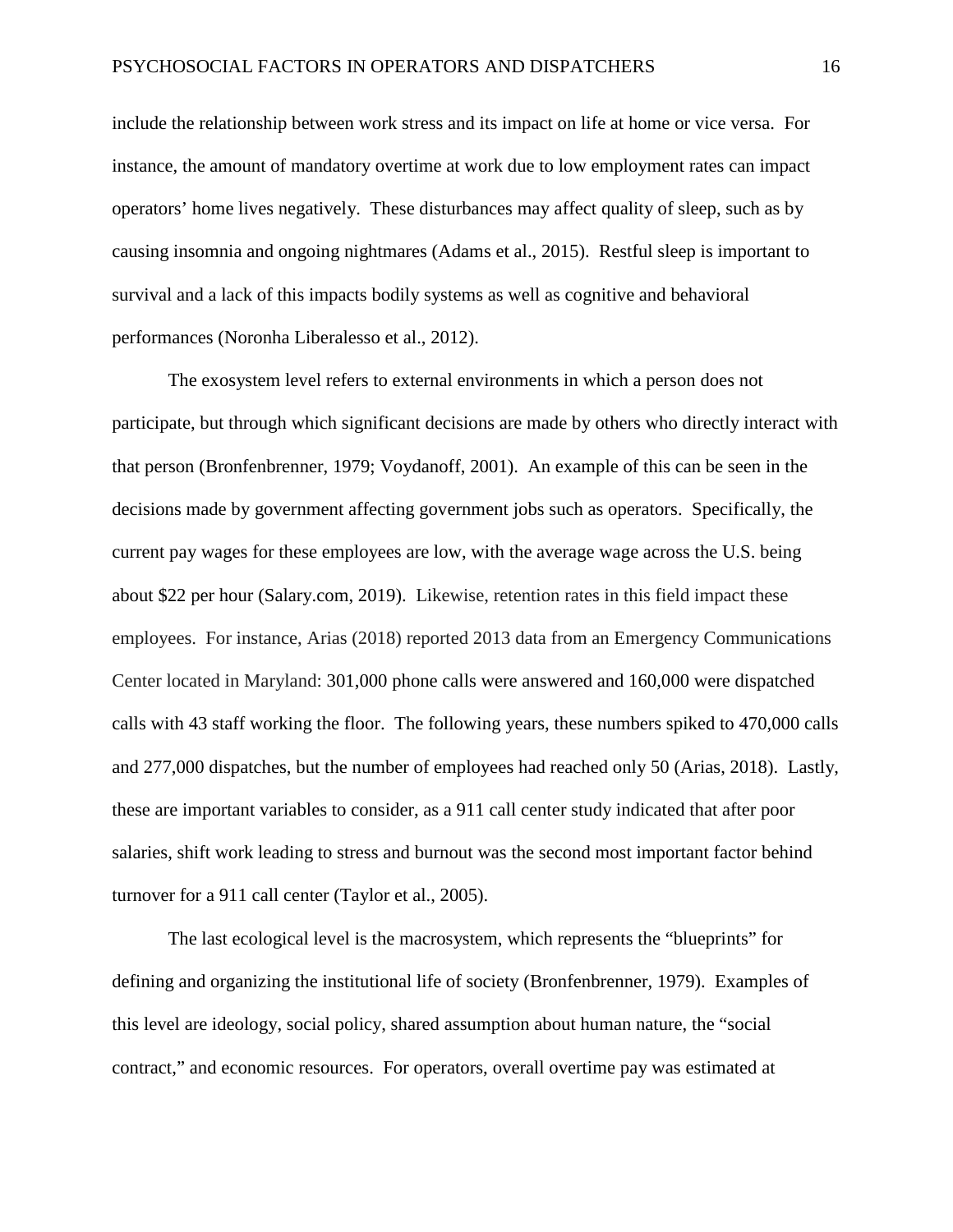\$205,000 in the 2017 fiscal year for this department (Arias, 2018). This estimated cost of overtime pay may impact taxpayer dollars. Additionally, requests for additional staff are not always fulfilled due to budget cuts (Arias, 2018), which are seen in the macrosystem. This inability to provide more staff or higher pay impacts retention rates in this field. Low staffing may serve as a barrier to providing quality emergency services, as operators are asked to take on more shifts that may impair their sleeping or other overall functioning, which may impact level of cognitive processes needed to perform well in this job. Because of possible impairments in their functioning and skills, operators are more likely to make mistakes such as missed or dropped 911 calls, which have increased in recent time (Arias, 2018). The failure to answer emergency called may negatively impact people's beliefs that the department provides quick emergency service.

According to Lewis and Cooper (1999), these interrelationships are most evident in a work environment where changes occur, such as downsizing and restructuring, increased job security, changes in the psychological contract between workers and employers, a reliable workforce, and a long-hours culture. Due to high stress and long hours, such as in operators' work, job security is not likely (Petty, 2012).

EST is helpful in understanding interrelationships among work, community, and family domains (Voydanoff, 2001). This ecological framework conceptualizes how different variables and their relation across systems influence overall individual functioning. For this reason and due to the multiple factors being addressed in this study, EST was one of the theories used to conceptualize how social support, coping style, and sleep impact the presence of psychopathology in operators.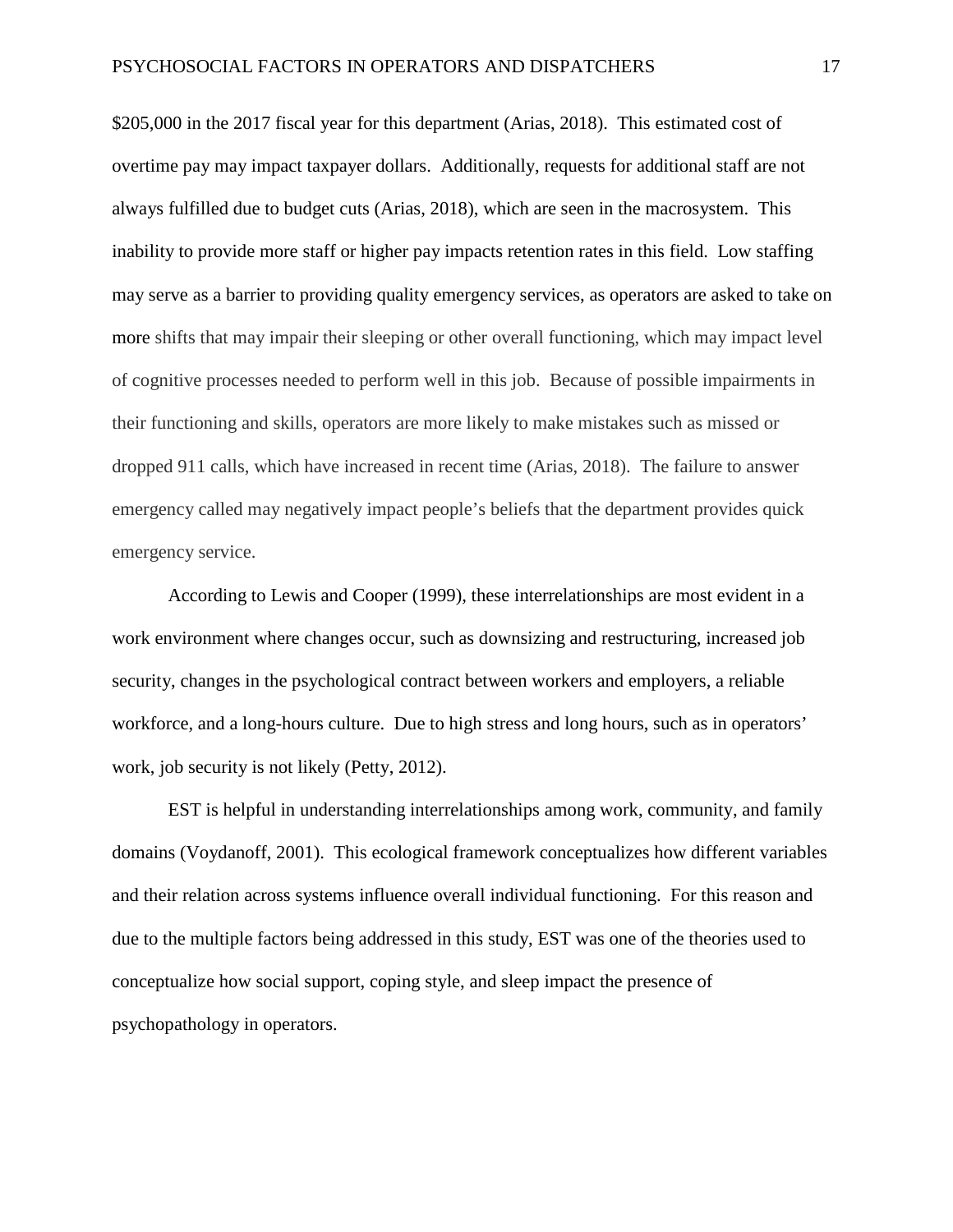#### **Self-Efficacy Theory**

Individual's beliefs about their ability to produce effects is referred to as perceived selfefficacy (Bandura, 1994). These beliefs influence how people feel, think, behave, and motivate themselves. There are four major processes involved in this belief system: cognitive, motivational, affective, and selection (Bandura, 1994). Overall, having a strong sense of selfefficacy influences personal well-being, as it impacts not only how individuals see themselves, but also how they see the world and its challenges. Bandura (1994) offers the following examples when discussing those who have a strong sense of self-efficacy: "They quickly recover their sense of efficacy after failure or setbacks . . . They attribute failure to insufficient effort or deficient knowledge and skills which are acquirable" (p. 2).

Self-efficacy is developed by several sources and experiences (Bandura, 1994). Successful experiences, or mastery experiences, create a belief that one is valuable. Operators who find they are successful at their job are able to provide efficient emergency responses, balance work and life stressors, and may arguably have high self-efficacy. Observing people who are similar to oneself succeed by using their effort and abilities makes individuals feel they can be successful, too. Operators who see peers cope effectively with work stressors through the use of social support or therapy may then believe they can become successful in managing stressors, which would improve self-efficacy. The same can be said for operators seeing peers coping poorly with work and trauma-related stressors. When operators see peers' difficulty in coping and how it can impact work performance, it may negatively impact their own selfefficacy. In other words, operators' self-efficacy may be impacted when they believe they too cannot cope with these stressors if their peers are failing to cope positively. For example, an operator observes a peer unable to cope well with work stressors, not because of lack of effort,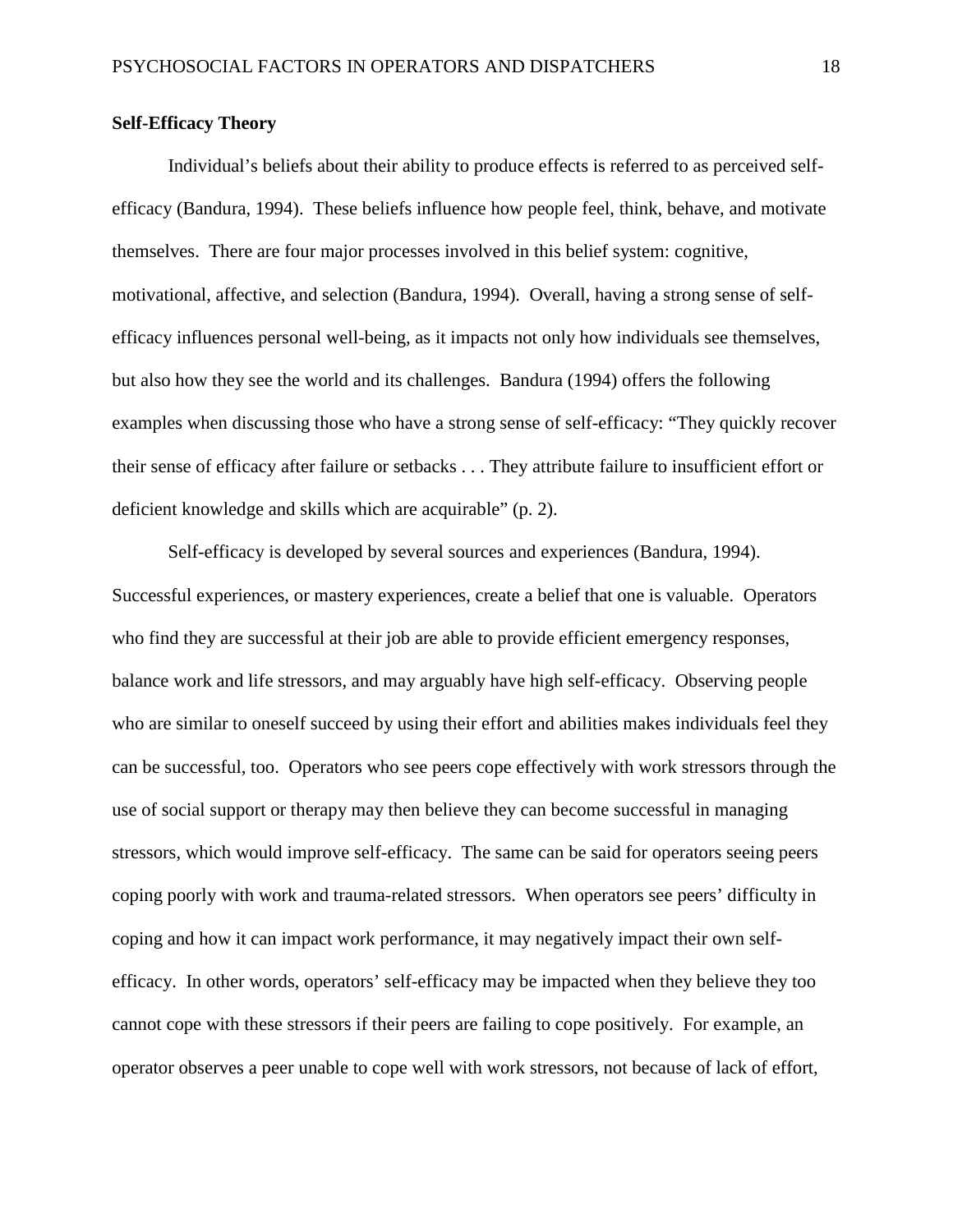but perhaps due to ineffective coping style, which results in poor work performance. That observer may believe that the operator tried his or her best to cope and failed. Therefore, through a vicarious process, this experience negatively influences the observer's appraisal of his or her own self-efficacy.

Social persuasion is another way to increase self-efficacy (Bandura, 1994). Those who are told they are capable of doing things are more likely to use and sustain efforts until they succeed, demonstrating greater self-efficacy. Operators who have a strong support system or a positive work environment may be more likely to receive feedback related to their capabilities, which would then improve their self-efficacy.

Lastly, a sense of self-efficacy is impacted by how individuals perceive their somatic and emotional reactions. That is, those who have a high sense of efficacy perceive their affective state of arousal as a way to improve their performance rather than impede their performance. For example, if operators start to experience physical or emotional responses such as an adrenaline rush while at work and perceive it as way to remain alert, it can improve their performance. In contrast, being overwhelmed by this adrenaline rush may hinder their performance. Having a sense of self-efficacy is useful in decreasing depression and anxiety (Maciejewski et al., 2007). Therefore, individuals who do not believe in their capabilities as they relate to their self-efficacy are more vulnerable to stress and depression (Bandura, 1994).

As noted, self-efficacy relates to how individuals view themselves and their abilities; therefore, it influences personal well-being. As such, this theory was also used to conceptualize how the proposed factors of social support, coping style, and sleep influence psychosocial functioning.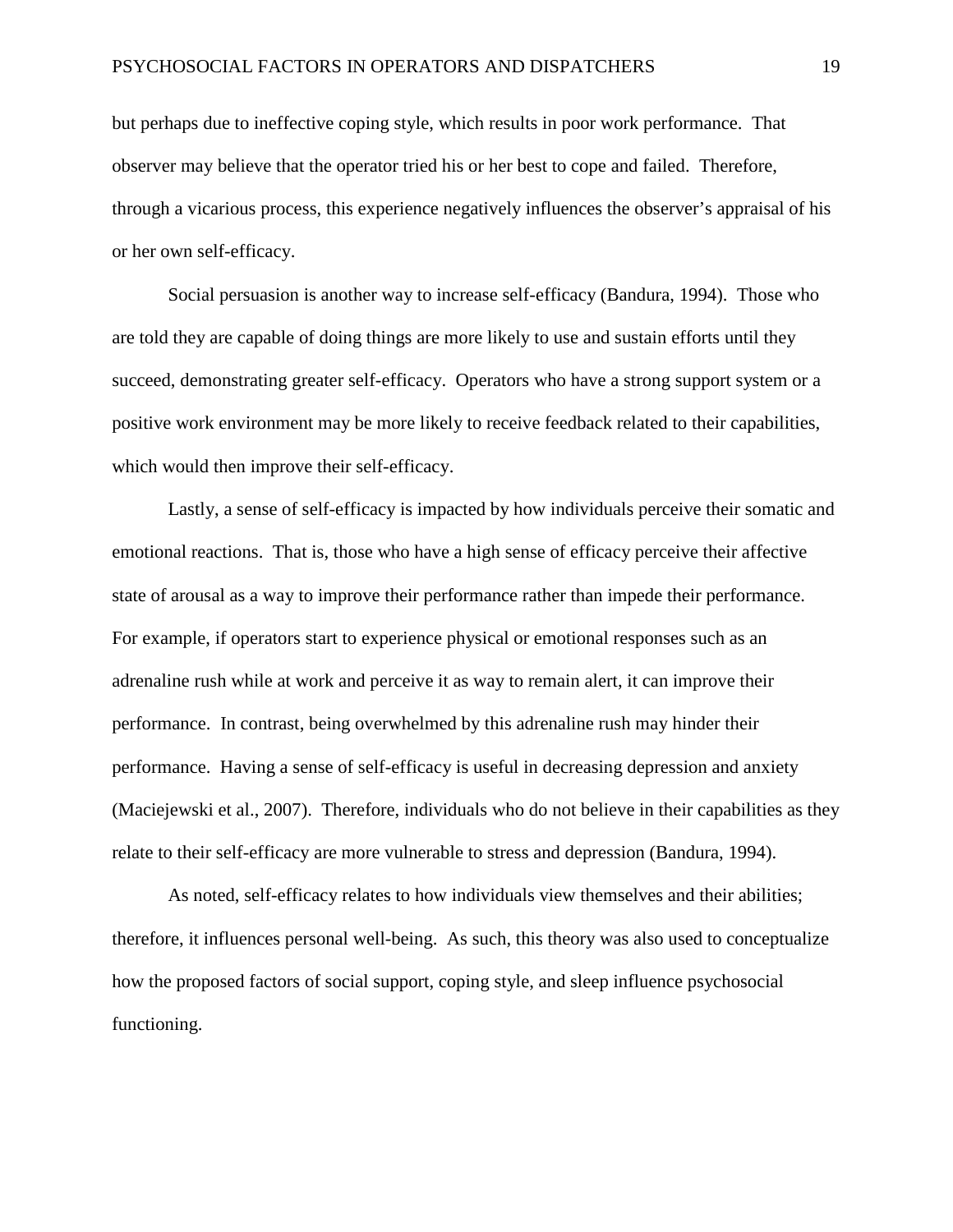#### **Psychosocial Functioning**

#### *Posttraumatic Stress Disorder (PTSD)*

In order to meet diagnostic criteria for PTSD, symptoms of reexperiencing, avoidance, negative cognition and mood, and arousal must be present (APA, 2013). The individual must have some level of exposure to actual or threatened death, serious injury, or sexual violence. He or she must demonstrate intrusive symptoms related to the event such as intrusive memories, distressing dreams, or flashbacks. He or she must also engage in persistent avoidance of stimuli associated with the event, either internal reminders such as distressing memories or external cues such as places. The individual must display negative alterations in cognitions or mood related to the event, such as exaggerated negative beliefs or expectations about oneself, others, or the world. The individual must have marked alterations in arousal and reactivity related to the traumatic event, such as hypervigilance or sleep disturbance. Finally, these symptoms must be present for more than 1 month and cause clinically significant distress in social, occupational, or other important areas of functioning. A more thorough list of criteria can be found in the *DSM-5* (APA, 2013).

**Etiological Models.** Etiological models of PTSD vary and differ from each other based on how social support is perceived to help or hinder an individual. Regardless of these subtle differences, the major contribution of these models is how an individual's cognitive, behavioral, and emotional processes relate to his or her psychosocial functioning. An etiological model of PTSD by Joseph et al. (1997) purported that other people's points of view can positively or negatively influence a victims' interpretation of events, impacting PTSD symptoms (Guay et al., 2006). In this model, the search for support in the environment was defined as an active stress management strategy, whereas the support received from or perceived to be received from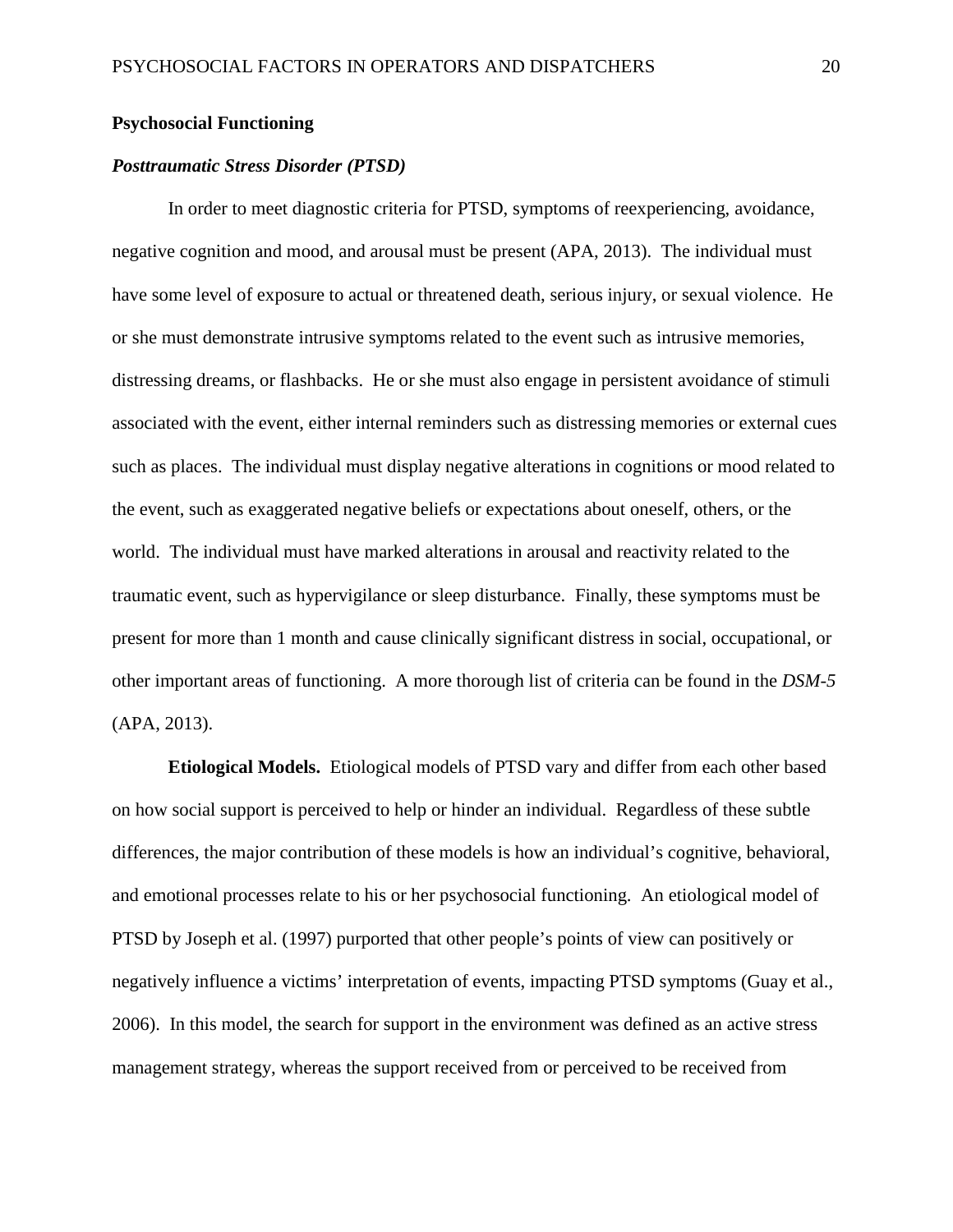significant others is a factor that may lower or exacerbate stress levels (Williams & Joseph, 1999).

Another proposed etiological model of PTSD identified the nature and quality of social interactions contributing to the frequency of intrusive thoughts that maintain repeated responses to traumatic events and one's tendency to avoid disclosing or thinking about an event (Lepore, 2001). Others suggest that social support impacts PTSD symptomatology through its influence on the victim's interpretation of the event (Guay et al., 2006). The interpretation of the event, held in memory, provides the basis for reexperiencing symptoms in PTSD (Guay et al., 2006). Williams and Joseph (1999) stated that these memories influence thoughts about the event and its meaning as well as reappraisals of the event (Williams & Joseph, 1999). The major contribution of the models discussed is the explanation of how social support acts upon cognitive, behavioral, and emotional processes related to most of the diagnostic criteria of PTSD in the *DSM-5* (Guay et al., 2006).

**Prevalence.** The APA (2013) reported the rate of PTSD for adults is 3.4% over a 12 month period, and the projected lifetime risk by age 75 is 8.7%. In regard to how occupation can impact rates of PTSD, the APA found high rates of PTSD in occupations that have increased risk of traumatic exposure. Emergency services professions report prevalence rates much higher than the national average (APA, 2013), with rates within first responders reportedly between 5% and 32% (Klimley et al., 2018). Moreover, studies on 911 operators have reported prevalence rates of PTSD symptoms to be around 24.6% to 30.8% of their samples (Dicks, 2014; Pierce & Lilly, 2012).

**PTSD** in Operators. The largest rates of PTSD could be expected in populations that are at close proximity to the most extreme of traumatic stressors, such as emergency services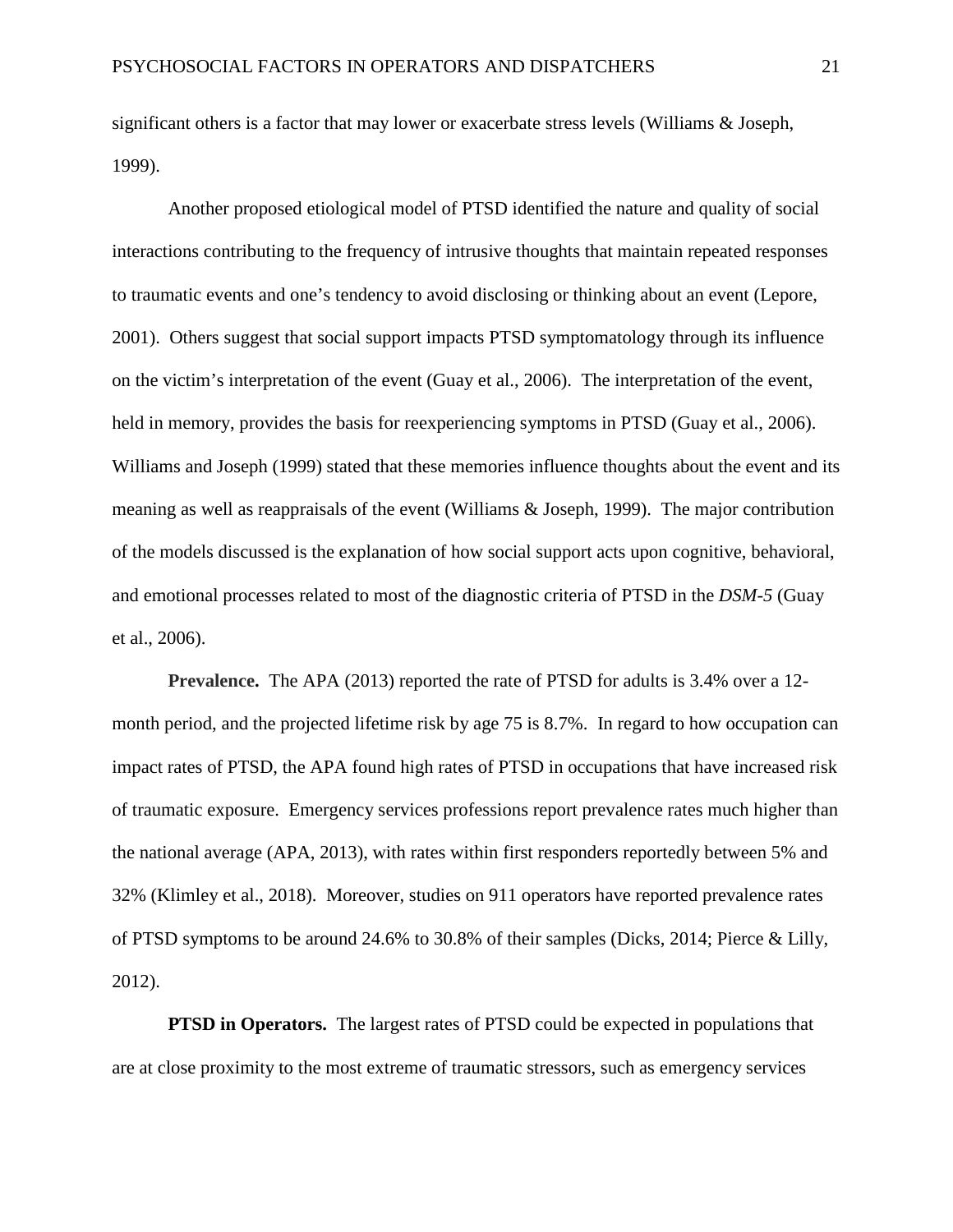workers (Scully, 2011). According to the *DSM-5's* Criterion A4 for PTSD, operators' experiences would qualify them for a diagnosis of PTSD because they are exposed to dutyrelated aversive details of traumatic events (APA, 2013; Pierce & Lilly, 2012). Developing PTSD may be related to hearing a critical incident and not solely by viewing it in person (Brunet et al., 2001).

Operators reported experiencing fear, helplessness, or horror in reaction to 32% of different types of emergency calls experienced (Pierce & Lilly, 2012). Operators also expressed feelings of powerlessness, failure to save lives, or failure to control situations, which were experienced through ongoing nightmares, insomnia, drug and alcohol use, shutting down emotionally, numbness, hyperarousal, and isolation (Adams et al., 2015). Individuals who described having these intensely negative emotional responses during or immediately after traumatic events reported higher levels of PTSD symptoms or rates of current PTSD (Brewin et al., 2000). Although operators may not be physically present at a traumatic event, nor have a personal relationship with the victim, exposure to duty-related aversive details can be sufficient to induce PTSD symptomatology that is severe enough to be consistent with a probable diagnosis (Pierce & Lilly, 2012).

**Prevalence in Operators.** Pierce and Lilly (2012) used the Potentially Traumatic Events/Calls measure, which assesses career exposure to types of potentially traumatizing 911 calls. They also looked at the frequency of those calls. Out of 171 participants, 32% of them reported experiencing fear, helplessness, or horror as a reaction to different calls. Notably, they compared their peritraumatic distress scores of operators to Brunet and colleagues' (2001) police officer and civilian sample. Peritraumatic distress differs from PTSS and PTSD. Peritraumatic stress is solely the negative emotions experienced during or immediately after a traumatic event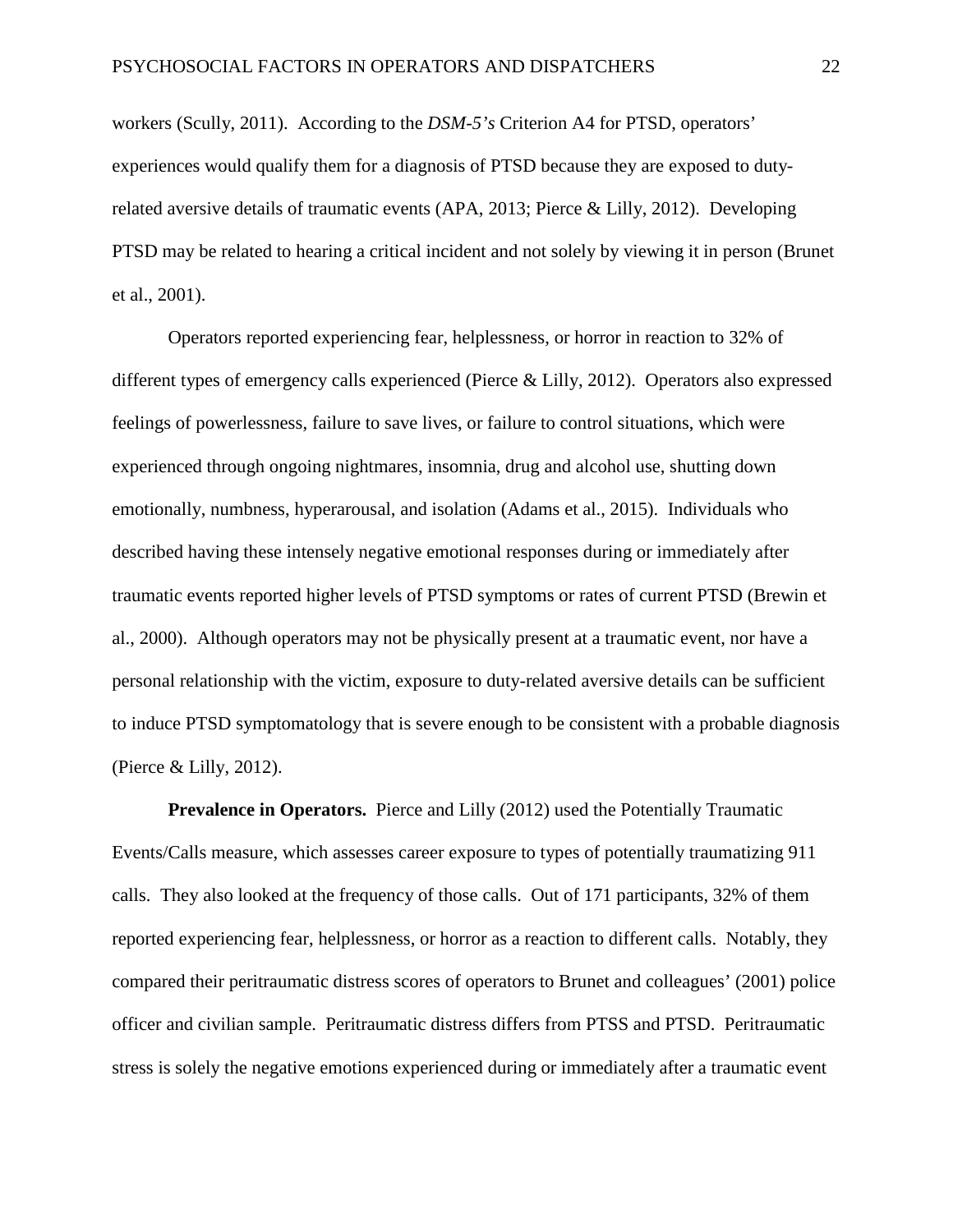(Brunet et al., 2001). In contrast, PTSS are more specific negative emotions related directly to diagnostic criteria seen in PTSD. Moreover, in order to be diagnosed with PTSD, the duration of the symptoms must be present for at least 6 months (APA, 2013).

Pierce and Lilly (2012) found that operators reported experiencing peritraumatic distress in reaction to a variety of different emergency calls. The peritraumatic distress scores were significantly correlated with PTSD (Pierce & Lilly, 2012). Specifically, 3.5% of their participants scored at or above the cutoff score of 28, indicating PTSD (Pierce & Lilly, 2012). It was later reported that the corrected prevalence rate for PTSD within this study was 9.7% (Lilly, 2014). They acknowledged operators' scores may partly be due to the sample being predominantly women, who generally endorse greater peritraumatic distress than men (Creamer et al., 2005). Nevertheless, the finding of increased levels of peritraumatic stress and its connection to PTSD is noteworthy in that this present study may help support the presence of PTSS in operators.

#### *Depression*

Depression is characterized by demonstrating a depressed mood (i.e., feeling sad, empty, hopeless) or loss in interest for more days than not (APA, 2013). A full list of diagnostic criteria for this disorder can be found in the *DSM-5* (APA, 2013). The prevalence rate for depression in the United States is approximately 7% (APA, 2013). Not much is known regarding prevalence rates of depression in 911 operators; however, studies have shown prevalence rates for depression to be about 7% to 22% in first responders (Jones et al., 2018), though that study did not include operators.

Depressed individuals tend to attribute negative intentions to the behavior of significant others (Horneffer & Fincham, 1995), which can lead to an under-evaluation of support received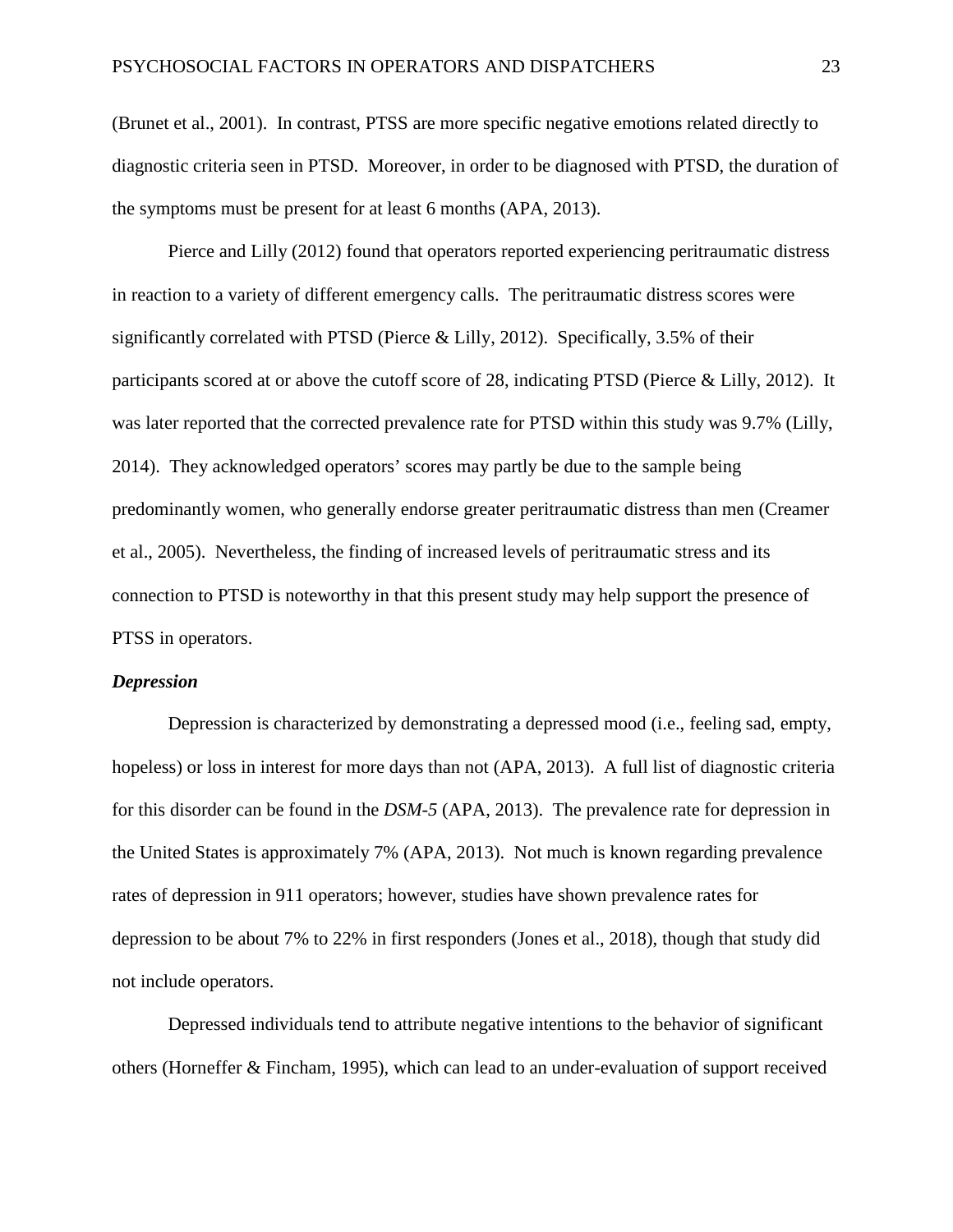or, alternatively, perceive support negatively (Guay et al., 2006). In this instance, social support may be of significant importance when considering operators' psychosocial functioning.

In the National Comorbidity Survey–Replication, 42.8% of individuals with PTSD also had major depressive disorder (Rojas et al., 2014). Flory and Yehuda (2015) posited that, in general, nearly half of those with PTSD have comorbid depression. Two theories can be applied to explain the high rates of comorbidity between PTSD and depression. The first theory is that there is a diagnostic symptom overlap between these disorders and that they may appear to be comorbid because of a vague classification of shared symptoms (Flory & Yehuda, 2015). Yet, there is little research to support this theory (Flory  $\&$  Yehuda, 2015). The second and more supported theory in the literature views depressive comorbidity as a trauma or stressor-related presentation secondary to PTSD symptoms. In other words, PTSD with comorbid depression may be seen as a subtype of PTSD rather than a separate diagnosis altogether. This comorbidity supports the importance of investigating depressive symptoms in this population.

#### **Psychosocial Risk and Protective Factors**

#### *Social Support*

Social support is a social process that involves meaningful connections to others and is important in various life domains such as day-to-day living and illness management (Chronister et al., 2015). Kondrat et al. (2018) argued that social support is "intricately and intimately" tied to mental health (p. 306). Using social support is seen as an active coping strategy to handle negative life events, which is associated positively with reframing negative events into positive events (L. Davis & Brekke, 2014). Positive reappraisal is associated with intrinsic motivation and strong role functioning (Kondrat et al., 2018). Cognitive restructuring is considered a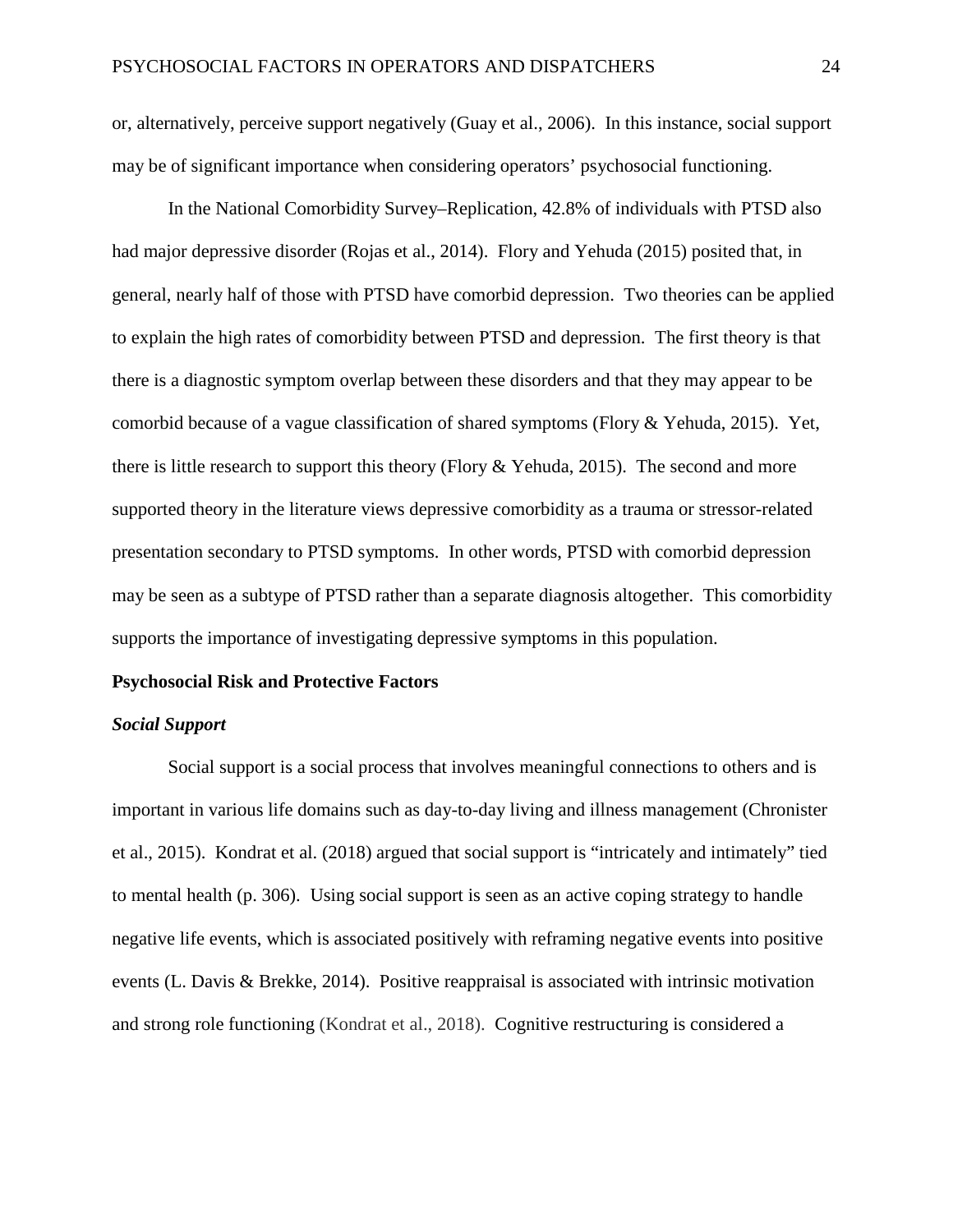successful strategy, along with expressing emotions and seeking social support, for recovery and diminished PTSD symptoms over time (Gutner et al., 2006).

Social support is categorically either structural or functional. Structural social support encompasses objective characteristics such as quantity, whereas functional social support focuses on the specific resources that provide support such as emotional (nontangible and instrumental) or tangible (Semmer et al., 2008). Specifically, nontangible support communicates caring, empathy, and esteem, whereas the tangible support relates to assistance in problem-solving through help or information (Semmer et al., 2008). Although both types of supports can be beneficial for overall functioning, given the nature of operators' job, having nontangible support can be extremely helpful in their ability to effectively process traumatic events and help maintain their self-efficacy.

Henderson (1992) found an inverse relationship between social support and depression. Not having social support limits individuals from having instrumental and emotional forms of support (Kondrat et al., 2018). Instrumental support communicates to recipients that they are cared for and accepted. This acceptance provides a basic need of belonging as they feel less isolated in their struggles to come to terms with their experiences (Semmer et al., 2008). Social support has also been related to the diagnosis of PTSD and is considered one of the most important precursors in its development (Guay et al., 2006). That is, negative social support, or lack of support, is related to a higher likelihood of developing PTSD, whereas positive social support is associated with lower rates of PTSD. Other findings suggest that social support not only contributes to developing PTSD, but also to its maintenance (Schnurr et al., 2004). A model explaining the relationships between social support and PTSD theorized poor social support is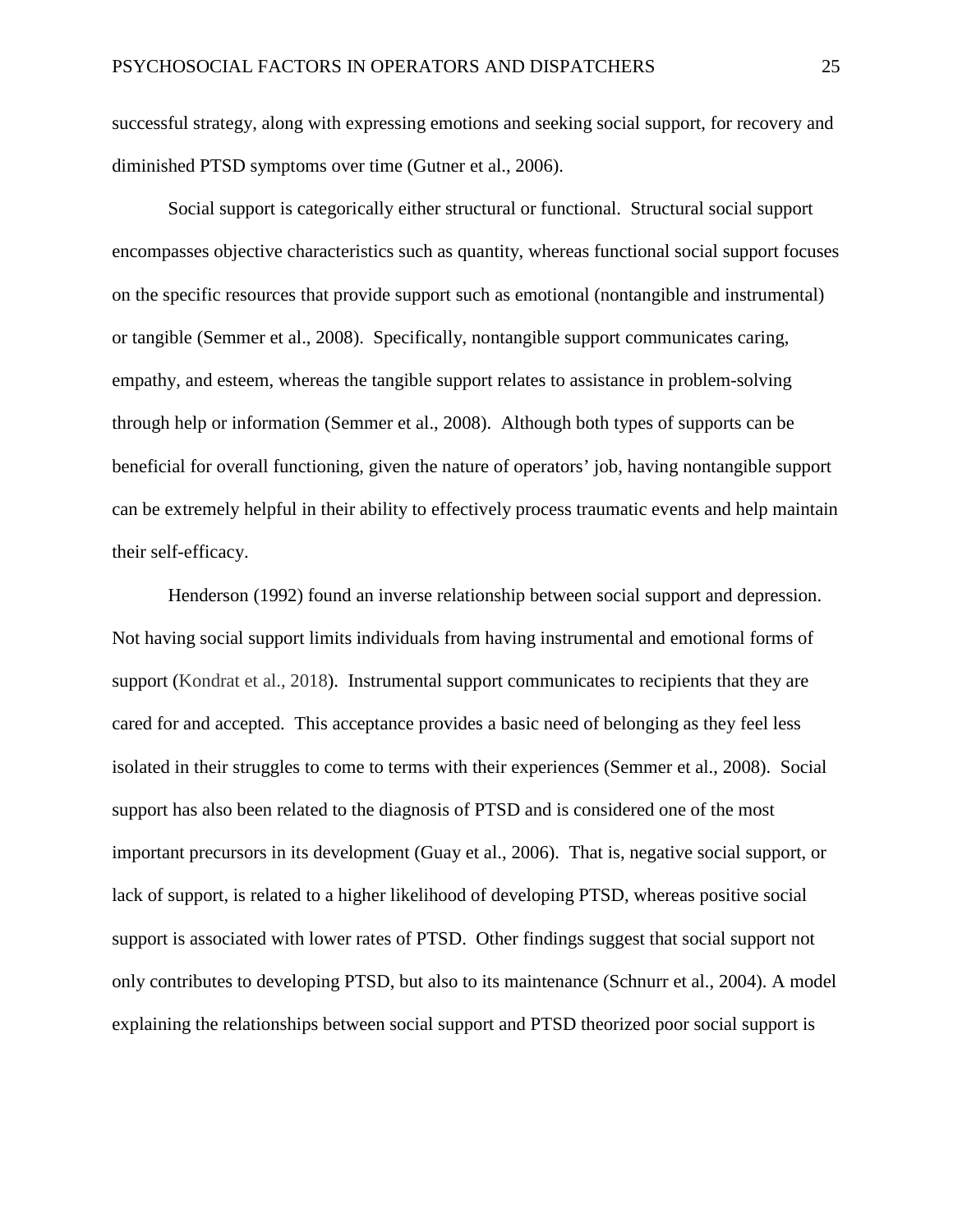related to increased PTSD symptoms primarily through cognitive processes that result from unprocessed trauma-related thoughts and emotions (Joseph et al., 1997).

Further research has supported these findings that social support from others may have an impact on the person's emotional states such as panic and guilt, as well as coping strategies such as the degree of avoidance of thoughts or behaviors related to the traumatic event (Williams & Joseph, 1999). For example, supportive and receptive responses to disclosures of traumatic events are seen as helpful, whereas unsupportive and unreceptive responses have a negative impact on emotional adjustment after traumatic events and increase levels of psychological distress (Lepore et al., 1996). Emotional nontangible kinds of positive social support encourage individuals to use supportive persons to gather advice or alternative interpretations in a way that can help them assimilate the event, which helps them gain control over negative emotions (Leopore, 2001; Lepore & Greenberg, 2002). When individuals do not assimilate traumatic events, they are at increased risk for developing PTSD (Schnurr et al., 2000).

Due to the nature of operators' jobs, the inability to regulate their workload, having to work under constant temporal pressure, and having no feedback regarding caller outcome, emotional stress is an intrinsic part of the job (Wiebel et al., 2003). Having this emotional stress as part of their job, it is important that operators are coping well, which includes having social support. Unfortunately, operators may at times have difficulty with and shame about dealing with work stress alone. This occurs because operators may feel the need to shield family members and other supports from the traumatic incidents they witness at work (Dicks, 2014). Operators who have positive supportive social networks and family systems have less workrelated stress over those who do not, despite having the exact same lack of a supportive working environment (Burke, 1995). Negative response and dissatisfaction with support because of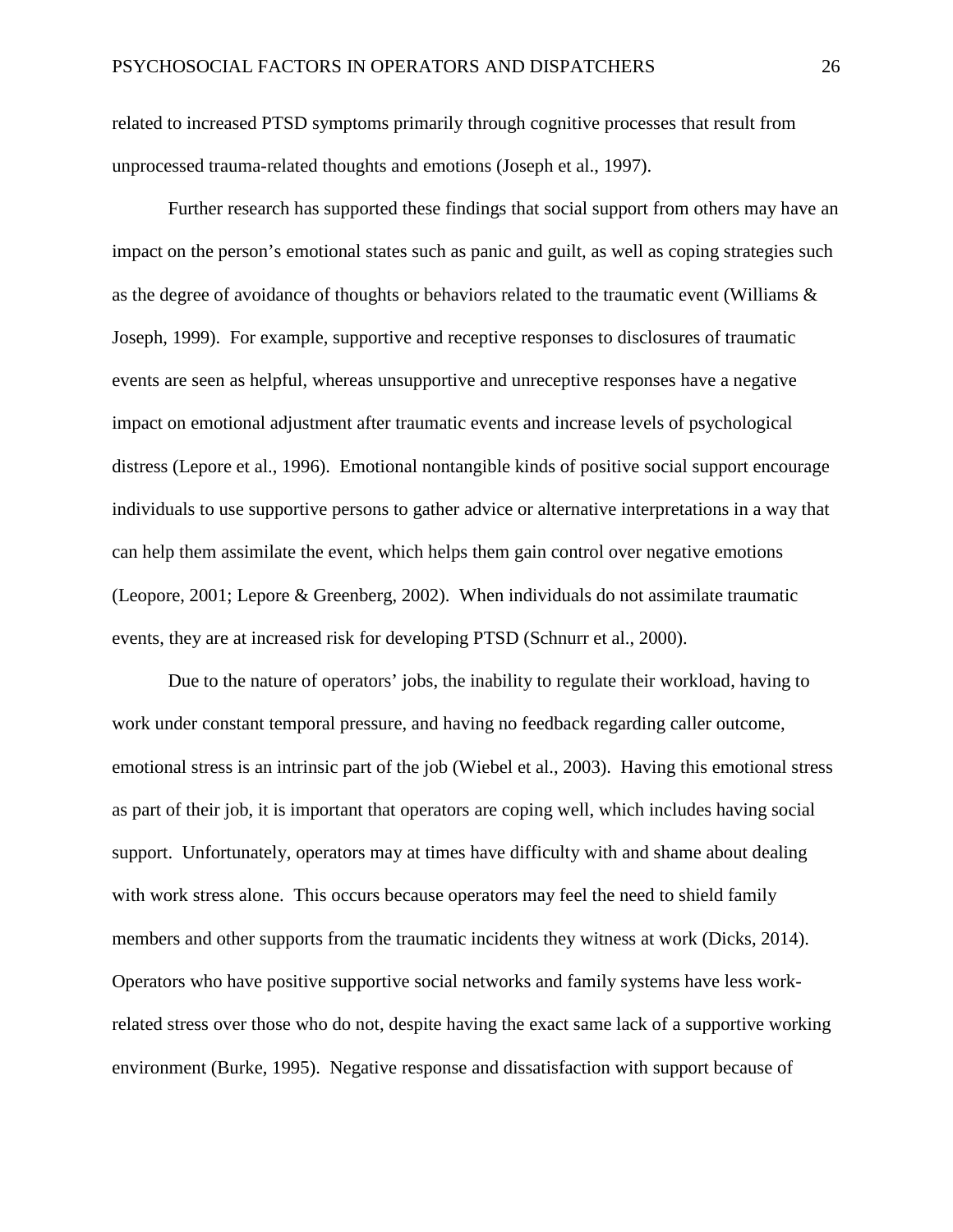perceived lack of availability of others, inability to confide in others, lack of emotional or practical support, and negative responses from others was significantly associated with the development of PTSD symptoms (Brewin et al., 2000).

In considering social support within this population, the helping behavior associated with reassurance of worth was significantly associated with lower levels of depression (Cutrona & Russell, 1987). Nontangible positive support, such as talking and providing emotional care, has beneficial effects under conditions of stress (Cutrona & Russell, 1987). Receiving positive feedback from supports provides reassurance of worth and contributes to self-efficacy (Bandura, 1994). Those who report lower levels of perceived social support after traumatic events report higher levels of PTSD symptoms (Ozer et al., 2008). Support from others may also have an impact on a person's emotional states (fear, panic, grief, guilt, and shame) and coping strategies (i.e., degree of avoidance of thoughts and behaviors directly or via reappraisal mechanisms; Williams & Joseph, 1999).

#### *Coping Style*

High levels of stress can place a high burden on physical and mental systems (Eriksen et al., 1999; Sapolsky, 1996). Therefore, coping style is important to consider, as coping style may promote psychological well-being. Efficient and adaptive coping skills have been found to buffer PTSD symptoms (Schnider et al., 2007) and depressive symptoms (Yan & Wang, 2005) during stressful times. Therefore, ineffective and maladaptive coping styles may lead to perceived personal failure and distress (Yan & Wang, 2005). Most coping responses encompass problem- or emotion-focused coping (Carver & Scheier, 1994; Folkman & Lazarus, 1985).

Problem-focused coping is seen as an adaptive way of coping as it involves actively engaging in behaviors that help overcome the issue causing distress (Folkman & Lazarus, 1985).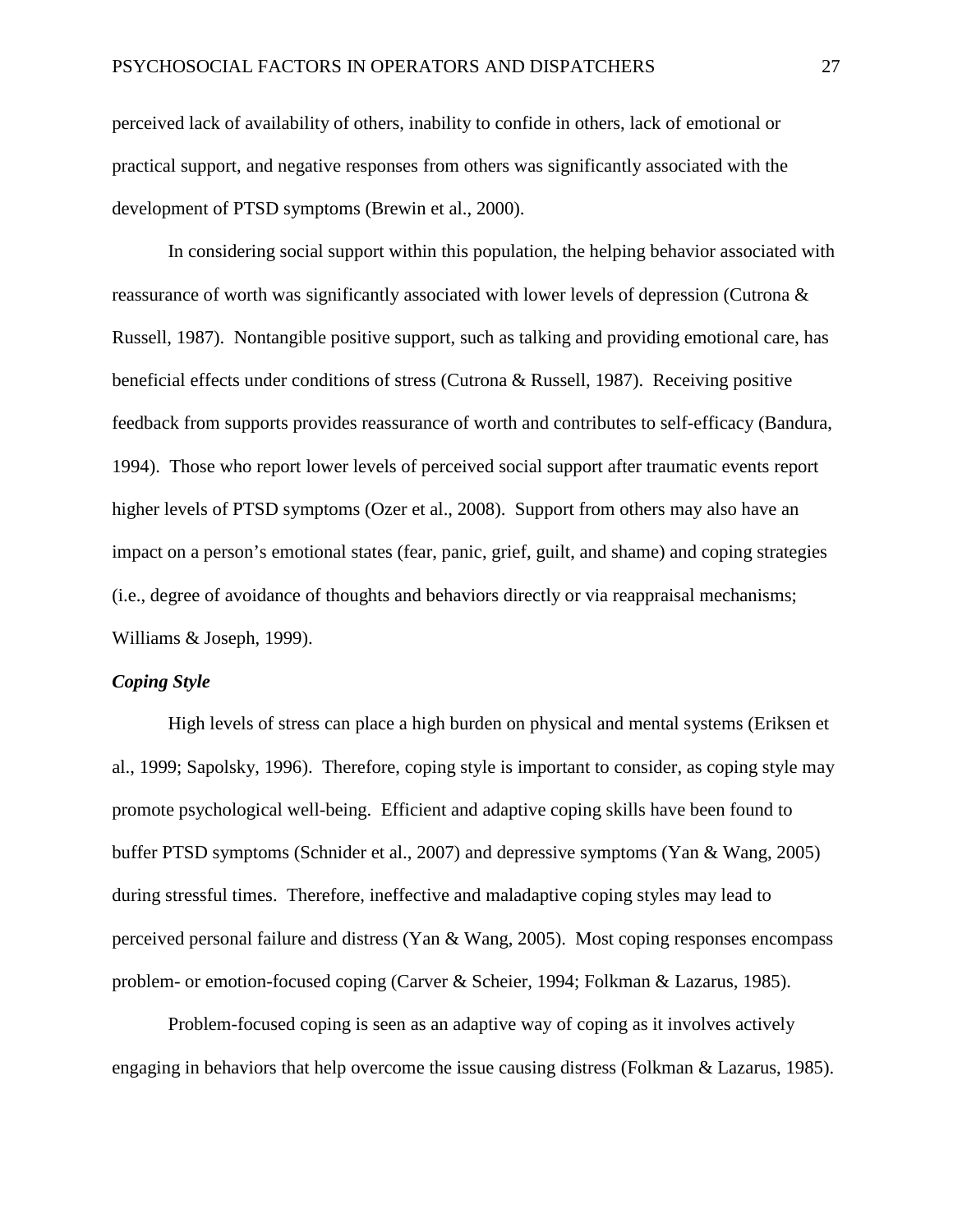Emotion-focused coping involves ways individuals try to regulate their emotions and can be considered active or avoidant (Holahan & Moos, 1981). Active emotional coping (e.g., venting to a support person or cognitively reframing a stressor's impact) is seen as an adaptive emotionregulation strategy (Folkman & Lazarus, 1985), whereas avoidant emotional coping, such as denial or distraction without problem-focused behavior, is seen as maladaptive way of coping (Holahan & Moos, 1981). Approach is seen as an active, positive coping style and avoidance, as a passive, negative one. It is important to note that these views of coping may be more aligned with Eurocentric view of coping and may therefore differ for those of different racial, ethnic, cultural, and gender backgrounds.

**Approach Coping***.* Approach coping is often referred to as attention, sensitization, monitoring, engagement, or vigilance, consisting of an individual's thoughts or actions following a perceived stressful event, with the intention of reducing or managing the unpleasant experience (Anshel, 2000). Others characterize approach coping as cognitive and emotional activity oriented toward threat (Roth & Cohen, 1986) or strategies characterized by intensified intake and processing of threatening information (Krohne, 1993).

**Avoidant Coping.** Avoidant coping strategies are related to PTSD symptoms (Ullman et al., 2007). Avoidance coping consists of physically removing oneself from a perceived threat (e.g., exercising, walking away), filtering out or ignoring information, discounting the relevance or meaningfulness of potentially stressful input (e.g., not taking it seriously), or psychologically distancing oneself from the stressor (Anshel, 2000; Krohne 1993; Roth & Cohen, 1986). This coping style is also referred to as desensitization, distraction, repression, blunting, non-vigilance, passive, or disengagement coping (Anshel, 2011). Engaging in attempts to avoid or reduce negative affect is a common response to stressful life events, but it can be ineffective and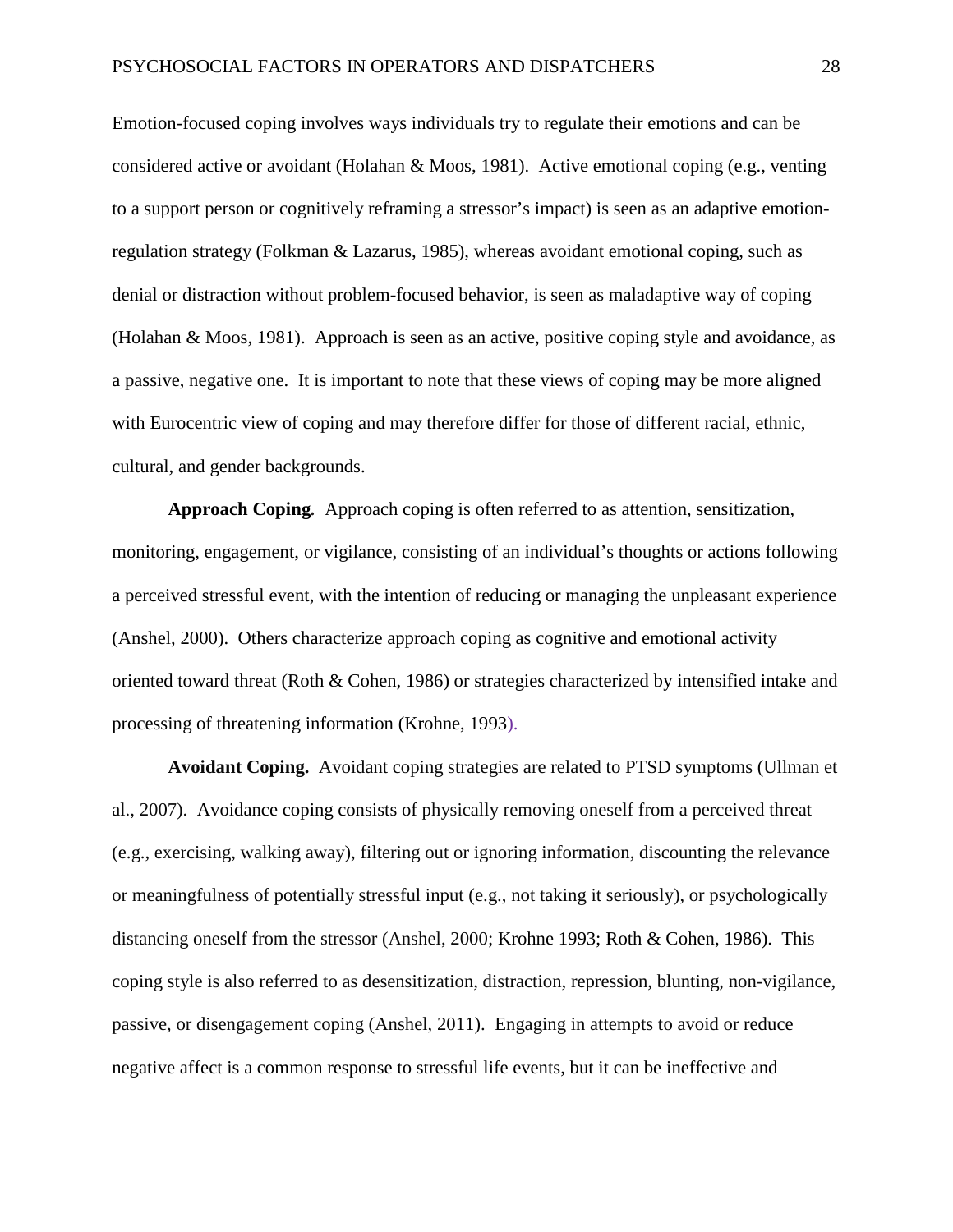maladaptive (Littleton et al., 2007). Although avoidance may protect individuals from the immediate trauma, it may hinder recovery, as it is required to face the trauma and its effects in order to process trauma and related symptoms (Littleton et al., 2007).

**Emotion-Focused Coping***.* Emotion-focused coping behaviors involve consciously attempting to alter or avoid an emotional reaction to a situation, whereas problem-solving behavior focuses on action and solutions for the situation at hand (Folkman & Lazarus, 1985). Emotion-focused forms of coping in adulthood have been linked recurrently to negative outcomes such as PTSS following trauma (Hassija et al., 2012; Lilly & Graham-Bermann, 2010). These strategies promote and maintain avoidance, a behavior associated with a lack of adequate trauma processing and the development and maintenance of many PTSS symptoms such as hypervigilance and nightmares (Ehlers & Clark, 2000; Littleton et al., 2007).

**Importance of Coping.** Coping methods are a highly salient behaviors to study in operators given the continual nature of potentially disturbing calls and the necessity to put personal reactions aside to perform their duties (Allen et al., 2016). An operator uses skills to assess an incident, secure the emergency scene, and send appropriate help within minutes. Crucial to this success is remaining calm and suppressing emotional reactions (Pierce & Lilly, 2012). Nevertheless, operators experience chronic and acute forms of stress ranging from sleep deprivation to poor relationships (Anshel et al., 2013). Arguably, impairments in their psychosocial functioning may negatively impact operators' ability to remain calm and use executive functioning needed to stay in control and fulfill their work responsibilities.

Elevated rates of PTSS was found in a sample of 171 dispatchers (Allen et al., 2016). Of this sample, 17.6% exceeded a cutoff score of 50 indicating probable PTSD. It is important to note that childhood exposure to trauma was significantly associated positively with emotion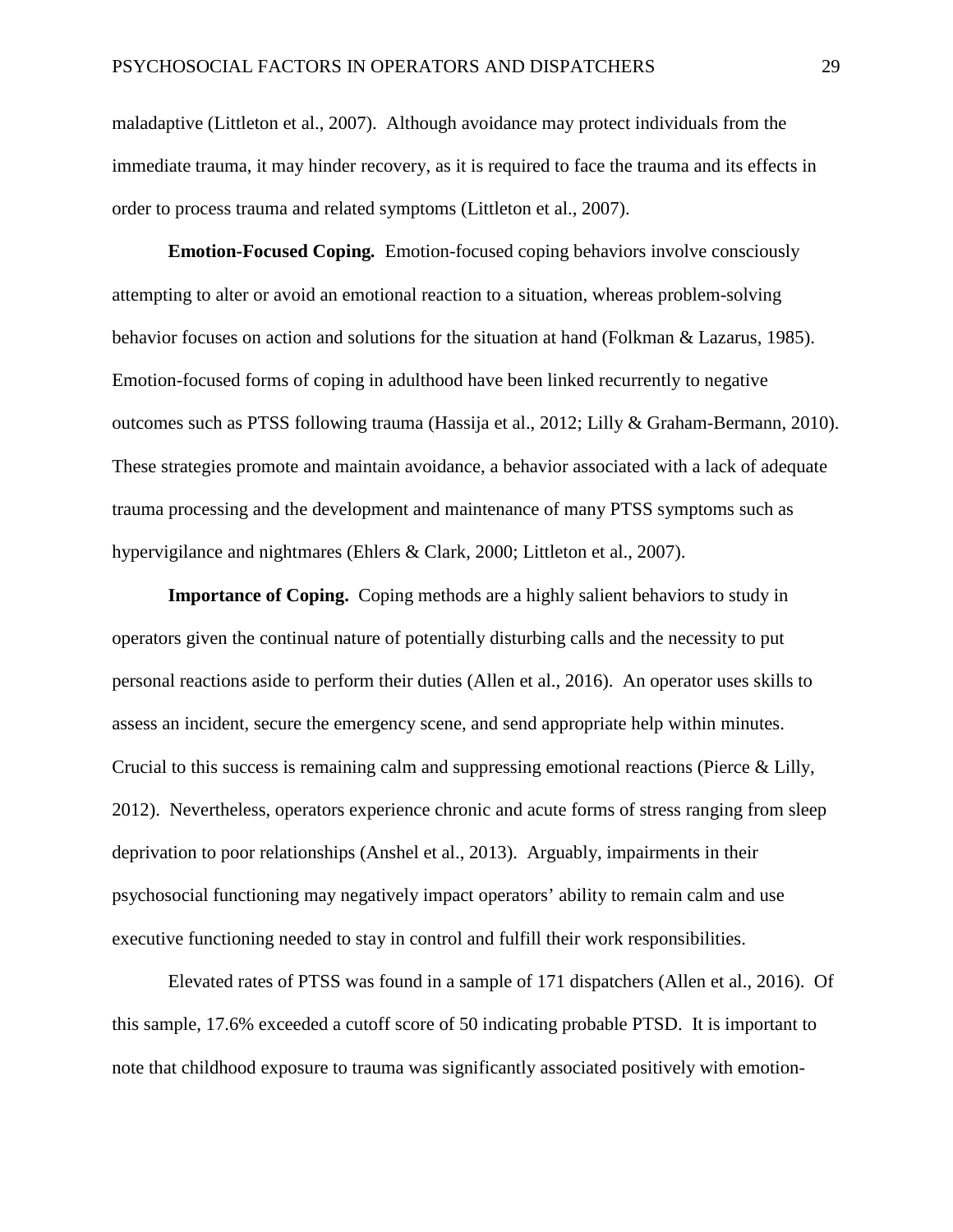focused coping strategies. Specifically, emotion-focused behaviors were associated positively with PTSS. Only emotion-focused strategies accounted for the association between childhood trauma exposure and PTSS. Positive appraisal of events, as seen in active emotion-focused coping, was related inversely to PTSS. Emotion-focused coping strategies might then be effective in the moment as telecommunicators complete their work duties but may also present as a risk factor for psychopathology in the long-term. Overall, workers exposed chronically to trauma in their field of work may benefit from learning more effective and adaptive coping strategies (Allen et al., 2016).

In their qualitative study, Adams et al. (2015) interviewed 16 dispatchers with the aim of understanding their experiences at work and gathering information on how best to promote mental health and well-being in this population. Results suggested that the use of cognitive reappraisals were helpful in coping with daily calls involving trauma and crises. Specifically, reappraisals helped workers to construct new, more meaningful narratives and assist in making sense of their emotions, role, and relationships with callers, which helped their overall posttraumatic growth.

Posttraumatic growth (PTG) refers to the positive psychological growth demonstrated after experiencing a traumatic or extremely highly stressful event (Tedeschi & Calhoun, 2004). This positive growth is demonstrated in a person's resilience or return to a baseline level of functioning (Brooks, 2018). In other words, PTG is not the individual's return to normalcy after the experienced event, but rather growth in different areas (Tedeschi & Calhoun, 2004). Furthermore, Brooks (2018) noted that individuals with PTG typically develop new perspectives about themselves and their worlds. Brook stated that this new perspective gives individuals meaning and purpose.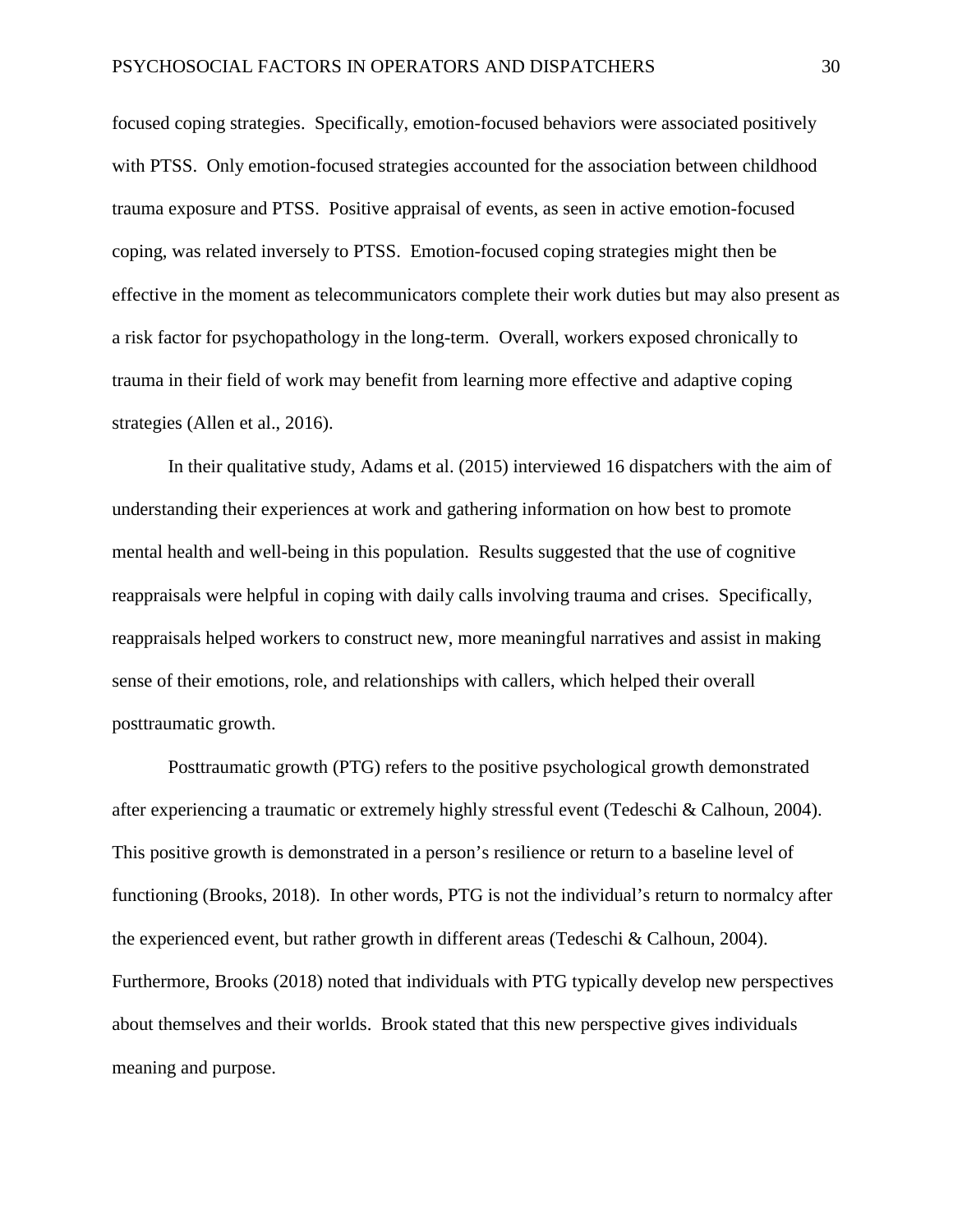In their sample, Adams et al. (2015) found individuals use these new narratives to adapt to their role as dispatchers. Therefore, when operators engage in the use of reappraisals to cope, PTG may be likely and can be seen in their increased appreciation and value of their own lives and other behavioral changes embracing new values (Adams et al., 2015). Furthermore, these narratives are strengthened and maintained by using strategies such as self-care, support, humor, and reflection (Adams et al., 2015). All of the aforementioned strategies may considerably impact an individual's psychosocial functioning. Therefore, when an operator's psychosocial functioning is poor, he or she may not engage in the previously noted healthy behaviors that would lead to PTG. Instead, he or she may cope ineffectively and experience negative reactions such as depression and PTSD.

#### *Sleep*

Another variable that was assessed in regard to its impact on psychosocial functioning within operators is sleep. Noronha Liberalesso et al. (2012) explained that "sleep is a reversible state of consciousness characterized by the temporary suspension of perceptual/sensory phenomena and voluntary motor activity that naturally occurs at regular intervals, alternating with wakefulness" (p. 1). Sleep is vital to survival because of its restorative effects. Therefore, it is not surprising that a reduction in the amount of sleep one has impacts bodily systems (Noronha Liberalesso et al., 2012). Sleep loss has also been found to heavily influence cognitive impairments and behavioral performance (Ellenbogen, 2005). Prolonged wakefulness has been argued to impair fundamental waking functions such as attention, learning, sensorimotor integration, and a range of executive functioning (Ellenbogen, 2005).

Sources of disturbed or shortened sleep include the effects of work life (Åkerstedt, 2003; Härmä et al., 1998). Mental and physical efforts at work predict disturbed sleep better than any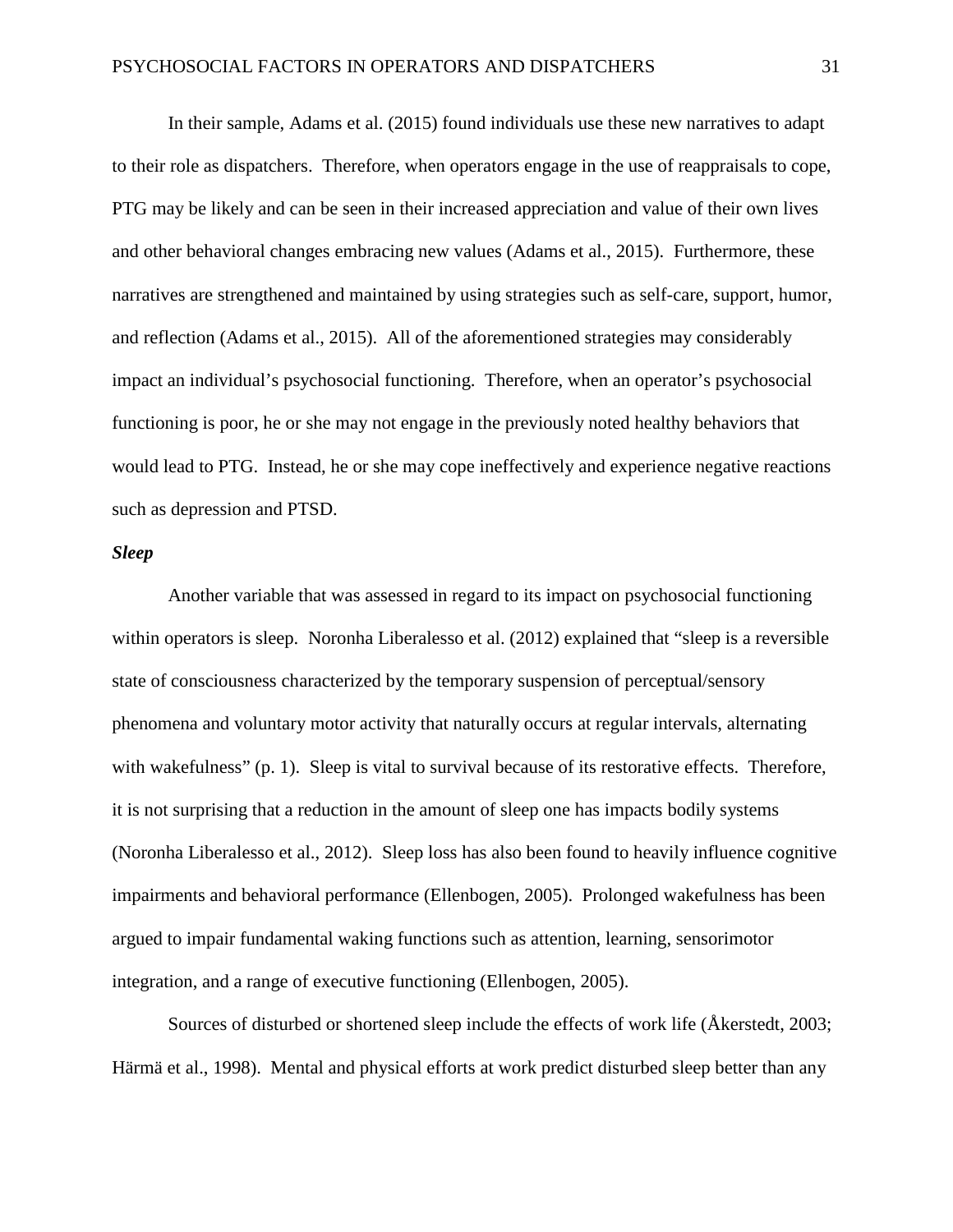objective indicators (Marquié et al., 1999). Studies have found that shift work, a long working week, and the urge to do things quickly at work appeared to be the main risk factors controlling for age and gender when it comes to sleep (Ribet & Derriennic, 1999). Furthermore, Theorell et al. (1988) found a relation between increasing job strain, the combination of high psychological demands and low decision latitude (a lack of authority to make important decisions), and sleep. In fact, a probable mediator of effects on stress and sleep was thought to be an inability to free oneself of thoughts of work during leisure time (Åkerstedt et al., 2002). Lastly, the most obvious link between work factors and disturbed sleep was that of working under high demands (Åkerstedt et al., 2002). Dicks (2014) found that 53% of the operators reported having trouble falling or staying asleep. Issues impacting sleep were feelings of powerlessness and failure to save lives or control situations, which were experienced through ongoing nightmares and insomnia (Adams et al., 2015).

**Shift Work.** Operators' long, overnight, and often mandatory shift schedules have been addressed previously. According to Åkerstedt (2003), shift workers report more sleep disturbances than day workers. Åkerstedt also found that irregular work hours, in comparison to regular morning and night work, has strong, acute effects on sleep and alertness. Low quality sleep and impairment in alertness impact days working and also off days, making this a chronic issue for shift workers. Although sleep disturbances occurring from shift work have not been found to have clear indication for chronic insomnia, it is very similar and is responsible for considerable human and economic costs due to fatigue-related accidents and reduced productivity (Åkerstedt, 2003). Finally, Åkerstedt (2003) posited that the mechanism behind sleep disturbances for shift workers is the sleep-interfering properties of the circadian system during daytime sleep hours and the sleep-promoting properties during night work.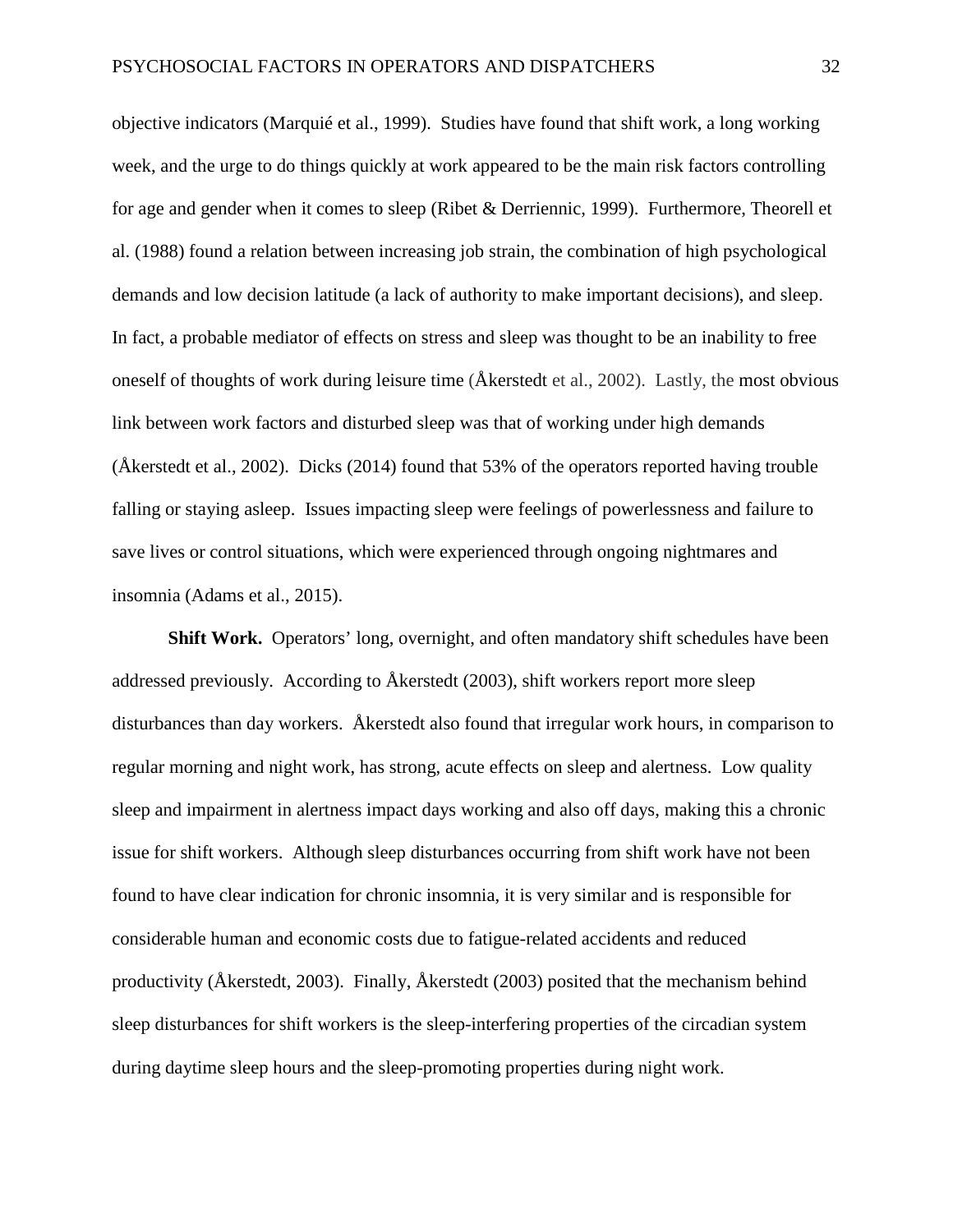**Impact of Work on Sleep.** One source of disturbed or shortened sleep is the effects of work life (Åkerstedt, 2003; Härmä et al., 1998). Operators have high work demands that predict poor sleep quality (Åkerstedt et al., 2002). Operators experience increased adrenaline and HPA axis activity because they need to be alert at all times, as they are expecting and trying to prevent the worst (Weibel et al., 2003). This increased HPA axis activity can become difficult to shut off at the end of a shift and can cause sleep disturbances. Living in this state of adrenaline rush can lead to mental and physical health problems (Dicks, 2014). According to McEwen (2006), some of these health problems related to the hyperactivity of the HPA axis can be seen in sleep deprivation. McEwen stated that sleep deprivation can lead to high blood pressure and cognitive impairment, which can contribute to unhealthy lifestyles. In McEwen's study looking at increased HPA axis activity in animals found atrophy in the hippocampus and prefrontal cortex, related to decreased selective attention and executive functioning. These brain impairments can lead to damages in the amygdala, which is used in fear and anxiety responses as well as aggression (McEwen, 2006).

#### *Work Environment*

Within the culture of first responders it is critical that the atmosphere be compassionate, empathetic, and helpful in order to provide necessary support to the professionals who face traumatic incidents during the course of their duties (Robinson-Kitt, 2009). Payne (1993) posited that operators function in a work environment that produces a hierarchical culture between "on scene" workers and those who are considered "clerical" (i.e., operators). Payne stated that the lack of balance between operators and police officers as a team inhibits their ability to function at optimal levels (referred to it as "role disequilibrium," p. 111). Lack of social support at work was a risk indicator for not feeling rested, difficulties awakening, and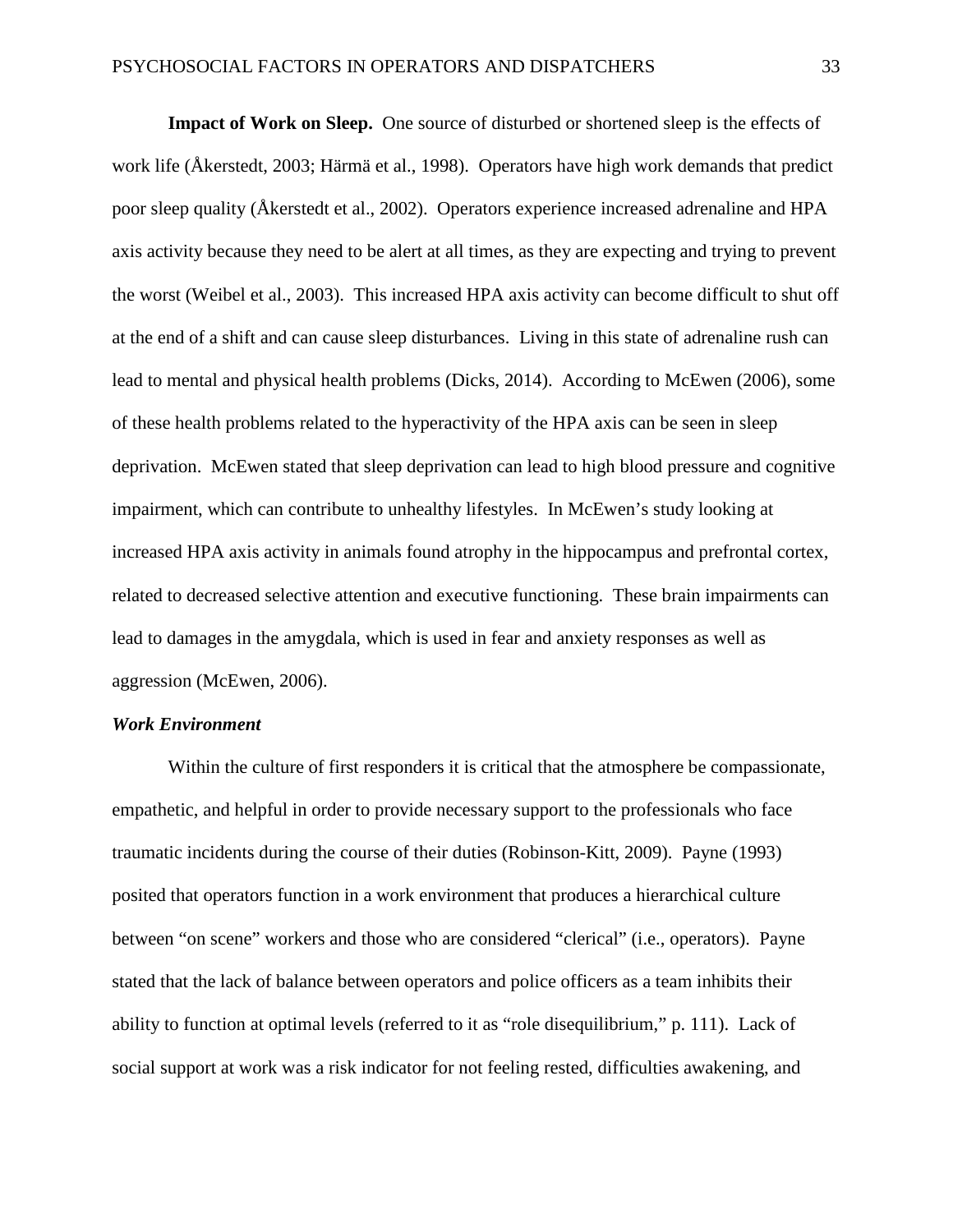disturbed sleep (Åkerstedt et al., 2002). Even with these health-related impairments due to work environment factors, the work environment does not acknowledge the need for mental health treatment and, in fact, stigmatize those who seek it (Levenson, n.d.; Robinson-Kitt, 2009). This further supports the need for continued research within this population to help improve mental health interventions for operators.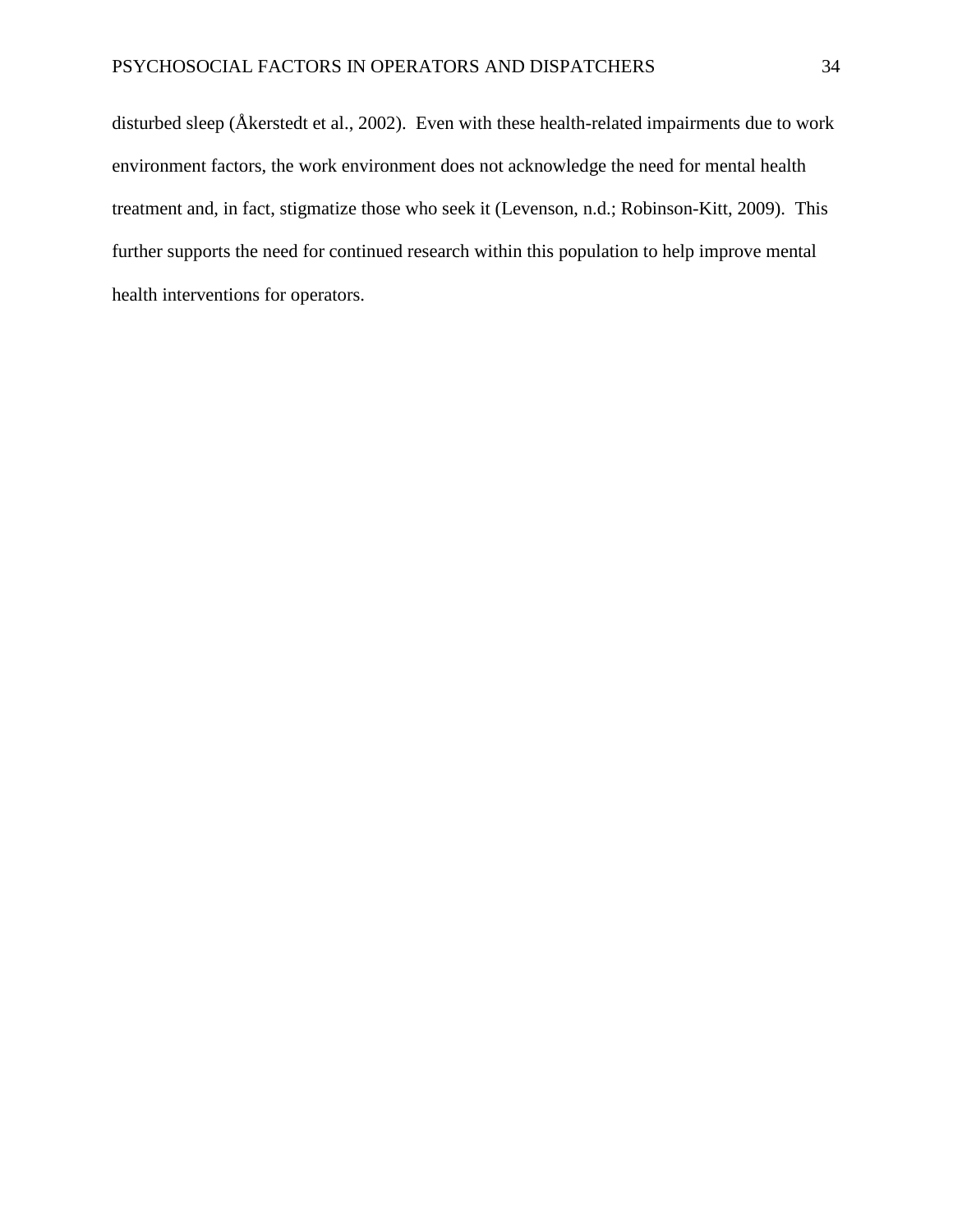### **CHAPTER 3: METHOD**

## **Overview**

The purpose of the present study was to explore the impact of social support, coping style, and sleep as they relate to the presence of PTSS and depression in 911 operators. This study employed an anonymous, online survey.

#### **Design**

This observational, cross-sectional design used multiple linear regression models to determine the effects of social support, coping style, and sleep on PTSS and depression for the aforementioned population. Multiple linear regression models were used, as this study evaluated the relationship between multiple predictor variables (social support, coping style, and sleep quality) and the outcomes of PTSS and depression. The assumptions of multiple regression (linearity, normality, homoscedasticity, and multicollinearity) were assessed, and outliers were identified using histograms, scatterplots, Shapiro-Wilk tests, variance inflation factor (VIF) checks, and Pearson correlations. The variables of interest were examined through SPSS 24.0. The first power analysis was conducted for Pearson correlation analysis at 80% power at the .01 level of significance for a small effect size, yielding a need for 120 participants. The analysis included a medium effect size of .39, which is a conventional standard (Cohen, 1992).

#### **Participants**

In total, 201 individuals completed the survey screening questions. Of the 201 potential participants, 143 met the inclusion criteria of current employment as a 911 operator or dispatcher in the United States and answering emergency telephone calls. Of these 143 participants, 133 individuals completed the trauma symptoms measure, 131 completed the depressive symptoms measure, 140 completed the social provisions measure, 142 completed the coping style measure,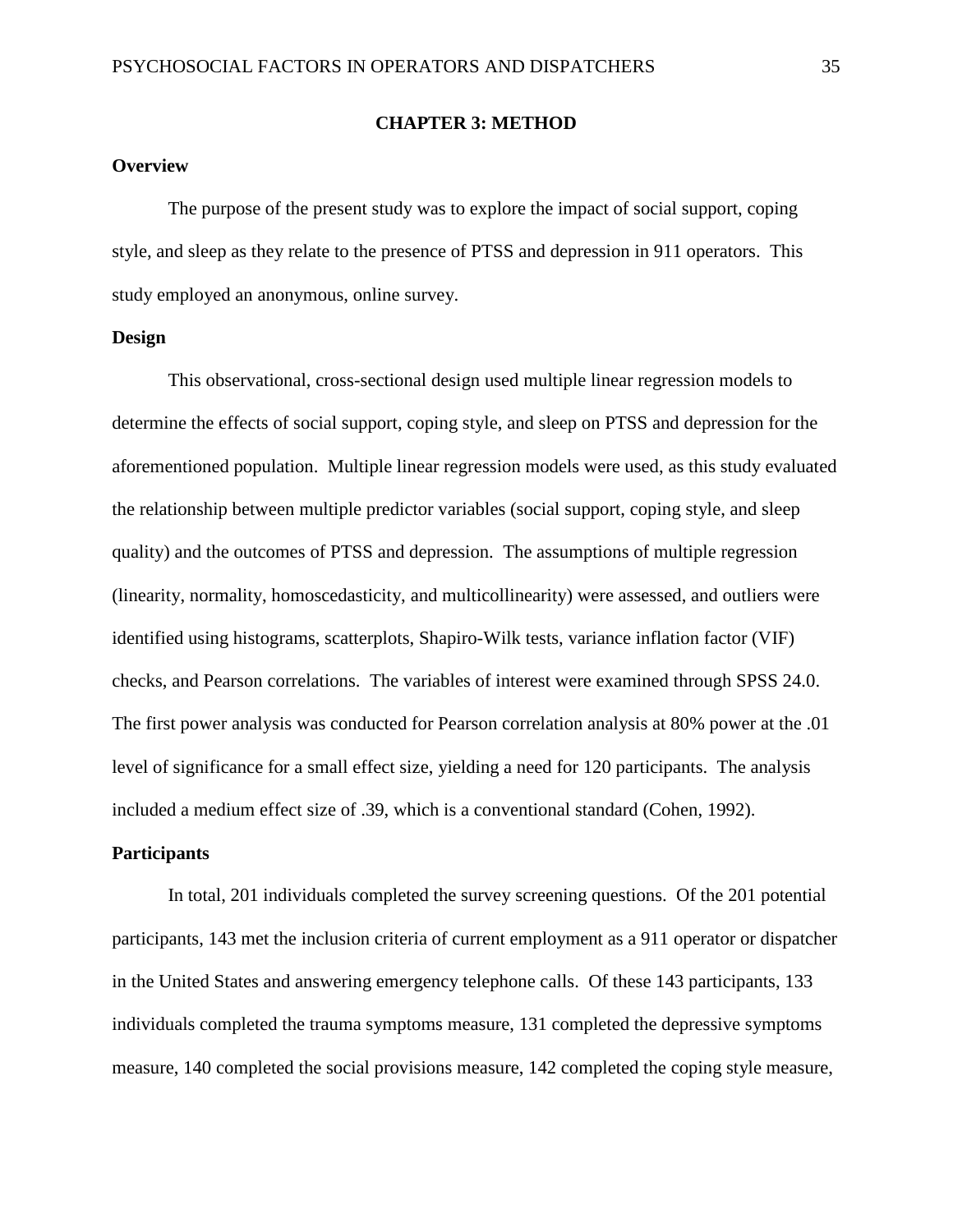and 127 completed the sleep quality measure (Table 1). Participants' responses were included in the analyses if measures necessary for each hypothesis were completed.

## *Inclusion Criteria*

In order to meet inclusion to participate in this study, a few criteria needed to be met. Participants needed to be 18 years or older. They needed to be employed currently as 911 operators or dispatchers for a minimum of 20 hours per week. They were required to actively answer 911 calls.

#### *Exclusion Criteria*

Individuals were excluded from participation if they were not currently actively answering emergency phone calls (e.g., managers, supervisors).

### Table 1

### *Measure Completion*

| Measures    | Frequency |
|-------------|-----------|
| PCL-5       | 133       |
| PHQ-9       | 131       |
| <b>SPS</b>  | 140       |
| <b>CSIF</b> | 142       |
| <b>PSQI</b> | 127       |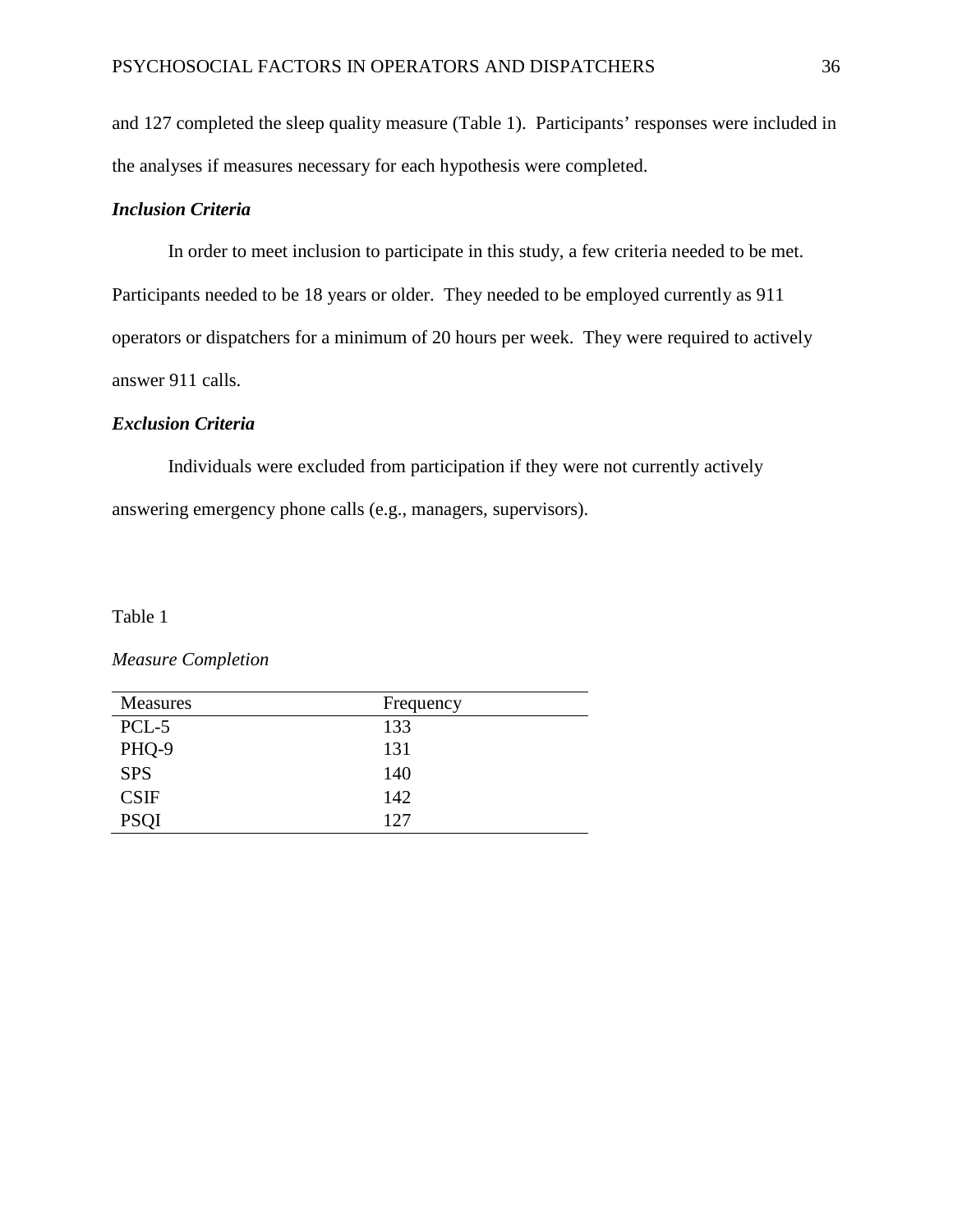## *Recruitment*

Participants were recruited from public and private Facebook groups directed toward operators and dispatchers using IRB-approved posts and ads (see Appendix). Additionally, the researcher reached out to national associations for these groups to access members for participation in this study. Appropriate Facebook groups were identified using "dispatcher" and "911 operators" as search terms, which resulted in the location of six potential group sites. The administrators of the relevant groups were contacted to provide information about the purpose of the study and participation requirements, and were asked permission to post the study's information on their sites. The number of individuals in these groups ranged from 20,000 to 25,000 per site. Following IRB approval, the posts were refreshed every 3 weeks until recruitment was completed. The researcher also reached out to national associations for operators and dispatchers to request permission to access their list servers; however, permission was never received in order to contact their members.

#### **Measures**

#### *Demographic Questionnaire*

Participants were asked to complete a demographic questionnaire inquiring about age, biological sex, race/ethnicity, and years of experience as operators or dispatchers.

#### *Post-Traumatic Stress Symptoms*

The Posttraumatic Stress Disorder Checklist for *DSM-5* (PCL-5) is a 20-item self-report measure that assesses the diagnostic symptoms of PTSD (Weathers et al., 2013). This measure can be used to screen individuals for PTSD as well as to make a provisional PTSD diagnosis. This self-report tool uses a 5-point Likert scale ranging from a 0 ("Not at All") to 4 ("Extremely") to indicate how much the individual has been bothered by each symptom in the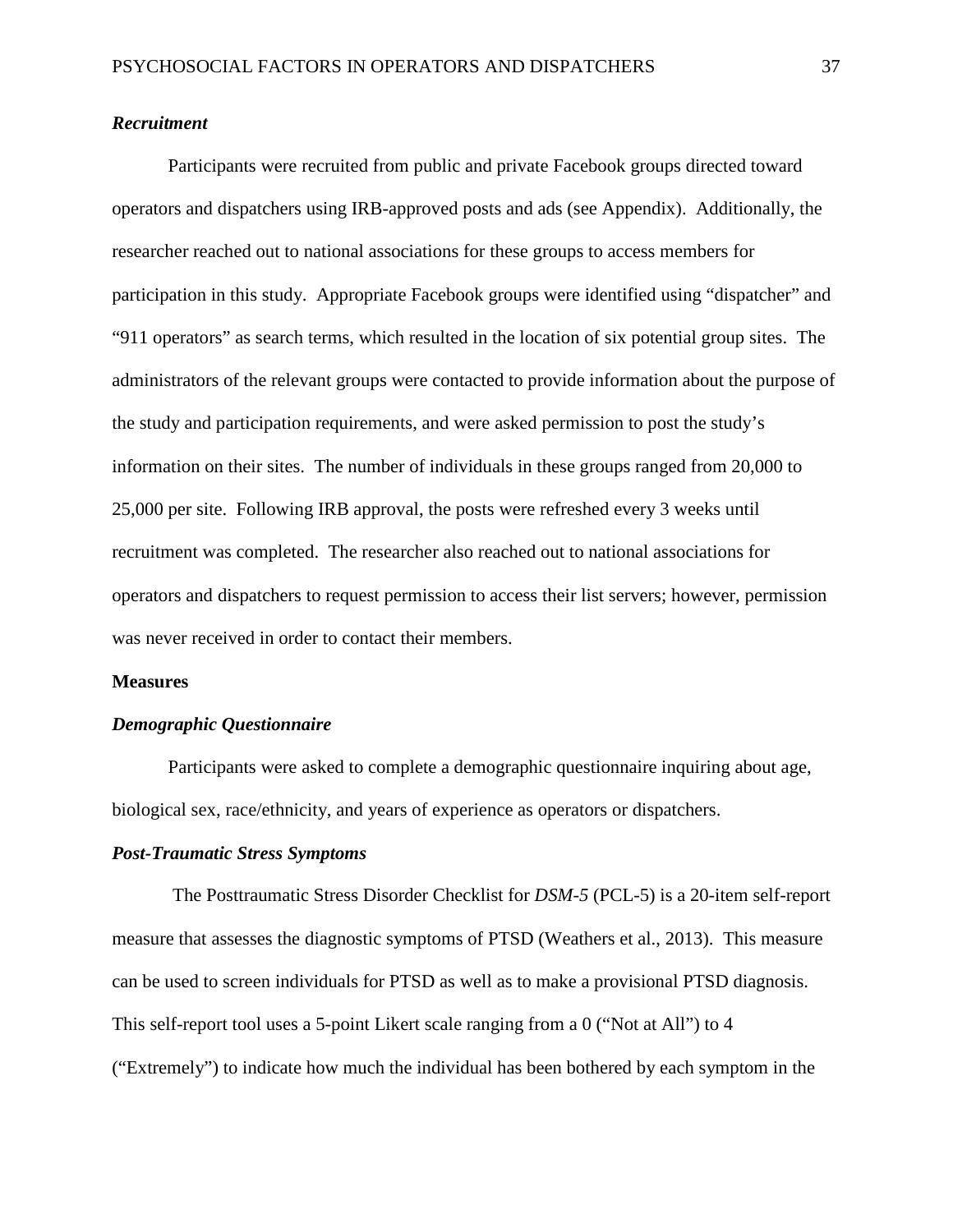past month. A total symptom severity score ranges from 0 to 80. In order to use the total PTSD symptom severity score as a screening tool to determine if an individual has symptoms severe enough to be considered experiencing PTSS, a cut point is necessary. Pierce and Lilly (2012) used a cut point of  $\geq 28$  in their first study with 171 participants, as did Dicks (2014) with an 146 participants. According to the National Center for PTSD (2018), "a lower cut-point is considered when screening for PTSD or when it is desirable to maximize detection possible cases" (p. 2). Given the lack of information on the presence of PTSS in operators and the intention to include all possible cases without the use of a clinical interview, a cut point of  $\geq 28$ was utilized for all data analysis. In doing so, results of this study can be compared to studies that have used this cut off point (Dicks, 2014; Pierce & Lilly, 2012)

Overall, the PCL-5 demonstrated excellent reliability and validity with the following psychometrics: strong internal consistency ( $\alpha$  = .94), test-retest reliability ( $r$  = .82), and convergent ( $rs = .74$  to  $.85$ ) and discriminant ( $rs = .31$  to  $.60$ ) validity (Blevins et al., 2015). *Depression*

The Patient Health Questionnaire (PHQ) is a self-administered questionnaire that assesses for a variety of diagnoses (Kroenke et al., 2016). A shortened version, the PHQ-9 is comprised of the depression module taken from the PHQ (Spitzer, 1999; Spitzer et al., 1999). In this questionnaire, depression is diagnosed when five or more of the nine symptom criteria have been present at least "more than half the days" within the past 2 weeks, and one of the symptoms is depressed mood or anhedonia. Other depression is diagnosed when between two and four symptoms have been present at least "more than half the days" in the past 2 weeks with depression or anhedonia being present. Clinicians reviewing this questionnaire should rule out any physical causes of depression, normal bereavement, and history of a manic episode. The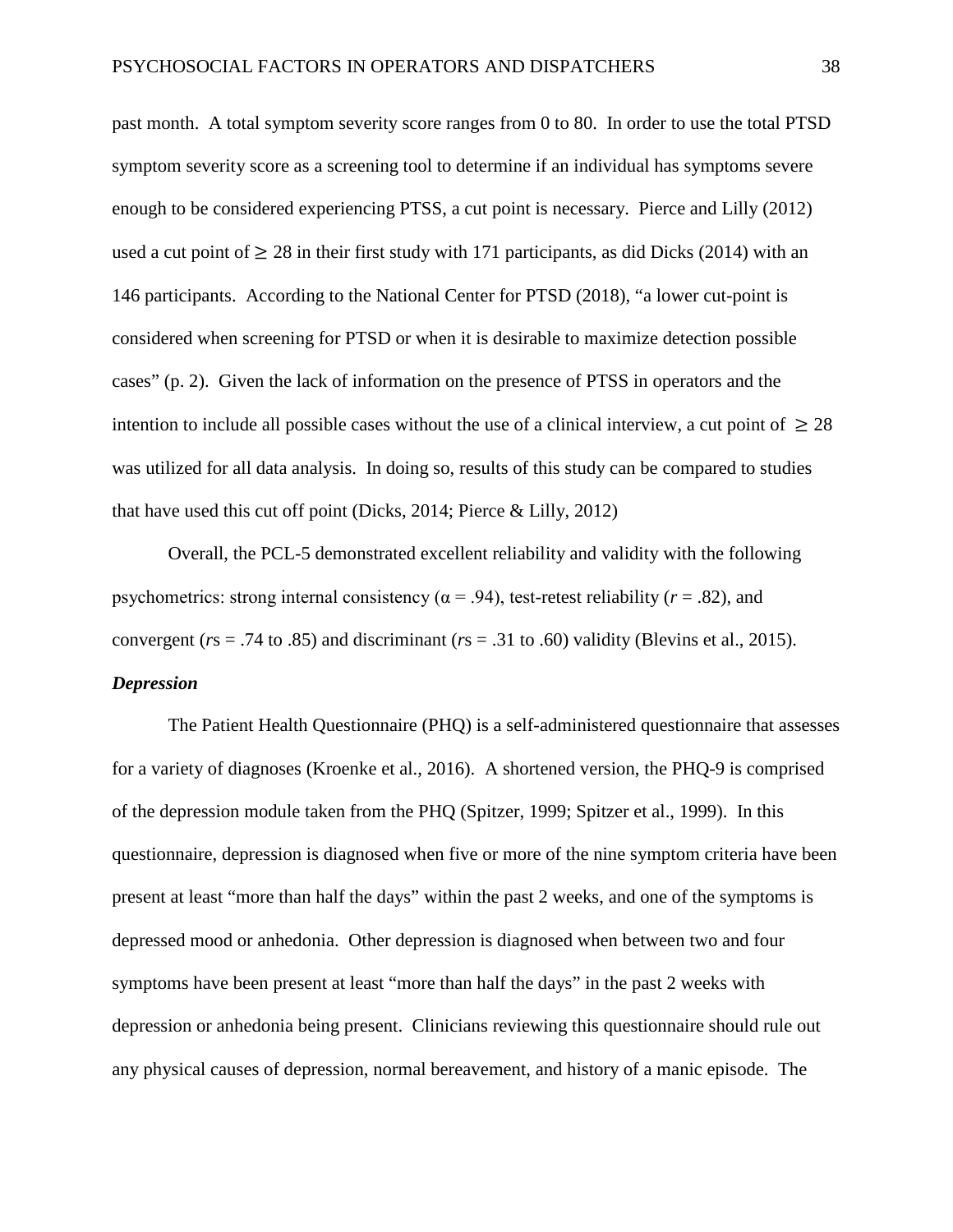severity measure ranges from 0 to 27, with anchors being 0 ("Not At All") to 3 ("Nearly Every Day"). A qualitative item is asked of those who endorsed any of the items on the questionnaire prompting: "How *difficult* have these problems made it for you to do your work, take care of things at home, or get along with other people?" (Kroenke et al., 2016). Psychometrics have shown internal reliability with a Cronbach's alpha of 0.89 in the PHQ Primary Care Study (Kroenke et al., 2016). Test-retest reliability was also found to be excellent, with a 0.84 correlation between separate administrations. Criterion validity found the PHQ-9 was able to discriminate well between persons with and without major depression (Kroenke et al., 2016). *Social Support*

The Social Provisions Scale (SPS) was created to measure perceived social support (Cutrona & Russell, 1987). This measures is based on six dimensions of social support that are functionally different types of support: attachment (feelings of safety and security in a close emotional bond), social integration (interests and concerns are shared by others), reassurance of worth (skills and abilities are acknowledged and valued by others), reliable alliance (the assurance that tangible assistance is available if needed), guidance (the availability of authoritative others to provide advice), and opportunity for nurturance (the sense of being needed in vital ways by other person; Cutrona & Russell, 1987). Respondents use a 4-point Likert scale ranging from 1 ("Strongly Disagree") to 4 ("Strongly Agree"). Russell and Cutrona (1987) reported internal consistency ranging from .76 to .84 in a sample of older adults and from .61 to .76 in a sample of teachers. The test-retest reliability coefficients ranged from .37 to .66 for the subscale and was .59 for the total scale in a sample of elderly community residents. A confirmatory factor analysis indicated a goodness of fit of .86 for the six-factor model. There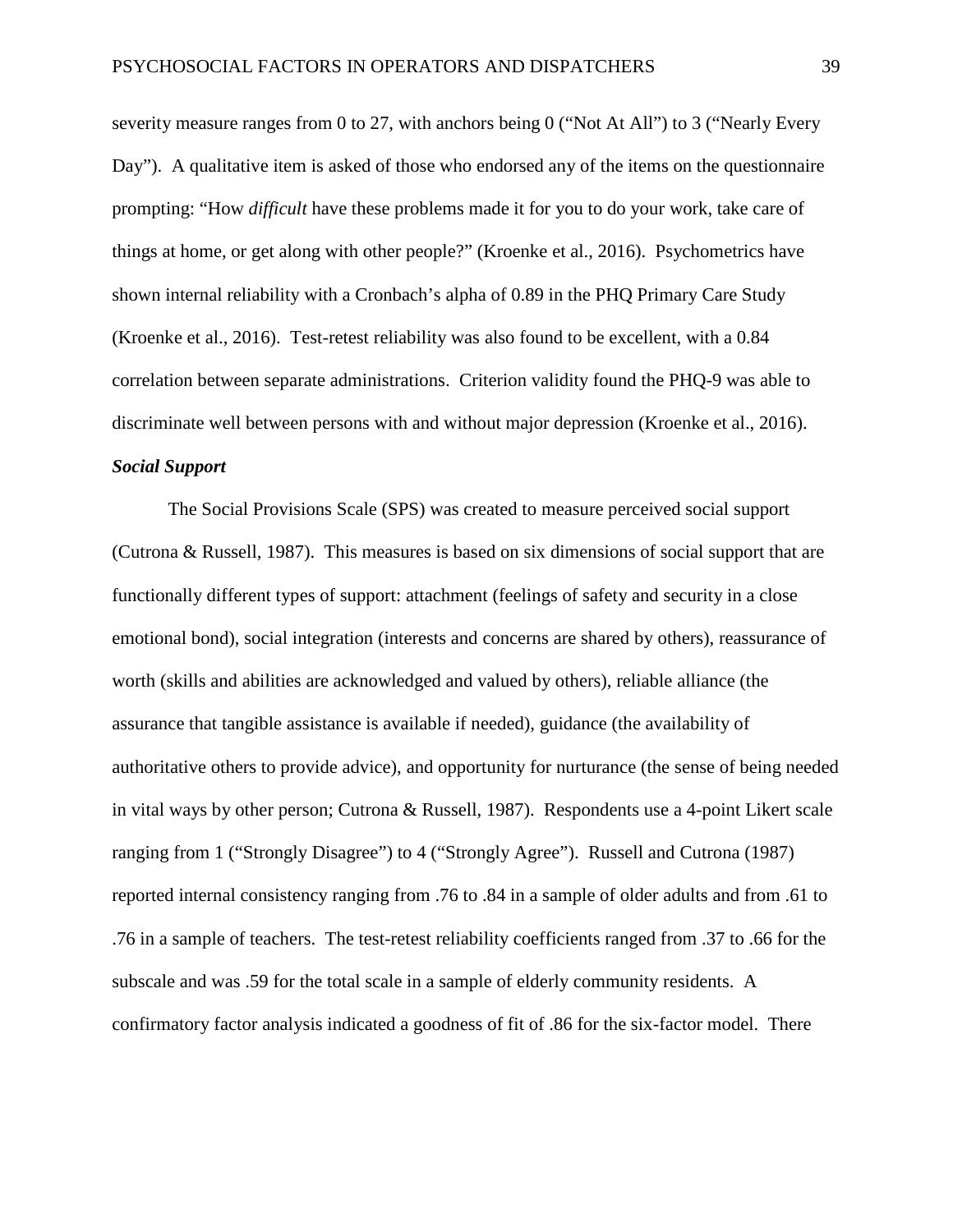have been several studies of individuals undergoing stressful life events showing evidence of validity (for a review, see Cutrona & Russell, 1987).

#### *Coping Style*

The Coping Strategies Inventory Short-Form (CSI-SF; Addison et al., 2007) was created based off of the Coping Strategies Inventory (CSI; Tobin et al., 1989). The CSI was originally created as a 78-item questionnaire that used a Likert scale. Participants rated the general frequency that they utilize each listed coping strategy on the survey and indicated their choices using  $1 =$  "Never,"  $2 =$  "Seldom,"  $3 =$  "Sometimes,"  $4 =$  "Often," and  $5 =$  "Almost Always" (Tobin et al., 1989). This measure was then shortened to a 16-item version after the validity of the measure was determined (Addison et al., 2007). The CSI-SF was developed to reflect the original scale, with four 4-item subscales: (a) Problem-Focused Engagement, (b) Problem-Focused Disengagement, (c) Emotion-Focused Engagement, and (d) Emotion-Focused Disengagement (Tobin et al., 1989). The use of the 16-item CSI-SF was found to meet minimum psychometric requirements for measuring coping (Addison et al., 2007). Furthermore, Addison et al. (2007) found that item 16 was a poor performing item through the process of psychometric analysis. Addison et al. established the usefulness of the four-factor 15-item CSI-SF as a measure of coping in African Americans; providing empirical support for utilizing it in future research to understand the role of coping in moderating health outcomes.

#### *Sleep Quality*

The Pittsburg Sleep Quality Index (PSQI) is a self-report questionnaire that measures sleep quality and quantity (Buysse et al., 1989). The original version was created to measure sleep reports over a 1-month interval (Buysse et al., 1989). The 19-item self-report questionnaire yields seven component scores: subjective sleep quality, sleep latency, duration, habitual sleep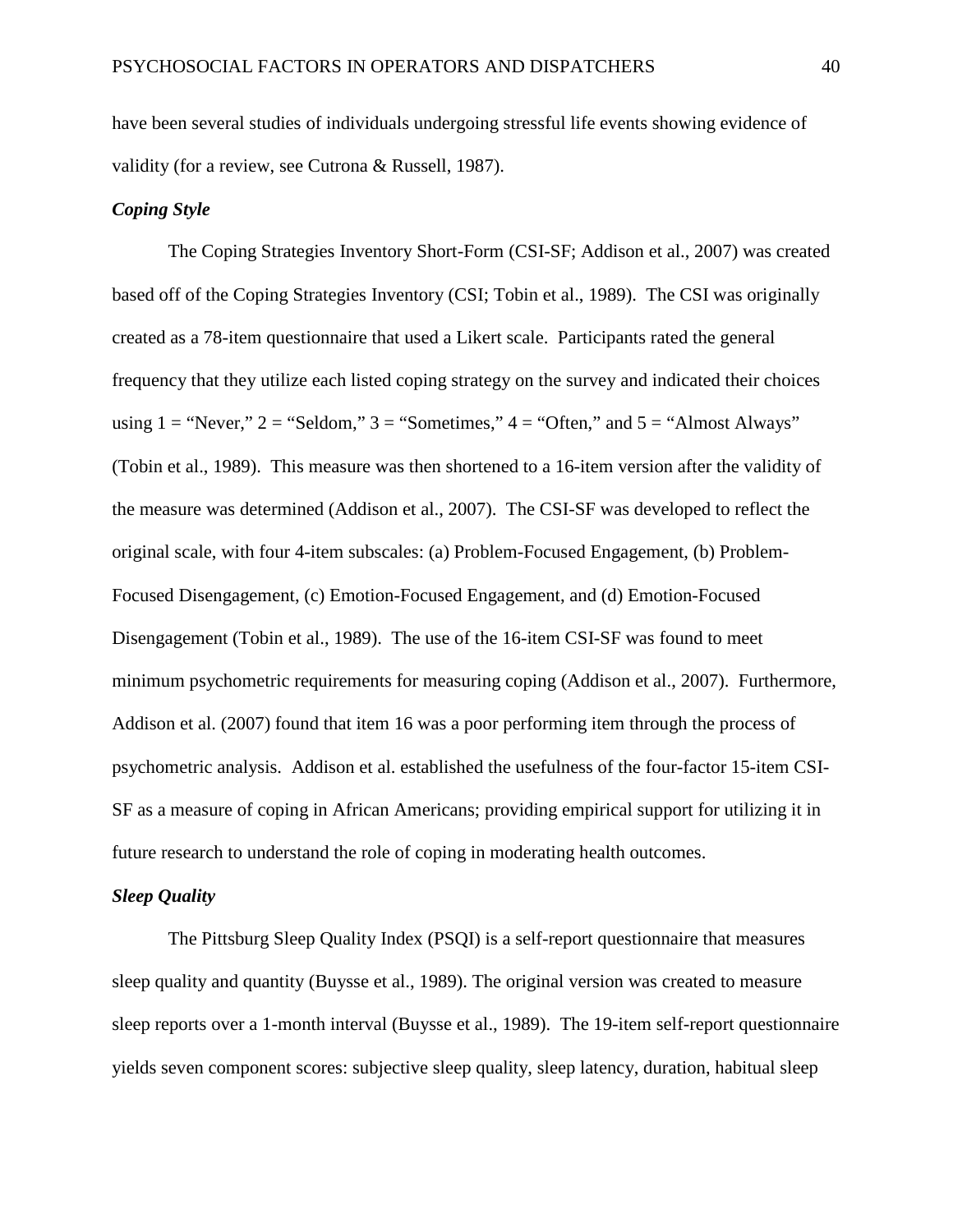efficiency, sleep disturbances, use of sleeping medication, and daytime dysfunction.

Participants' bed partners are asked to respond to additional questions, although these questions are not scored (S. L. Beck et al., 2004). The Global Sleep Quality scale was found to have a Cronbach's alpha of 0.83 (S. L. Beck et al., 2004). A Global Sleep Quality score greater than 5 discriminated between good and poor sleepers and yielded a diagnostic sensitivity of 89.6% and specificity of 86.5% (Buysse et al., 1989, Buyssee et al., 1991). Several studies have provided evidence of the reliability and validity of the PSQI in different populations, such as bereaved spouses (Reynolds et al., 1993), patients with AIDS (Rubinstein & Selwyn, 1998), panic disorder (Stein, Chartier, & Walker, 1993), and social phobia (Stein, Kroft, & Walker, 1993).

#### **Procedure**

Participants were recruited using the above-mentioned procedure. The researcher posted a brief blurb on the identified Facebook groups about what school the researcher attends, what the study was about, inclusion criteria, what participation would consist of, ensuring anonymity, the expected duration of participation, and how participants were to be compensated for their time. Potential participants who clicked on the study link were directed to the REDCap survey, a secure web application for building and managing online surveys and databases. The first study page included information on the study, estimated duration of the survey, raffle information, and the anonymous and voluntary nature of participation. Participants were then asked to answer several screening questions to confirm eligibility, and to click a box that they understand the voluntary, anonymous nature of the survey and agreed to participate. Participants who agreed and met criteria then began the survey questionnaires, which were estimated to last 20 minutes (demographic information, social support, coping style, sleep, depression, and PTSS).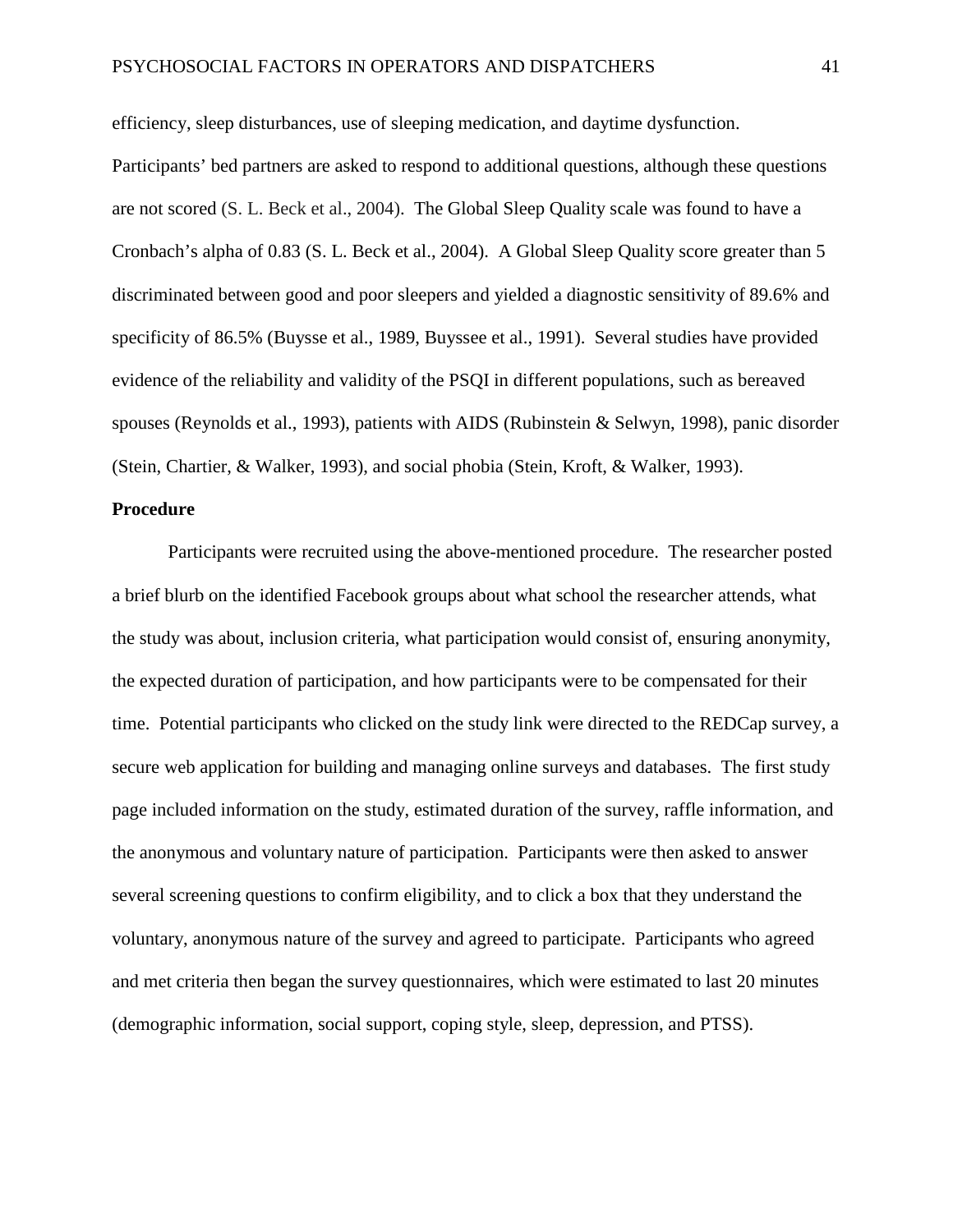Participants who endorsed high depression, suicidality, or PTSS were provided information on mental health resources. Individuals who completed all requirements were entered in a raffle for one of two \$30 Visa gift cards by entering their contact information into a separate web server to ensure the confidentiality of participant answers. The student researcher then downloaded data via REDCap online, scored assessments, and exported data to SPSS (IBM version 24.0) for analysis.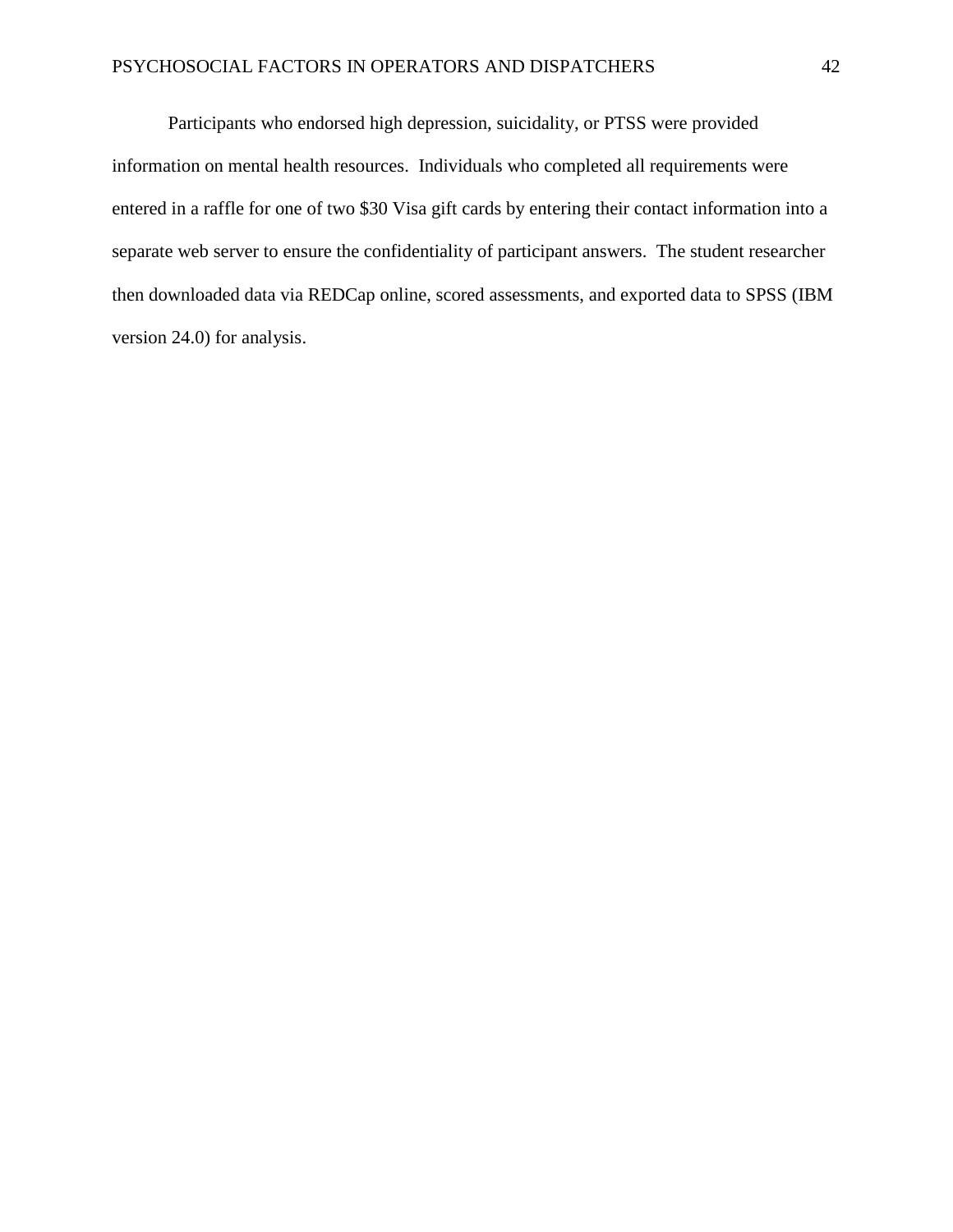#### **CHAPTER 4: RESULTS**

## **Statistical Analyses**

Pearson correlation analyses and multiple regression analyses were performed to determine relationships between PTSS, depression, nontangible social support, emotion-focused disengagement coping style, and poor sleep quality. Demographic questions were included to asses for age, gender, race/ethnicity, and number of years in the field.

#### **Demographic Data**

The majority of participants were female (86.8%) and White/European American (90.3%), with an average age of 41.36 years ( $SD = 11.81$ ). The remainder of the participants identified as "other race" (4.9%), Black or African American (1.4%), American Indian or Alaska Native (0.7%), or preferred not to disclose (2.1%). Additionally, 89.6% identified as Non-Hispanic, and 7.6% were Hispanic or Latinx. Years of experience in this occupation varied slightly, with the majority of participants reporting five years' experience (68.1%). Others' experience in the field ranged from 1 to 5 years (20.8%) to less than 1 year (10.4%). Demographic characteristics are found in Table 2.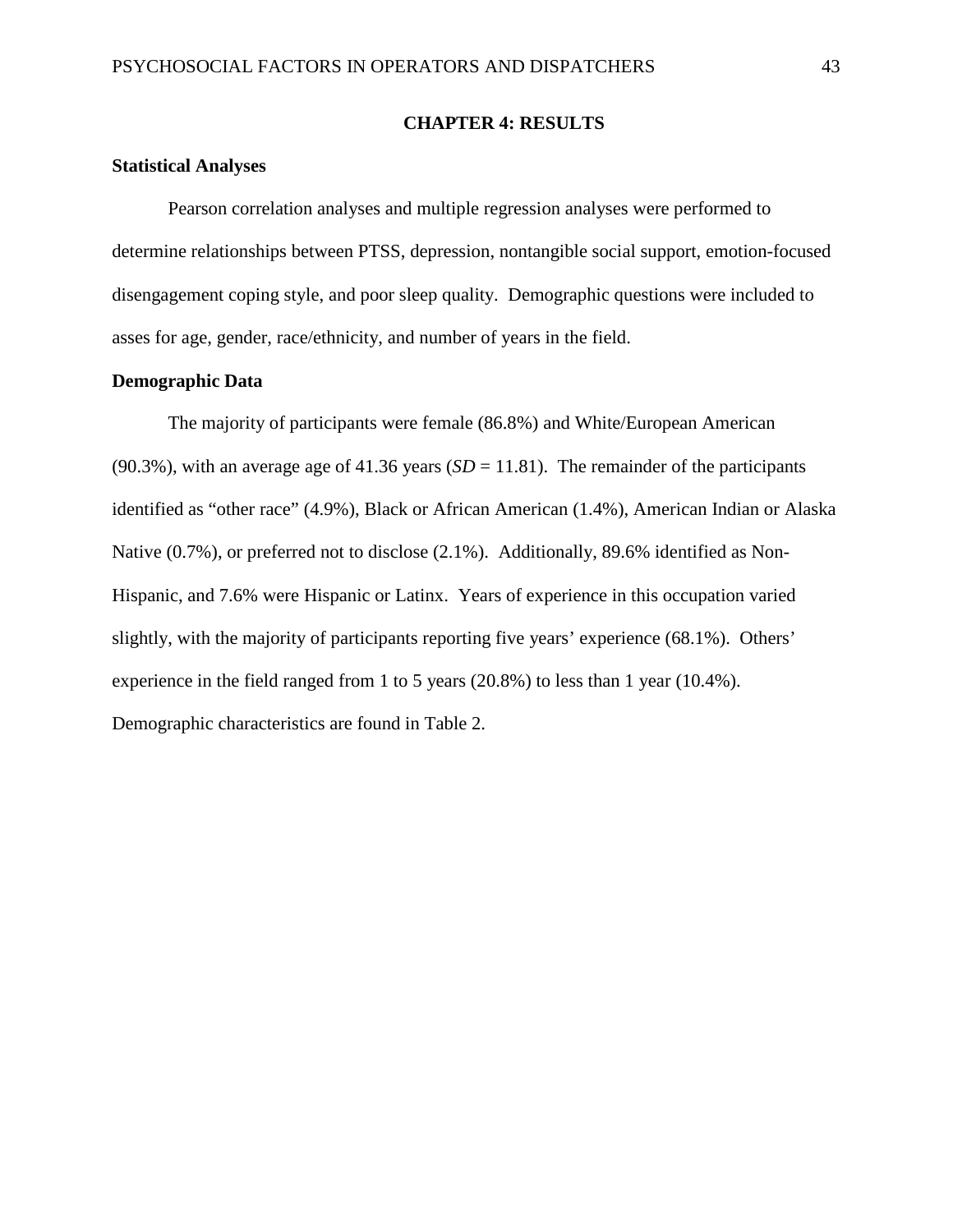| Variable                         | Frequency | Percent | M(SD)    |
|----------------------------------|-----------|---------|----------|
|                                  |           |         |          |
| Age (years)                      |           |         | 41(11.8) |
| <b>Identified Gender</b>         |           |         |          |
| Male                             | 18        | 12.5    |          |
| Female                           | 125       | 86.8    |          |
| Missing                          | 1.0       | 0.7     |          |
| Race                             |           |         |          |
| American Indian or Alaska Native | 1         | 0.07    |          |
| <b>Black or African American</b> | 2         | 1.4     |          |
| White/European American          | 130       | 90.3    |          |
| Other                            | 7         | 4.9     |          |
| <b>Preferred Not to Disclose</b> | 3         | 2.1     |          |
| Ethnicity                        |           |         |          |
| <b>Hispanic or Latinx</b>        | 11        | 7.6     |          |
| Not Hispanic                     | 129       | 89.6    |          |
| Number of years in the field     |           |         |          |
| Less than one year               | 15        | 10.4    |          |
| $1-5$ years                      | 30        | 20.8    |          |
| More than 5 years                | 98        | 68.1    |          |

*Characteristics of 911 Operator and Dispatcher Survey Respondents (N = 143)*

Pearson correlations found no significant associations between any of the demographic variables and the criterion variables. Specifically, age, identified gender, race/ethnicity, and number of years in the field were not related to PTSS or depressive symptoms ( $p > 0.05$ ). Therefore, they were not included in subsequent analyses. Correlation matrices can be found in Table 3.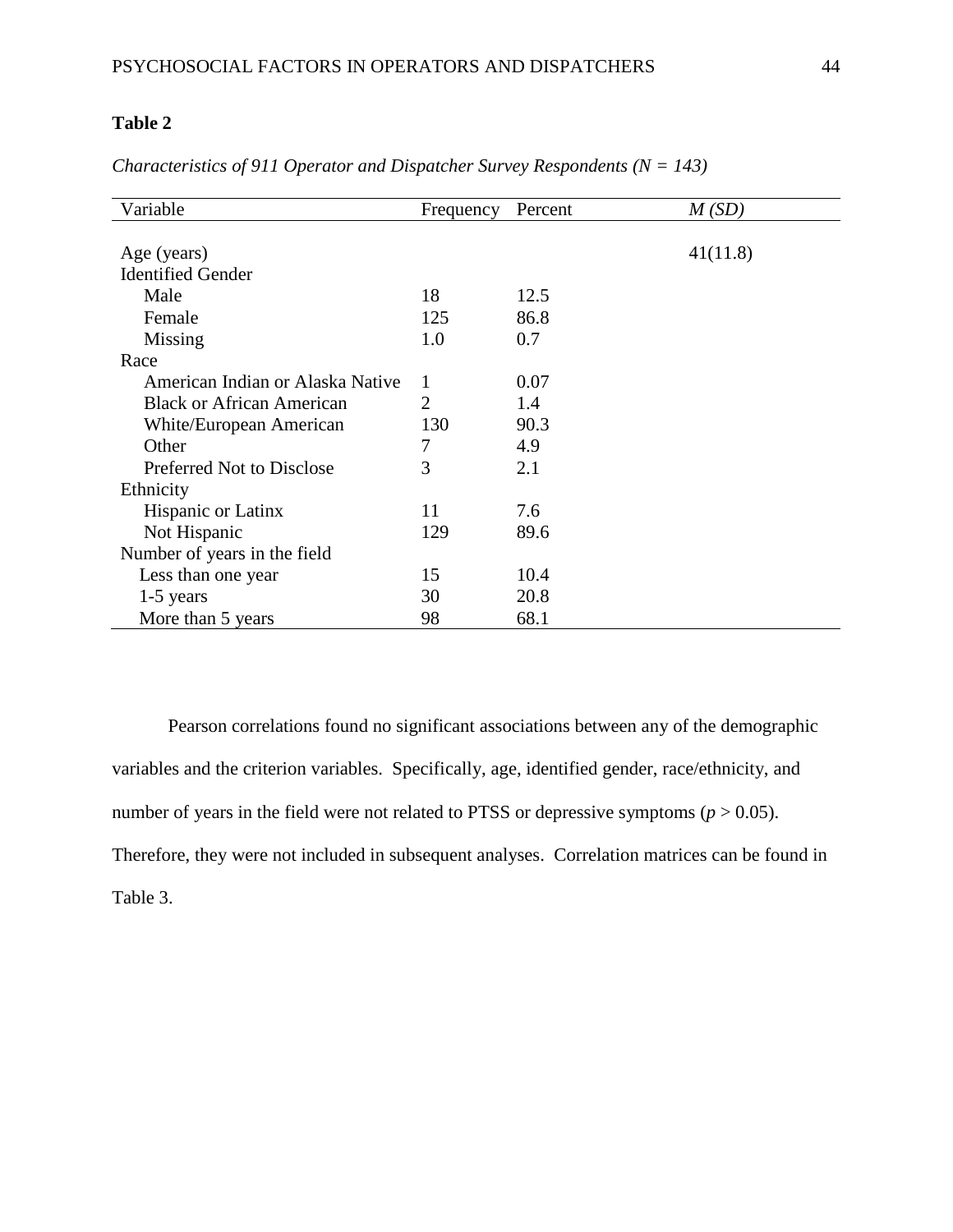| Variable              |                            | PCL Total | PHQ9 Total | Gender<br>(Male) | Years in Field |
|-----------------------|----------------------------|-----------|------------|------------------|----------------|
| PCL Total             | <b>Pearson Correlation</b> | -1        | $.502**$   | $-.096$          | .024           |
|                       | Sig. (2-tailed)            |           | .000       | .272             | .785           |
|                       | N                          | 133       | 130        | 132              | 132            |
| PHQ9 Total            | <b>Pearson Correlation</b> | $.600**$  | 1          | .087             | .098           |
|                       | $Sig. (2-tailed)$          | .000      |            | .327             | .266           |
|                       | N                          | 130       | 131        | 130              | 130            |
| Gender<br>(Male)      | <b>Pearson Correlation</b> | $-.096$   | .087       | 1                | $.171*$        |
|                       | Sig. (2-tailed)            | .272      | .327       |                  | .042           |
|                       | N                          | 132       | 130        | 143              | 143            |
| Years in the<br>Field | <b>Pearson Correlation</b> | .024      | .098       | $.171*$          | $\mathbf{1}$   |
|                       | $Sig. (2-tailed)$          | .785      | .266       | .042             |                |
|                       | N                          | 132       | 130        | 143              | 143            |

#### *Correlation Matrix*

\*\* denotes correlation is significant at the 0.01 level (2-tailed)

\*denotes correlation is significant at the 0.05 level (2-tailed)

The primary outcome measures significantly deviated from a normal distribution (KS test  $p > 0.05$ ; Table 4), and log transformations were attempted. Despite these transformations, data remained significantly deviant from a normal distribution. Therefore, parametric and nonparametric statistics were conducted when appropriate, to confirm findings.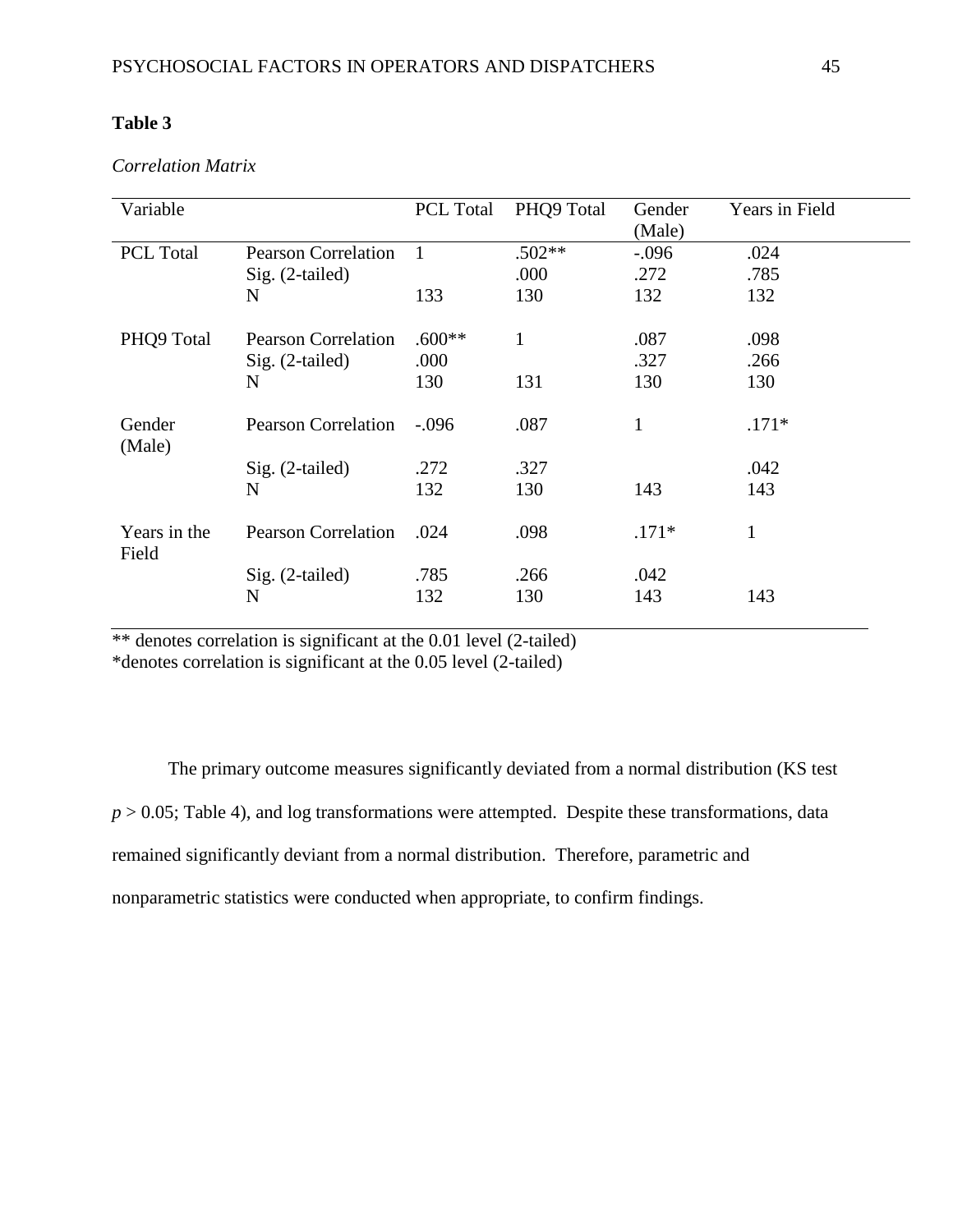| Kolmogorov-Sminov |                  |     |      |           | Shapiro-Wilk |      |  |
|-------------------|------------------|-----|------|-----------|--------------|------|--|
| Variable          | <b>Statistic</b> | Df  | Sig. | Statistic | Df           | Sig  |  |
| <b>PCL</b>        | .137             | 120 | .000 | .920      | 130          | .000 |  |
| Total             |                  |     |      |           |              |      |  |
| PHQ <sub>9</sub>  | .110             | 130 | .001 | .939      | 130          | .000 |  |
| Total             |                  |     |      |           |              |      |  |

*Tests of Normality*

Outcomes data were depicted visually using plots (Figures 1 and 2). No outliers were identified. For PTSS, the Durbin-Watson statistics were 1.936 (H1), 1.817 (H2), and 1.813 (H3). For depressive symptoms, the Durbin-Watson statistics were 1.988 (H1), 1.781 (H2), and 2.064 (H3). All statistics indicated acceptable levels of autocorrelation.

# **Figure 1**

*Normal Q-Q Plot of PCL-5 Total* 

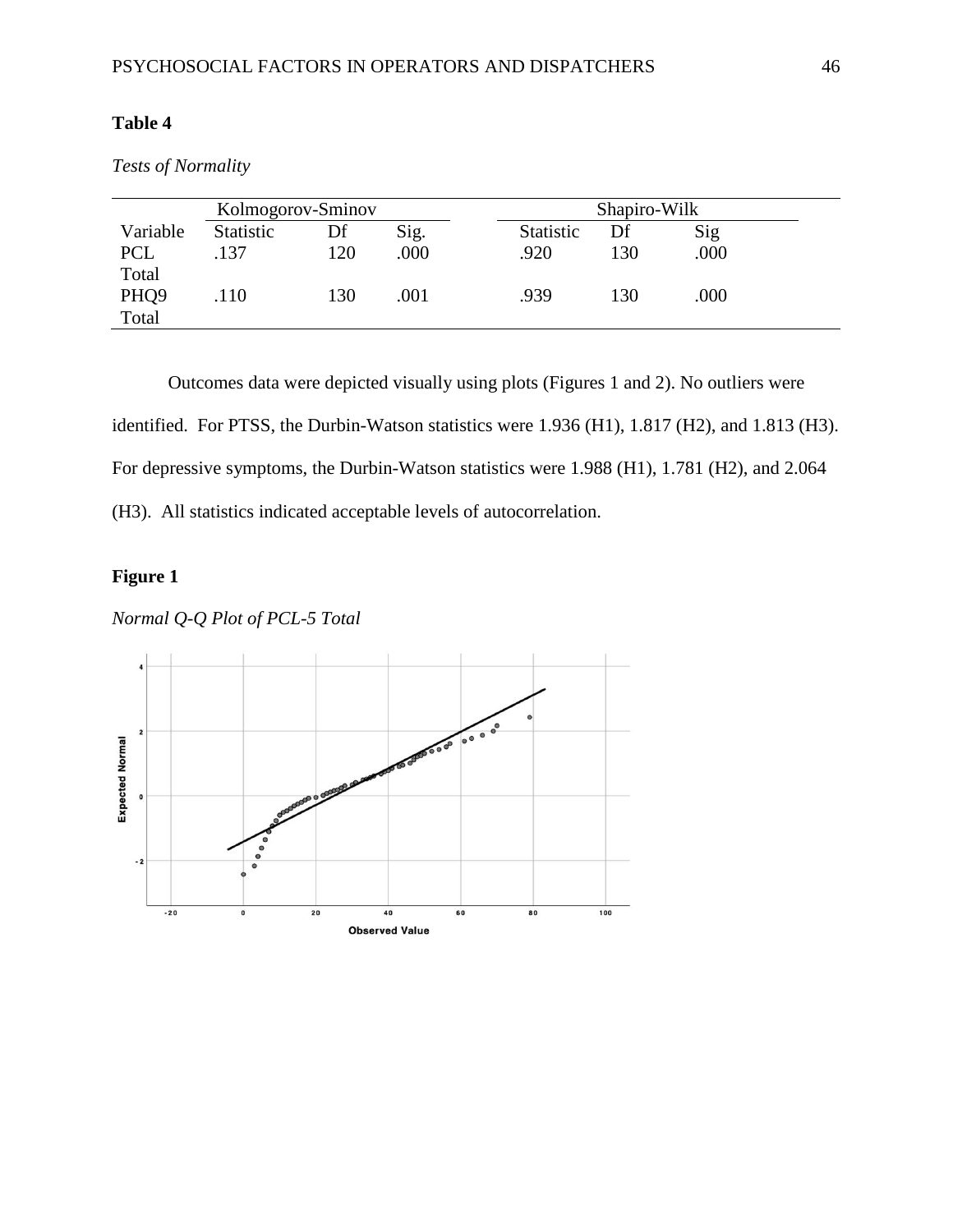# **Figure 2**



*Normal Q-Q Plot of PHQ9 Total*

## **Posttraumatic Stress Symptoms**

When reporting on PTSS, 93% of participants ( $n = 133$ ) completed the PCL-5. The average score for PCL-5 was 25.02 with a standard deviation of 9.46. Scores ranged from .00 to 79.00 (Table 5). Results indicated 45.11% of operators met the cutoff score of  $\geq$  28, indicating PTSS.

# **Table 5**

*Descriptive Statistics for Posttraumatic Stress Symptoms (n = 133)*

|                  |                       | Statistic |
|------------------|-----------------------|-----------|
| <b>PCL Total</b> | Mean                  | 25.0231   |
|                  | <b>Std. Deviation</b> | 17.66725  |
|                  | Minimum               | .00       |
|                  | Maximum               | 79.00     |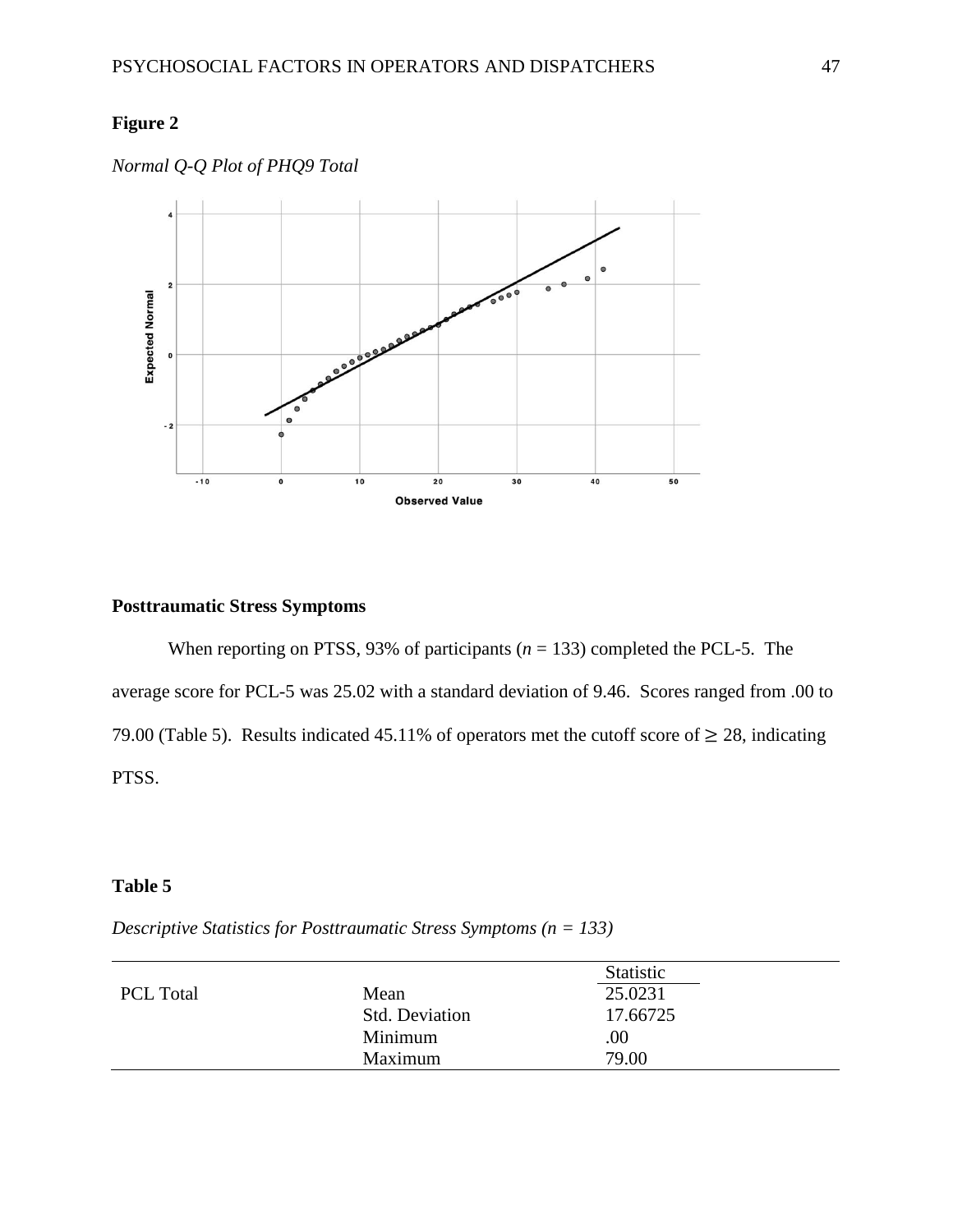## **Depressive Symptoms**

In total, 91.6% of participants  $(n = 131)$  completed the PHQ-9. The mean score on the

PHQ-9 was 11.72 with a standard deviation of 6.92, indicating a moderate depression level.

Descriptive statistics for the PHQ-9 are in Table 6, along with percentage of operators who met

varying levels of depressive symptoms according to PHQ-9 scoring.

## **Table 6**

|             |                            | Statistic | Percentage |
|-------------|----------------------------|-----------|------------|
| PHQ-9 Total | Mean                       | 11.7252   |            |
|             | <b>Std. Deviation</b>      | 6.92271   |            |
|             | Minimum                    | .00       |            |
|             | Maximum                    | 27.00     |            |
|             | <b>Minimal Depression</b>  |           | 21.37      |
|             | Mild Depression            |           | 30.53      |
|             | <b>Moderate Depression</b> |           | 17.55      |
|             | Moderate Severe Depression |           | 16.03      |
|             | <b>Severe Depression</b>   |           | 14.5       |

*Descriptive Characteristics of Depressive Symptoms (n = 131)*

### **Hypothesis I**

To evaluate whether higher levels of nontangible social supports predicted lower psychological distress (as measured by the PCL-5 and the PHQ-9), regression analyses were conducted using perceived social support (as measured by the SPS) as the predictor variable, and PTSS and depression symptoms as criterion variables.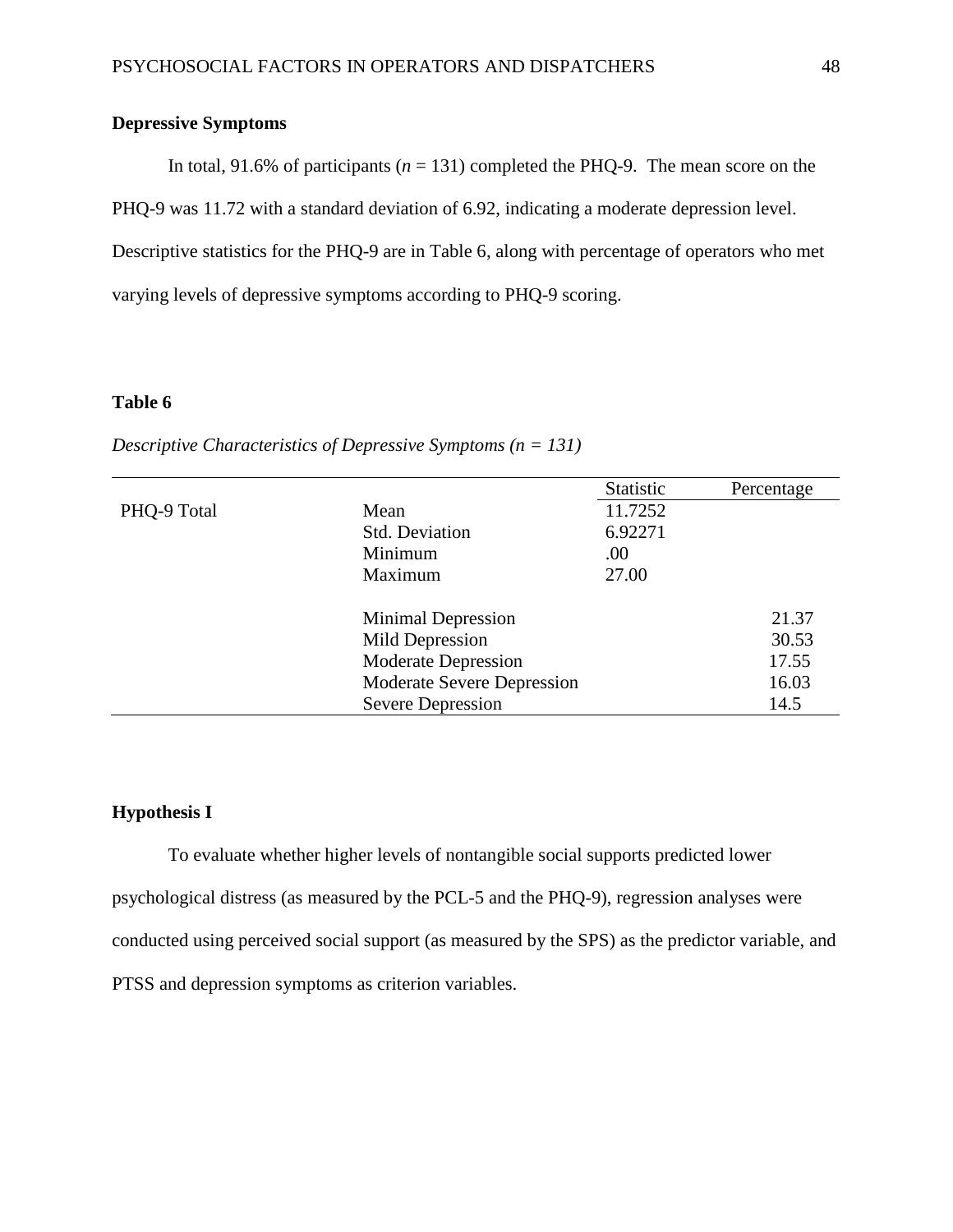## *Posttraumatic Stress Symptoms*

The results of the linear regression analysis revealed a correlation (*R*) of .393 with a coefficient of determination  $(R^2)$  of .154). This indicated that 15.4% of the variance in PTSS scores observed was attributed to perceived nontangible social support (Table 7). Table 8 presents the overall regression analysis. This revealed a significant regression  $(F(1,128)) =$ 23.153,  $p < 0.001$ ). Further analysis as shown in Table 9 demonstrates that social support (as measured by the SPS), made a significant contribution to the prediction of PTSS (as measured by the PCL-5). Nonparametric analysis via a Spearman correlation was explored to confirm a significant relationship between social provision scores and PTSS given the normality assumption violation ( $r_s = .355$ ,  $p < 0.001$ ).

### **Table 7**

*Model 1 Summary of the Predictor Variable (Nontangible Social Support) to the Criterion Variable (Posttraumatic Stress Symptoms)* 

| Model | $\overline{R}$ | $\mathbb{R}^2$ | Adjusted Std.<br>$\mathbf{R}^2$ | Error of Change Change<br>Est. | $\mathbb{R}^2$ |        | Df1 | Df2 | Sig. F<br>Change |
|-------|----------------|----------------|---------------------------------|--------------------------------|----------------|--------|-----|-----|------------------|
|       | .393           | .154           | 148                             | 16.49276 .154                  |                | 25.153 |     |     | $.000*$          |

\*Denotes significance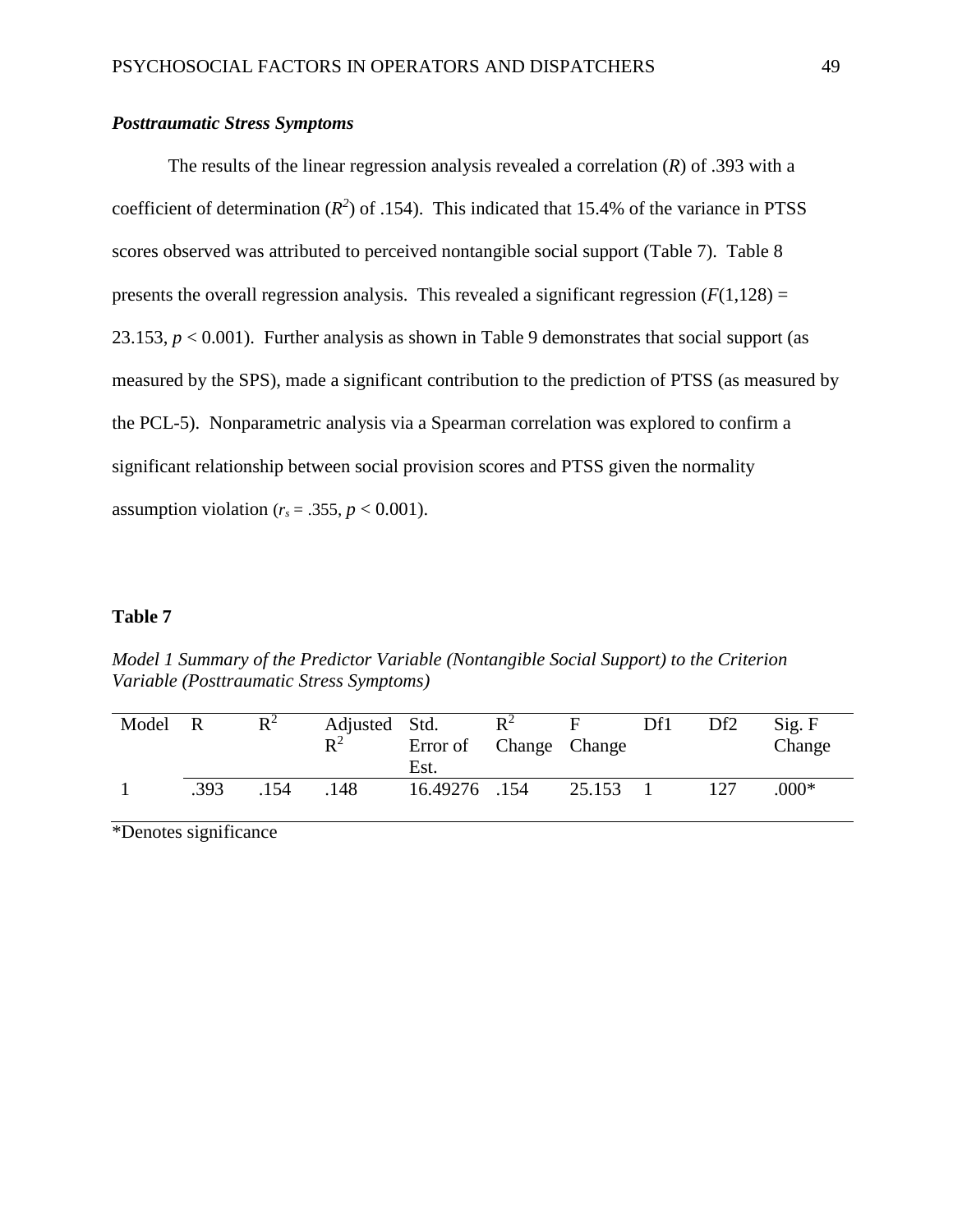*Overall Regression Analysis with Predictor Variable (Social Support) to the Criterion Variable (Posttraumatic Stress Symptoms)*

| Model                 | Sum of<br>Squares | Df  | Mean Square F |        | Sig     |
|-----------------------|-------------------|-----|---------------|--------|---------|
| Regression            | 6297.829          |     | 6297.829      | 23.153 | $.000*$ |
| Residual              | 34545.396         | 127 | 272.011       |        |         |
| Total                 | 40843.225         | 128 |               |        |         |
| *Denotes significance |                   |     |               |        |         |

#### **Table 9**

*Coefficient of Predictor Variable (Nontangible Social Support) to the Criterion Variable (Posttraumatic Stress Symptoms)*

|                                        | Unstandardized<br>Coefficients |                     |             | Standardized<br>Coefficients |                 |  |  |
|----------------------------------------|--------------------------------|---------------------|-------------|------------------------------|-----------------|--|--|
| Model<br>1 (constant)                  | B<br>72.104                    | Std. Error<br>9.812 | <b>Beta</b> | 7.348                        | Sig.<br>$.000*$ |  |  |
| Nontangible -.631<br>Social<br>Support |                                | .131                | $-393$      | $-4.812$                     | $.000*$         |  |  |

#### *Depressive Symptoms*

The results of the linear regression analysis revealed a correlation (*R*) of .465 with a coefficient of determination  $(R^2)$  of .216. This indicated that 21.6% of the variance in depressive symptoms was attributed to perceived nontangible social support (Table 10). Table 11 presents the overall regression analysis. This revealed significant regression  $(F(1125) = 34.421, p = \langle$ 0.001). Further analysis as shown in Table 12 demonstrates that nontangible social support made a significant contribution to depressive symptoms (as measured by the PHQ-9). Nonparametric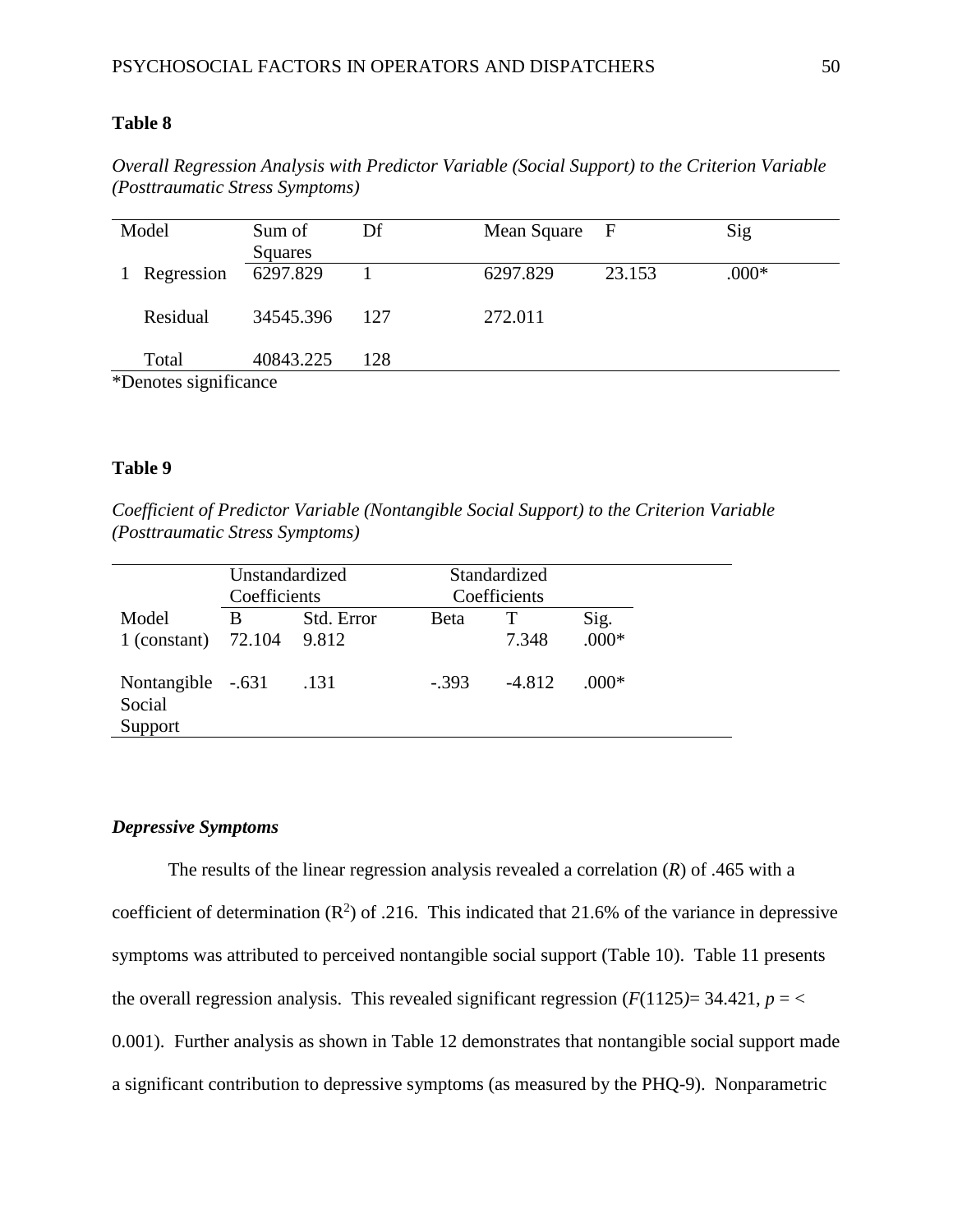analysis via a Spearman correlation was explored to confirm a significant relationship between social provision scores and depressive symptoms given the normality assumption violation ( $r_s$  = .434,  $p < 0.001$ ).

## **Table 10**

*Model 1 Summary of the Predictor Variable (Nontangible Social Support) to the Criterion Variable (Depressive Symptoms)*

| Model R |      | $R^2$ | Adjusted Std.<br>$\mathbb{R}^2$ | Error of Change Change<br>Est. | $R^2$ | F.       | Df1 | Df <sub>2</sub> | Sig. F<br>Change |
|---------|------|-------|---------------------------------|--------------------------------|-------|----------|-----|-----------------|------------------|
|         | .465 | .216  | .210                            | 6.12871                        | .216  | 34.421 1 |     | 125             | $.000*$          |

\*Denotes significance

## **Table 11**

*Overall Regression Analysis with Predictor Variable (Nontangible Social Support) to the Criterion Variable (Depressive Symptoms)*

| Model                 | Sum of<br>Squares | Df  | Mean Square | $\mathbf{F}$ | Sig     |
|-----------------------|-------------------|-----|-------------|--------------|---------|
| Regression            | 1292.907          |     | 1292.907    | 32.421       | $.000*$ |
| Residual              | 7185.883          | 125 | 37.561      |              |         |
| Total                 | 8956.378          | 126 |             |              |         |
| *Denotes significance |                   |     |             |              |         |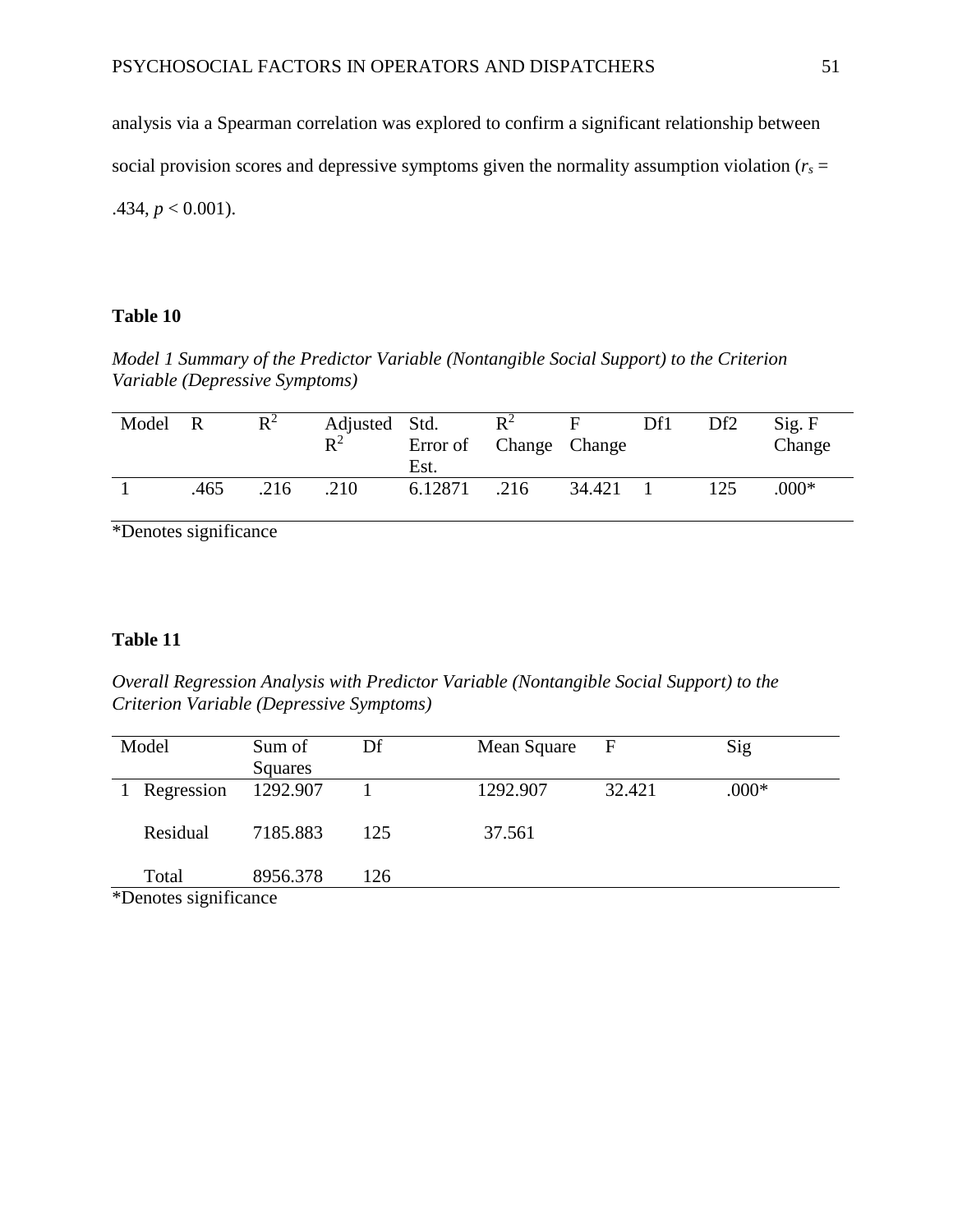|                             |        | Unstandardized<br>Coefficients |         | <b>Standardized Coefficients</b> |         |
|-----------------------------|--------|--------------------------------|---------|----------------------------------|---------|
| Model                       | В      | Std. Error                     | Beta    |                                  | Sig.    |
| 1 (constant)                | 33.341 | 3.692                          |         | 9.029                            | $.000*$ |
| Nontangible -.290<br>Social |        | .049                           | $-.465$ | $-5.867$                         | $.000*$ |
| Support                     |        |                                |         |                                  |         |
| *Denotes significance       |        |                                |         |                                  |         |

*Coefficient of Predictor Variable (Nontangible Social Support) to the Criterion Variable (Depressive Symptoms)*

#### **Hypothesis II**

To identify whether greater use of emotion-focused disengagement predicted higher psychological distress (PTSS and depressive symptoms), regression analyses were conducted using emotion-focused disengagement coping style (as measured by the CSIF) as the predictor variable, and PTSS and depressive symptoms as criterion variables.

#### *Posttraumatic Stress Symptoms*

Linear regression analyses found a correlation  $(R)$  of .416 with a coefficient of determination  $(R^2)$  of .173. This indicated that 17.3% of the variance regarding PTSS observed could be attributed to having an emotion-focused disengagement coping style (Table 13). Table 14 presents the overall regression model, which was significant  $(F(1,131)=27.237, p < 0.001)$ . Further analysis shown in Table 15 demonstrates that emotion-focused disengagement (as measured by the CSIF) made a significant contribution to PTSS. Nonparametric analyses via Spearman correlation were utilized to confirm a significant relationship between PTSS and coping style  $(r_s = .389, p < 0.001)$ .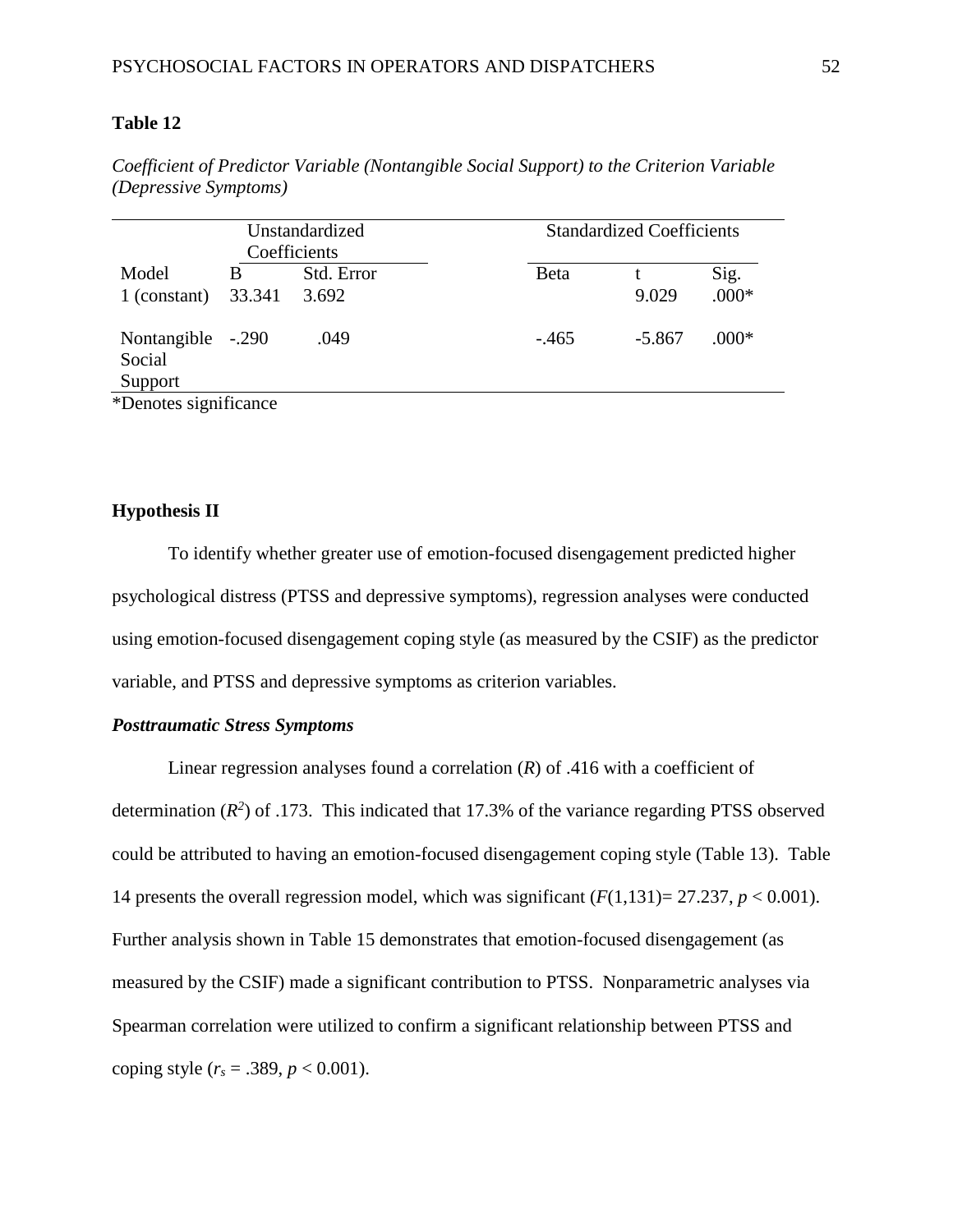*Model 1 Summary of the Predictor Variable (Emotion-Focused Disengagement Coping Style) to the Criterion Variable (Posttraumatic Stress Symptoms)* 

| Model R |      | $R^2$ | Adjusted Std.<br>$\mathbf{R}^2$ | Error of Change Change<br>Est. | $\mathbb{R}^2$ | $F_{\perp}$ | Df1 | Df <sub>2</sub> | Sig. F<br>Change |
|---------|------|-------|---------------------------------|--------------------------------|----------------|-------------|-----|-----------------|------------------|
|         | .416 | .173  | 167                             | 16.18188 .173                  |                | 27.237      |     | 130             | $.000*$          |

\*Denotes significance

# **Table 14**

*Overall Regression Analysis with Predictor Variable (Emotion-Focused Disengagement Coping Style) to the Criterion Variable (Posttraumatic Stress Symptoms)*

| Model             | Sum of<br>Squares      | Df         | Mean Square |        | Sig     |  |
|-------------------|------------------------|------------|-------------|--------|---------|--|
| 1 Regression      | 7131.970               |            | 7131.970    | 27.237 | $.000*$ |  |
| Residual<br>Total | 34040.909<br>41172.879 | 130<br>131 | 261.853     |        |         |  |

\*Denotes significance

## **Table 15**

*Coefficient of Predictor Variable (Emotion-Focused Disengagement Coping Style) to the Criterion Variable (Posttraumatic Stress Symptoms)*

|                       | Unstandardized |            | Standardized |          |         |
|-----------------------|----------------|------------|--------------|----------|---------|
|                       | Coefficients   |            | Coefficients |          |         |
| Model                 | В              | Std. Error | Beta         |          | Sig.    |
| 1 (constant)          | $-16.474$      | 8.034      |              | $-2.051$ | .042    |
|                       |                |            |              |          |         |
| Emotion-              | 3.632          | .696       | .416         | 5.219    | $.000*$ |
| Focused               |                |            |              |          |         |
| Disengagement         |                |            |              |          |         |
| Coping Style          |                |            |              |          |         |
| *Denotes significance |                |            |              |          |         |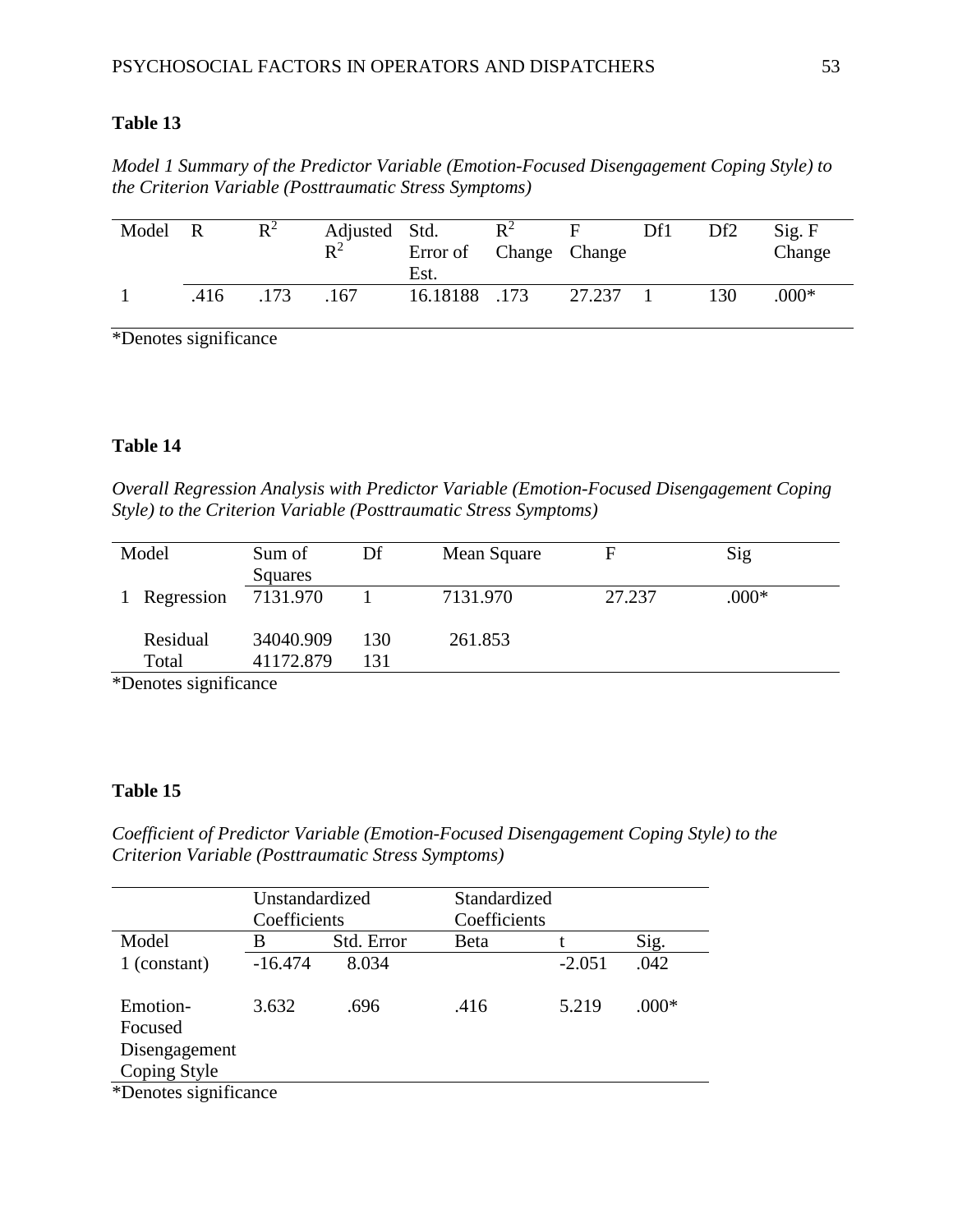## *Depressive Symptoms*

Linear regression analysis revealed a correlation  $(R)$  of .462 with a coefficient of determination  $(R^2)$  of .213. This indicated that 21.3% of the variance in regard to depressive symptoms observed could be attribute to emotion-focused disengagement coping style (Table 16). Table 17 presents the overall regression analysis. This revealed significant regression  $(F(1,128)=34.704, p<0.001)$ . Further analysis as depicted in Table 18 demonstrated that emotion-focused disengagement made a significant contribution to depressive symptoms in a negative direction. Nonparametric analysis via a Spearman correlation was explored to confirm a significant relationship between emotion-focused disengagement coping style scores and depressive symptoms given the normality assumption violation  $(r_s.462, p < 0.001)$ .

## **Table 16**

*Model 1 Summary of the Predictor Variable (Emotion-Focused Disengagement Coping Style) to the Criterion Variable (Depressive Symptoms)* 

| Model R |      | $\mathbb{R}^2$ | Adjusted Std.<br>$\mathbf{R}^2$ | Error of Change Change<br>Est. | $\mathbb{R}^2$ |        | Df1 | Df <sub>2</sub> | Sig. F<br>Change |
|---------|------|----------------|---------------------------------|--------------------------------|----------------|--------|-----|-----------------|------------------|
|         | .462 | .213           | .207                            | 6.18538                        | .213           | 34.704 |     | 128             | $.000*$          |

\*Denotes significance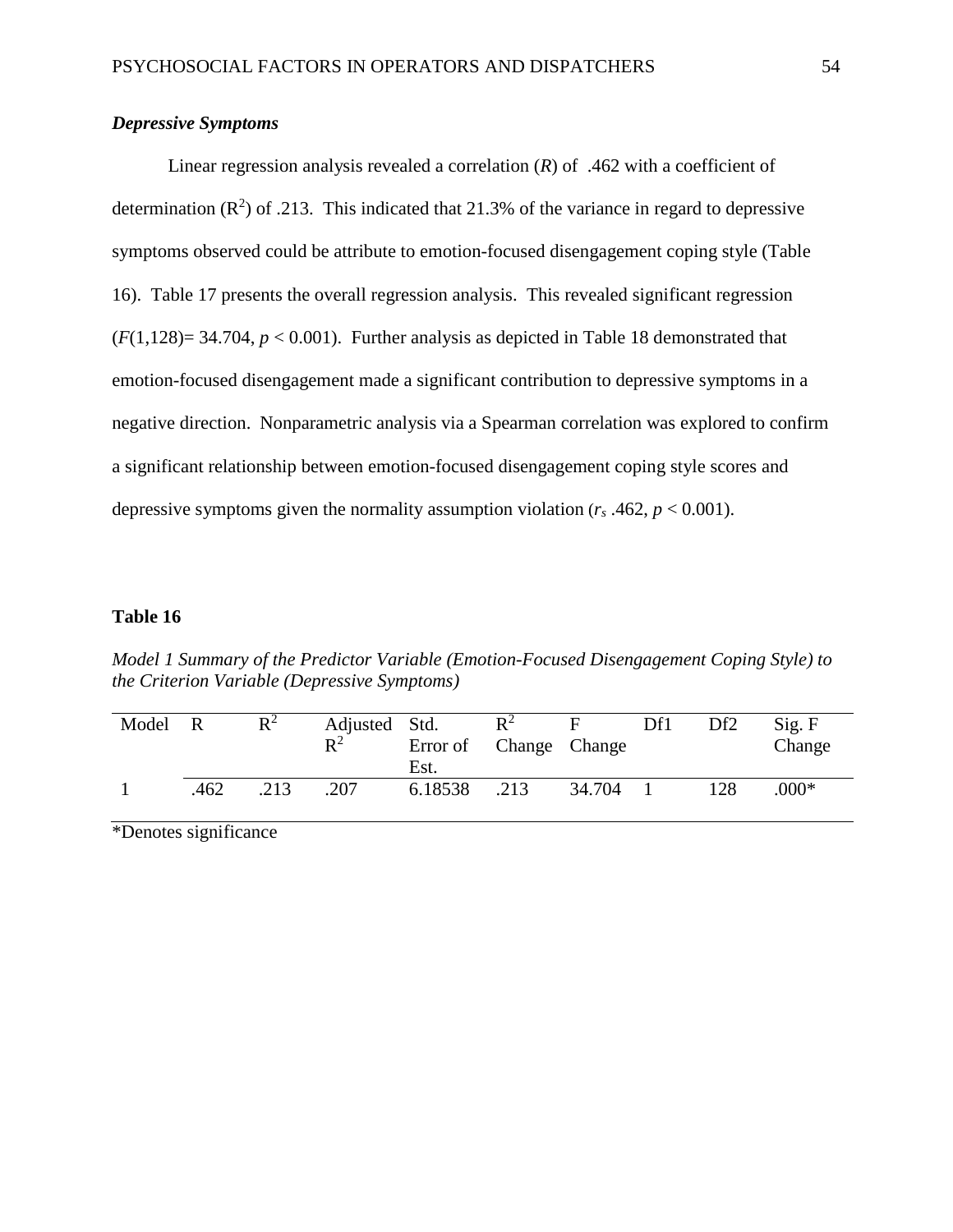*Overall Regression Analysis with Predictor Variable (Emotion-Focused Disengagement Coping Style) to the Criterion Variable (Depressive Symptoms)* 

| Model        | Sum of<br>Squares | Df  | Mean Square F |        | Sig     |
|--------------|-------------------|-----|---------------|--------|---------|
| 1 Regression | 1327.753          |     | 1327.753      | 34.704 | $.000*$ |
| Residual     | 4897.139          | 128 | 38.259        |        |         |
| Total        | 6224.892          | 129 |               |        |         |

\*Denotes significance

#### **Table 18**

*Coefficient of Predictor Variable (Emotion-Focused Disengagement Coping Style) to the Criterion Variable (Depressive Symptoms)*

|                                      |          | Unstandardized<br>Coefficients | <b>Standardized Coefficients</b> |          |         |  |
|--------------------------------------|----------|--------------------------------|----------------------------------|----------|---------|--|
| Model                                | В        | Std. Error                     | Beta                             |          | Sig.    |  |
| 1 (constant)                         | $-5.924$ | 3.042                          |                                  | $-1.947$ | .054    |  |
| Emotion-<br>Focused<br>Disengagement | 1.555    | .264                           | .462                             | 5.891    | $.000*$ |  |
| Coping Style                         |          |                                |                                  |          |         |  |
| *Denotes significance                |          |                                |                                  |          |         |  |

#### **Hypothesis III**

To identify whether poor sleep predicted higher psychological distress (PTSS and

depressive symptoms), regression analyses were conducted using sleep quality (as measured by

the PSQI) as the predictor variable, and PTSS and depressive symptoms as criterion variables.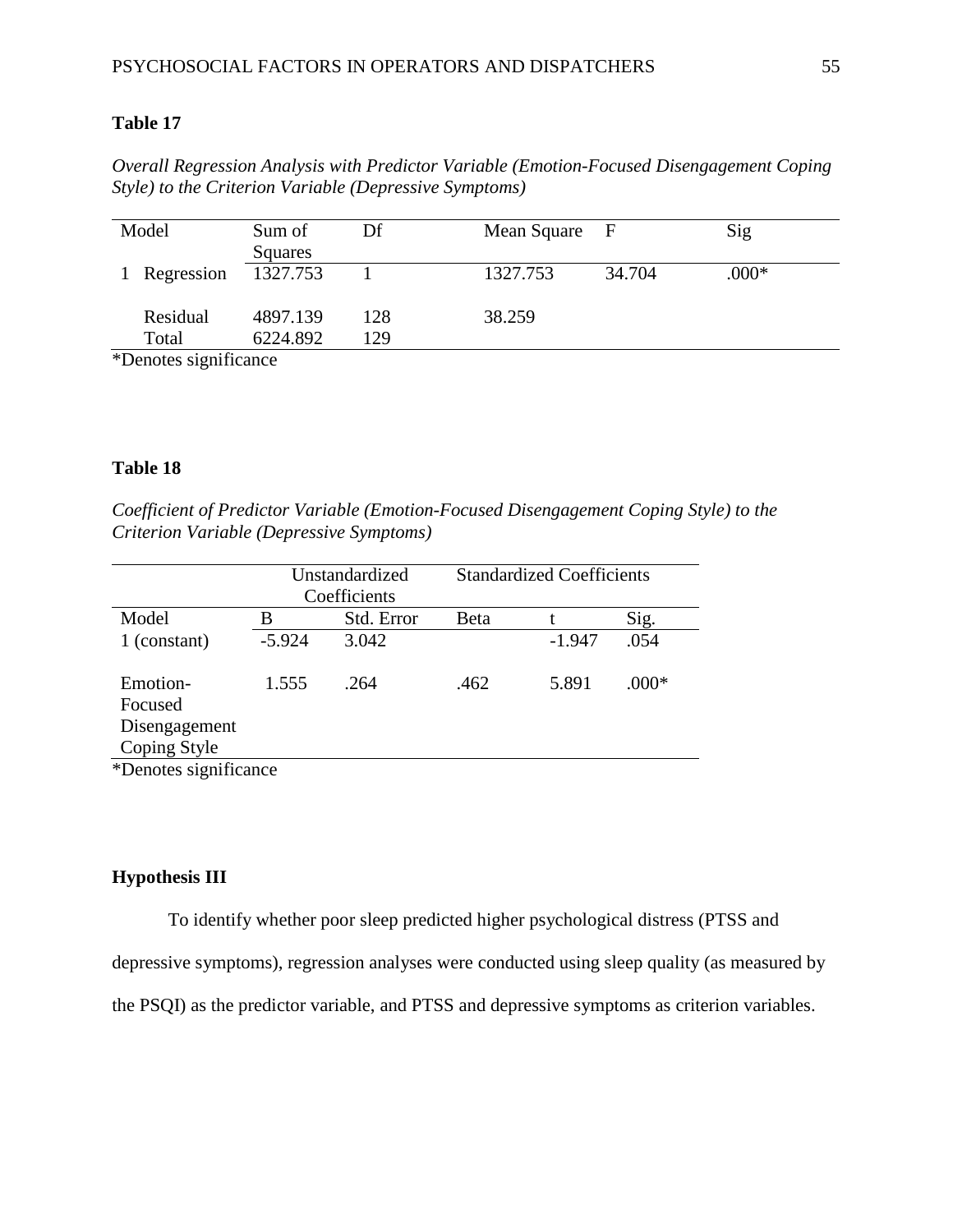## *Posttraumatic Stress Symptoms*

Linear regression analysis found a correlation ® of .484 with a coefficient of determination  $(R^2)$  of .235. This indicated that 24% of the variance regarding PTSS observed could be attributed to quality of sleep (Table 19). Table 20 presents the overall regression analysis. This revealed significant regression  $(F(1,119), p < 0.001)$ . Further analysis as depicted in Table 21 demonstrated that poor sleep quality (as measured by the PSQI) made a significant contribution to PTSS, and in a negative direction. Nonparametric analysis via a Spearman correlation was utilized to confirm a significant relationship between sleep quality scores and PTSS given the normality assumption violation  $(r_s = .468, p < 0.001)$ .

## **Table 19**

*Model 1 Summary of the Predictor Variable (Sleep Quality) to the Criterion Variable (Posttraumatic Stress Symptoms)* 

| Model R |      | $\mathbb{R}^2$ | Adjusted Std.<br>$R^2$ | Error of Change Change<br>Est. | $R^2$ | F.               | Df1 | Df <sub>2</sub> | Sig. F<br>Change |
|---------|------|----------------|------------------------|--------------------------------|-------|------------------|-----|-----------------|------------------|
|         | .484 | .235           | .228                   | 15.89316 .235                  |       | $36.153 \quad 1$ |     | 118             | $.000*$          |

\*Denotes significance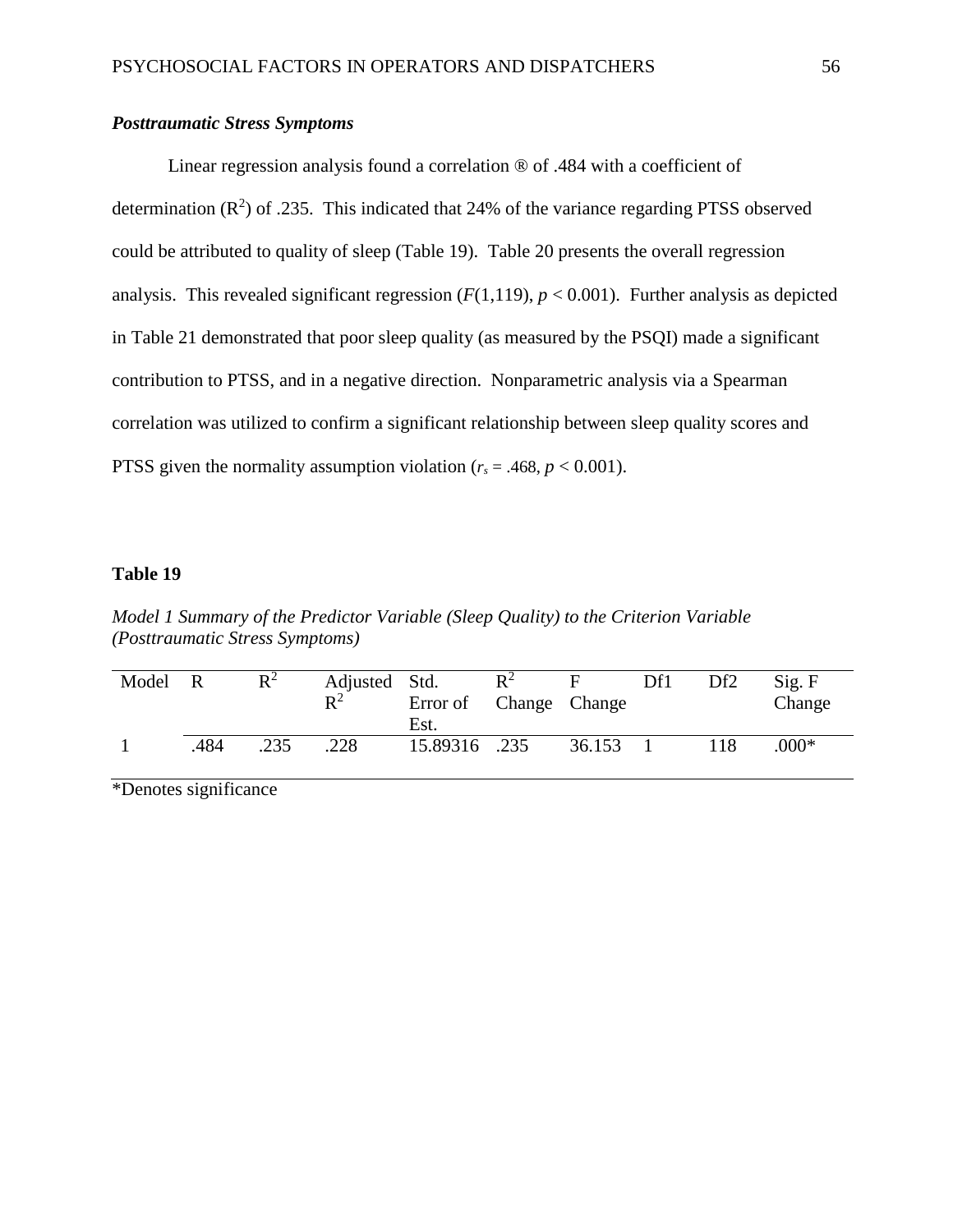*Overall Regression Analysis with Predictor Variable (Sleep Quality) to the Criterion Variable (Posttraumatic Stress Symptoms)*

| Model                             | Sum of<br>Squares | Df  | Mean Square | - F    | Sig     |
|-----------------------------------|-------------------|-----|-------------|--------|---------|
| Regression                        | 9132.044          |     | 9132.044    | 36.153 | $.000*$ |
| Residual                          | 29805.922         | 118 | 252.593     |        |         |
| Total<br>$*$ Donotog gjanjficanog | 38937.967         | 119 |             |        |         |

\*Denotes significance

#### **Table 21**

*Coefficient of Predictor Variable (Sleep Quality) to the Criterion Variable (Posttraumatic Stress Symptoms)*

|                  | Unstandardized<br>Coefficients |               | Standardized<br>Coefficients |         |      |
|------------------|--------------------------------|---------------|------------------------------|---------|------|
| Model            | В                              | Std.<br>Error | <b>B</b> eta                 |         | Sig. |
| (constant)       | $-3.310$                       | 4.877         |                              | $-.679$ | .499 |
| Sleep<br>Quality | 1.812                          | .301          | .484                         | 6.013   | .000 |

### *Depressive Symptoms*

The results of the linear regression analysis revealed a correlation (*R*) of .556 with a coefficient of determination  $(R^2)$  of .309. This indicated that 30.9% of the variance in regard to depressive symptoms observes could be attributed to sleep quality (Table 22). Table 23 presents the overall regression analysis. This revealed a significant regression  $(F(1,115) = 51.525, p <$ 0.001). Further analysis as illustrated in Table 24 demonstrated that sleep quality made a significant contribution to depressive symptoms, and in a negative direction. Nonparametric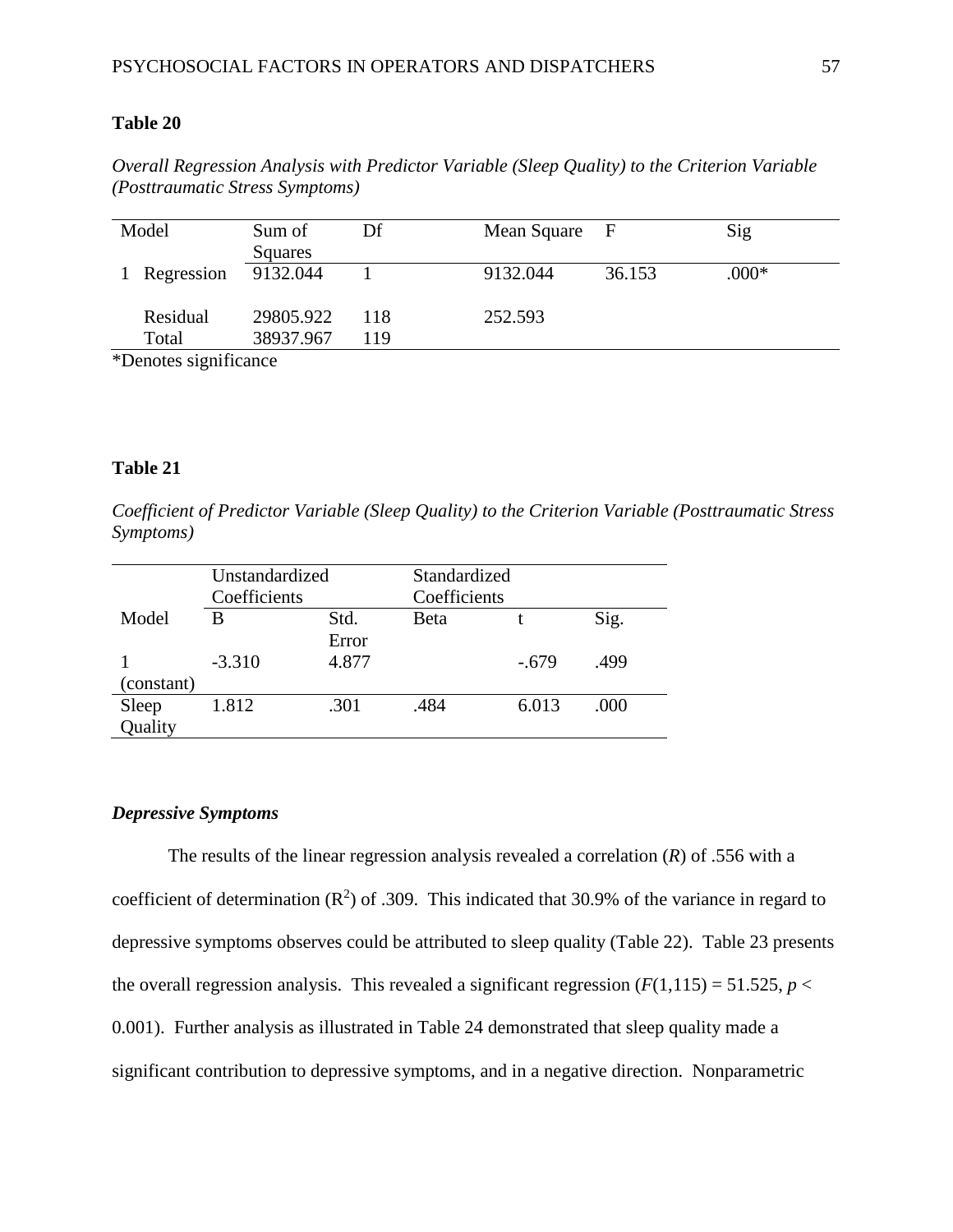analysis via a Spearman correlation was conducted to confirm a significant relationship between sleep quality scores and depressive symptoms given the normality assumption violation ( $r_s$  = .566,  $p < 0.01$ ).

## **Table 22**

*Model 1 Summary of the Predictor Variable (Sleep Quality) to the Criterion Variable (Depressive Symptoms)*

| Model R |      | $R^2$ | Adjusted Std.<br>$\mathbb{R}^2$ | Error of Change Change<br>Est. | $R^2$ | E      | Df1 | Df2 | Sig. F<br>Change |
|---------|------|-------|---------------------------------|--------------------------------|-------|--------|-----|-----|------------------|
|         | .556 | .309  | .303                            | 5.97595                        | .309  | 51.525 |     | 115 | $.000*$          |

\*Denotes significance

## **Table 23**

*Overall Regression Analysis with Predictor Variable (Sleep Quality) to the Criterion Variable (Depressive Symptoms)* 

| Model             | Sum of<br>Squares    | Df         | Mean Square | - F    | Sig     |
|-------------------|----------------------|------------|-------------|--------|---------|
| Regression        | 1840.051             |            | 1840.051    | 51.525 | $.000*$ |
| Residual<br>Total | 4106.972<br>5946.923 | 115<br>116 | 35.712      |        |         |

\*Denotes significance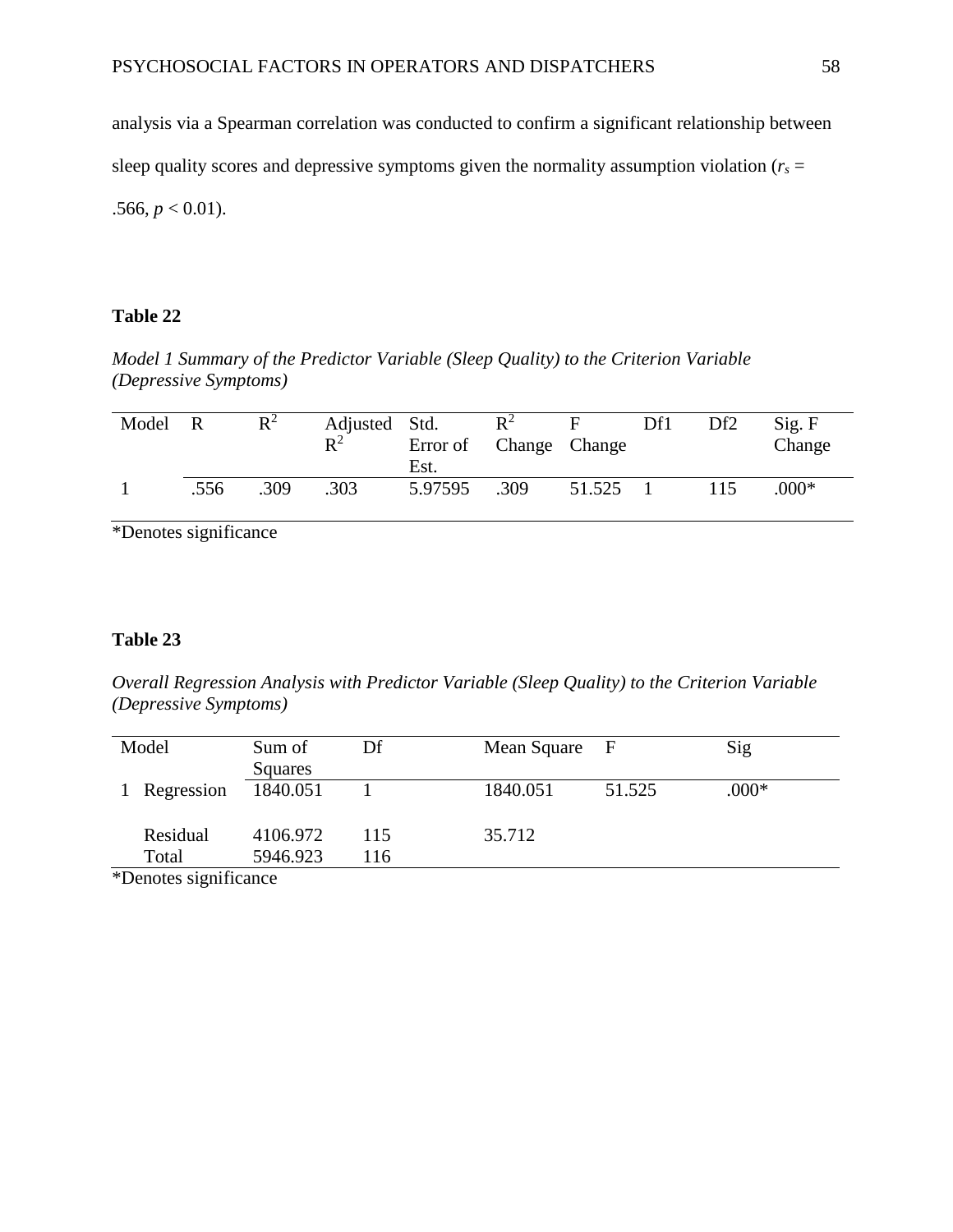|                  |          | Unstandardized<br>Coefficients | Standardized<br>Coefficients |         |         |
|------------------|----------|--------------------------------|------------------------------|---------|---------|
| Model            |          | Std. Error                     | <b>Beta</b>                  |         | Sig.    |
| (constant)       | $-1.037$ | 1.857                          |                              | $-.558$ | .578    |
| Sleep<br>Quality | .827     | .115                           | .556                         | 7.178   | $.000*$ |

*Coefficient of Predictor Variable (Sleep Quality) to the Criterion Variable (Depressive Symptoms)* 

\*Denotes significance

## **Multiple Regression Models Including All Significant Predictors**

#### *Posttraumatic Stress Symptoms*

All significant predictors found to individually relate to PTSS were entered into a linear regression. Analyses revealed a multiple correlation,  $R = .617$ , with a coefficient of determination  $(R^2)$  of .381. This indicated that 38.1% of the variance regarding PTSS observed in this sample could be attributed to perceived nontangible social support, emotion-focused disengagement coping style, and poor sleep quality. Table 25 presents the results of the multiple linear regression analysis. Table 26 presents the overall regression analysis. This revealed a significant regression  $(F(3,115)=22.960, p<0.001)$ . This suggests that the combination of nontangible social support, emotion-focused disengagement coping style, and poor sleep quality made a significant contribution to the prediction of PTSS.

As displayed in Table 27, the beta weight and statistical significance were analyzed and examined. This examination of each predictor variable revealed that nontangible social support  $(p < 0.001)$  was negatively correlated with PTSS. It also showed that emotion-focused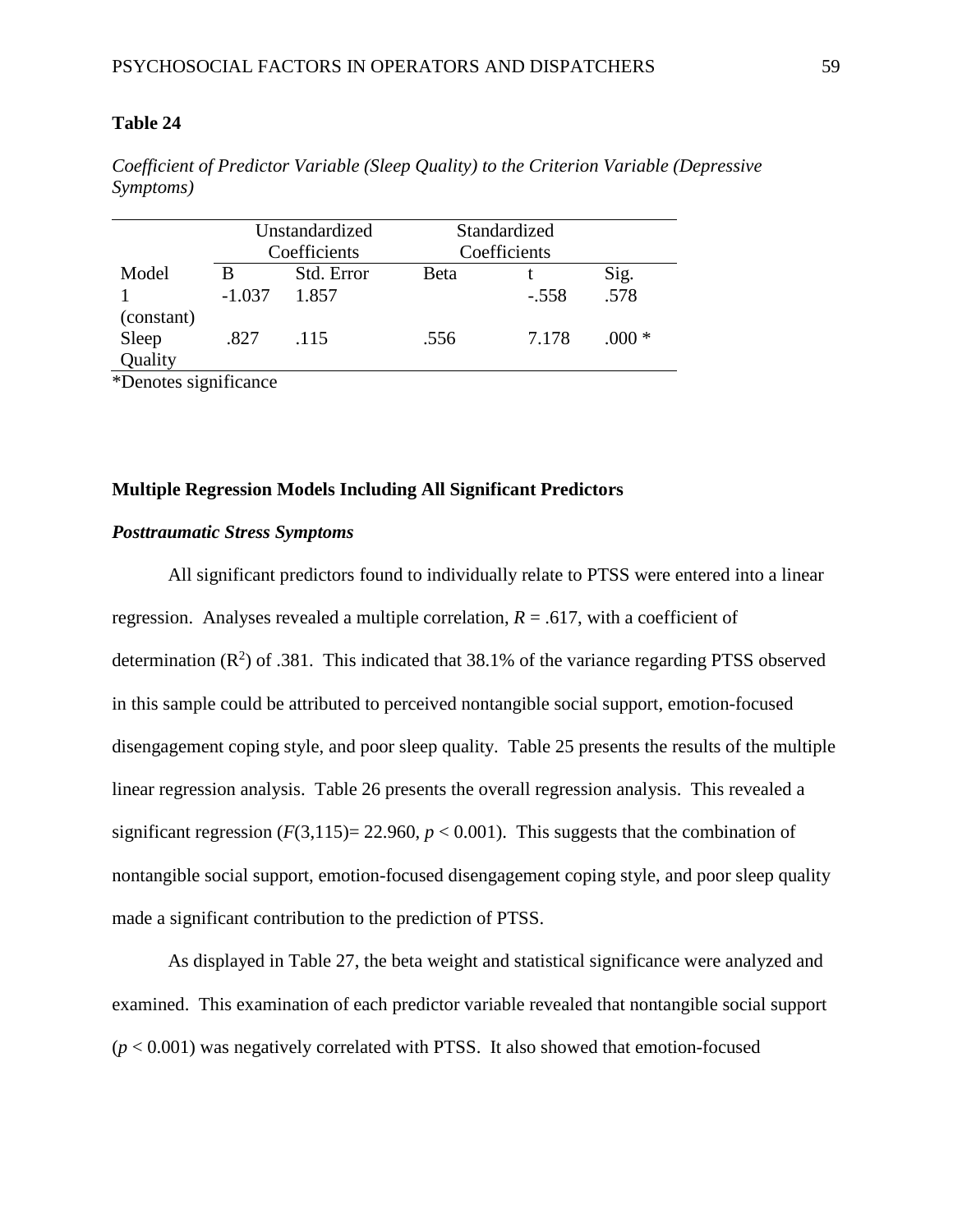disengagement coping style ( $p = .006$ ) and poor sleep quality ( $p < 0.001$ ) were predictive of

PTSS.

## **Table 25**

*Model 1 Summary of the Predictor Variables (Nontangible Social Support, Emotion-Focused Disengagement, and Sleep Quality) to the Criterion Variable (Posttraumatic Stress Symptoms)* 

| Model | $\overline{R}$ | $R^2$ | Adjusted Std.<br>$\mathbb{R}^2$ | Error of Change Change<br>Est. | $R^2$ | E      | Df1 | Df2 | Sig. F<br>Change |
|-------|----------------|-------|---------------------------------|--------------------------------|-------|--------|-----|-----|------------------|
|       | .617           | .381  | .364                            | 14.43219 .381                  |       | 22.960 |     | 112 | $.000*$          |

\*Denotes significance

## **Table 26**

*Overall Regression Analysis with Predictor Variables (Nontangible Social Support, Emotion-Focused Disengagement Coping Style, and Sleep Quality) to the Criterion Variable (Posttraumatic Stress Symptoms)* 

|   | Model                 | Sum of    | Df  | Mean Square F |        | Sig     |  |
|---|-----------------------|-----------|-----|---------------|--------|---------|--|
|   |                       | Squares   |     |               |        |         |  |
| 1 | Regression            | 14346.870 | 3   | 4782.290      | 22.960 | $.000*$ |  |
|   |                       |           |     |               |        |         |  |
|   | Residual              | 23328.268 | 113 | 208.288       |        |         |  |
|   |                       |           |     |               |        |         |  |
|   | Total                 | 37675.138 | 115 |               |        |         |  |
|   | *Denotes significance |           |     |               |        |         |  |

\*Denotes significance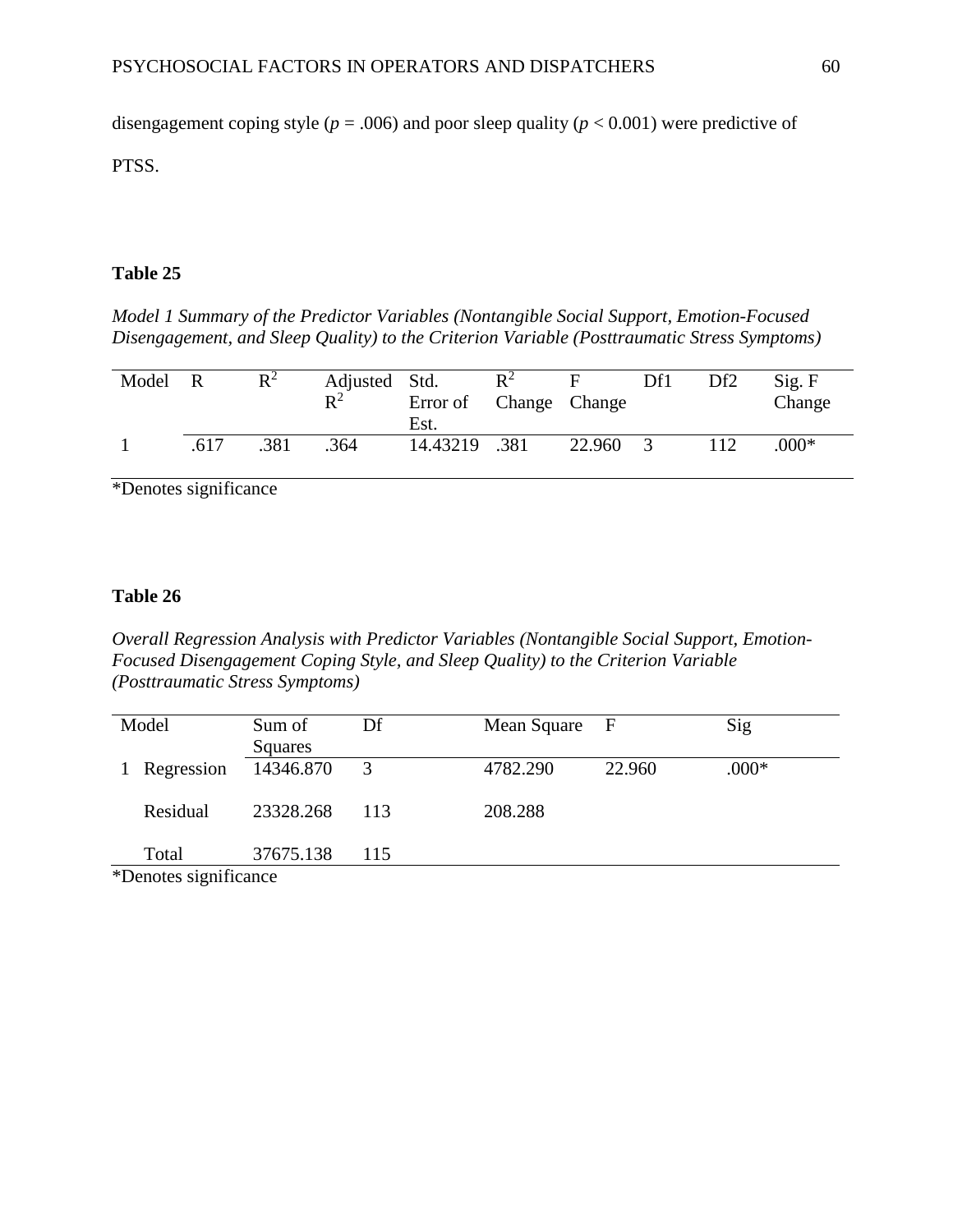*Coefficient of Predictor Variables (Nontangible Social Support, Emotion-Focused Disengagement Coping Style, and Poor Sleep Quality) to the Criterion Variable (Posttraumatic Stress Symptoms)*

|                                                      | Unstandardized<br>Coefficients |            | Standardized<br>Coefficients |          |      |  |
|------------------------------------------------------|--------------------------------|------------|------------------------------|----------|------|--|
| Model 1<br>(constant)                                | B                              | Std. Error | <b>Beta</b>                  | Τ        | Sig. |  |
|                                                      | 8.816                          | 15.184     |                              | .581     | .563 |  |
| Nontangible<br>Social Support                        | $-.417$                        | .127       | $-.260$                      | $-3.277$ | .001 |  |
| Emotion-<br>Focused<br>Disengagement<br>Coping Style | 2.065                          | .732       | .224                         | 2.823    | .006 |  |
| <b>Sleep Quality</b>                                 | 1.486                          | .293       | .389                         | 5.073    | .000 |  |

#### *Depressive Symptoms*

All significant predictors found to individually relate to depression were then entered into a linear regression. The results revealed a multiple correlation,  $R = .716$ , with a coefficient of determination  $(R^2)$  of .512. This indicated that 51.2% of the variance regarding depressive symptoms observed in this sample could be attributed to perceived nontangible social support, emotion-focused disengagement coping style, and poor sleep quality. Table 28 presents the results of the regression analysis. Table 29 presents the overall regression analysis. This revealed a significant regression  $(F(3,109)=38.176, p<0.001)$ . This suggests that the combination of nontangible social support, emotion-focused disengagement coping style, and poor sleep quality made a significant contribution to the prediction of depressive symptoms.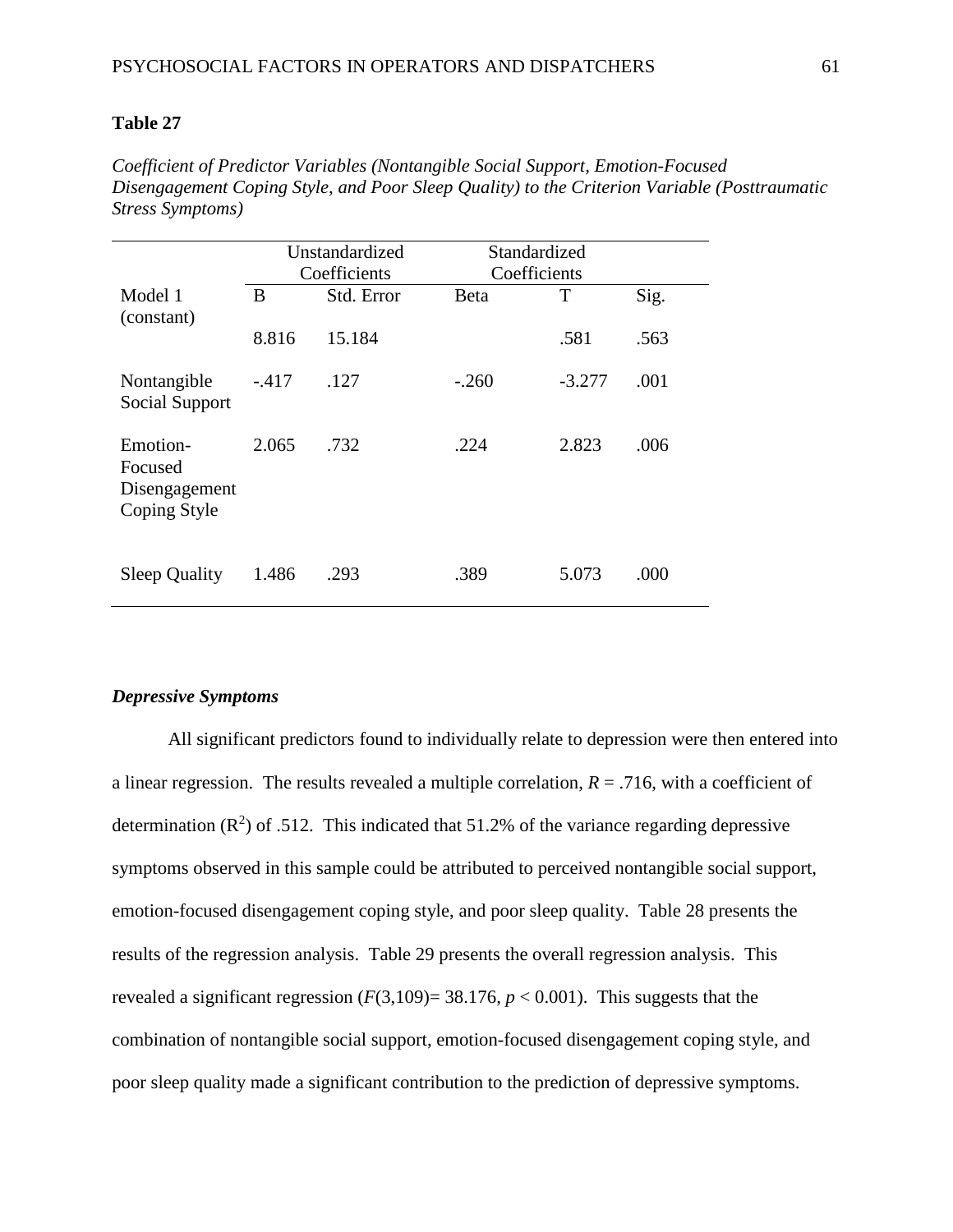As displayed in Table 30, the beta weight and statistical significance were analyzed and examined. This examination of each predictor variable revealed that nontangible social support  $(p < 0.001)$  was negatively correlated with depressive symptoms. It also showed that emotionfocused disengagement coping style and poor sleep quality were predictive of depressive symptoms ( $p < 0.001$ ).

#### **Table 28**

*Model 1 Summary of the Predictor Variables (Nontangible Social Support, Emotion-Focused Disengagement, and Sleep Quality) to the Criterion Variable (Depressive Symptoms)* 

| Model | R    | $\mathbb{R}^2$ | $\mathbf{p}$ <sup>2</sup> | Adjusted Std. Error $R^2$<br>of Est. | Change Change |        | Df1 | Df2 | Sig. F<br>Change |
|-------|------|----------------|---------------------------|--------------------------------------|---------------|--------|-----|-----|------------------|
|       | .716 | .512           | .499                      | 5.05239                              | .512          | 38.176 |     | 109 | $.000*$          |

\*Denotes significance

### **Table 29**

*Overall Regression Analysis with Predictor Variables (Nontangible Social Support, Emotion-Focused Disengagement Coping Style, and Sleep Quality) to the Criterion Variable (Depressive Symptoms)* 

| Model |                       | Sum of   | Df  | Mean Square F |        | Sig     |  |
|-------|-----------------------|----------|-----|---------------|--------|---------|--|
|       |                       | Squares  |     |               |        |         |  |
|       | Regression            | 2923.521 | 3   | 974.507       | 38.176 | $.000*$ |  |
|       |                       |          |     |               |        |         |  |
|       | Residual              | 2782.408 | 109 | 25.527        |        |         |  |
|       |                       |          |     |               |        |         |  |
|       | Total                 | 5705.929 | 112 |               |        |         |  |
|       | *Denotes significance |          |     |               |        |         |  |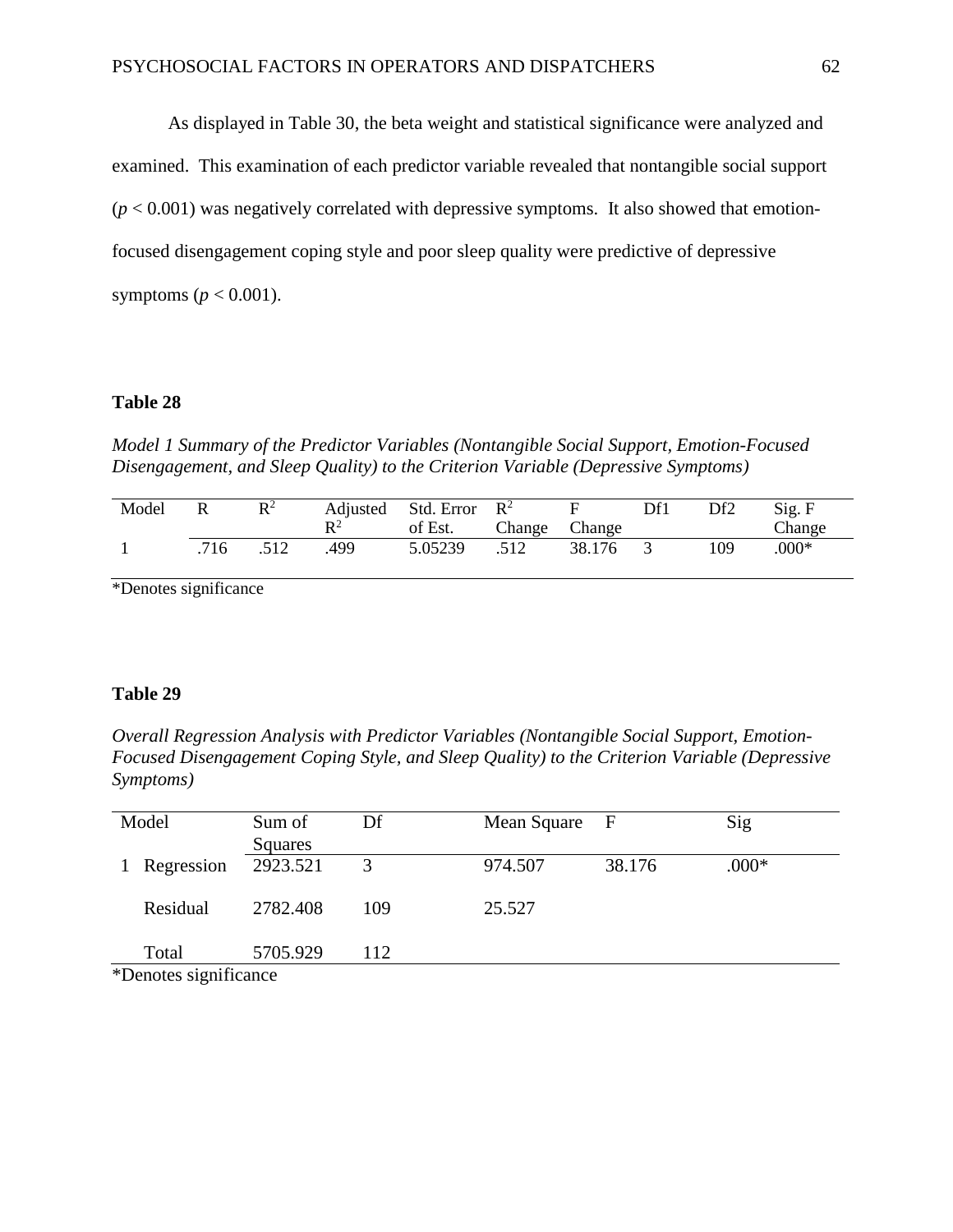*Coefficient of Predictor Variables (Nontangible Social Support, Emotion-Focused Disengagement Coping Style, and Sleep Quality) to the Criterion Variable (Depressive Symptoms)*

|                                                      |         | Unstandardized<br>Coefficients | Standardized<br>Coefficients |          |         |
|------------------------------------------------------|---------|--------------------------------|------------------------------|----------|---------|
| Model 1<br>(constant)                                | B       | Std. Error                     | Beta                         | t        | Sig.    |
|                                                      | 3.434   | 5.356                          |                              | .641     | .523    |
| Nontangible<br>Social Support                        | $-.186$ | .045                           | $-.294$                      | $-4.110$ | $.000*$ |
| Emotion-<br>Focused<br>Disengagement<br>Coping Style | 1.040   | .258                           | .289                         | 4.035    | $.000*$ |
| <b>Sleep Quality</b>                                 | .654    | .105                           | .432                         | 6.254    | .000*   |

\*Denotes significance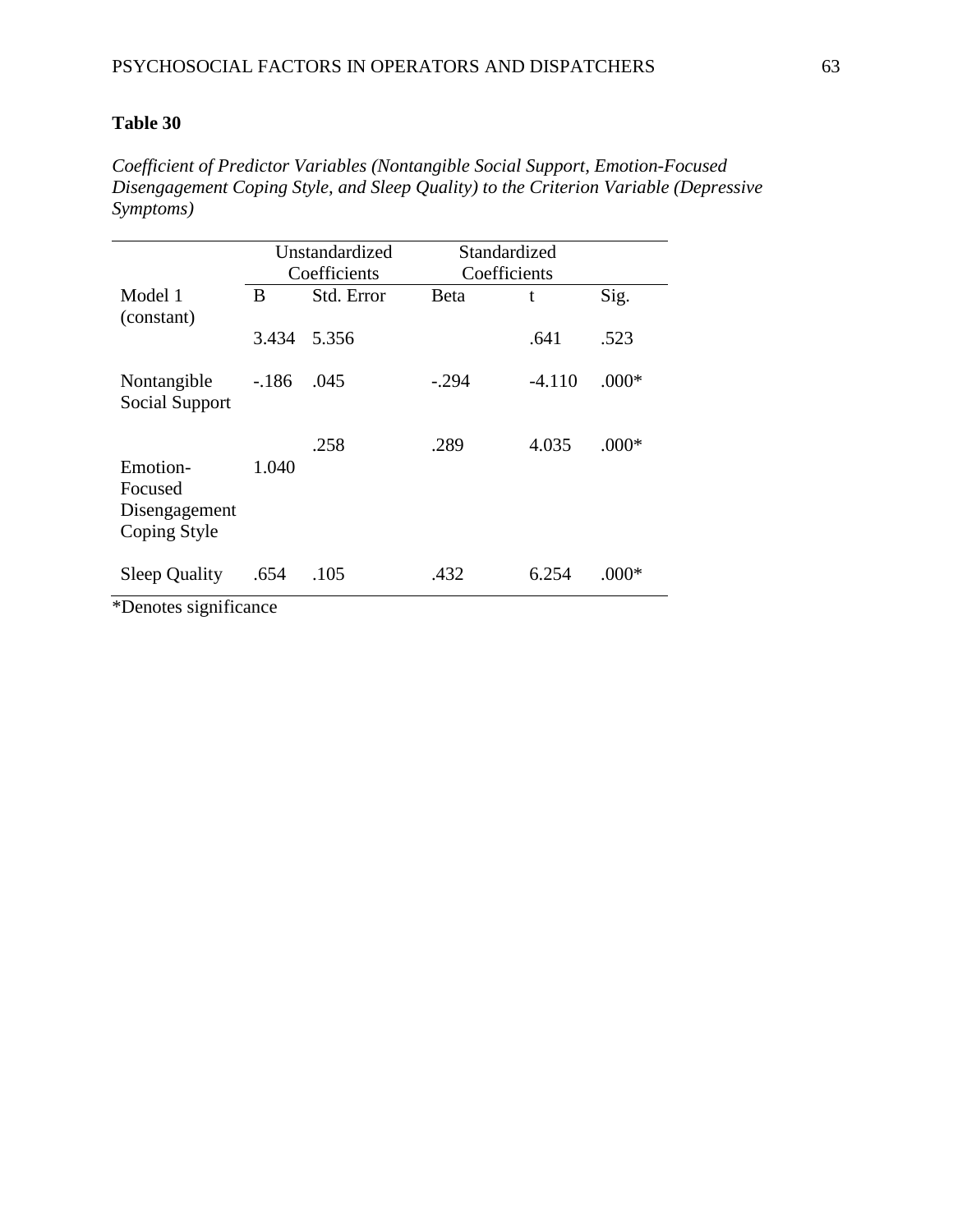### **CHAPTER 5: DISCUSSION**

The aim of this study was to assess the relationship between several risk and protective factors (sleep quality, social support, sleep) and depressive and PTSD symptoms in 911 operators and dispatchers. The findings from this study support some existing literature on specific risk and protective factors relating to psychosocial functioning. They also provided more information to advance the knowledge and understanding of how such factors impact 911 operators—an under-researched population. Additionally, results raised further questions for future researchers to examine and expand upon.

As hypothesized, higher levels of nontangible social supports predicted lower PTSS and depression symptomology. Specifically, this study's findings corroborate Kondrat and colleagues' (2018) proposition that social support is uniquely intertwined with mental health, as operators who reported lower PTSS scores indicated greater use of social support. This finding also corroborates previous research that concluded significant relationships between perceived social support and psychosocial functioning (Guay et al., 2006; Schnurr et al., 2004). Moreover, this finding supports research on 911 operators who provided emergency services during a natural disaster while simultaneously experiencing this trauma for themselves (Jenkins, 1997). Jenkins (1997) found whether an operator used their social supports predicted levels of distress. Specifically, findings indicated that operators who used social support during this time reported lower PTSS, specifically intrusive symptoms (Jenkins, 1997). This is important to consider for this population, as intrusive symptoms have been found to maintain poor psychosocial functioning (Åkerstedt et al., 2002; Lepore, 2001). Although Jenkins's sample differs from the current study in that the operators were experiencing the traumatic incident in their personal lives as well and, therefore, had another layer of trauma exposure, it helps to understand the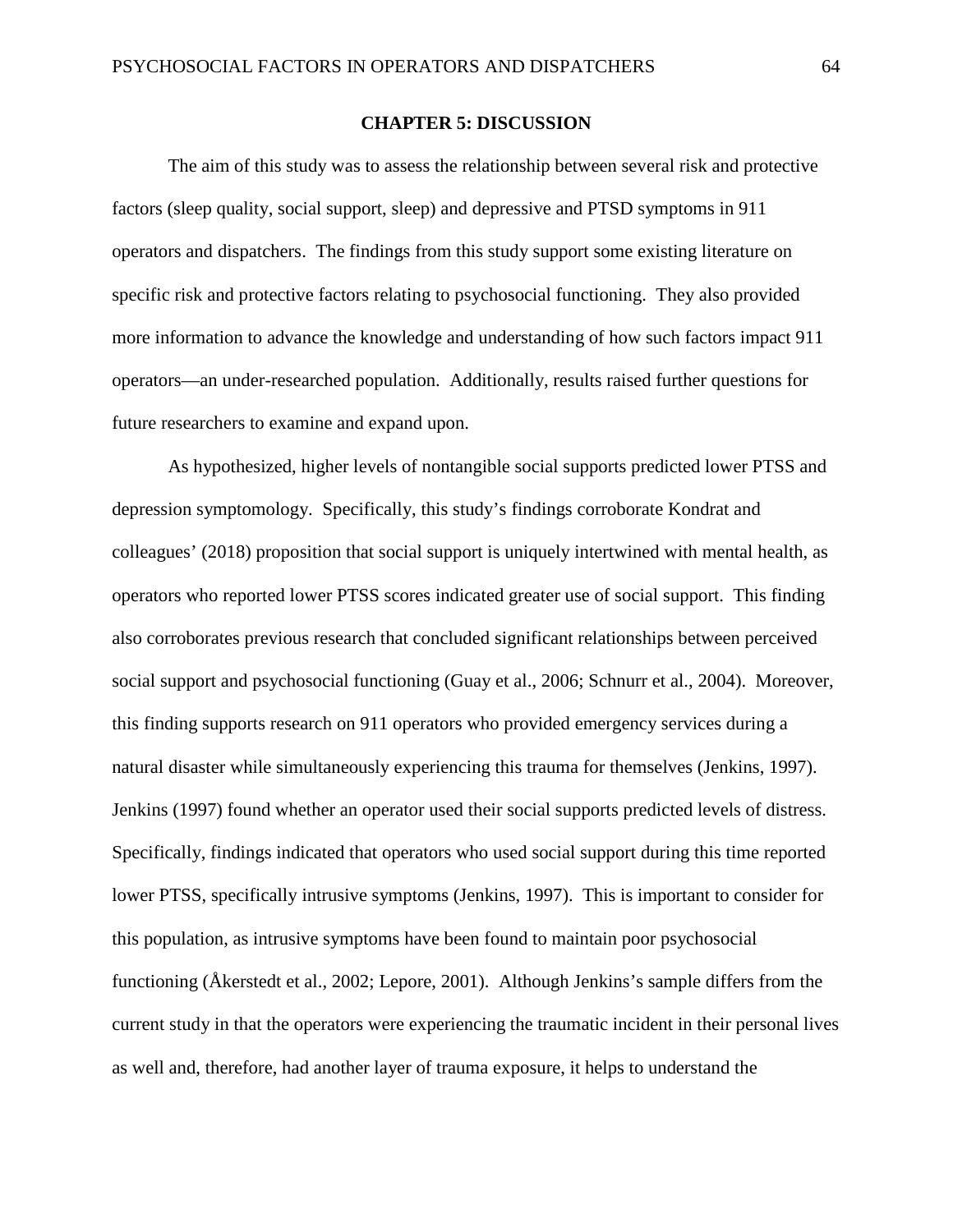importance of social support for those chronically exposed to trauma. In considering the ecological systems theory, it could be argued that operators who are unable to manage the psychosocial effects of chronic trauma exposure at work could ultimately see its effects in their personal lives. Yet, similar results were found in emergency medical dispatchers who received social support: receiving social support predicted better psychological well-being than not receiving support, specifically as it related to decreased levels of PTSD (Shakespeare-Finch et al., 2015). Although that particular study was conducted in Australia and could have different cultural components than the United States, social support was assessed similarly with a focus on emotional and instrumental support. Therefore, understanding and considering the benefits of social supports for operators is helpful for improving their psychosocial functioning as demonstrated in past and current literature.

This study's findings also support Joseph et al.'s (1997) and Lepore's (2001) etiological models that postulate the contributive nature of social support regarding psychosocial functioning. Joseph et al. proposed receiving others' points of view can negatively or positively influence the way individuals interpret traumatic events. Lepore's (2001) model adds that the nature and quality of social supports impacts whether an individual avoids disclosing or thinking about trauma-related events. Nontangible supports are types of help received that are not physically assisting an individual. Instead, nontangible supports provide guidance, reassurance of worth, a sense of attachment, and other assistance (e.g., advice, emotional closeness that provides a sense of security, and a sense of belonging; Cutrona & Russell, 1987). Cutrona and Russell (1987) suggested that cognitive processes mediate social support, as cognitive processes can enhance an individual's self-efficacy. This is important to note as it has previously been reviewed that an individual's self-efficacy beliefs not only establish how he or she feels, thinks,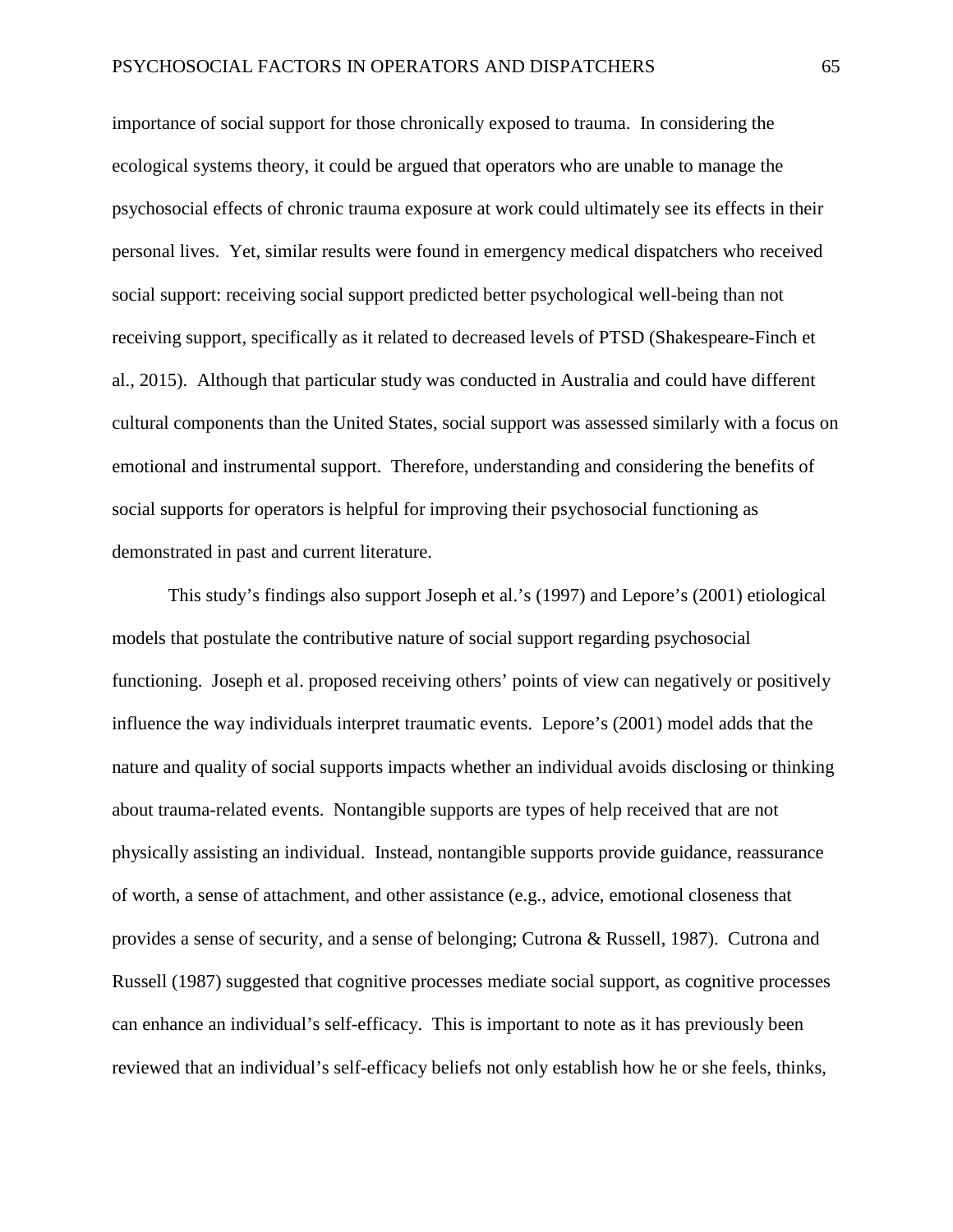and behaves but also impacts how he or she sees the self, world, and challenges (Bandura, 1994). Therefore, receiving these types of nontangible social support posited in both models is important to the cognitive, behavioral, and emotional processes related to PTSS (Guay et al., 2006). The cognitive restructuring that may take place in these social interactions has been suggested to help in the recovery and decrease of PTSS over time (Gutner et al., 2006). In considering the importance of cognitive restructuring needed to integrate trauma, findings of the current study support the importance of nontangible support as a protective factor against trauma symptoms, which leads to healthier psychosocial functioning.

Additionally, as hypothesized, this study found a significant negative relationship between nontangible social support and depressive symptoms, which is similar to previous findings in the general population (Cutrona & Russell, 1987; Henderson, 1992; Semmer et al., 2008). This current finding also supports previous research that indicated receiving nontangible social support, such as empathy and acceptance from others through expressing their emotions, helps individuals feel cared for (Brewin et al., 2000; Guay et al., 2006; Gutner et al., 2006; Schnurr et al., 2004).

Horneffer and Fincham (1995) found depressed individuals perceive their social supports as having negative intentions. Guay et al. (2006) furthered this position by stating this distorted perception leads depressed individuals to underevaluate their social support in addition to the negative perception of support available. This seems logical when considering the most accepted conceptualization of depression is A. T. Beck's model, which states the combination of having strong negative views of self and others leads to high expectations for negative outcomes and low expectations for positive outcomes (A. T. Beck & Bredemeier, 2016). Such tendencies to negatively process information and experience biological reaction to stress leads to negative,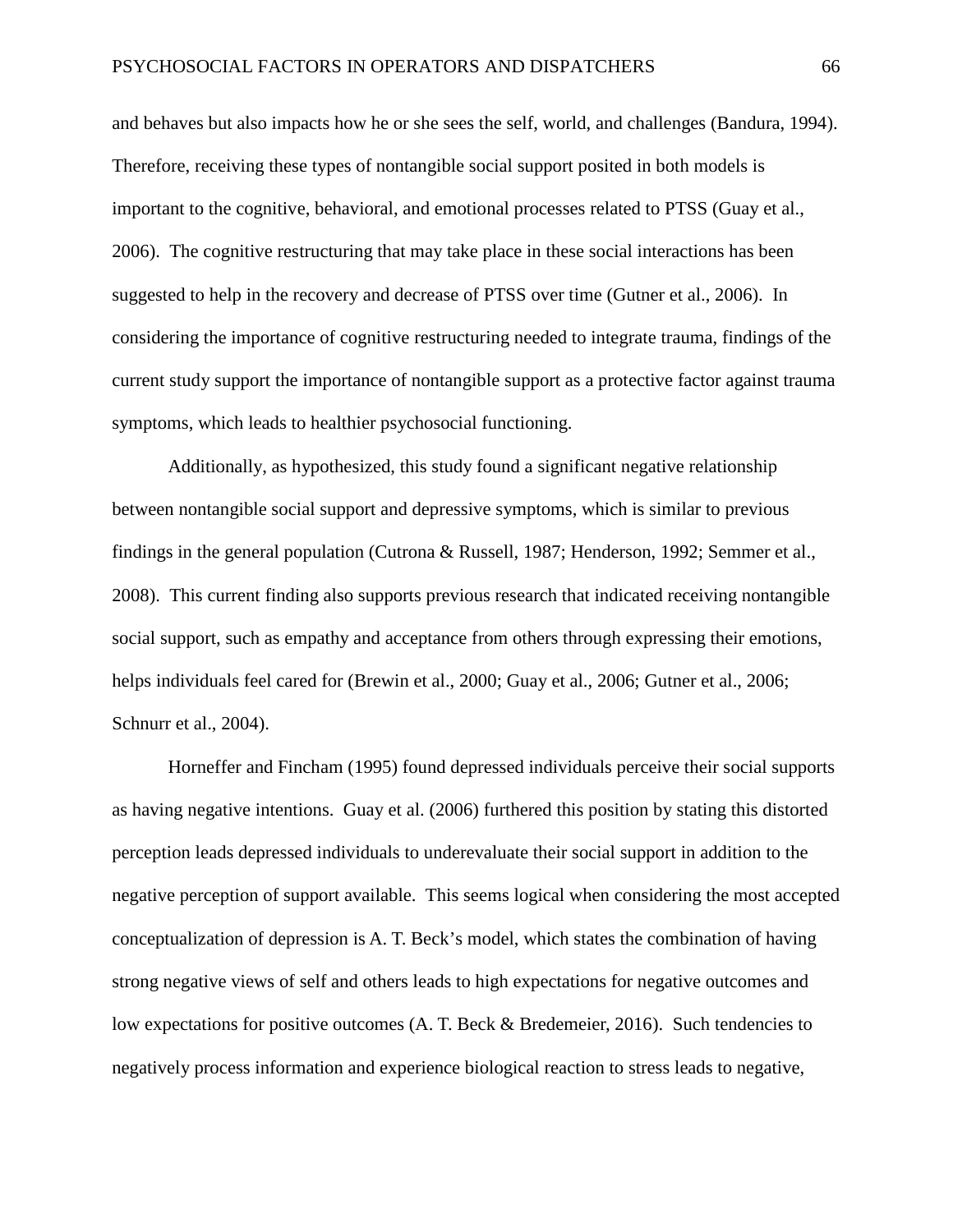depressive beliefs about the self, world, and future (A. T. Beck & Bredemeier, 2016). The current study advances these findings by not only supporting the existing relationship between depression and perceived social support, but by gaining a better understanding of how engaging in nontangible social support is a protective factor against the development and maintenance of depressive symptoms.

This study supports the existence of comorbidity with PTSS and depression (Flory  $\&$ Yehuda, 2015; Rojas et al., 2014), as they were found to be correlated heavily with each other within the sample. In a meta-analysis, Rytwinski et al. (2013) found 52% of participants across 57 studies with over 6,000 participants who experienced PTSD symptoms as a result of a variety of traumatic events were also experiencing depressive symptoms. Similar comorbidity presentation has been documented for first responders. Specifically, PTSD and depression were found to be present in police officers (Centers for Disease Control and Prevention, 2006); and firefighters (Fullerton et al., 2004).

This indicated a potential diagnostic overlap between PTSS and depressive symptoms, which may suggest that depression may be better be conceptualized as a stressor-related presentation secondary to trauma (Flory & Yehuda, 2015). These current findings support the underlying mechanism that may help to understand the relationship between PTSS and depression: the perception of having nontangible social support. Nontangible support significantly related to both PTSS and depression. Specifically, those who reported having higher nontangible social support demonstrated healthier psychosocial functioning as demonstrated by reporting lower PTSS and depressive symptoms.

Researchers have determined a relationship between coping style and psychosocial functioning (Poudel-Tandukar et al., 2020; Schnider et al., 2007; Yan & Wang, 2005).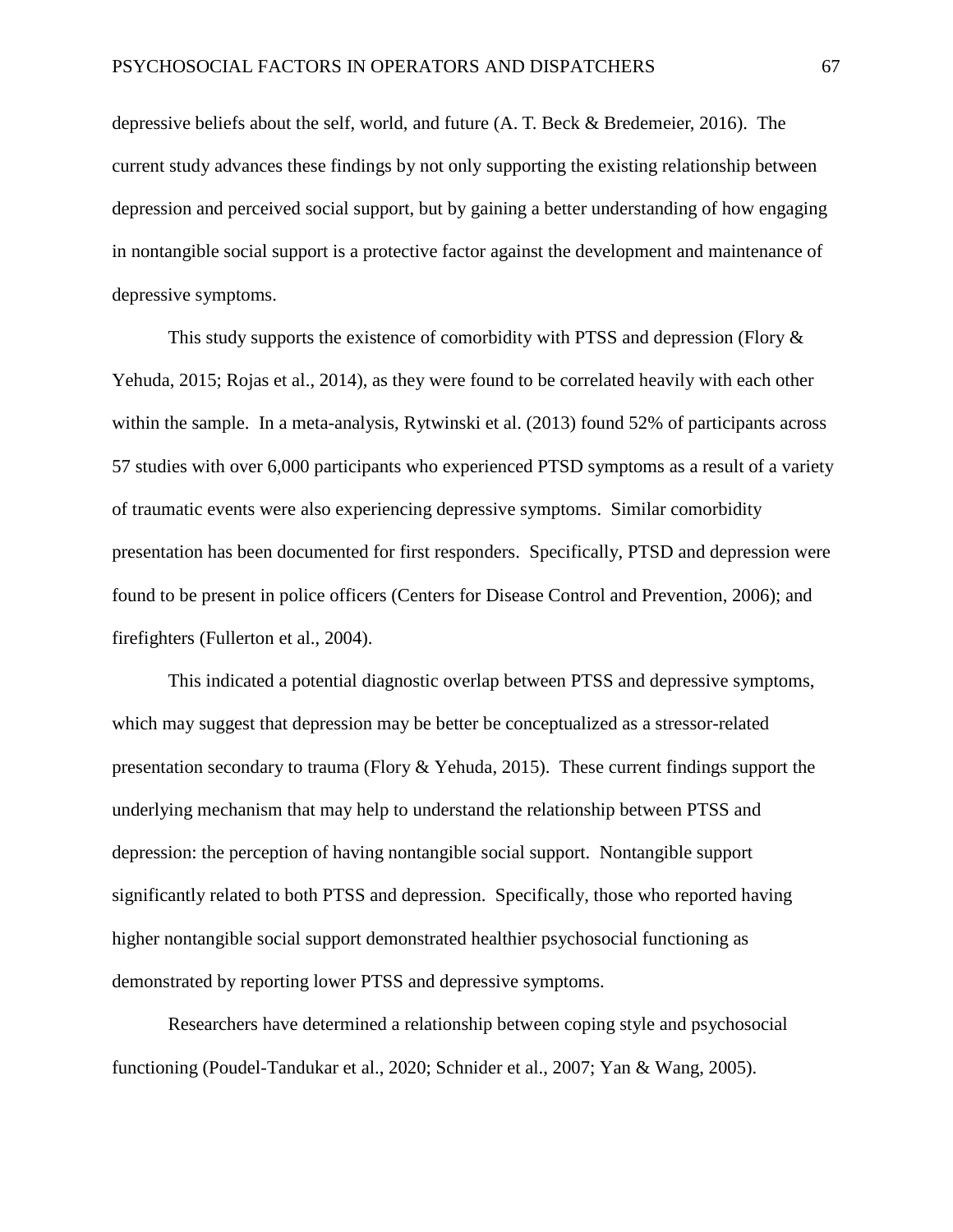Specifically, researchers have found avoidant coping style to be highly associated with poor overall mental health outcomes (Coyne & Racioppo, 2000; Littleton et al., 2007). Further studies demonstrated PTSD severity scores correlated with avoidant emotional coping style (Schnider et al., 2007). This current study found a relationship between coping style and psychosocial functioning, though the directionality of this relationship did not occur as hypothesized. Findings indicate greater use of emotional disengagement, characterized by a coping style that discounts the relevance or meaningfulness of stressful experiences and avoids emotional reactions, predicted lower PTSS and depressive symptoms in 911 operators and dispatchers, and thus serves as a protective factor.

In general, this supports research indicating a relationship exists between coping style and psychosocial functioning (Folkman & Moskowitz, 2004; Littleton et al., 2007; Masel et al., 1996); however, this contradicts literature on how avoidance-type behaviors, such as emotional disengagement coping style, impacts psychosocial functioning specifically as it relates to exposure to traumatic events (Grant et al., 2013; Hassija et al., 2012; Lilly & Graham-Bermann, 2010; Littleton et al., 2007; Ullman et al., 2007). This study's findings may differ for several reasons. First, the sample size was smaller in comparison to previous studies. Second, these studies differed in type of trauma experienced in their population samples such as survivors of direct physical or sexual violence (Lilly & Graham-Bermann, 2010; Ullman et al., 2007) or veterans receiving general mental health treatment or specialized treatment to address their PTSD (Hassija et al., 2012).

The current study directly opposes Grant et al.'s (2013) findings that indicated depressive symptoms were not related to cognitive avoidance coping; results could differ for a few reasons. First, Grant et al.'s study was conducted with college students whose exposure to trauma may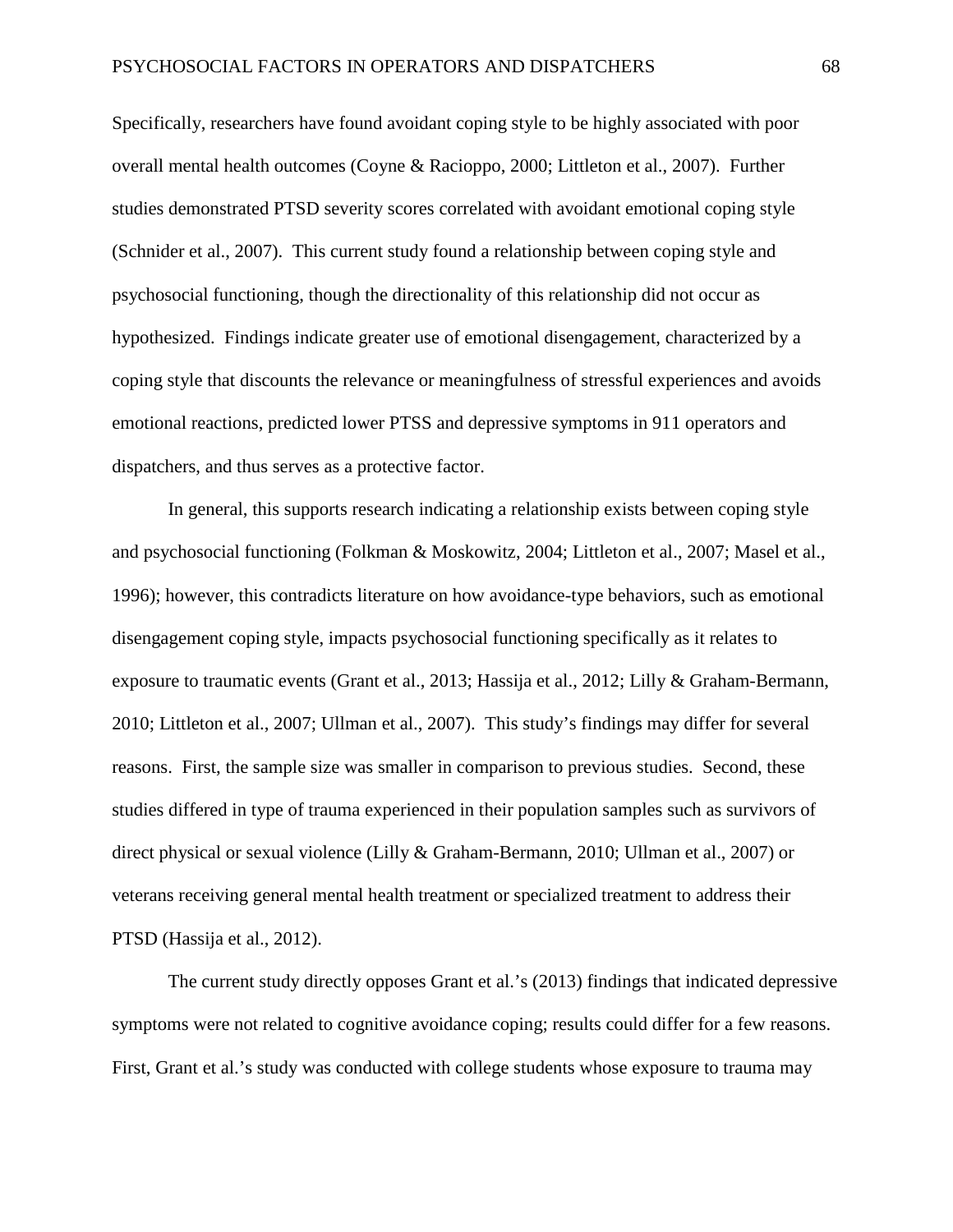differ vastly from operators' chronic exposure. Second, they used different measures to assess coping and depression and were able to assess at two different points to allow for changes in symptoms to be obeserved. Furthermore, in the meta-analysis conducted by Littleton and colleagues (2007), the reliance on avoidance coping was found to be maladaptive for psychosocial functioning; however, the studies reviewed had participants who experienced interpersonal violence or severe injuries as their traumatic events. This may be seen as categorically different from what operators are exposed to.

The current study supports Anshel et al. (2013), who found greater use of avoidance coping strategies in a similar sample of emergency dispatchers predicted lower perceived stress levels. Avoidance coping strategies were conceptually the same as the emotion-focused disengagement strategies assessed in the current study. Additionally, Allen et al. (2016) found emotion-focused disengagement style was a protective factor for the immediate moment, which this study supports. In contrast, Allen et al. (2016) posited that this coping style could have negative long-term psychosocial impacts. The current study was not longitudinal in nature and, therefore, unable to assess for long-term impact of utilizing this coping style, which may also contribute to these conflicting findings.

Researchers have emphasized the importance of the "fit" between the stressor and coping strategies utilized (Folkman & Moskowitz, 2004; Masel et al., 1996). This may contribute to the outcome discrepancies, given the differences in stressors experienced across studies. In addition, previous studies differed in how coping style was measured and methodology used, as other studies included a variation of clinical interviews as part of their assessment procedures.

Although this study's findings did not support the hypothesis that conceptualized emotion-focused disengagement style as a risk factor for developing PTSS, the results provide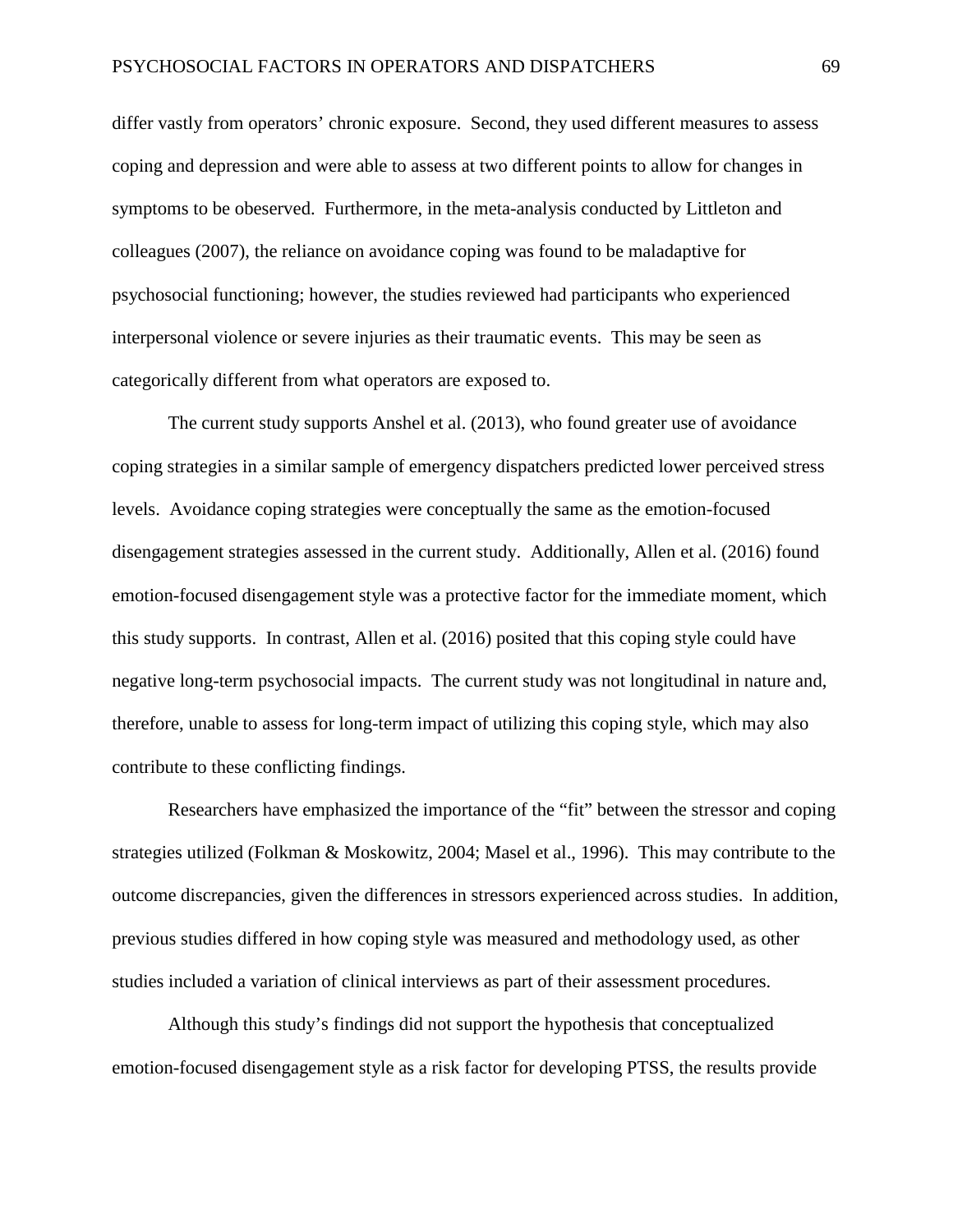insight into how this style of coping may impact operators. That is, this study's findings could support Allen and colleagues (2016), who postulated that emotion-focused disengagement coping strategies may be more effective in the immediate aftermath of hearing traumatic events in order continue their work responsibilities. Therefore, it may serve as a protective factor for operators given their work atmosphere (i.e., fast-paced nature, chronic exposure to traumatic events, back-to-back emergency calls, etc.); however, such avoidant coping strategies may be problematic and serve as a risk factor for poor long-term psychosocial functioning (Allen et al., 2016), even more so if individuals persist on relying on these strategies (Snyder & Pulvers, 2001). Given the conflicting findings within current literature, future studies should further evaluate the relationship between emotion-focused disengagement coping and mental health in this population.

Lastly, poorer sleep quality was hypothesized to predict higher levels of PTSS and depression. The current study found a significant positive relationship between sleep quality and psychosocial functioning, supporting this hypothesis. It also furthers supports past research that has indicated a relationship between sleep quality and psychosocial functioning (Adams et al., 2015; Dicks, 2014). Moreover, sleep was found to be the strongest predictor in this study, as it accounted for 38.9% and 43.2% of the variance within PTSS and depression scores, respectively. Given the strong predictive relationship, sleep is an important factor when considering healthy psychosocial functioning within operators. Specifically, scores indicating poor sleep quality predicted higher PTSS scores within operators. This finding confirms literature regarding the presence of PTSS in individuals who have poor sleep quality due to daily work stressors inherent in this type of work (Dicks, 2014). These findings support Åkerstedt et al.'s (2002) proposal that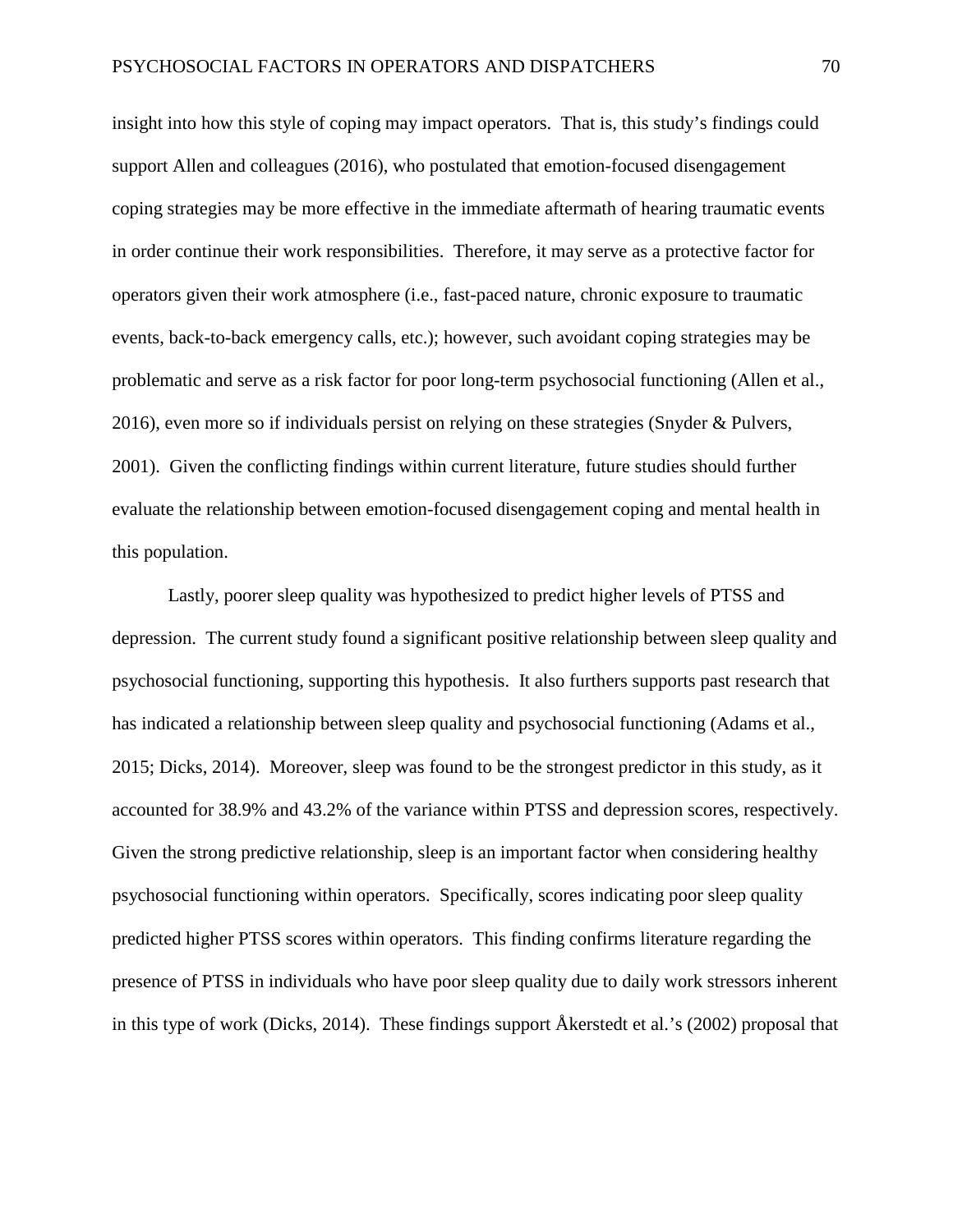PTSS, such as the inability to free oneself of intrusive thoughts related to trauma experienced at work, is a contributing factor between sleep disturbances and stress.

This study's findings advance the current literature by identifying a relationship between poor sleep quality and depression for operators. That is, poor sleep quality was identified as a risk factor for the presence of depression. Past literature has focused primarily on the cyclical relationship between work stressors and poor sleep quality (Åkerstedt, 2003) and how this impairs necessary cognitive and behavioral functioning vital to effectively work as an operator (Ellenbogen, 2005). Sleep issues have also been explored because they relate specifically to greater mental health concerns such as symptoms of PTSD (Åkerstedt et al., 2002; Dicks, 2014). This current study bridges the gap in the literature by providing more information on how this cyclical relationship may contribute to depressive symptoms and its presence within this specific population. Furthermore, this study's findings suggest there is a link between work stressors that lead to sleep disturbances that then impact psychosocial functioning. It is important to note that sleep disturbances are a symptom of depression (APA, 2013), so there is also a possibility that depression begets sleep quality issues.

# **Clinical Implications**

The current findings provide greater understanding of the relationship between several risk and protective factors as they relate to the severity of PTSS and depressive symptoms in a population exposed chronically to trauma. Nearly 400,000 first responders in the U.S., and 10% of all on-scene first responders worldwide, experience PTSS with associated impairments in daily functioning (Berger et al., 2012; Haugen et al., 2012). Several studies have established the presence of PTSS in on-scene first responders. Studies indicated 7% to 19% of police officers (Carlier et al., 1997; Gersons, 1989; Maia et al., 2007; Martin et al., 2009; Robinson et al., 1997)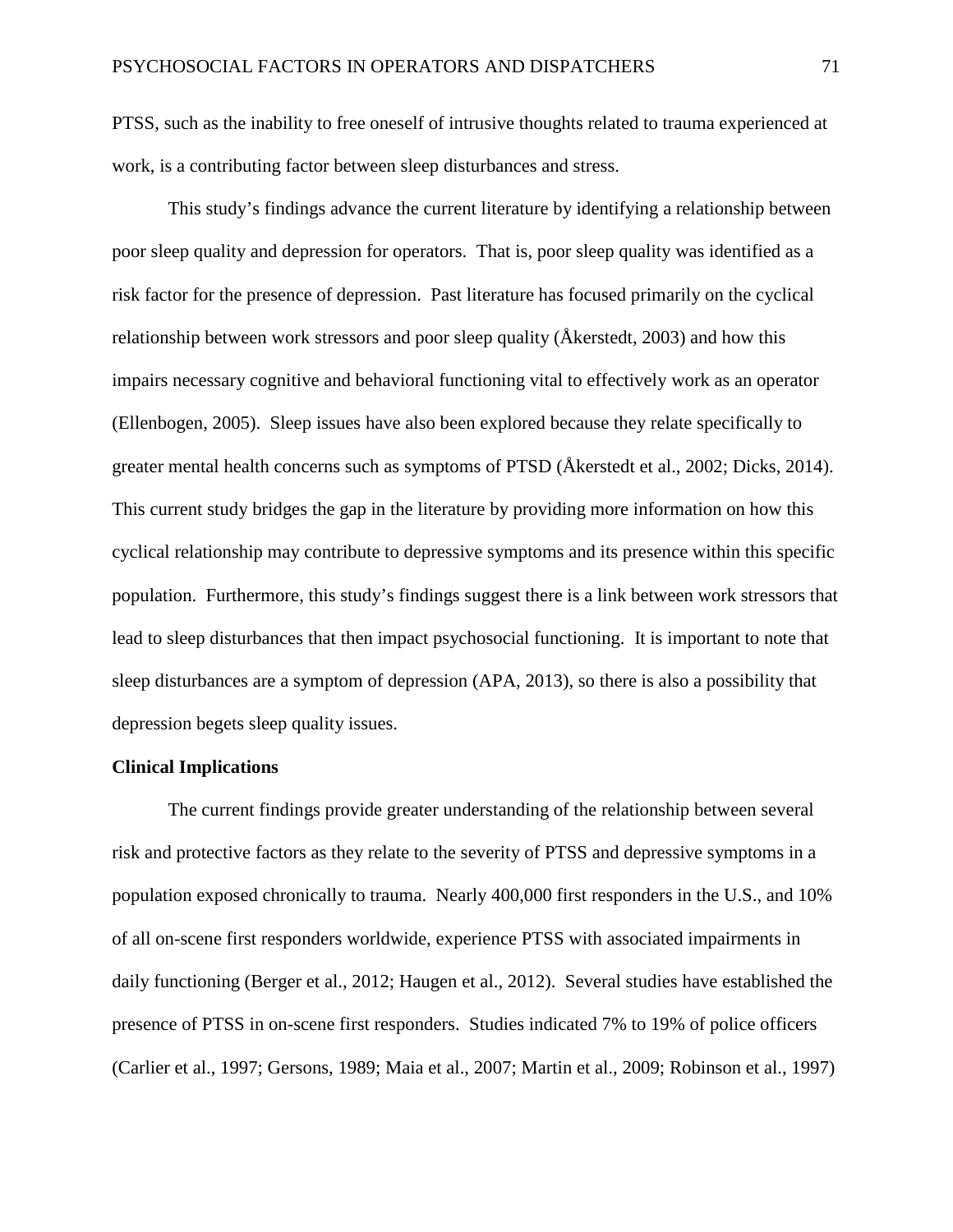and 17% to 22% of firefighters (Sattler et al., 2013; Vieweg et al., 2006; Wagner et al., 1998) experience PTSS. Additionally, 8.5% of volunteer firefighters exposed to a bush fire met criteria for depression (McFarlane & Papay, 1992); and 21.7% of disaster workers exposed to an active plane crash site demonstrated depression 13 months post trauma incident (Fullerton et al., 2004). The current study suggests that listening to traumatic events unfold while attempting to provide immediate help can lead to similar negative outcomes affecting psychosocial functioning to those of on-scene first responders' experiences.

Dicks (2014) reported that 30.8% of operators within her sample experienced PTSD as indicated by meeting the cutoff total symptom severity score of 28 or greater. Dicks noted that through personal communication with Dr. Michelle Lilly (2014), she received the corrected prevalence rate of PTSD in their study with operators (Pierce and Lilly, 2012). It was found that 9.7% of their operator sample met same cutoff score indicating PTSD (Lilly, 2014). This current study found 45.11% of operators met the same symptom severity cutoff score used in previous studies, indicating they experienced significant PTSS. It is important to note that due to a lack of clinical interviews needed to appropriately diagnose PTSD, only the presence of these symptoms is noted within this study. When considering 3.4% of the general population (APA, 2013) and 5% to 32% of first responders (Klimley et al., 2018) experience PTSD, the current study's finding sheds light on the tremendous psychosocial impact that listening to traumatic events occur while simultaneously providing a quick and efficient emergency response can have on operators. This study also provides information on some risk and protective factors that influence the development or maintenance of these symptoms.

Furthermore, APA (2013) reported about 7% of the general population in the United States experiences depression. Conversely, Jones et al. (2018) provided a wide prevalence range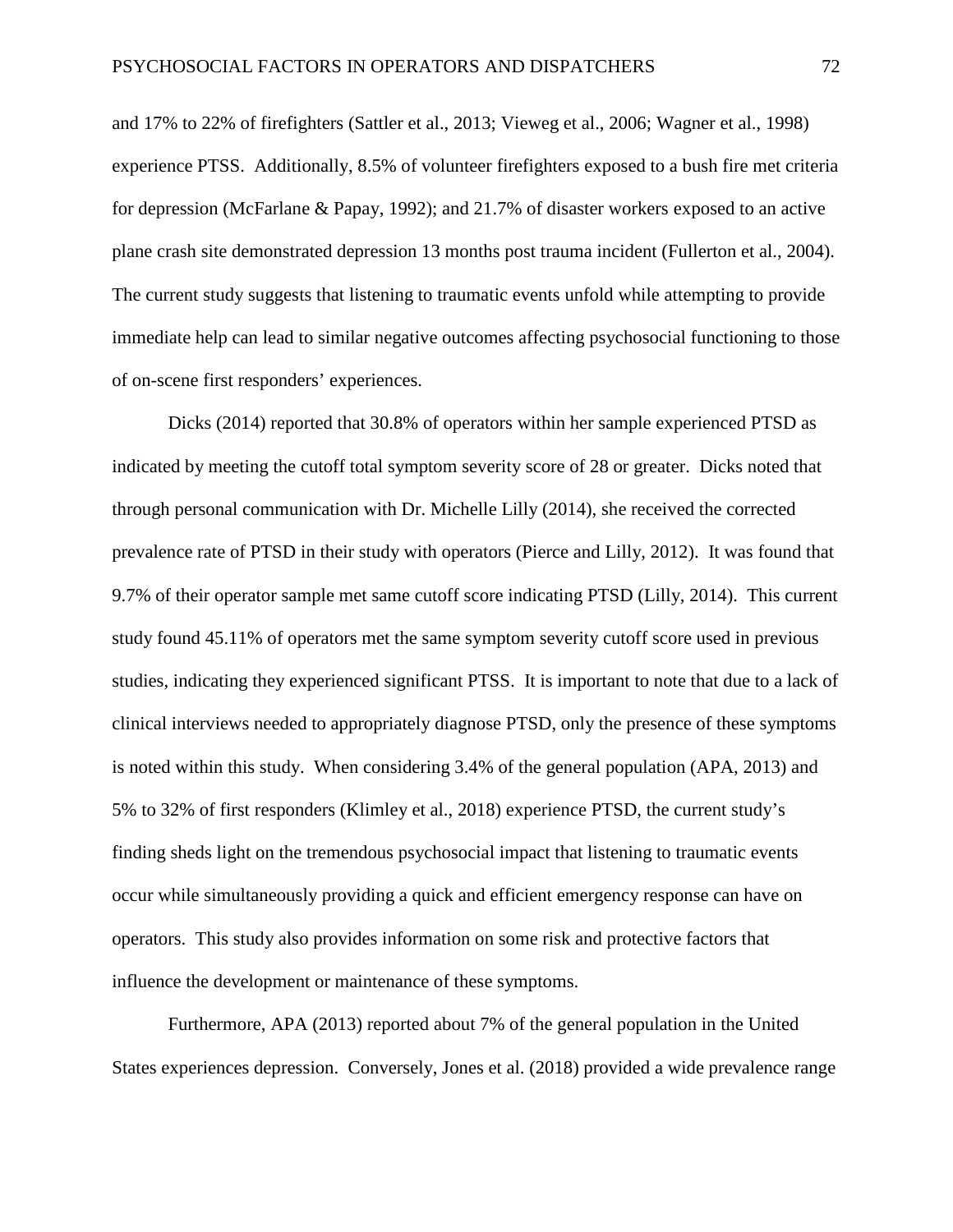of 7% to 22% within first responders, excluding operators, who experience depression. The current study sheds a much-needed light on first responders, by providing data on operators who experience varying levels of depressive symptoms. Based on operators' responses in the current study, the following depressive symptom severity levels were indicated: 21.37%, minimal depression; 30.53%, mild depression; 17.55%, moderate depression; 16.03%, moderate severe depression; and 14.5%, severe depression. This finding suggests operators are at risk of developing depression given their work experiences. This study was able to identify some risk and protective factors that contribute to this presentation. Again, it is important to note this study did not provide diagnoses, but rather collected information on operators' experiences with depressive symptoms given the nature of their work.

Overall, this study's findings support the small body of literature that proposes operators are first responders whose psychosocial functioning can be impaired given their auditory exposure to trauma and stress at work through the telephone, despite not physically being present on the scene (Anshel et al., 2013; Dicks, 2014; Pierce & Lilly, 2012; Shakespeare-Finch et al., 2015; Troxell, 2008). The current study indicates the presence of PTSS and depressive symptoms within 911 operators and, as such, has many implications.

These findings can be applied to the development of specific screening and assessment for 911 operators as prevention and intervention strategies. First, given the high rates of PTSS and depression, regular screening for these conditions in operators may be warranted. Additionally, these findings can be applied to the development of specific cognitive-behavioral therapy (CBT) interventions for this population. Such implications can help promote better care for operators, which could benefit their quality of life both personally and occupationally. Further, better screening for PTSS and depression, as well as tailored CBT treatments, could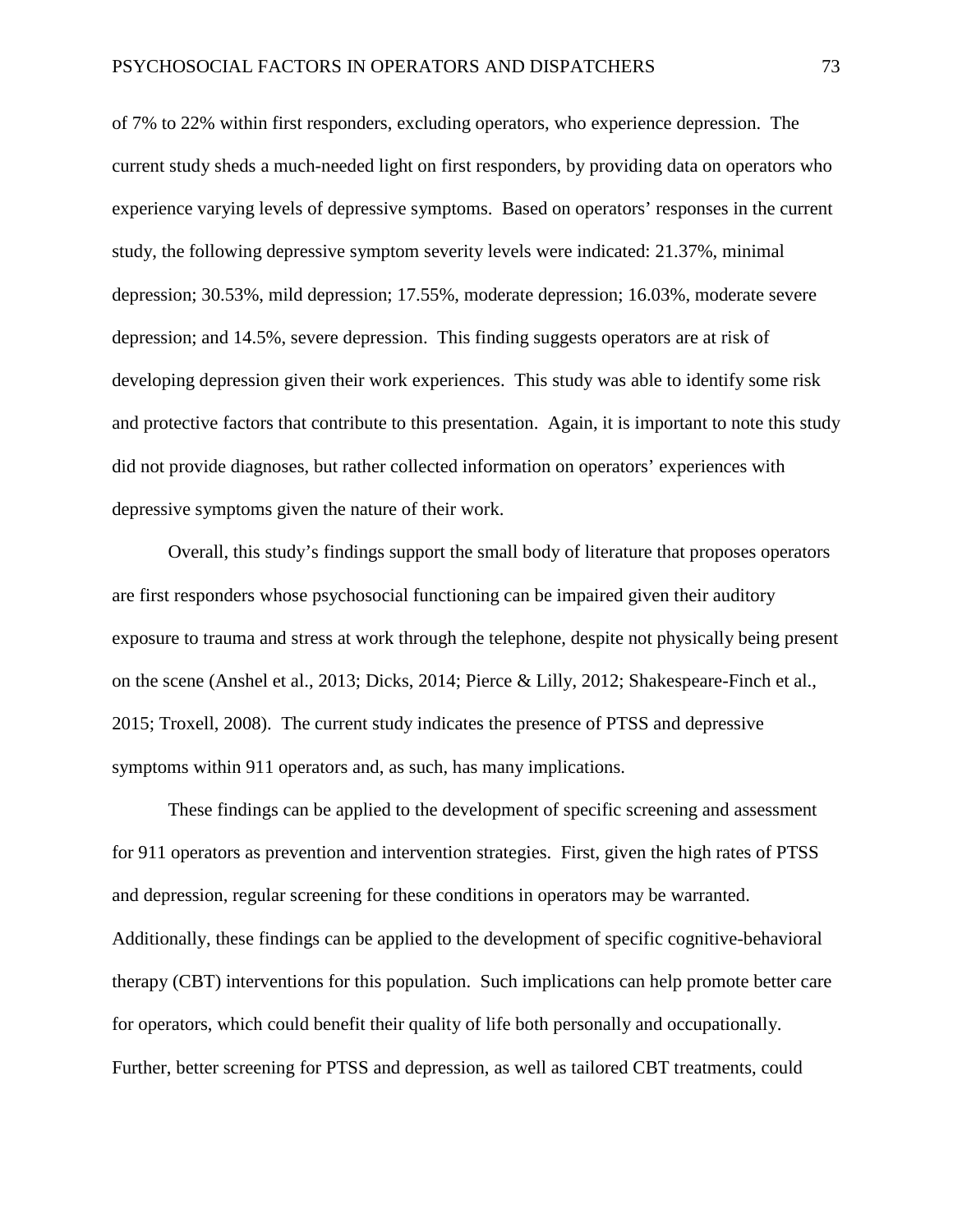improve effectiveness at work which ultimately benefits the public and the department, as it can help reduce turnover rates.

# *Social Support*

By identifying nontangible social support as a protective factor for better overall psychosocial functioning, operators and those in their lives can engage in these behaviors as a way to support and provide needed care found to be helpful for overall functioning. This is an important finding, as operators have been noted to avoid sharing their work stress with others to protect those around them because it is embedded with traumatic content. This isolation in managing these stressors alone and not receiving nontangible social support can contribute to experiencing depression. Findings of this current study indicate that engaging in the opposite behavior, such as seeking and receiving support or feedback, can serve as a protective factor to help improve and maintain healthy psychosocial functioning. By using this type of support, operators could effectively manage trauma and depressive symptoms that may otherwise be exacerbated by repeated work exposure to trauma. In part, this form of support is effective because cognitive restructuring takes place when talking to supports (L. Davis & Brekke, 2014). Moreover, by gaining a healthy, more positive reappraisal of events, one's role functioning is strengthened (Kondrat et al., 2018); as such, operators receive support necessary to feel reenergized to continue working in this role.

With this knowledge, operators may begin to feel mastery over knowing with what type of support it is beneficial to engage. In doing so, their overall self-efficacy may be enhanced, and they may be better equipped to function on a daily basis to provide efficient help to those in need. It can be argued that operators' overall self-efficacy is improved then by gaining such mastery in managing symptoms related to work exposure to trauma and stress. In receiving this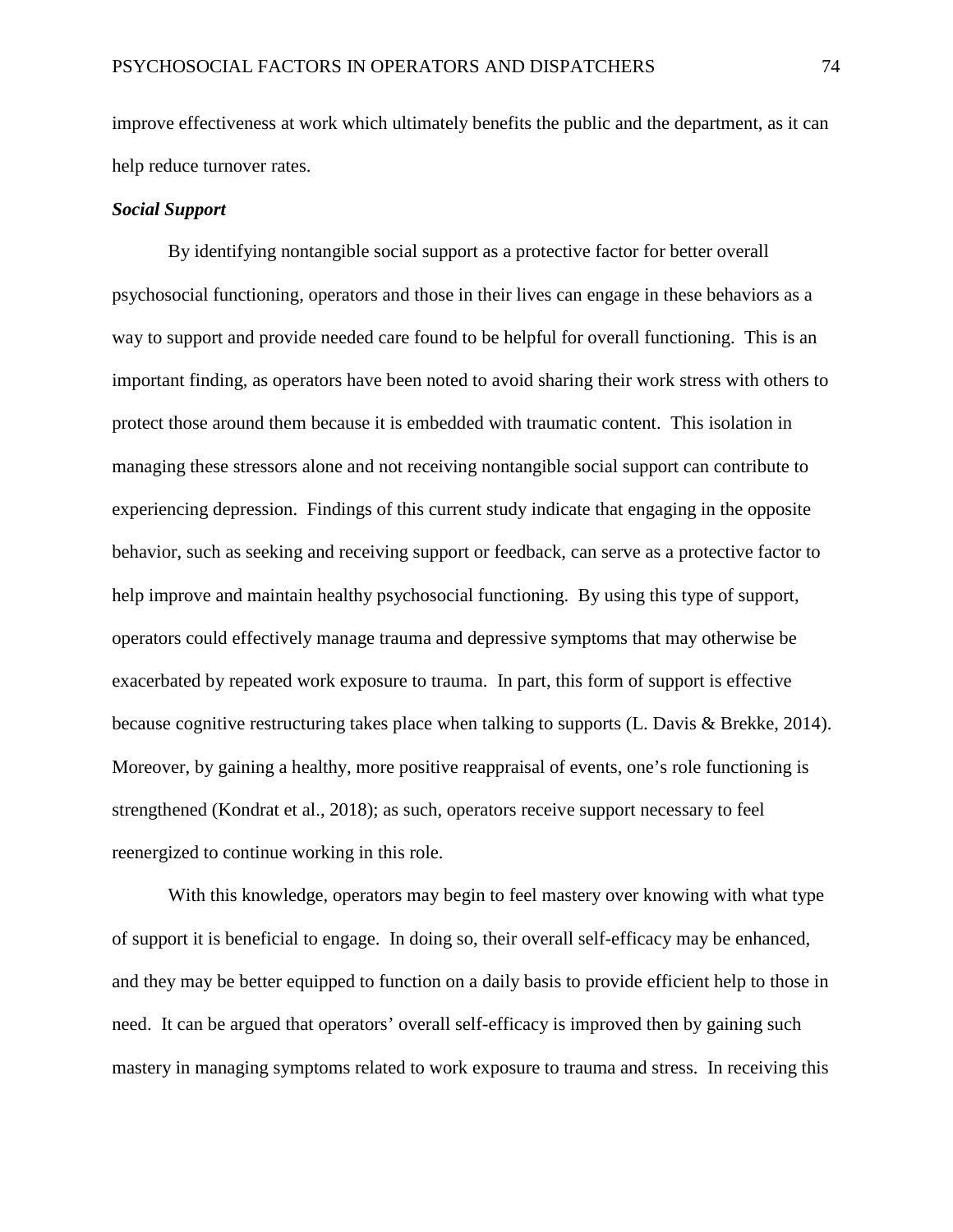type of support, operators begin to feel cared for and accepted, which directly opposes depressive symptoms such as the isolation or self-criticalness that they may experience.

By understanding that engagement in nontangible social support is a protective factor to combat negative psychosocial outcomes from the inherent trauma and stress of their work, operators may start to engage in this type of support within their microsystem from their peers, loved ones, or even psychological professionals in therapy. Consequently, those operators provide an example within their microsystem for peers to engage in similar behaviors to achieve healthier psychosocial functioning. Thus, operators can improve their ability to balance work and life stressors, making it more likely they can effectively manage stressors and remain in this line of work.

On a systemic level, this study's findings can provide specific tools employers can suggest to their employees and may encourage employers to better assess the support operators receive, thereby improving psychosocial functioning of their operators and, in turn, the service provided to civilians. Perhaps implementing their own support groups within the workplace or hiring therapeutic support to offer a space for operators to receive such nontangible support whenever needed can help those who may not enlist the help of those in their lives, or who may not have anyone in their lives who can offer this type of support.

#### *Coping Style*

Evidence from the data collected demonstrated a relationship between coping style and psychosocial functioning. The current study's findings indicate that operators who engage in emotion-focused disengagement style scored lower on the PTSS and depression measures. Although emotion-focused disengagement style has previously been noted as maladaptive (Littleton et al., 2007), these findings suggest it may actually serve as a protective factor for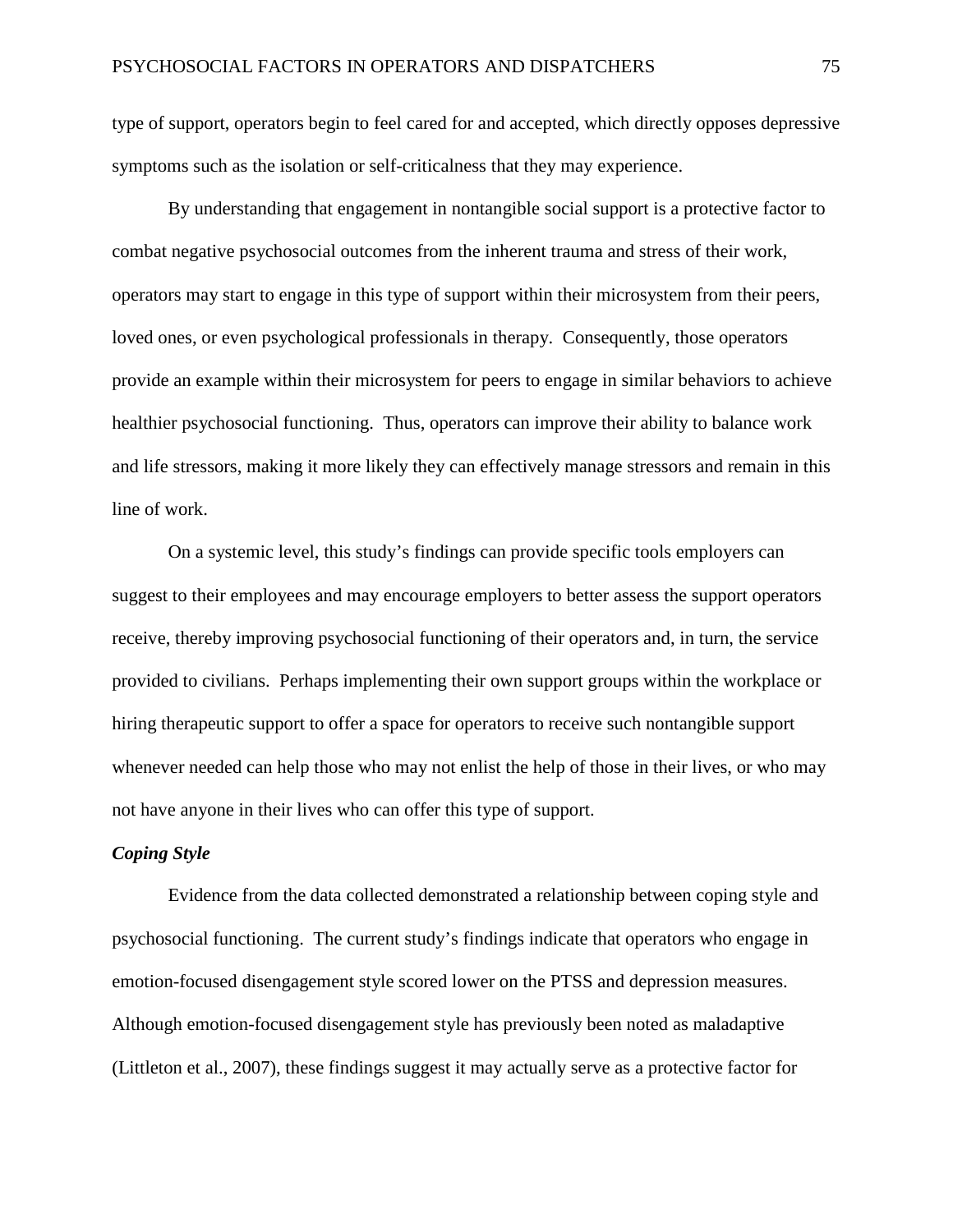operators' psychosocial functioning. Researchers have stated emotion-focused coping strategies promote and maintain avoidance associated with insufficient trauma processing seen in PTSS (Ehlers & Clark, 2000; Littleton et al., 2007). This may help in understanding the relationship between emotion-focused disengagement coping style and PTSS within this sample of operators, as those who reported lower PTSS scores also indicated engaging in more avoidant strategies and, therefore, did not experience PTSS. This provides a different view on the relationship between avoidant coping style and psychosocial functioning, as it was found to be a protective factor.

Notably, this finding could be due to benefits of avoiding negative internalization that occurs after stressful situations, particularly those that occur if operators perceive outcomes of traumatic emergency calls as failures and internalize them as their own failures (Yan  $\&$  Wang, 2005). If they do so, this negative, personal perception may impact their self-efficacy, their mood, and how they interact within their systems, which will ultimately impact their psychosocial functioning. Therefore, in regard to the development of PTSS and depression, operators may benefit from using emotion-focused disengagement during situations in which emergency calls do not lead to positive outcomes and in which the alternative would be to view outcomes as personal failures, when they are not.

Given the fast-paced nature of the job and the tremendous number of traumatic incidents operators witness during their shifts, these findings suggest it may be more helpful for operators to actively disengage from their emotions throughout the day to help their psychosocial functioning. This supports the idea that operators should put personal reactions aside in order to fulfill their duties (Allen et al., 2016). It is important that operators remain calm and suppress their emotions during emergency calls in order to assess the situation and provide effective help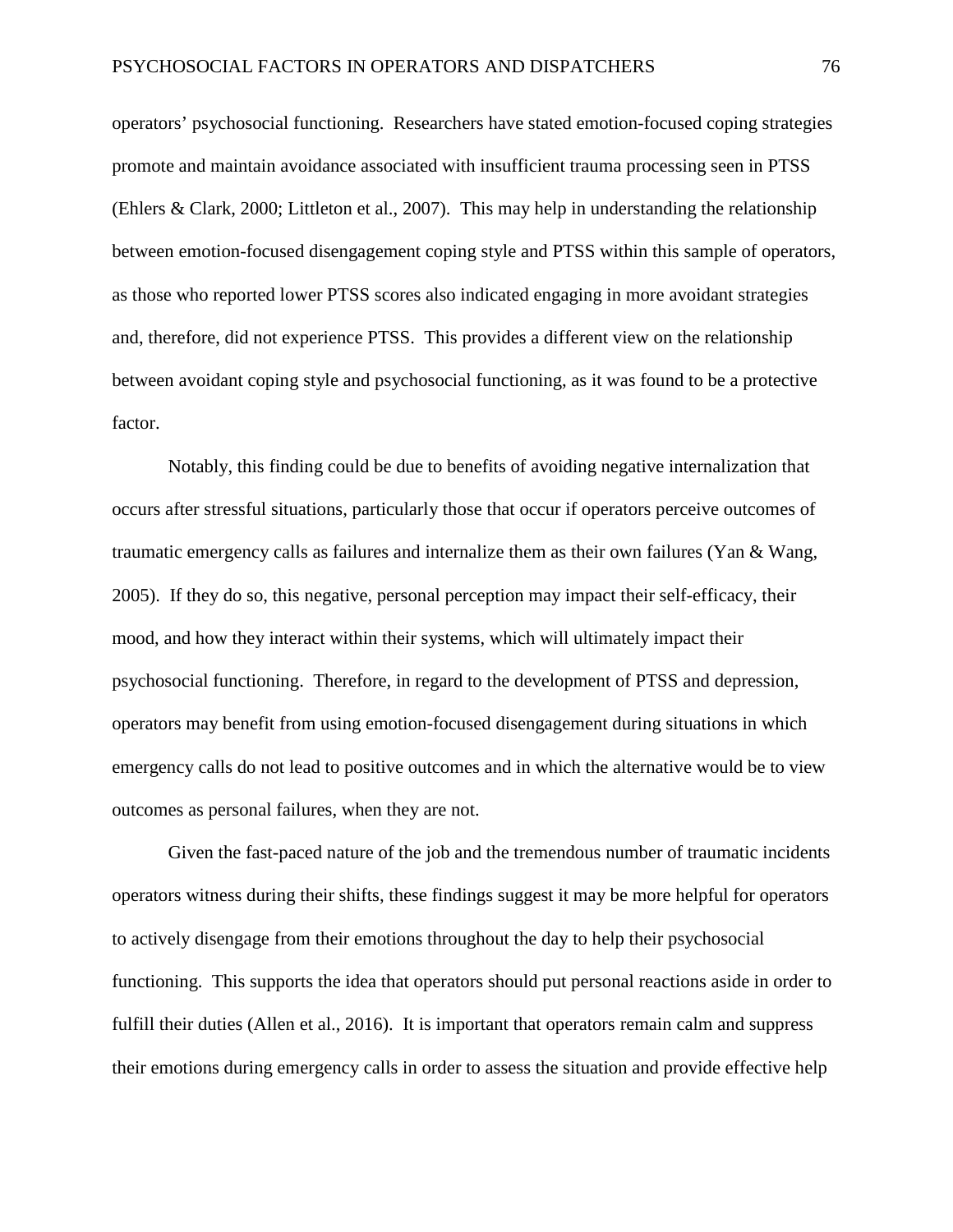(Pierce & Lilly, 2012). By avoiding or discounting the meaningfulness of stressful input from emergency calls in the moment, they may be better able to remain focused on their specific job responsibilities to provide efficient responses.

Since this study's findings indicate engaging in emotion-focused disengagement may serve as a protective factor against the development of PTSS and depressive symptoms, there are different strategies operators can use to modify their coping styles to improve their psychosocial functioning. CBT-based strategies could be helpful in disengaging from problematic thoughts and feelings as a result from emergency calls such as stop, think, and act; guided imagery (e.g., visualizing a stop sign when beginning to focus on their own emotions or experiences during phone calls); and grounding techniques to help remain focused in the present moment.

Alternatively, other strategies that could be helpful when considering the possible longterm negative psychosocial impact could be the use of CBT strategies such as identifying distorted thoughts such as personalizing negative outcomes or labeling (e.g., "I'm a failure"), cognitive restructuring, journaling, mindfulness, or progressive muscle relaxation. These could be helpful if practiced regularly. Further strategies that may improve possible long-term psychosocial impact include the implementation of acceptance and commitment therapeutic (ACT) strategies in which operators notice, accept, and embrace their thoughts and emotions as they occur.

# *Sleep Quality*

Evidence from this study indicated the importance of sleep for overall functioning, as sleep quality was found to significantly impact operators' psychosocial functioning. This study distinguishes sleep quality as an important contributing factor to PTSS and depressive symptoms. This distinction indicates the important differences between quantity and quality of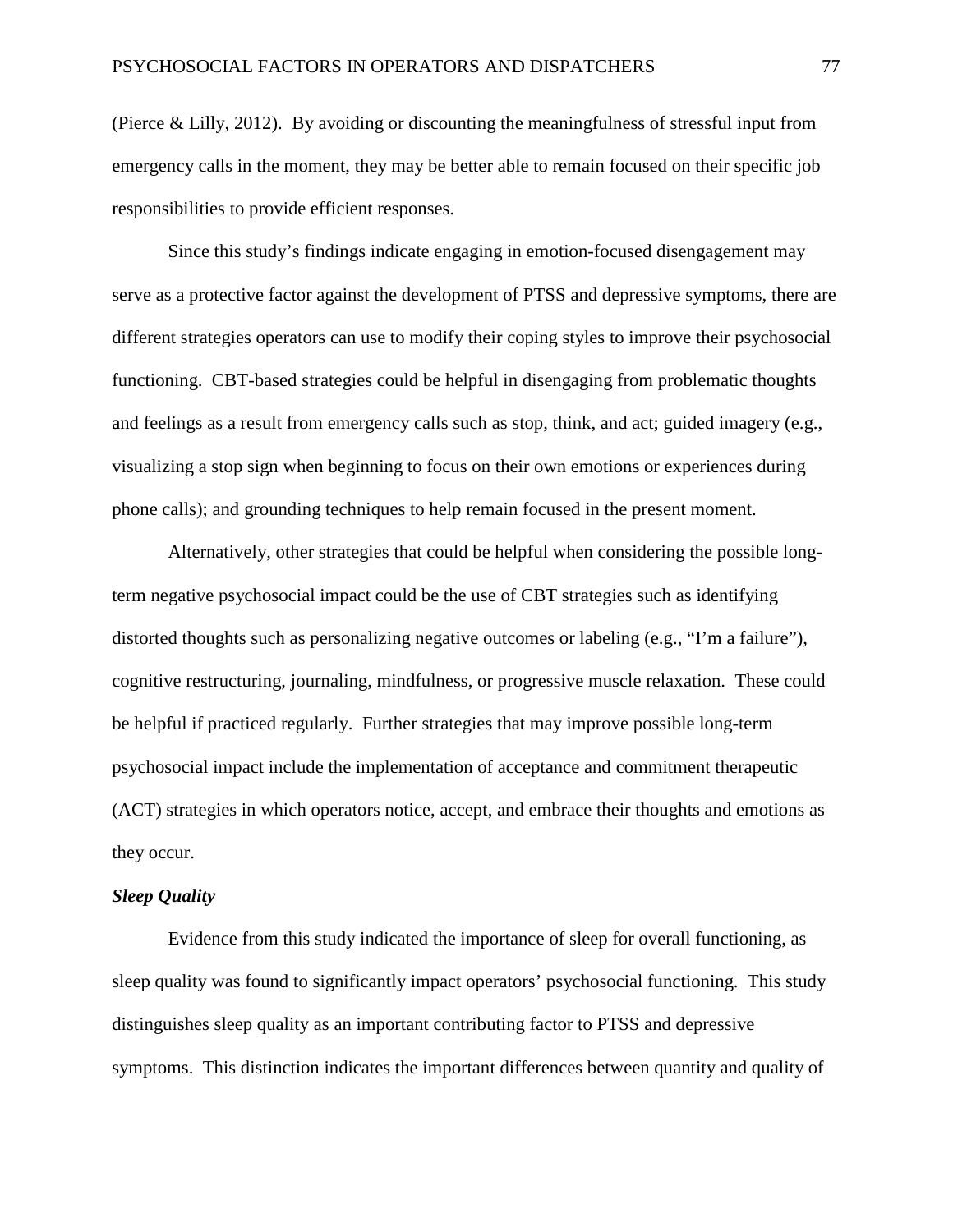sleep. Although operators may have sufficient time in between shifts to sleep for the suggested number of hours, undisturbed quality sleep may not occur. This quality uninterrupted sleep is what operators require in order to restore functioning necessary to execute skills and responsibilities needed to provide effective service to those in emergencies (Ellenbogen, 2005; Noronha Liberalesso et al., 2012). Therefore, specific findings regarding the impact sleep has on operators' psychosocial functioning and their work effectiveness deems this a public concern.

Furthermore, these findings indicate a need for better assessments and protocols for operators returning to work in order to ensure they were able to receive quality sleep needed to restore functioning between shifts. This calls into question the harmful nature of mandatory overtime as a result of staff shortage. Although operators may extrinsically be motivated to work overtime in order to gain more money due to their low wages, the amount of time working may impede their ability to get vital restorative sleep before their next scheduled shifts. When considering their overall psychosocial functioning, it is important to note time outside of work should also be used for their leisure and personal responsibilities.

Furthermore, understanding the importance of sleep quality to improve operators' overall functioning at work can help systemically, wherein employers emphasize and advocate for good sleep quality between shifts. This concern for temployees may help improve turnover rates for these positions, as it can help enforce a healthy work-life balance. This concern for employees' psychosocial functioning could be demonstrated by providing education on sleep hygiene, assessing for sleep quality regularly as part of their protocol when reporting for work, and improving their own expectations and policies regarding overtime hours. The assessment of operators' sleep quality is important because the quantity of sleep does not directly provide information on how much restorative sleep operators are able to have.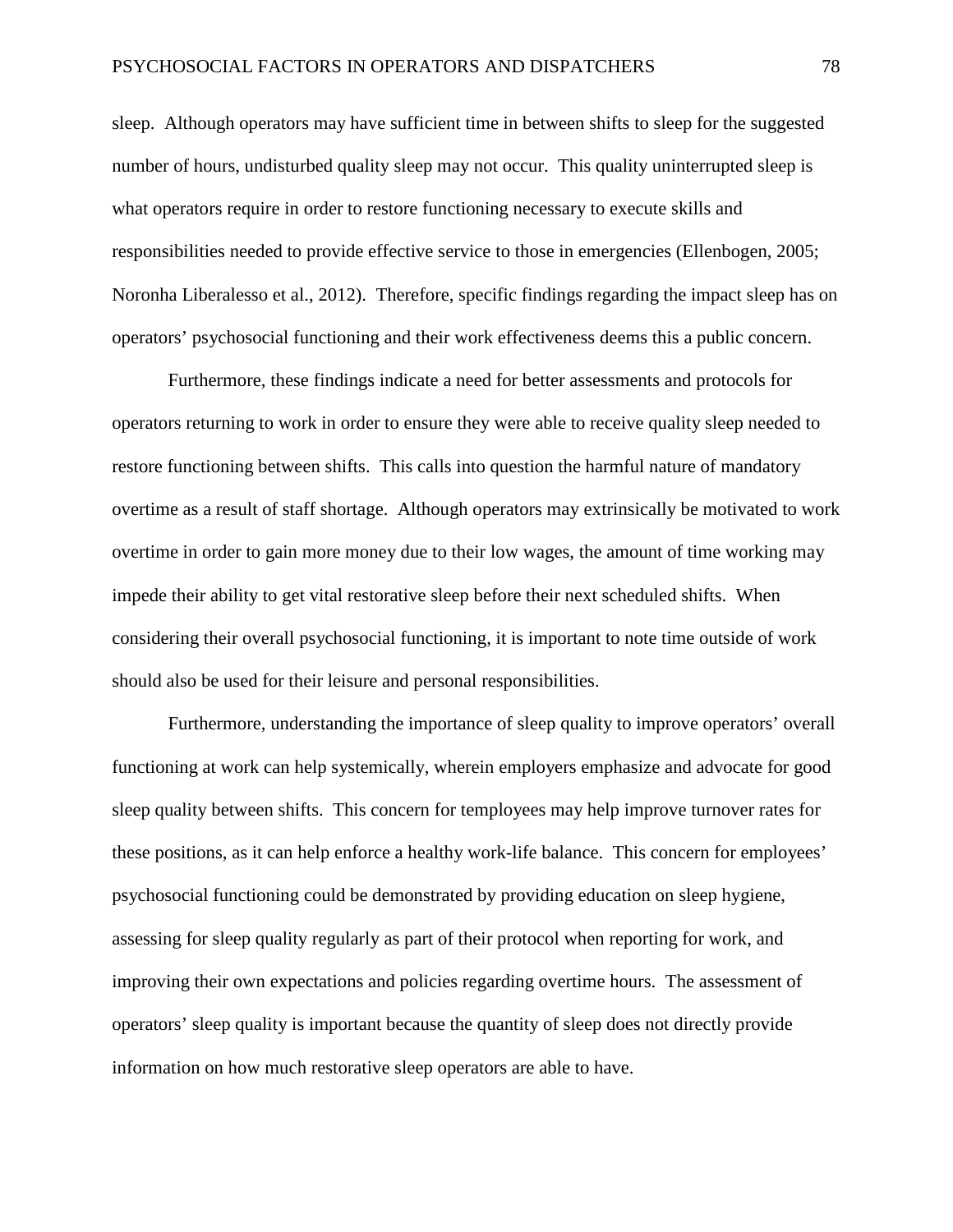This study provides evidence for the importance of sleep quality for healthier psychosocial functioning in operators. The emphasis on the positive outcomes of good sleep quality in operators includes better cognitive and behavioral performances that, in turn, may help retain employees. There have been several evidence-based interventions found to effectively treat disturbed sleep such as CBT for insomnia (CBT-I); imagery rehearsal therapy (IRT); and exposure, rescripting, and relaxation therapy (ERRT; Morin et al., 2006). Other behavioral interventions such as sleep hygiene, stimulus control, relaxation training, and mindfulness also have been found to improve sleep (Murawski et al., 2018).

Employers are urged to use this data as evidence for a need to check in with operators regularly with the goal of providing support and care when and where needed, thus creating an atmosphere where operators feel safe and are more inclined to disclose difficulty in psychosocial areas that may interfere with their level of functioning at work. As a result of this, the public will benefit, as healthy, functioning operators can provide them with the best, most efficient response needed in emergency situations.

# **Strengths and Limitations**

This study has several strengths. First, it utilized well-validated measures to assess for psychopathology that are frequently utilized in clinical settings, as well as for social support, coping style, and sleep quality. Additionally, recruiting online allowed for a more nationally representative sample.

This study had several limitations. First, some participants did not complete all of the questionnaires. Given that the study was conducted online and participants were recruited from support groups, this sample may not represent the greater operator population, particularly those not seeking support. Demographic questions did not require participants to disclose whether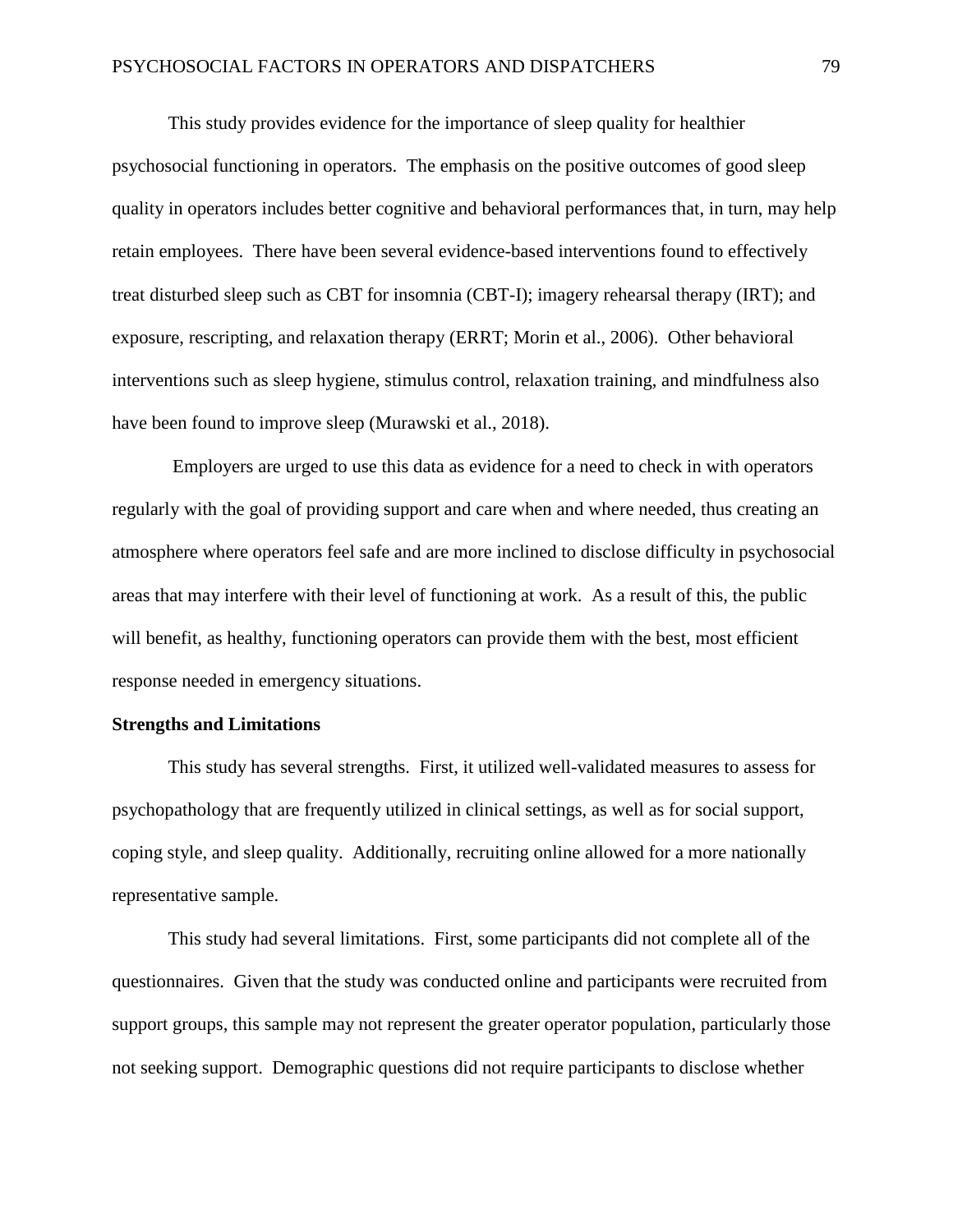they were operators or dispatchers, which could have been helpful to elicit differences between the two positions. Additionally, this study was correlational and observational by design, so no control group was available for comparison and participants were not tracked longitudinally to determine changes in functioning over time in the field. Further, the study did not control for previous traumas unrelated to work exposures that may have contributed to some of the scores related to trauma symptoms. The study also did not assess for preexisting mental health diagnoses, which could have impacted outcome scores. Additionally, this study was unable to control PTSS and depressive symptoms related to current non-work traumatic or stressful events. Lastly, all measures of psychopathology were self-reported and were not verified by clinical interviews.

#### **Future Directions**

Future studies may benefit from evaluating other risk and protective factors that were not addressed in this study. For instance, operators may not have an accurate mental representation of what the events look like because they are not physically on-scene. Not having an image of the actual events may impact operators. For example, their imaginations could catastrophize images they may replay throughout their days, which may impact their psychosocial functioning. Additionally, viewing oneself as a "helper" may be an important factor to consider when assessing for psychosocial functioning and conceptualizing as such. Although operators are not providing physical help to callers, operators are responsible for ensuring correct departments (e.g., police, firefighters) are dispatched to the correct location. Yet, it could be possible that physically helping callers may differentiate how much this "helper role" serves as a risk or protective factor for operators' psychosocial functioning. Alternatively, future studies could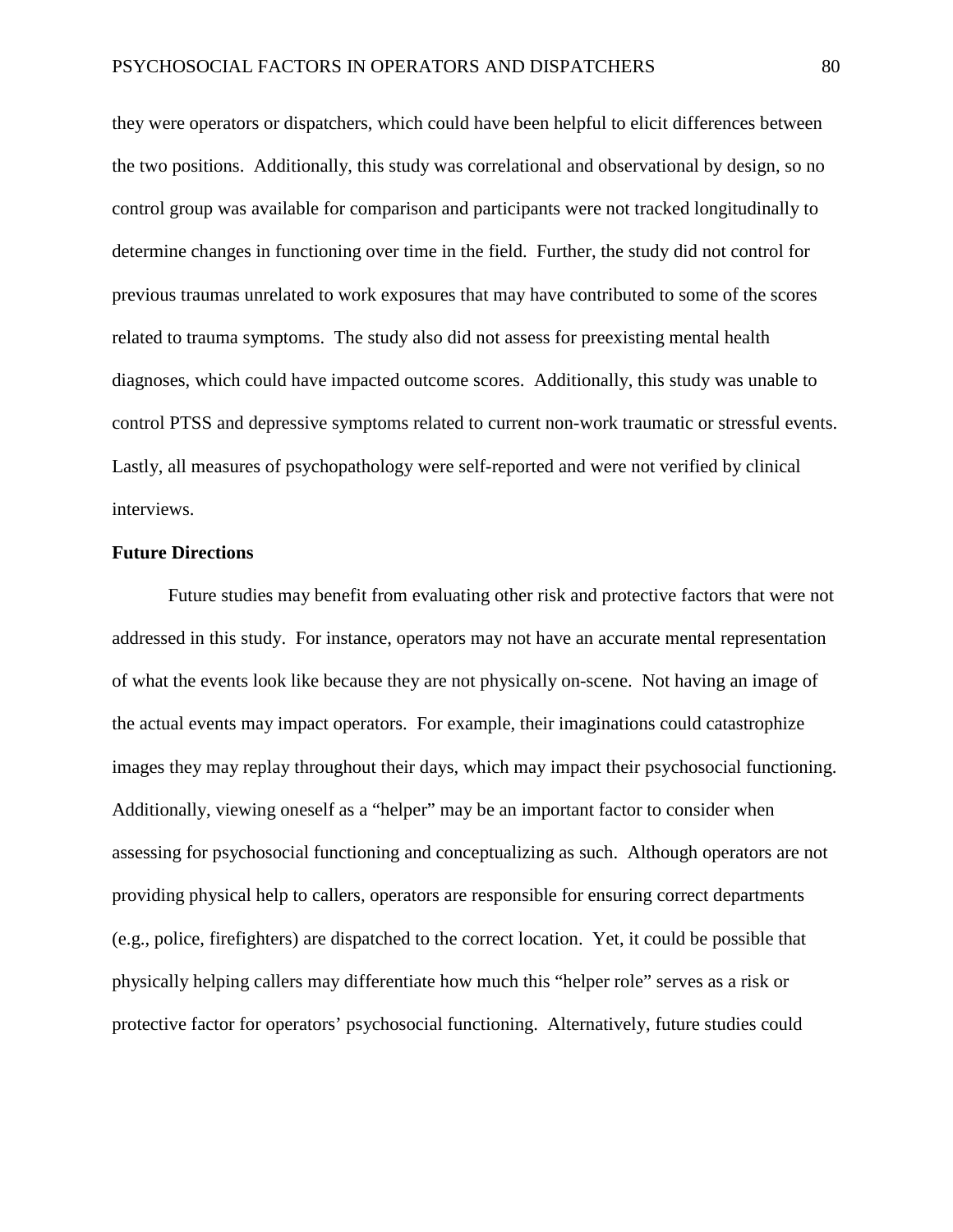explore alternative risk and protective factors by eliciting this information from operators by conducting more qualitative research.

Additionally, future studies could evaluate different geographical locations because different crime rates can impact the presence of PTSS in this population. Future studies could obtain participants' PTSS and depressive symptoms at the onset of employment to create a baseline and conduct longitudinal studies. By doing so, researchers can have a more reliable form of measuring the presence of PTSS and depressive symptoms that are related directly to work experience. Future researchers may want to consider assessing for vicarious trauma, as this can lead to different implications given the nature of the job.

Lastly, more research should be done regarding other systems within the work environment and factors that contribute to their functioning at work, such as perceptions that police officers have regarding how helpful operators are, amount of inclusion and respect offered to operators, and physical space (lights, temperature of room, sedentary desks, etc.).

# **Conclusion**

In conclusion, this study's findings suggest that 911 operators are impacted by the chronic exposure to traumatic events in addition to their work stressors, as evidenced by the reported PTSS and depressive symptoms within this sample. The results indicated several specific risk and protective factors that may impact the development of PTSS and depression while working as a 911 operator (e.g., social support, coping style, and sleep quality). Further research is needed to better understand and support this under-researched population who provide essential services vital to the safety of our society.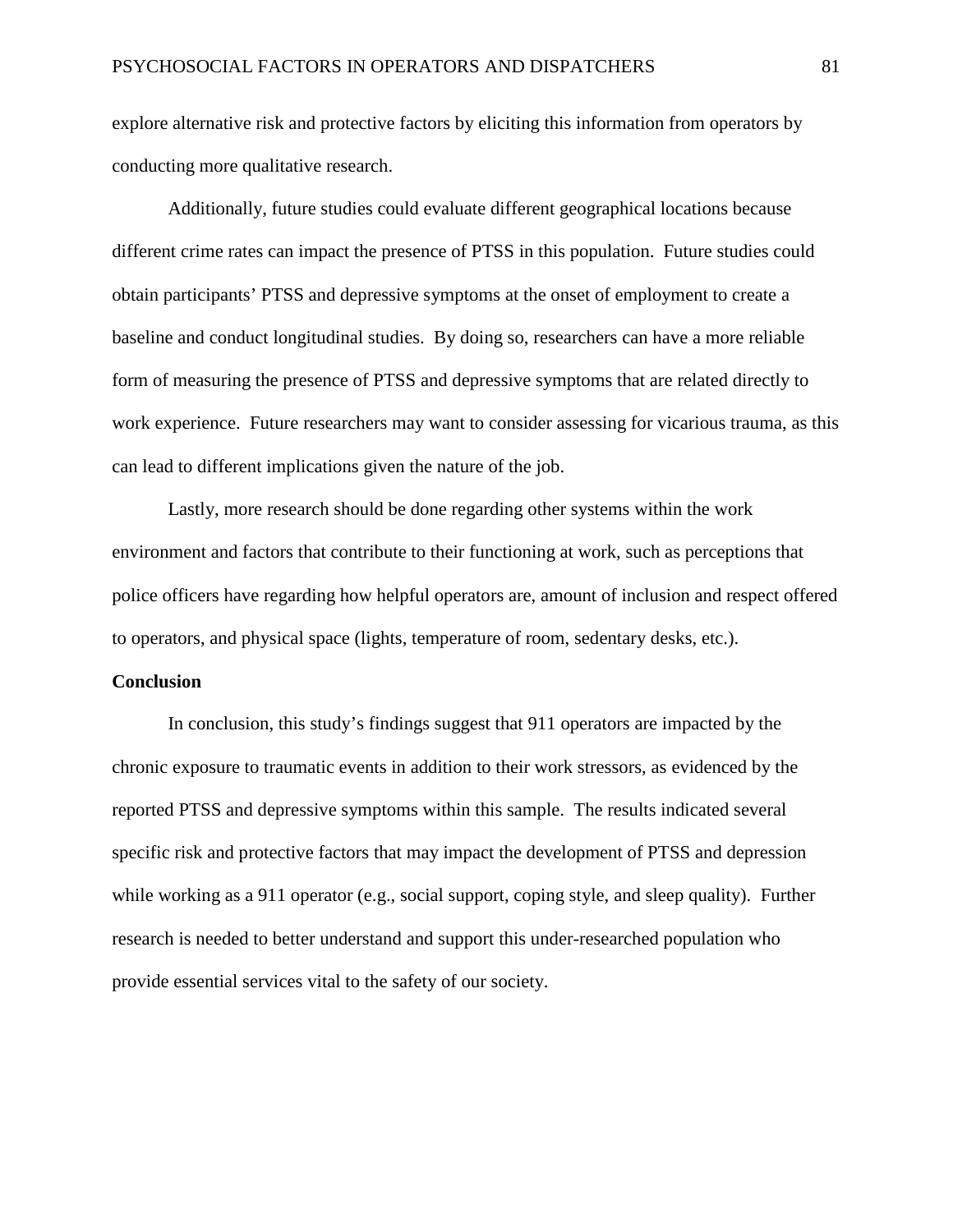### **REFERENCES**

- Adam, E. K., Hawkley, L. C., Kudielka, B. M., & Cacioppo, J. T. (2006). Day-to-day dynamics of experience–cortisol associations in a population-based sample of older adults. *Proceedings of the National Academy of Sciences of the United States of America*, *103*(45), 17058-17063.<https://doi.org/10.1073/pnas.0605053103>
- Adam, E. K., Quinn, M. E., Tavernier, R., McQuillan, M. T., Dahlke, K. A., & Gilbert, K. A. (2017). Diurnal cortisol slopes and mental and physical health outcomes: A systematic review and meta-analysis. *Psychoneuroendocrinology*, *83*, 25-41. <https://doi.org/10.1016/j.psyneuen.2017.05.018>
- Adams, K., Shakespeare-Finch, J., & Armstrong, D. (2015). An interpretative phenomenological analysis of stress and well-being in emergency medical dispatchers. *Journal of Loss and Trauma*, *20*(5), 430-448. <https://doi.org/10.1080/15325024.2014.94914>
- Addison, C. C., Campbell-Jenkins, B. W., Sarpong, D. F., Kibler, J., Singh, M., Dubbert, P., Wilson, G., Payne, T., & Taylor, H. (2007). Psychometric evaluation of a coping strategies inventory short-form (CSI-SF) in the jackson heart study cohort. *International Journal of Environmental Research and Public Health*, *4*(4), 289-295. <https://doi.org.ezproxy.pcom.edu/10.3390/ijerph200704040004>
- Åkerstedt, T. (2003). Shift work and disturbed sleep/wakefulness. *Occupational Medicine*, *53*(2), 89-94.<https://doi.org/10.1093/occmed/kqg046>
- Åkerstedt, T., Knutsson, A., Westerholm, P., Theorell, T., Alfredsson, L., & Kecklund, G. (2002). Sleep disturbances, work stress and work hours: A cross-sectional study. *Journal of Psychosomatic Research*, *53*(3), 741-748. [https://doi.org/10.1016/S0022-](https://doi.org/10.1016/S0022-3999(02)00333-1) [3999\(02\)00333-1](https://doi.org/10.1016/S0022-3999(02)00333-1)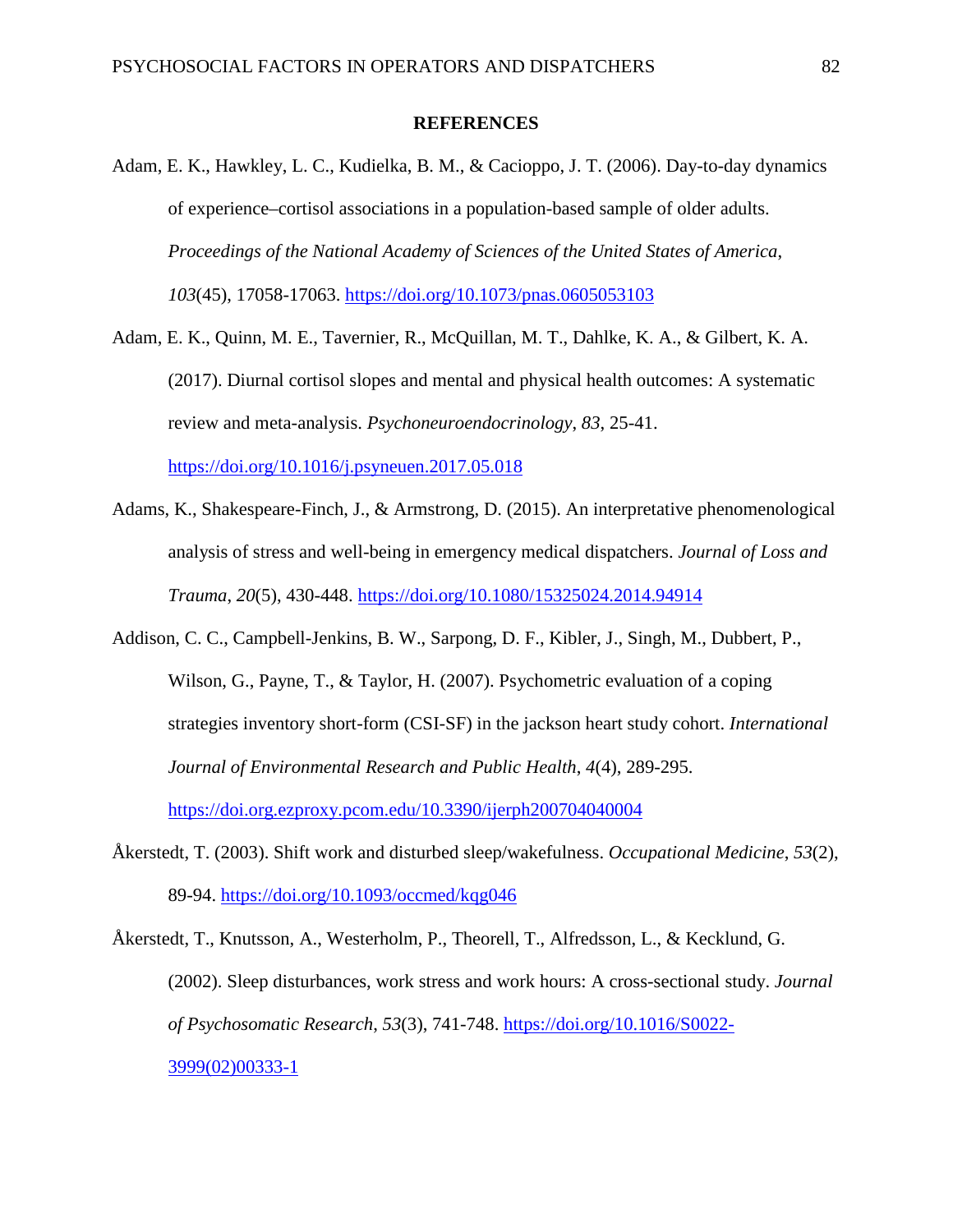Allen, C. E., Mercer, M. C., & Lilly, M. M. (2016). Duty-related posttraumatic stress symptoms in 911 telecommunicators: The roles of childhood trauma exposure and emotion-focused coping. *Journal of Aggression, Maltreatment & Trauma*, *25*(7), 686-701.

<https://doi.org/10.1080/10926771.2016.1175534>

- American Psychiatric Association. (2013). *Diagnostic and statistical manual of mental disorders* (5th ed.).
- Anshel, M. H. (2000). A conceptual model and implications for coping with stressful events in police work. *Criminal Justice Behavior International Journal*, *27*, 375-400. <https://doi.org/10.1177/0093854800027003006>
- Anshel, M. H. (2011) The disconnected values model: A brief intervention for improving healthy habits and coping with stress in law enforcement. In: J. Kitaeff (Ed.), *Handbook of police psychology* (pp. 525-540). Routledge Psychology Press.
- Anshel, M. H., Umscheid, D., & Brinthaupt, T. M. (2013). Effect of a combined coping skills and wellness program on perceived stress and physical energy among police emergency dispatchers: An exploratory study. *Journal of Police and Criminal Psychology*, *28*(1), 1- 14.<https://doi.org/10.1007/s11896-012-9110-x>
- Arias, J. (2018). Emergency call-takers, dispatchers overcome staffing challenges, stressful work. *Government Technology: State & Local Government News Articles*. [https://www.govtech.com/em/next-gen-911/-Emergency-Call-Takers-Dispatchers-](https://www.govtech.com/em/next-gen-911/-Emergency-Call-Takers-Dispatchers-Overcome-Staffing-Challenges-Stressful-Work.html)[Overcome-Staffing-Challenges-Stressful-Work.html](https://www.govtech.com/em/next-gen-911/-Emergency-Call-Takers-Dispatchers-Overcome-Staffing-Challenges-Stressful-Work.html)
- Bandura, A. (1994). Self-efficacy. In V. S. Ramachaudran (Ed.), *Encyclopedia of human behavior* (Vol. 4, pp. 71-81). Academic Press. (Reprinted in *Encyclopedia of mental health*, by H. Friedman [Ed.], 1998)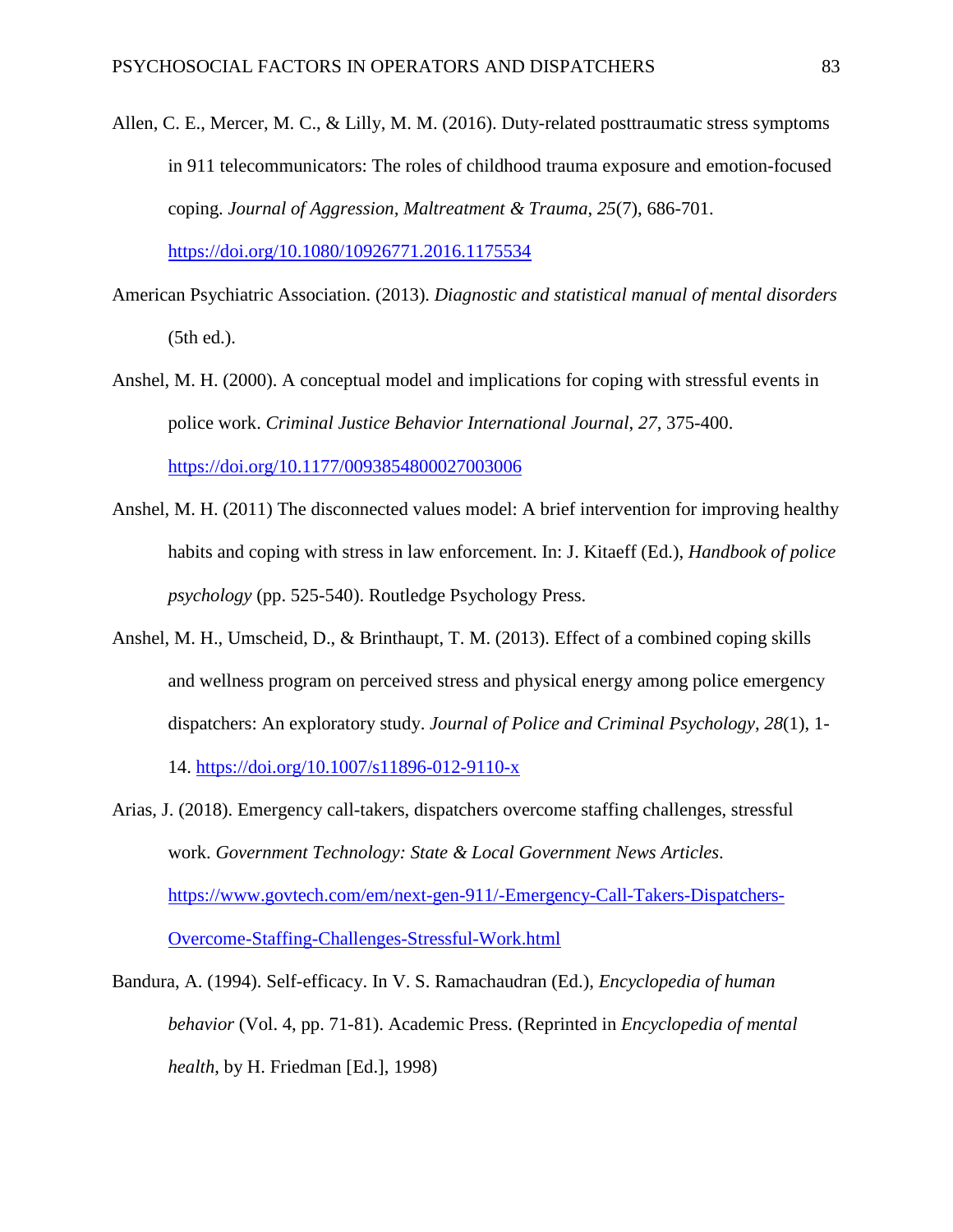- Beck, A. T., & Bredemeier, K. (2016). A unified model of depression: Integrating clinical, cognitive, biological, and evolutionary perspectives. *Clinical Psychological Science*, *4*(4), 596-619.<https://doi.org/10.1177/2167702616628523>
- Beck, S. L., Schwartz, A. L., Towsley, G., Dudley, W., & Barsevick, A. (2004). Psychometric evaluation of the Pittsburgh Sleep Quality Index in cancer patients. *Journal of Pain and Symptom Management*, *27*(2), 140-148.

<https://doi.org/10.1016/j.jpainsymman.2003.12.002>

- Berger, W., Coutinho, E. S. F., Figueira, I., Marques-Portella, C., Luz, M. P., Neylan, T. C., Marmar, C. R., & Mendlowicz, M. V. (2012). Rescuers at risk: A systematic review and meta-re- gression analysis of the worldwide current prevalence and correlates of PTSD in rescue workers. *Social Psychiatry and Psychiatric Epidemiology*, *47*(6), 1001-1011. <https://doi.org/10.1007/s00127-011-0408-2>
- Birmes, P. J., Brunet, A., Coppin-Calmes, D., Arbus, C., Coppin, D., Charlet, J.-P., Vinnemann, N., Juchet, H., Laque, D., & Schmitt, L. (2005). Symptoms of peritraumatic and acute stress among victims of an industrial disaster. *Psychiatric Services, 56*, (1) 93-95. <https://doi.org/10.1176/appi.ps.56.1.93>
- Blevins, C. A., Weathers, F. W., Davis, M. T., Witte, T. K., & Domino, J. L. (2015). The posttraumatic stress disorder checklist for DSM-5 (PCL-5): Development and Initial psychometric evaluation. *Journal of Traumatic Stress*, *28*(6), 489-498. <https://doi.org/10.1002/jts.22059>
- Brewin, C. R., Andrews, B., & Valentine, J. D. (2000). Meta-analysis of risk factors for posttraumatic stress disorder in trauma-exposed adults. *Journal of Consulting and Clinical Psychology, 68,* 748-766. <https://doi.org/10.1037/0022-006X.68.5.748>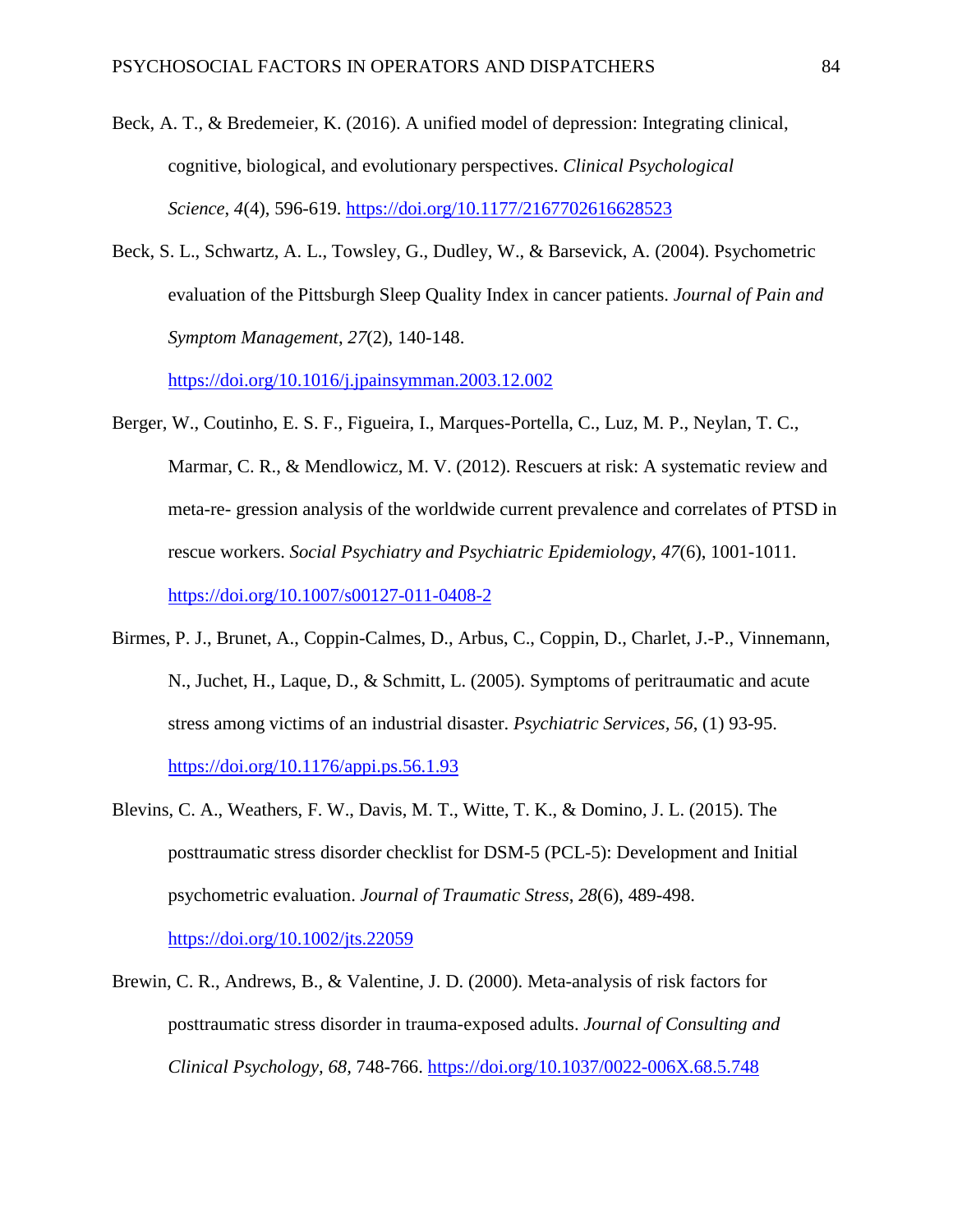- Bronfenbrenner, U. (1977). Toward an experimental ecology of human development. *American Psychologist, 32*, 513-531. <https://doi.org/10.1037/0003-066X.32.7.513>
- Brofenbrenner, U. (1979). *The ecology of human development: Experiments by nature and design.* Harvard University Press.
- Brooks, M. (2018). *Rethinking posttraumatic growth: Psychological processes, outcomes and individual differences between survivors of multiple types of adverse events* [Unpublished doctoral dissertation]. University of Central Lancashire.
- Brunet, A., Weiss, D. S., Metzler, T. J., Best, S. R., Neylan, T. C., Rogers, C., Fagan, J., & Marmar, C. R. (2001). The Peritraumatic Distress Inventory: A proposed measure of PTSD Criterion A2. *American Journal of Psychiatry*, *158*, 1480-1485. <https://doi.org/10.1176/appi.ajp.158.9.1480>
- Burke, T. W. (1995). Dispatcher stress. *The FBI Law Enforcement Bulletin*, np. [http://findarticles.com/p/articles/mi\\_m2194/is\\_n10\\_v64/ai\\_17757180/?tag=content;col1](http://findarticles.com/p/articles/mi_m2194/is_n10_v64/ai_17757180/?tag=content;col1)
- Burque, B., Baker, M. T., & Van Hasselt, V. B. (2014). Critical incident stress debriefing: What is the state of the science? In S. M. Freeman Clevenger, L. Miller, B. A. Moore, & A. Freeman (Eds.). *Behind the badge: A psychological treatment handbook for law enforcement officers* (pp. 92–120). Routledge.
- Buysse, D. J., Reynolds III, C. F., Monk, T. H., Berman, S. R., & Kupfer, D. J. (1989). The pittsburgh sleep quality index: A new instrument for psychiatric practice and research. *Psychiatry Research*, *28*(2), 193-213. [https://doi.org/10.1016/0165-](https://doi.org/10.1016/0165-1781(89)90047-4) [1781\(89\)90047-4](https://doi.org/10.1016/0165-1781(89)90047-4)
- Buysse, D. J., Reynolds III, C. F., Monk, T. H., Hoch, C. C., Yeager, A. L., & Kupfer, D. J. (1991). Quantification of subjective sleep quality in healthy elderly men and women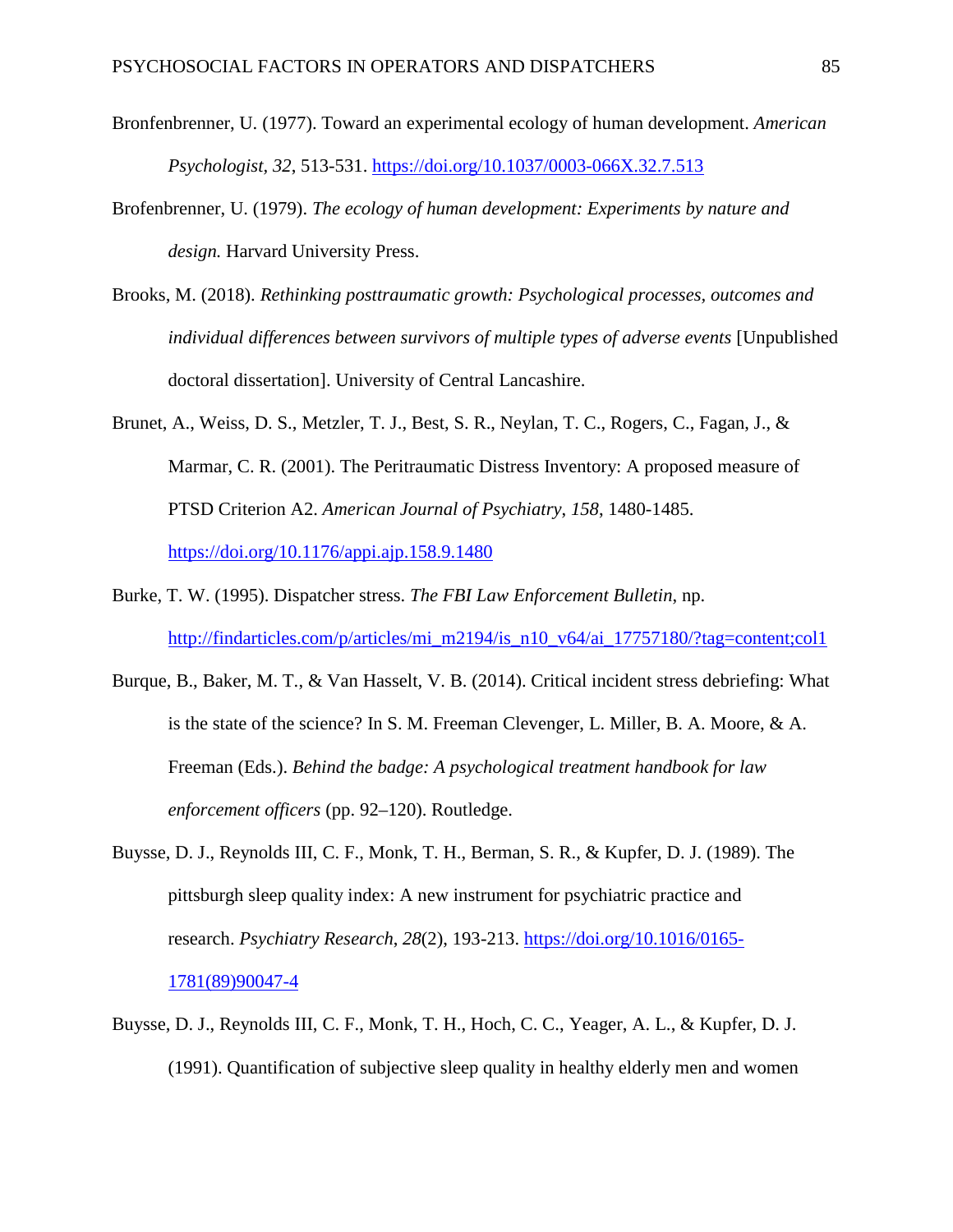using the Pittsburgh Sleep Quality Index (PSQI). *Sleep*, *14*, 331-338.

<https://doi.org/10.1093/sleep/14.4.331>

- Carlier, I. V., Lamberts, R. D., & Gersons, B. P. (1997). Risk factors for posttraumatic stress symptomatology in police officers: A prospective analysis. *The Journal of Nervous and Mental Disease*, *185*(8), 498-506.<https://doi.org/10.1097/00005053-199708000-00004>
- Carver, C. S., & Scheier, M. F. (1994). Situational coping and coping dispositions in a stressful transaction. *Journal of Personality and Social Psychology, 66,* 184-195.

<https://doi.org/10.1037/0022-3514.66.1.184>

- Centers for Disease Control and Prevention. (2006). Health hazard evaluation of police officers and firefighters after Hurricane Katrina–New Orleans, Louisiana, October 17-28 and November 30-December 5, 2005. *Morbidity and Mortality Weekly Report, 55*(16), 456- 458.<https://www.cdc.gov/mmwr/preview/mmwrhtml/mm5516a4.htm>
- Chronister, J., Chou, C. C., Kwan, K. L., Lawton, M., & Silver, K. (2015). The meaning of social support for persons with serious mental illness. *Rehabilitation Psychology, 60,* 232-245. <https://doi.org/10.1037/rep0000038>
- Cohen J. (1992). Statistical Power Analysis. *Current Directions in Psychological Science*, *1*(3):98-101.<https://doi.org/10.1111/1467-872.ep10768783>
- Coyne, J. C., & Racioppo, M. W. (2000). Never the twain shall meet? Closing the gap between coping research and clinical intervention research. *American Psychologist, 55,* 655-664. <https://doi.org/10.1037/0003-066X.55.6.655>
- Creamer, M., McFarlane, A. C., & Burgess, P. (2005). Psychopathology following trauma: The role of subjective experience. *Journal of Affective Disorders*, *86*, 175-182. <https://doi.org/10.1016/j.jad.2005.01.015>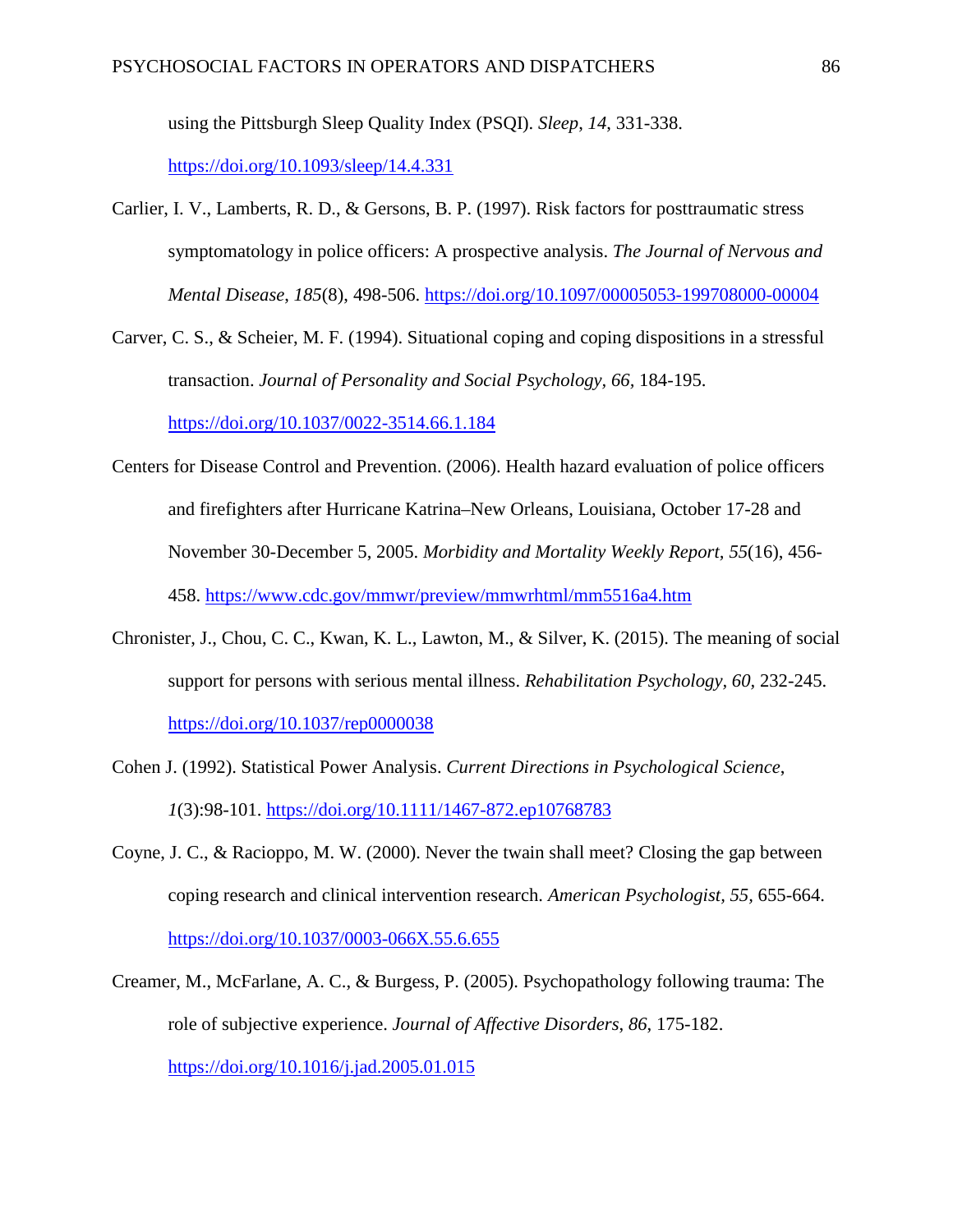- Cutrona, C. E., & Russell, D. W. (1987). The provisions of social relationships and adaptation to stress. *Advances in Personal Relationships*, *1*(1), 37-67.
- Davidson, P. (2018, September 24). With 911 dispatchers in short supply, average response time is slower*. USA Today.* [https://www.usatoday.com/story/money/2018/09/24/911-centers](https://www.usatoday.com/story/money/2018/09/24/911-centers-struggle-hire-operators-slowing-response/1196541002/)[struggle-hire-operators-slowing-response/1196541002/](https://www.usatoday.com/story/money/2018/09/24/911-centers-struggle-hire-operators-slowing-response/1196541002/)
- Davis, J. B. (2005). Finding calm after the call. *American Bar Association Journal, 91*(3), 75. [https://www.abajournal.com/magazine/article/finding\\_calm\\_after\\_the\\_call/?icn=most\\_re](https://www.abajournal.com/magazine/article/finding_calm_after_the_call/?icn=most_read) [ad](https://www.abajournal.com/magazine/article/finding_calm_after_the_call/?icn=most_read)
- Davis, L., & Brekke, J. (2014). Social support and functional outcome in severe mental illness: The mediating role of proactive coping. *Psychiatry Research*, *215*(1), 39-45. <https://doi.org/10.1016/j.psychres.2013.09.010>
- de Kloet, E. R., Joëls, M., & Holsboer, F. (2005). Stress and the brain: From adaptation to disease. *Nature Reviews Neuroscience*, *6*, 463-475.<https://doi.org/10.1038/nrn1683>
- DeVries, A. C. & Glasper, E. R., & Detillion, C. E. (2003). Social modulation of stress responses. *Physiology & Behavior, 79*, 399-407. [https://doi.org/10.1016/S0031-](https://doi.org/10.1016/S0031-9384(03)0015) [9384\(03\)0015](https://doi.org/10.1016/S0031-9384(03)0015)
- Dicks, R. L. H. (2014). *Prevalence of PTSD symptoms in Canadian 911 operators* [Unpublished master's dissertation]. University of the Fraser Valley.
- Dvoskina, M., & Cole, G. (2020). Introduction of facility therapy dogs to 911 communication centers: A proposal. *Traumatology*, *26*(1), 147-151.<https://doi.org/10.1037/trm0000215>
- Ehlers, A., & Clark, D. M. (2000). A cognitive model of posttraumatic stress disorder. *Behavior Research and Therapy, 38*, 319-345. [https://doi.org/10.1016/S0005-7967\(99\)00123-0](https://doi.org/10.1016/S0005-7967(99)00123-0)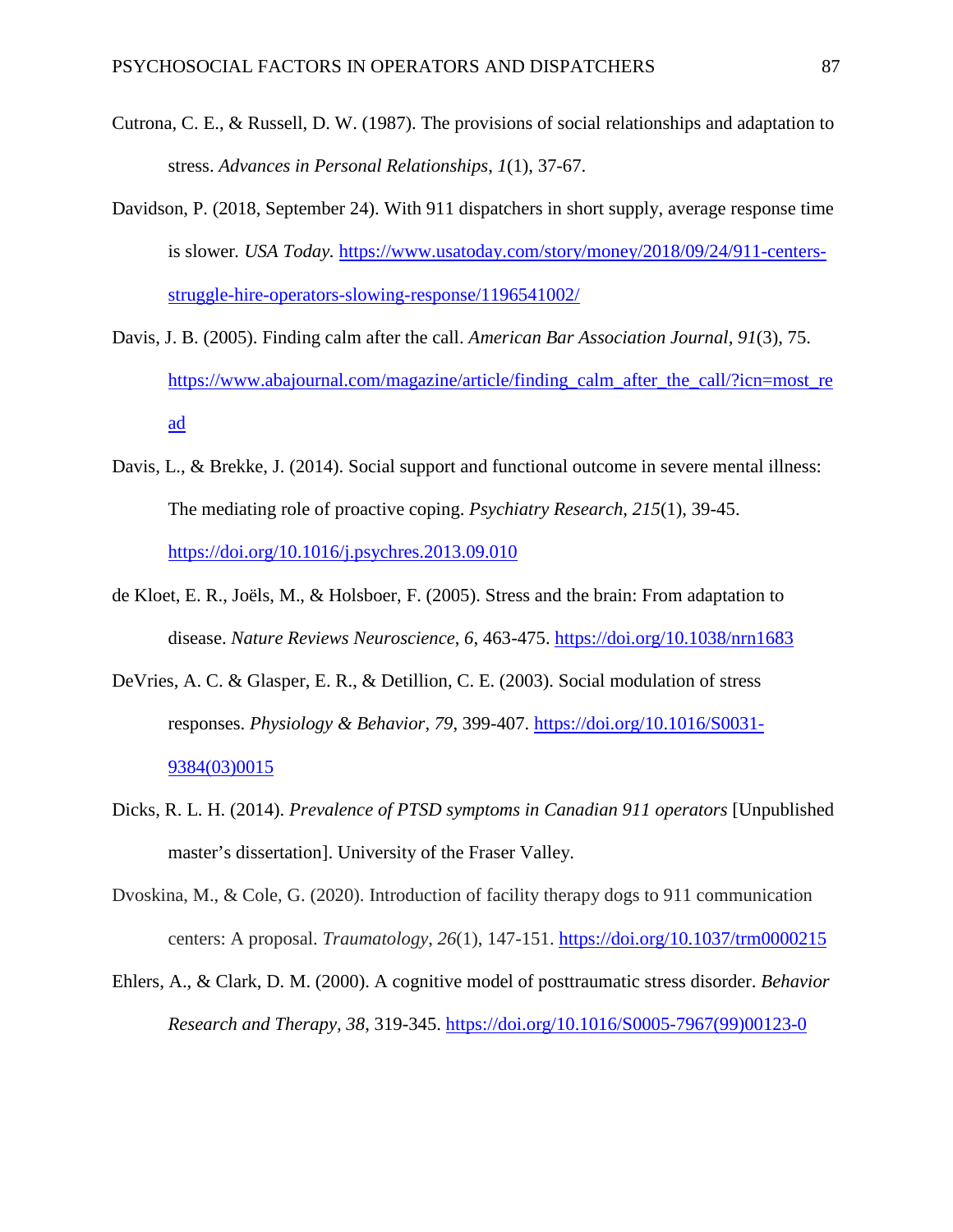- Ellenbogen, J. M. (2005). Cognitive benefits of sleep and their loss due to sleep deprivation. *Neurology*, *64*(7), E25-E27. <https://doi.org/10.1212/01.WNL.0000159942.64562.AD>
- Eriksen, H. R., Olff, M., Murison, R., & Ursin, H. (1999). The time dimension in stress responses: relevance for survival and health. *Psychiatry Research, 85*, 39-50. [https://doi.org/10.1016/S0165-1781\(98\)00141-3](https://doi.org/10.1016/S0165-1781(98)00141-3)
- Fay, J., Kamena, M. D., Benner, A., & Buscho, A. (2006). A residential milieu treatment approach for first-responder trauma. *Traumatology, 12*(3), 255-262. <https://doi.org/10.1177/1534765606294991>
- Flory, J. D., & Yehuda, R. (2015). Comorbidity between post-traumatic stress disorder and major depressive disorder: Alternative explanations and treatment considerations. *Dialogues in Clinical Neuroscience, 17,* 141-150.
- Folkman, S., & Lazarus, R. (1985). If it changes it must be a process: Study of emotion and coping during three stages of a college examination. *Journal of Personality and Social Psychology, 48,* 150-170.
- Folkman, S., & Moskowitz, J. T. (2004). Coping: Pitfalls and promises. *Annual Review of Psychology, 55*, 745-774.<https://doi.org/10.1146/annurev.psych.55.090902.141456>
- Forslund, K., Kihlgren, A., & Kihlgren, M. (2004). Operators' experiences of emergency calls. *Journal of Telemedicine and Telecare, 10*, 290-297.

<https://doi.org/10.1258/1357633042026323>

Fullerton, C. S., Ursano, R. J., & Wang, L. (2004). Acute stress disorder, posttraumatic stress disorder, and depression in disaster or rescue workers. *American Journal of Psychiatry*, *161*(8), 1370-1376. <https://doi.org/10.1176/appi.ajp.161.8.1370>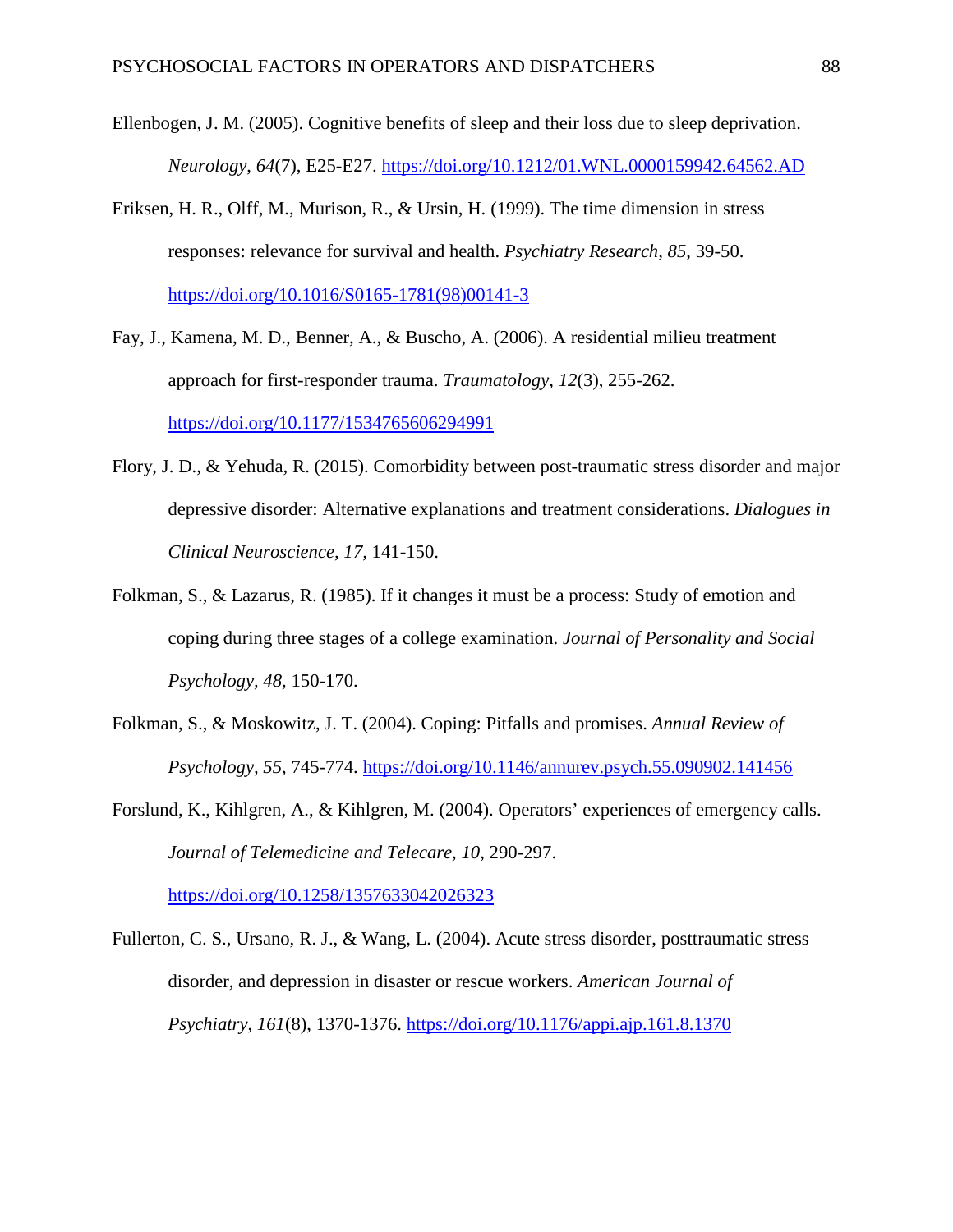- Gallagher, E. (2014). Marion County working to cut turnover rate of 911 dispatchers. *Time West Virginian*. [https://www.timeswv.com/news/local\\_news/marion-county-working-to-cut](https://www.timeswv.com/news/local_news/marion-county-working-to-cut-turnover-rate-of-dispatchers/article_48b16d49-06f0-5253-8672-75006763b807.html)[turnover-rate-of-dispatchers/article\\_48b16d49-06f0-5253-8672-75006763b807.html](https://www.timeswv.com/news/local_news/marion-county-working-to-cut-turnover-rate-of-dispatchers/article_48b16d49-06f0-5253-8672-75006763b807.html)
- Gersons, B. P. (1989). Patterns of PTSD among police officers following shooting incidents: A two-dimensional model and treatment implications. *Journal of Traumatic Stress, 2*(3), 247-257. <https://doi.org/10.1037/e609942012-066>
- Grant, D. M., Wingate, L. R., Rasmussen, K. A., Davidson, C. L., Slish, M. L., Rhoades-Kerswill, S. Mills, A. C., & Judah, M. R. (2013). An examination of the reciprocal relationship between avoidance coping and symptoms of anxiety and depression. *Journal of Social and Clinical Psychology, 32*, 878-896.

<https://doi.org/10.1521/jscp.2013.32.8.878>

- Guay, S., Billette, V., & Marchand, A. (2006). Exploring the links between posttraumatic stress disorder and social support: Processes and potential research avenues. *Journal of Traumatic Stress*, *19*(3), 327-338. <https://doi.org/10.1002/jts.20124>
- Gutner, C. A., Rizvi, S. L., Monson, C. M., & Resick, P. A. (2006). Changes in coping strategies, relationship to the perpetrator, and posttraumatic distress in female crime victims. *Journal of Traumatic Stress, 19*, 813-823.<https://doi.org/10.1002/jts.20158>
- Härmä, M., Tenkanen, L., Sjo ̈blom, T., Alikoski, T., & Heinsalmi, P. (1998). Combined effects of shift work and life-style on the prevalence of insomnia, sleep deprivation and daytime sleepiness. *Scandinavian Journal of Work, Environment, and Health*, *4*, 300-307. <https://www.jstor.org/stable/40966779>
- Hassija, C. M., Luterek, J. A., Naragon-Gainey, K., Moore, S. A., & Simpson, T. (2012). Impact of emotional approach coping and hope on PTSD and depression symptoms in a trauma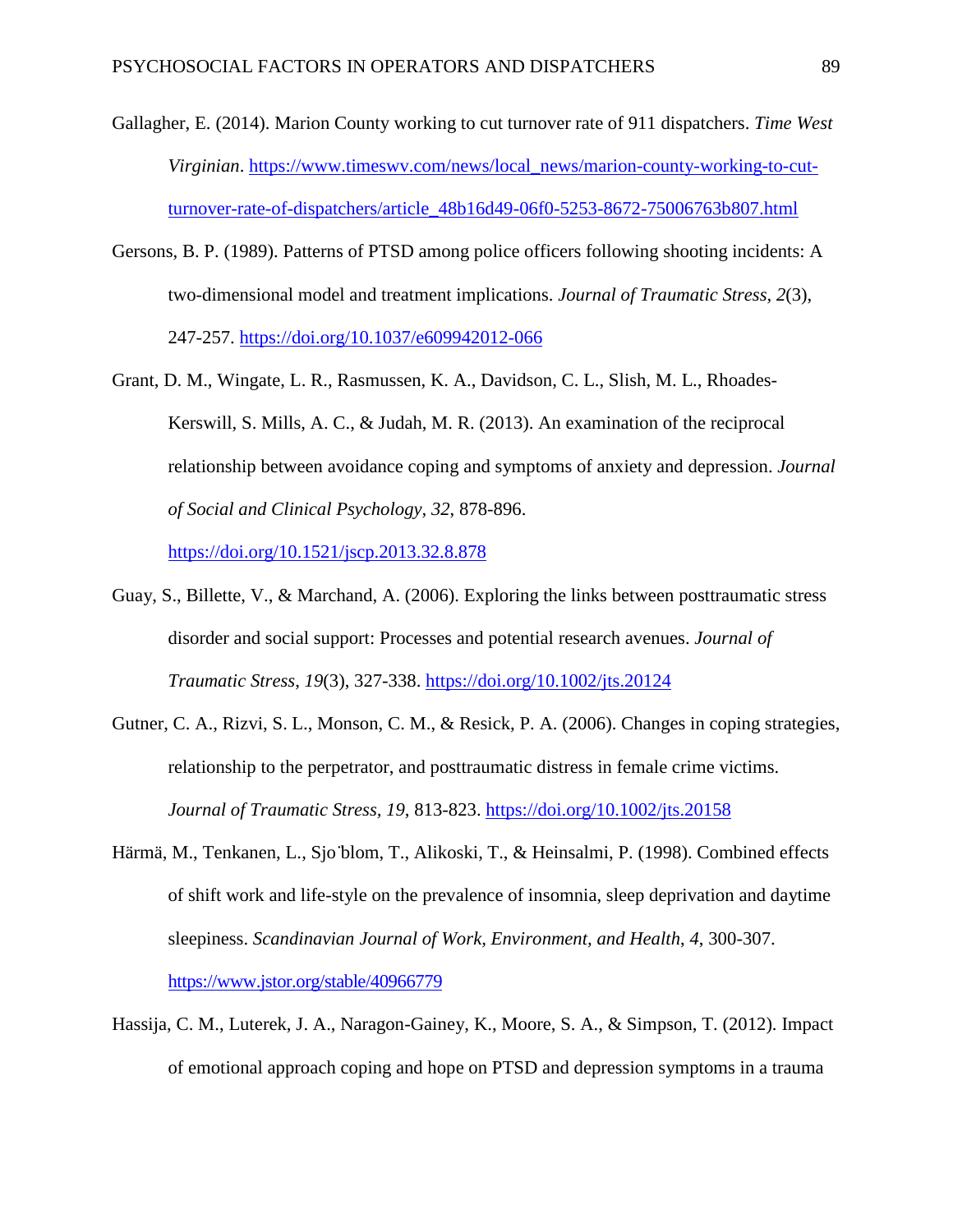exposed sample of veterans receiving outpatient VA mental health care services. *Anxiety, Stress & Coping, 25*(5), 559-573.<https://doi.org/10.1080/10615806.2011.621948>

- Haugen, P. T., Evces, M., & Weiss, D. S. (2012). Treating posttraumatic stress disorder in first responders: A systematic review. *Clinical Psychology Review, 32*(5), 370-380. <https://doi.org/10.1016/j.cpr.2012.04.001>
- Henderson, A. S. (1992). Social support and depression. In H. O. F. Veil & U. Baumann (Eds.), *Meaning and measurement of social support*. Hemisphere.
- Holahan, C. J., & Moos, R. H. (1981). Social support and psychological distress: A longitudinal analysis. *Journal of Abnormal Psychology, 90*(4), 365-370. [https://doi.org/10.1037/0021-](https://doi.org/10.1037/0021-843X.90.4.365) [843X.90.4.365](https://doi.org/10.1037/0021-843X.90.4.365)
- Horneffer, K. J., & Fincham, F. D. (1995). Construct of attributional style in depression and marital distress. *Journal of Family Psychology*, *9*, 186-195. [https://doi.org/10.1037/0893-](https://doi.org/10.1037/0893-3200.9.2.186) [3200.9.2.186](https://doi.org/10.1037/0893-3200.9.2.186)
- Hostinar, C. E., & Gunnar, M. R. (2013). Future directions in the study of social relationships as regulators of the HPA axis across development. *Journal of Clinical Child & Adolescent Psychology, 42*(4), 564-575.<https://doi.org/10.1080/15374416.2013.804387>
- Iob, E., Kirschbaum, C., & Steptoe, A. (2018). Positive and negative social support and HPAaxis hyperactivity: Evidence from glucocorticoids in human hair. *Psychoneuroendocrinology*, *96*, 100-108.

<https://doi.org.ezproxy.pcom.edu/10.1016/j.psyneuen.2018.06.008>

Jenkins, S. R. (1997). Coping and social support among emergency dispatchers: Hurricane Andrew. *Journal of Social Behaviors and Personality, 12,* 201-216.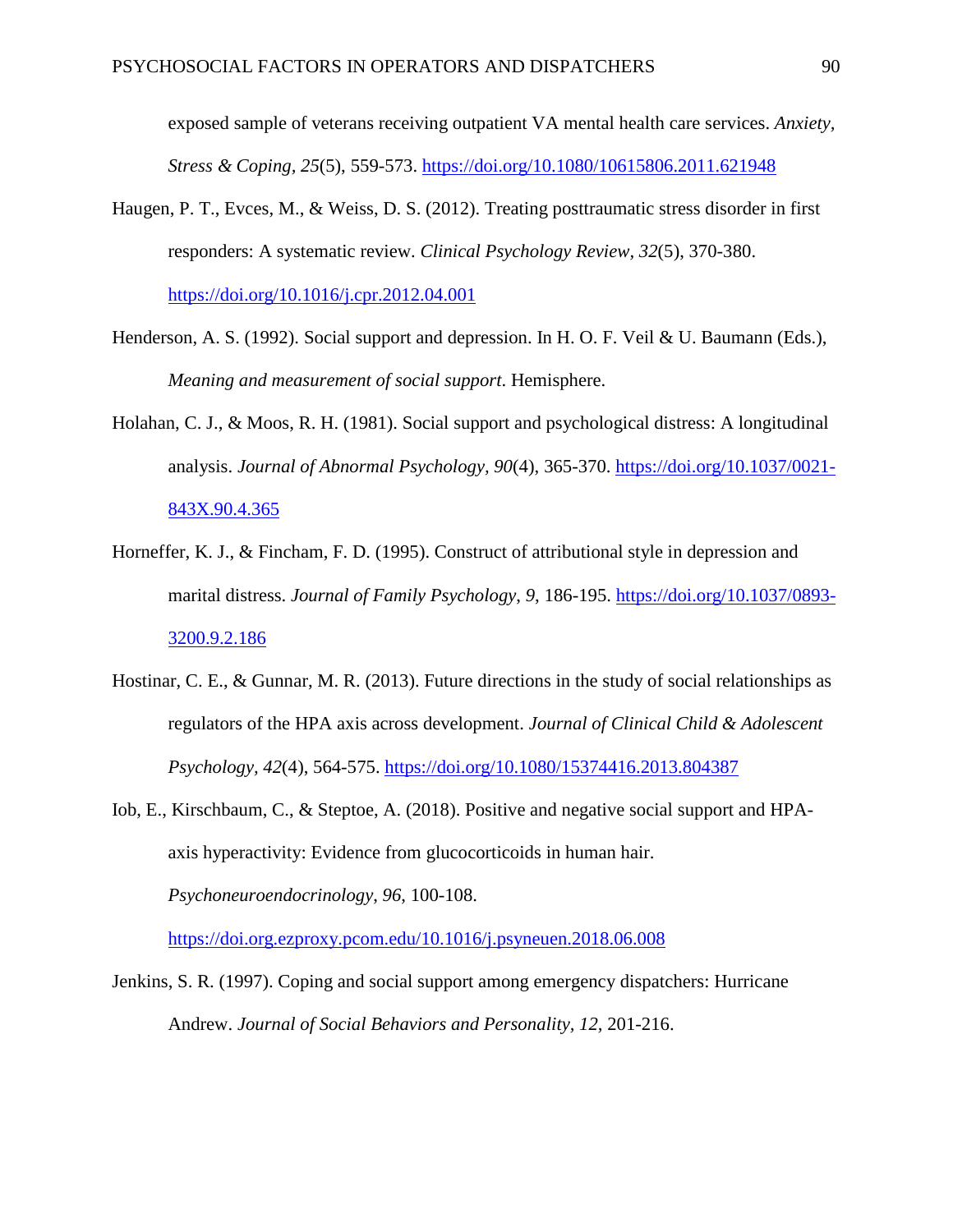- Jones, S., Nagel, C., McSweeney, J., & Curran, G. (2018). Prevalence and correlates of psychiatric symptoms among first responders in a southern state. *Archives of Psychiatric Nursing*, *32*, 828-835.<https://doi.org/10.1016/j.apnu.2018.06.007>
- Joseph, S., Williams, R. M. (Oxon), D. P., & Yule, W. (1997). Understanding post-traumatic stress: a psychosocial perspective on PTSD and treatment. *Wiley.*
- Klimley, K. E., Van Hasselt, V. B., & Stripling, A. M. (2018). Posttraumatic stress disorder in police, firefighters, and emergency dispatchers. *Aggression and Violent Behavior*, *43*, 33- 44.<https://doi.org/10.1016/j.avb.2018.08.005>
- Kondrat, D. C., Sullivan, W. P., Wilkins, B., Barrett, B. J., & Beerbower, E. (2018). The mediating effect of social support on the relationship between the impact of experienced stigma and mental health. *Stigma and Health*, *3*(4), 305-314. <https://doi.org/10.1037/sah0000103>
- Kroenke, K., Spitzer, R. L., Williams, J. B. W., Palacios, J. E., Khondoker, M., Achilla, E., Tylee, A., & Hotopf, M. (2016). Patient Health Questionnaire--9. PLoS ONE, 11(7), 1– 13.
- Kroenke, K., Strine, T. W., Spitzer, R. L., Williams, J. B. W., Berry, J. T., & Mokdad, A. H. (2009). The PHQ-8 as a measure of current depression in the general population. *Journal of Affective Disorders*, *114*(1), 163-173.<https://doi.org/10.1016/j.jad.2008.06.026>
- Krohne, H. W. (1993) Vigilance and cognitive avoidance as concepts in coping research. In H. W. Krohne (Ed.), *Attention and avoidance* (pp. 19-50). Hogrefe & Huber.
- Lepore, S. J. (2001). A social-cognitive processing model of emotional adjustment to cancer. In A. Baum & B. L. Andersen (Eds.), *Psychosocial interventions for cancer* (pp. 99-116). American Psychological Association. <https://doi.org/10.1037/10402-006>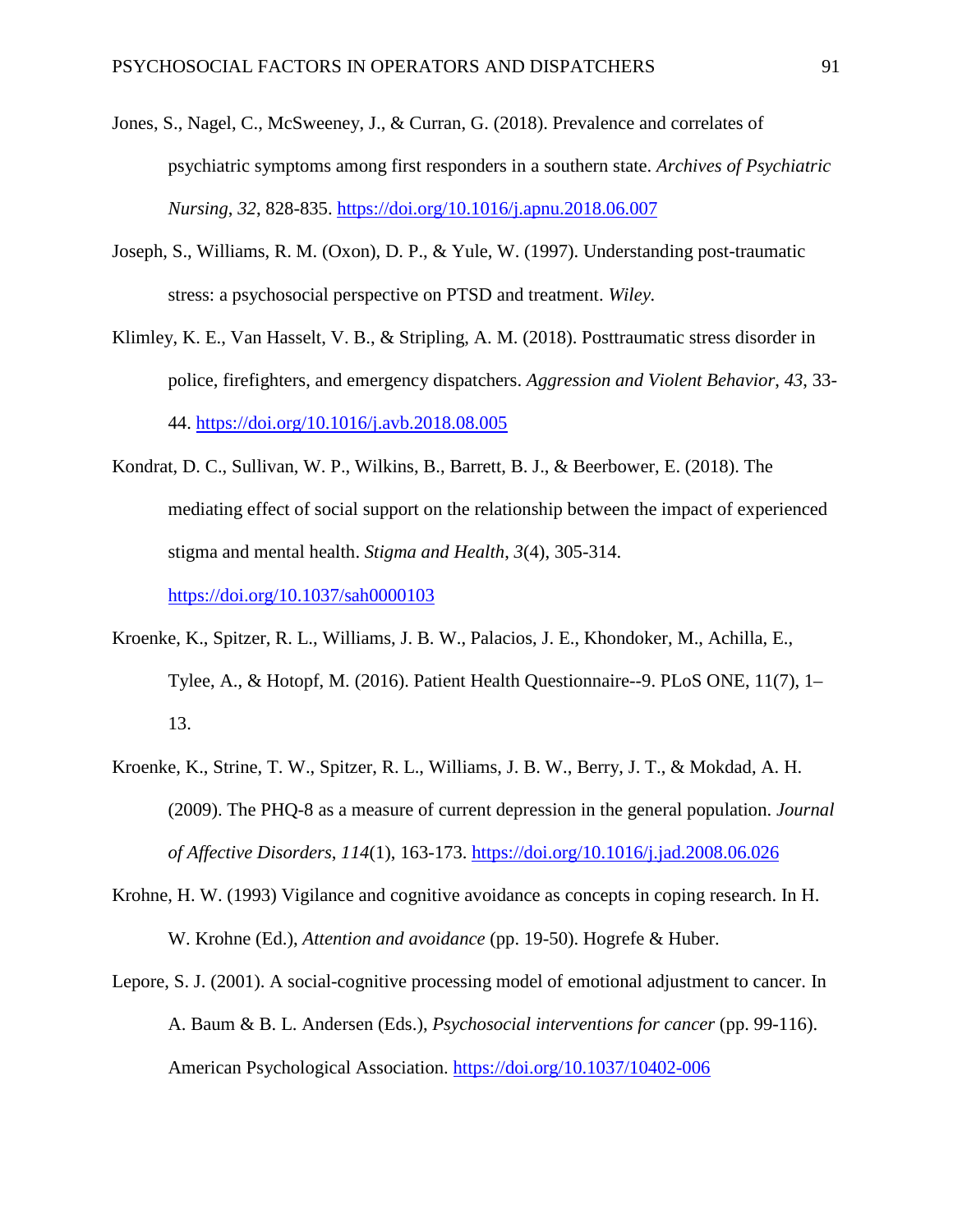- Lepore, S. J., & Greenberg, M. A. (2002). Mending broken hearts: Effects of expressive writing on mood, cognitive processing, social adjustment, and mental health following a relationship breakup. *Psychology & Health, 17*, 547-560. <https://doi.org/10.1080/08870440290025768>
- Lepore, S. J., Silver, R. C., Wortman, C. B., & Wayment, H. A. (1996). Social constraints, intrusive thoughts, and depressive symptoms among bereaved mothers. *Journal of Personality and Social Psychology, 70*, 271-282.
- Levenson, R. L. (nd). Psychological issues in line-of-duty suicides. *Badge of Life Canada Library*. [http://k9s4vets.files.wordpress.com/2013/02/levenson-psychological-issues-in](http://k9s4vets.files.wordpress.com/2013/02/levenson-psychological-issues-in-line-of-duty-%20suicides.pdf)[line-of-duty-](http://k9s4vets.files.wordpress.com/2013/02/levenson-psychological-issues-in-line-of-duty-%20suicides.pdf) suicides.pdf
- Lewis, S. & Cooper, C. L. (1999). The work–family research agenda in changing contexts. *Journal of Occupational Health Psychology*, *4*(4), 382-393. [https://doi.org/10.1037/1076-](https://doi.org/10.1037/1076-8998.4.4.382) [8998.4.4.382](https://doi.org/10.1037/1076-8998.4.4.382)
- Lilly, M. M., & Allen, C. E. (2015). Psychopathology and psychological inflexibility in 9-1-1 telecommunicators. *Journal of Traumatic Stress, 28*, 1-5.

<https://doi.org/10.1002/jts.22004>

- Lilly, M. M., & Graham-Bermann, S. A. (2010). Intimate partner violence and PTSD: The moderating role of emotion-focused coping. *Violence and Victims, 25*, (5), 604-616. <https://doi.org/10.1891/0886-6708.25.5.604>
- Littleton, H., Horsley, S., John, S., & Nelson, D. (2007). Trauma coping strategies and psychological distress: A meta-analysis. *Journal of Traumatic Stress, 20*, 977-988. <https://doi.org/10.1002/jts.20276>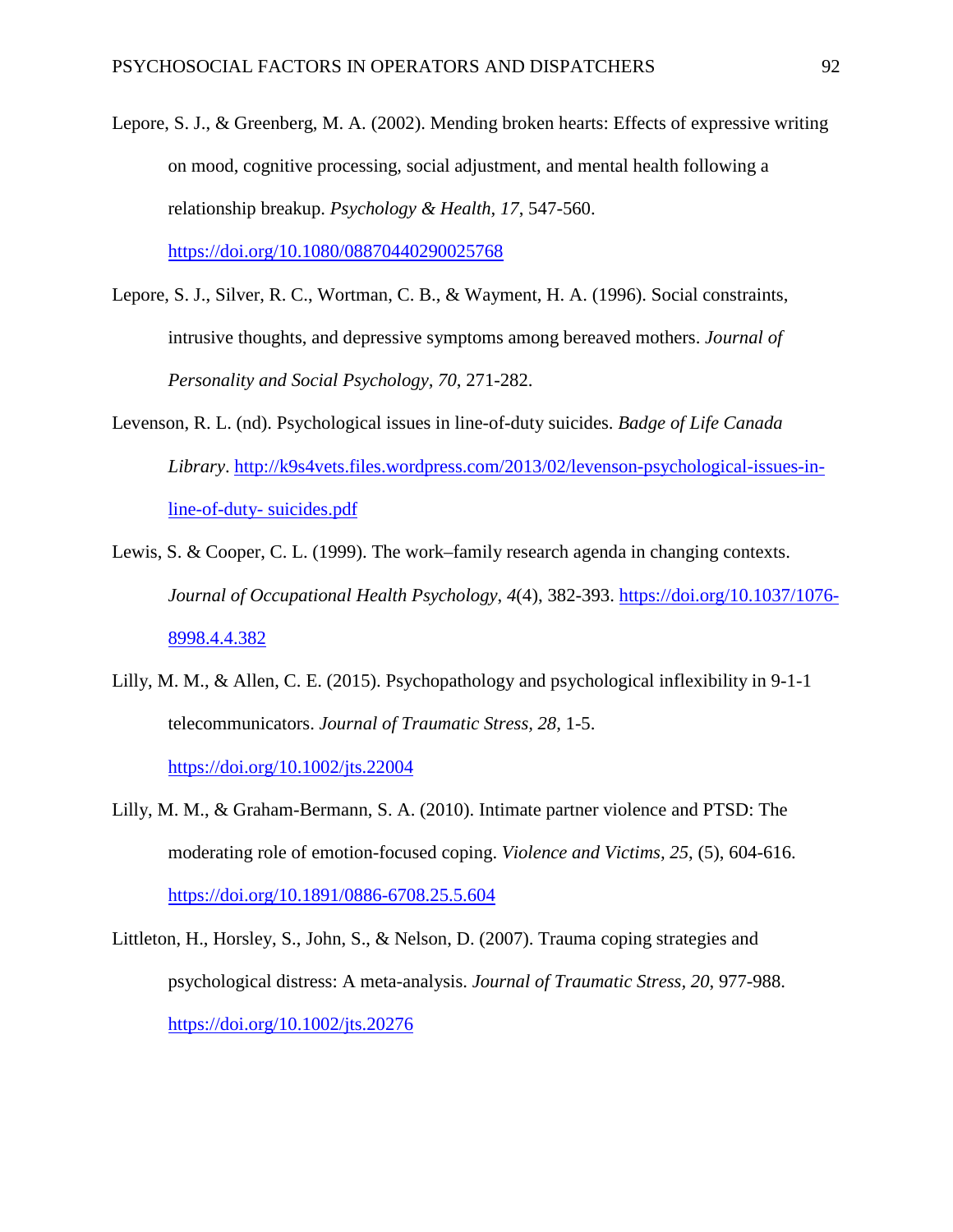- Lupien, S. J., Maheu, F., Tu, M., Fiocco, A., & Schramek, T. E. (2007). The effects of stress and stress hormones on human cognition: Implications for the field of brain and cognition. *Brain and Cognition*, *65*, 209-237.<https://doi.org/10.1016/j.bandc.2007.02.007>
- Maciejewski, P., Zhang, B., Block, S., Prigerson, H. (2007). An empirical examination of the stage theory of grief. *Journal of the American Medical Association*, *297*, 716-723. <https://doi:10.1001/jama.297.7.716>
- Maia, D. B., Marmar, C. R., Metzler, T., Nóbrega, A., Berger, W., Mendlowicz, M. V., Coutinho, E. S. F., & Figueira, I. (2007). Post-traumatic stress symptoms in an elite unit of Brazilian police officers: Prevalence and impact on psychosocial functioning and on physical and mental health. *Journal of Affective Disorders, 9*7(1), 241-245. <https://doi.org/10.1016/j.jad.2006.06.004>
- Mann, M. (2016). Should dispatchers be officially classified as first responders? *Police One.*  [https://www.police1.com/police-products/communications/articles/should-dispatchers](https://www.police1.com/police-products/communications/articles/should-dispatchers-be-officially-classified-as-first-responders-wVUyKz1lAZZtHnS8/)[be-officially-classified-as-first-responders-wVUyKz1lAZZtHnS8/](https://www.police1.com/police-products/communications/articles/should-dispatchers-be-officially-classified-as-first-responders-wVUyKz1lAZZtHnS8/)
- Manocchia, M., Keller, S., & Ware, J. E. (2001). Sleep problems, health-related quality of life, work functioning and health care utilization among the chronically ill. *Quality of Life Research: An International Journal of Quality of Life Aspects of Treatment, Care and Rehabilitation*, *10*(4), 331-345. [https://10.1023/a:1012299519637](https://10.0.3.255/a:1012299519637)
- Marquié, J. C., Foret, J., & Queinnec, Y. (1999). Effects of age, working hours, and job content on sleep: A pilot study. *Experimental Aging Research, 25*(12), 421-427. <https://doi.org/10.1080/036107399243896>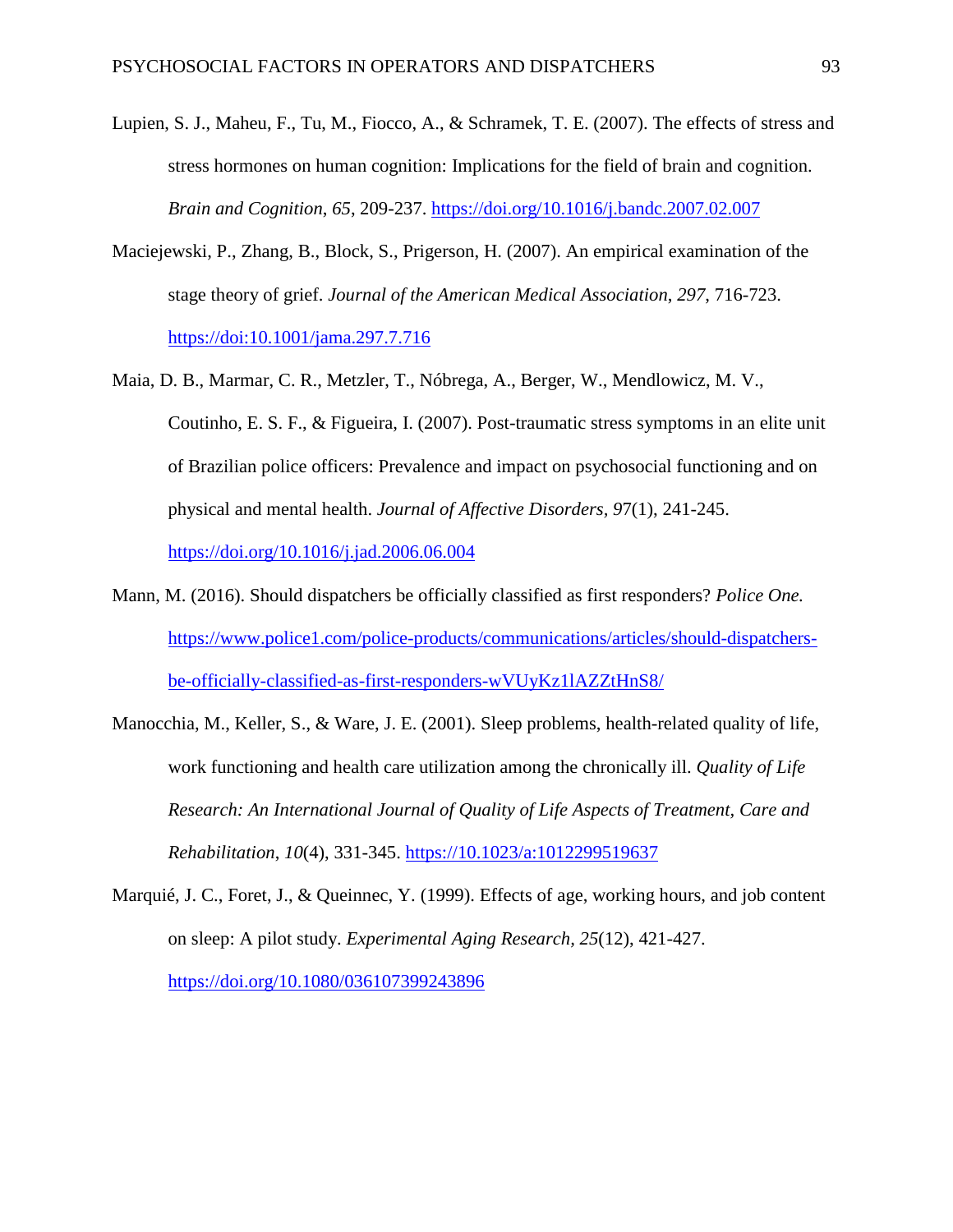- Martin, M., Marchand, A., Boyer, R., & Martin, N. (2009). Predictors of the development of posttraumatic stress disorder among police officers. *Journal of Trauma & Dissociation, 10*(4), 451-468. <https://doi.org/10.1080/15299730903143626>
- Masel, C. N., Terry, D. J., & Gribble, M. (1996). The effects of coping on adjustment: Reexamining the goodness of fit model of coping effectiveness. *Anxiety, Stress, and Coping, 9,* 279-300.<https://doi.org/10.1080/10615809608249407>
- Matricciani, L., Bin, Y. S., Lallukka, T., Kronholm, E., Wake, M., Paquet, C., Dumuid, D., & Olds, T. (2018). Rethinking the sleep-health link. *Sleep Health: Journal of the National Sleep Foundation*, *4*(4), 339-348.<https://doi.org/10.1016/j.sleh.2018.05.004>
- McEwen, B. S. (2006). Protective and damaging effects of stress mediators: Central role of the brain. *Dialogues in Clinical Neuroscience*, *8*(4), 367-381. [https://10.31887/DCNS.2006.8.4/bmcewen](https://10.0.124.143/DCNS.2006.8.4/bmcewen)
- McFarlane, A. C., & Papay, P. (1992). Multiple diagnoses in posttraumatic stress disorder in the victims of a natural disaster. *Journal of Nervous and Mental Disease, 180*(8), 498-504. <https://doi.org/10.1097.00005053-199208000-00004>
- Morin, C. M., Bootzin, R. R., Buysse, D. J., Edinger, J. D., Espie, C. A., & Lichstein, K. L. (2006). Psychological and behavioral treatment of insomnia: Update of the recent evidence (1998-2004). *Sleep, 29*, 1398-1414.<https://doi.org/10.1093/sleep/29.11.1398>
- Murawski, B., Wade, L., Plotnikoff, R. C., Lubans, D. R., & Duncan, M. J. (2018). A systematic review and meta-analysis of cognitive and behavioral interventions to improve sleep health in adults without sleep disorders. *Sleep Medicine Reviews*, *40*, 160-169. <https://doi.org/10.1016/j.smrv.2017.12.003>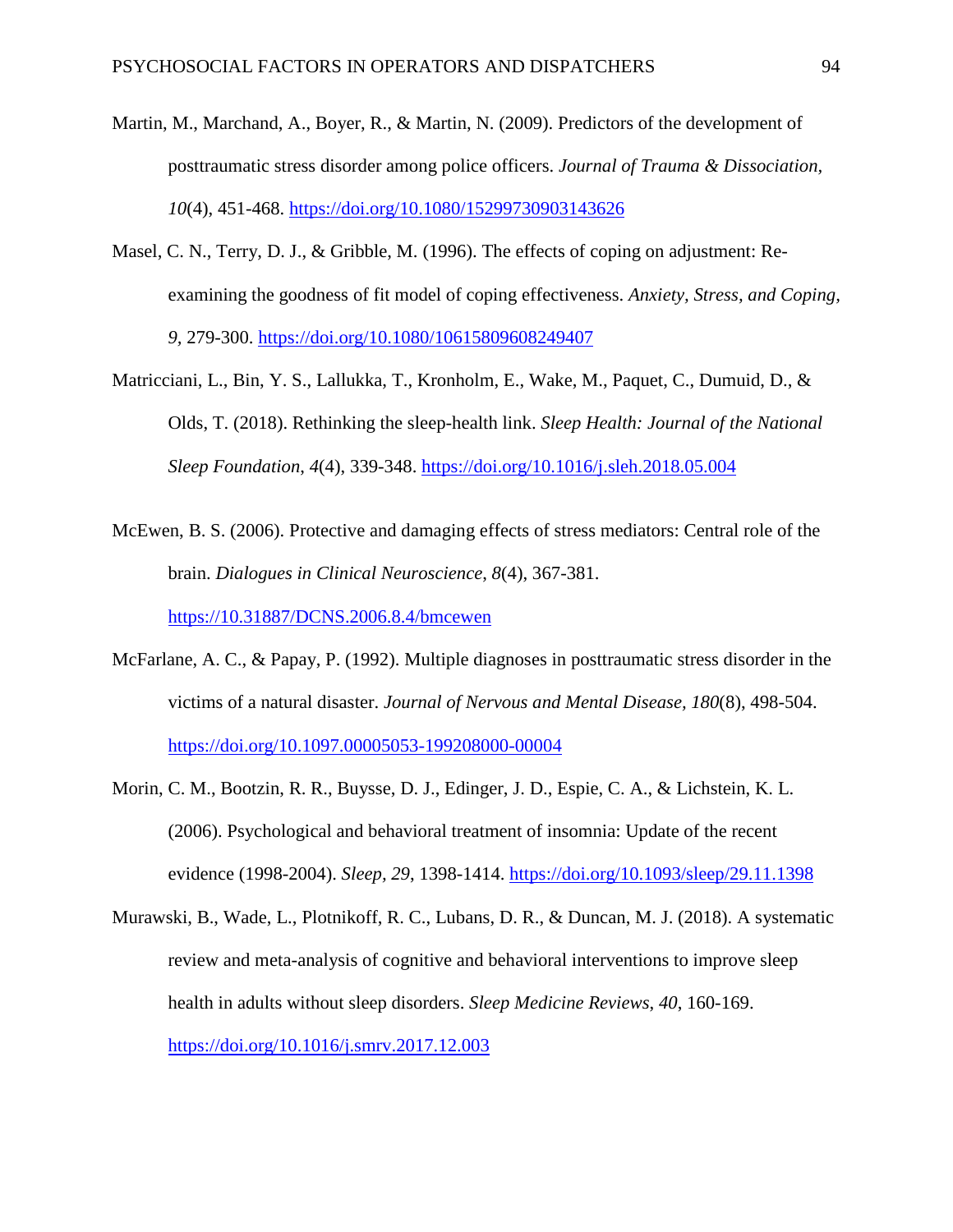National Center for PTSD. (2018, September 13). How common is PTSD is adults? *U.S. Department of Veteran Affairs.* 

[https://www.ptsd.va.gov/understand/common/common\\_adults.asp](https://www.ptsd.va.gov/understand/common/common_adults.asp)

- Noronha Liberalesso, P. B., Klagenberg D'Andrea, K. F., Cordeiro, M. L., Zeigelboim, B. S., Mendes Marques, J., & Jurkiewicz, A. L. (2012). Effects of sleep deprivation on central auditory processing. *BMC Neuroscience*, *13*(1), 83-89. [https://doi.org/10.1186/1471-](https://doi.org/10.1186/1471-2202-13-83) [2202-13-83](https://doi.org/10.1186/1471-2202-13-83)
- Ozer, E. J., Best, S. R., Lipsey, T. L., & Weiss, D. S. (2008). Predictors of posttraumatic stress disorder and symptoms in adults: A meta-analysis. *Psychological Bulletin, 129*(1), 52-73. <https://doi.org/10.1037/0033-2909.129.1.5>
- Payne, D. M. (1993). Role disequilibrium among police dispatchers. *Policing: An International Journal of Police Strategies & Management*, 99-112.
- Petty, A. (2012). Demands, stress of the job means high turnover for emergency dispatchers. [https://herald-review.com/news/local/demands-stress-of-the-job-means-high-turnover](https://herald-review.com/news/local/demands-stress-of-the-job-means-high-turnover-for-emergency/article_56aa9990-3142-11e2-a107-0019bb2963f4.html)[for-emergency/article\\_56aa9990-3142-11e2-a107-0019bb2963f4.html](https://herald-review.com/news/local/demands-stress-of-the-job-means-high-turnover-for-emergency/article_56aa9990-3142-11e2-a107-0019bb2963f4.html)
- Pierce, H., & Lilly, M. M. (2012). Duty-related trauma exposure in 911 telecommunicators: Considering the risk for posttraumatic stress. *Journal of Traumatic Stress*, *25*(2), 211- 215. <https://doi.org/10.1002/jts.21687>
- Poudel-Tandukar, K., Jacelon, C. S., Bertone-Johnson, E. R., Gautam, B., Palmer, P. H., & Hollon, S. D. (2020). Coping strategies and stress among resettled Bhutanese adults in Massachusetts. *American Journal of Orthopsychiatry*.<https://doi.org/10.1037/ort0000453>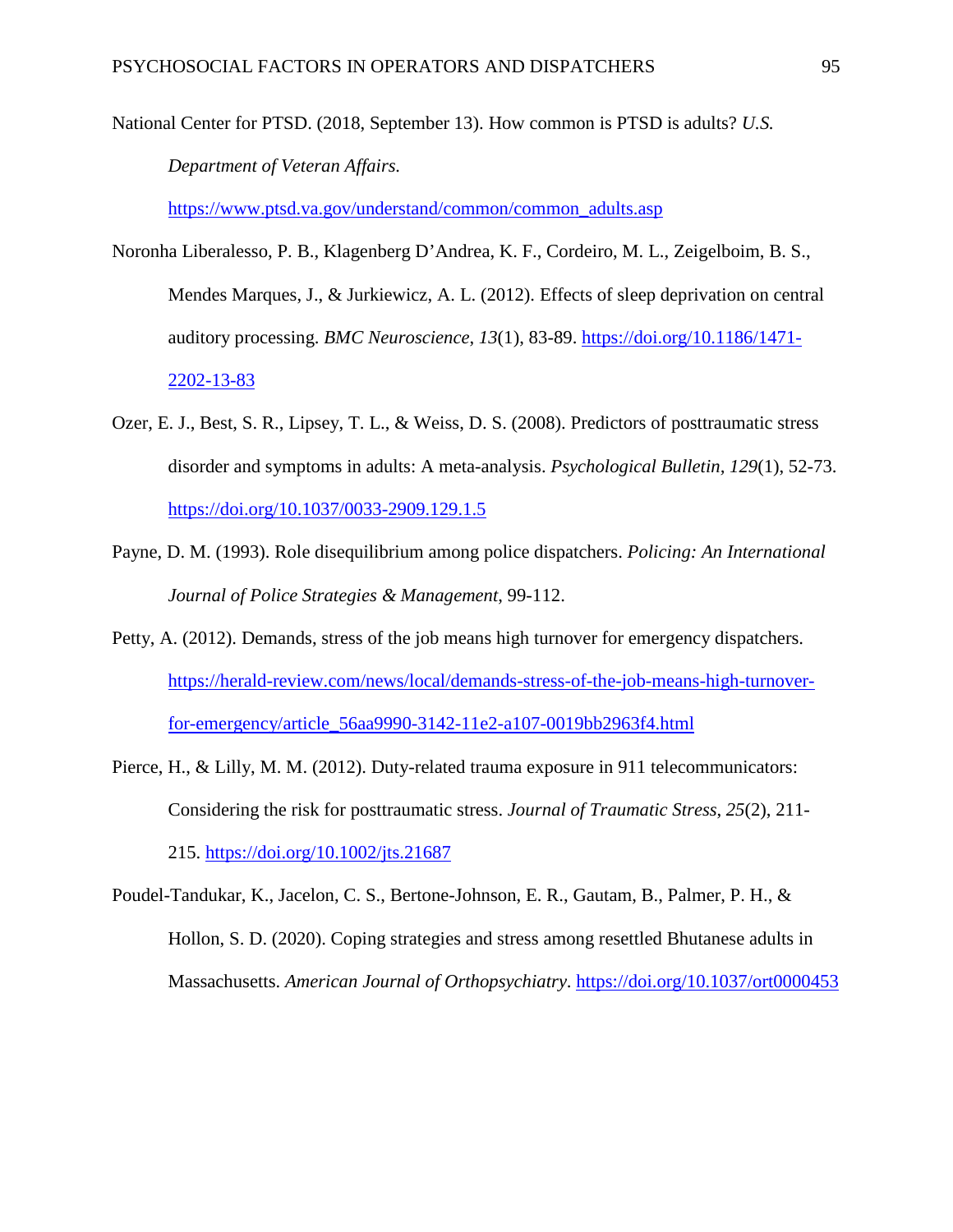- Reul, J. M. H. M., Bilang-Bleuel, A., Droste, S., Linthorst, A. C. E., Holsboer, F., & Gesing, A. (2000). New mode of hypothalamic-pituitary-adrenocortical axis regulation: Significance for stress-related disorders. *Zeitschrift für Rheumatologie*, *59*(2), 22-25.
- Reynolds, C. F., Hoch, C. C., Buysse, D. J., Houck, P. R., Schlernitzauer, M., Pasternak, R. E., Frank, E., Mazumdar, S., & Kupfer, D. J. (1993). Sleep after spousal bereavement: A study of recovery from stress. *Biological Psychiatry*, *34*(11), 791-797. [https://doi.org/10.1016/0006-3223\(93\)90068-O](https://doi.org/10.1016/0006-3223(93)90068-O)
- Ribet, C., & Derriennic, F. (1999). Age, working conditions, and sleep disorders: A longitudinal analysis in the French cohort ESTEV. *Sleep*, *22*(4), 491-504.

<https://doi.org/10.1093/sleep/22.4.491>

- Robinson, H. M., Sigman, M. R., & Wilson, J. P. (1997). Duty-related stressors and PTSD symptoms in suburban police officers. *Psychological Reports, 81*(3), 835-845. <https://doi.org/10.2466/pr0.1997.81.3.835>
- Robinson-Kitt, L. (2009). *Breaking the silence: Insights into the impact of being a firefighter on men's mental health* [Unpublished doctoral dissertation]. University of British Columbia. [https://10.14288/1.0053826](https://10.0.55.208/1.0053826)
- Rojas, S. M., Bujarski, S., Babson, K. A., Dutton, C. E., & Feldner, M. T. (2014). Understanding PTSD comorbidity and suicidal behavior: Associations among histories of alcohol dependence, major depressive disorder, and suicidal ideation and attempts. *Journal of Anxiety Disorders, 28,* 318-325.<http://doi.org/10.1016/j.janxdis.2014.02.004>
- Römer, B., Lewicka, S., Kopf, D., Lederbogen, F., Hamann, B., Gilles, M., Shilling, C., Onken, V., Frankhauser, P., & Deuschle, M. (2009). Cortisol metabolism in depressed patients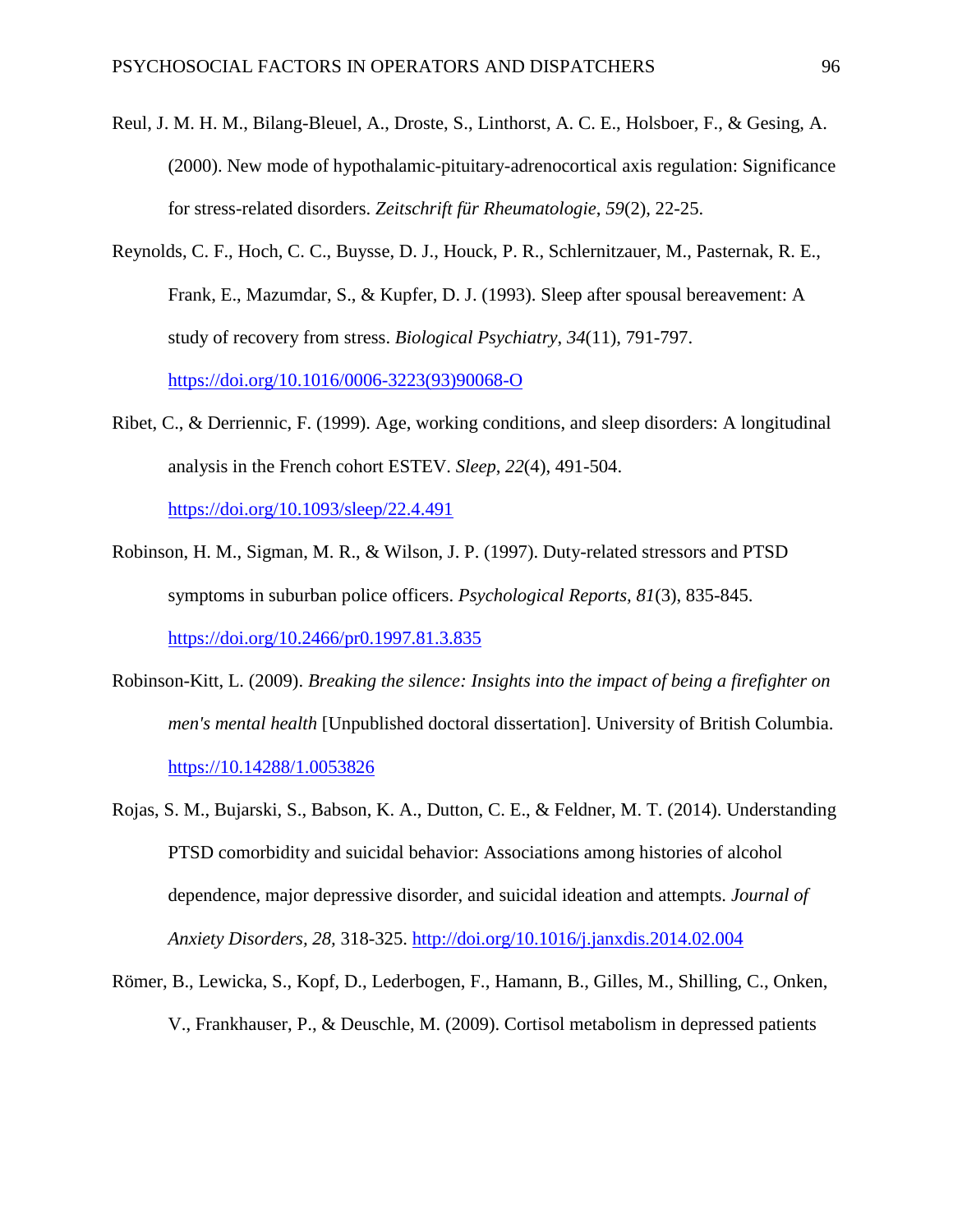and healthy controls. *Neuroendocrinology, 90*(3), 301-306.

<https://doi.org/10.1159/000235904>

- Roth, S., & Cohen L. J. (1986). Approach, avoidance, and coping with stress. *American Psychology 41*, 813-819.<https://doi.org/10.1037/0003-066X.41.7.813>
- Rubinstein, M. L., & Selwyn, P. A. (1998). High prevalence of insomnia in an outpatient population with HIV infection. *Journal of Acquired Immune Deficiency Syndromes and Human Retrovirology: Official Publication of the International Retrovirology Association*, *19*(3), 260-265. [https://www.natap.org/2008/HIV/041108\\_01.htm](https://www.natap.org/2008/HIV/041108_01.htm)
- Rytwinski, N. K., Scur, M. D., Feeny, N. C., & Youngstrom, E. A. (2013). The co-occurrence of major depressive disorder among individuals with posttraumatic stress disorder: A metaanalysis. *Journal of Traumatic Stress*, *26*(3), 299-309.<https://doi.org/10.1002/jts.21814>
- Salary.com. (2019). Hourly wage for dispatcher salary in the United States. <https://www.salary.com/research/salary/benchmark/dispatcher-hourly-wages>
- Sapolsky, R. M. (1996). Why stress is bad for your brain. *Science, 273,* 749-750. [https://10.1126/science.273.5276.749](https://10.0.4.102/science.273.5276.749)
- Sattler, D. N., Boyd, B., & Kirsch, J. (2013). Trauma-exposed firefighters: Relationships among posttraumatic growth, posttraumatic stress, resource availability, coping and critical incident stress debriefing experience. *Stress and Health, 30*(5), 356-365.

<https://doi.org/10.1002/smi.2608>

Scharlau, F., Pietzner, D., Vogel, M., Gaudl, A., Ceglarek, U., Thiery, J., Kratzsch, J., Hiemisch, A., & Kiess, W. (2018). Evaluation of hair cortisol and cortisone change during pregnancy and the association with self-reported depression, somatization, and stress symptoms. *Stress, 21*(1), 43-50. <https://doi.org/10.1080/10253890.2017.1392507>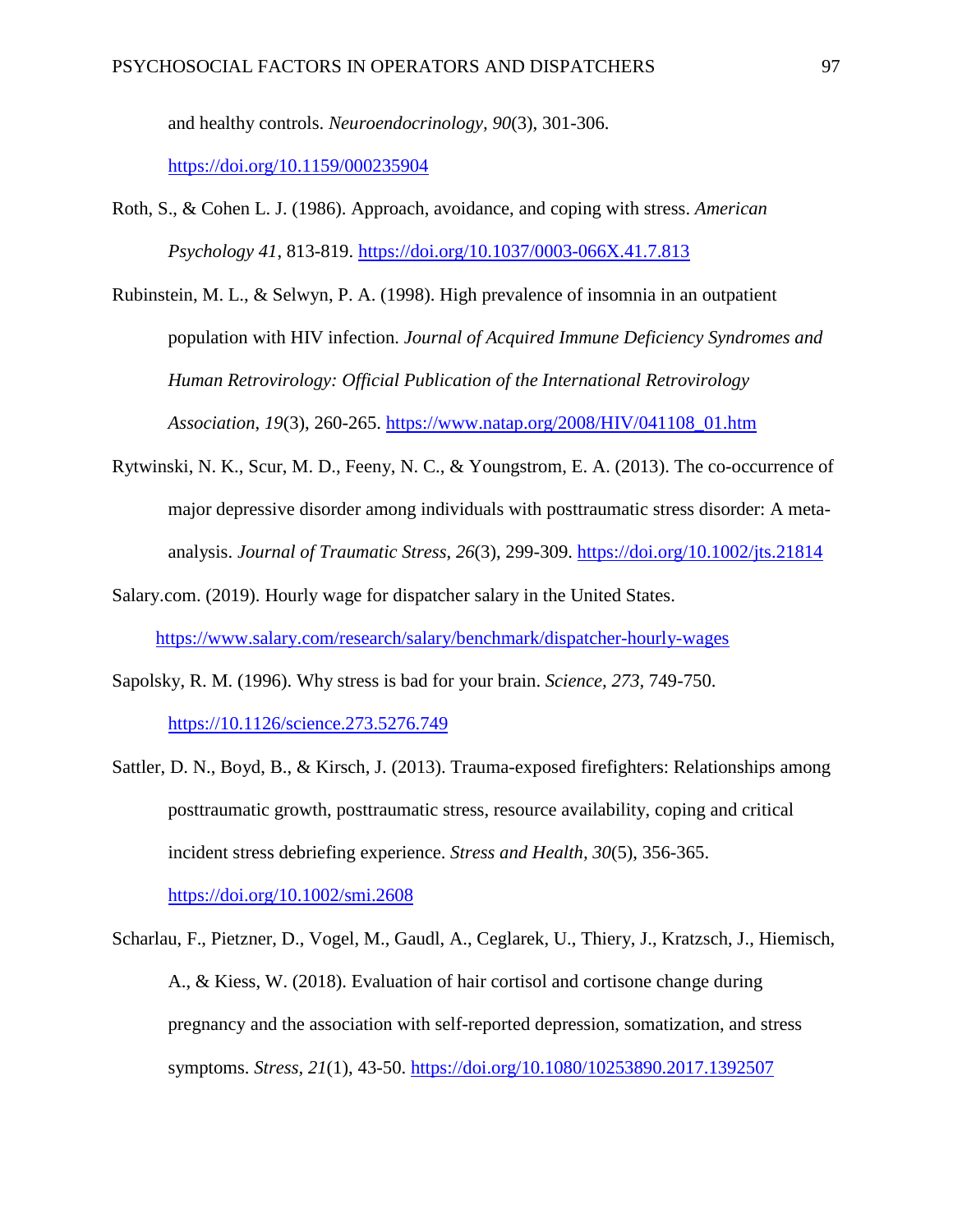- Schnider, K. R., Elhai, J. D., & Gray, M. J. (2007). Coping style use predicts posttraumatic stress and complicated grief symptom severity among college students reporting a traumatic loss. *Journal of Counseling Psychology*, *54*(3), 344-350. [https://doi.org/10.1037/0022-](https://doi.org/10.1037/0022-0167.54.3.344) [0167.54.3.344](https://doi.org/10.1037/0022-0167.54.3.344)
- Schnurr, P. P., Ford, J. D., Friedman, M. J., Green, B. L., Dain, B. J., & Sengupta, A. (2000). Predictors and outcomes of post- traumatic stress disorder in World War II veterans exposed to mustard gas. *Journal of Consulting and Clinical Psychology*, *68*, 258-268. <https://doi.org/10.1037/0022-006X.68.2.258>
- Schnurr, P. P., Lunney, C. A., & Sengupta, A. (2004). Risk factors for the development versus maintenance of posttraumatic stress disorder. *Journal of Traumatic Stress, 17*, 85-95. <https://doi.org/10.1023/B:JOTS.0000022614.21794.f4>
- Scully, P. J. (2011). Taking care of staff: A comprehensive model of support for paramedics and emergency medical dispatchers. *Traumatology*, *17*(4), 35-42. <https://doi:10.1177/1534765611430129>
- Semmer, N. K., Elfering, A., Jacobshagen, N., Perrot, T., Beehr, T. A., & Boos, N. (2008). The emotional meaning of instrumental social support. *International Journal of Stress Management*, *15*(3), 235-251.<https://doi.org/10.1037/1072-5245.15.3.235>
- Shakespeare-Finch, J., Rees, A., & Armstrong, D. (2015). Social support, self-efficacy, trauma and well-being in emergency medical dispatchers. *Social Indicators Research*, *123*(2), 549-565. <https://doi.org/10.1007/s11205-014-0749-9>
- Shuler, S., & Davenport Sypher, B. (2000). Seeking emotional labor: When managing the heart enhances the work experience. *Management Communication Quarterly, 14*(1), 50-89. <https://doi.org/10.1177/0893318900141003>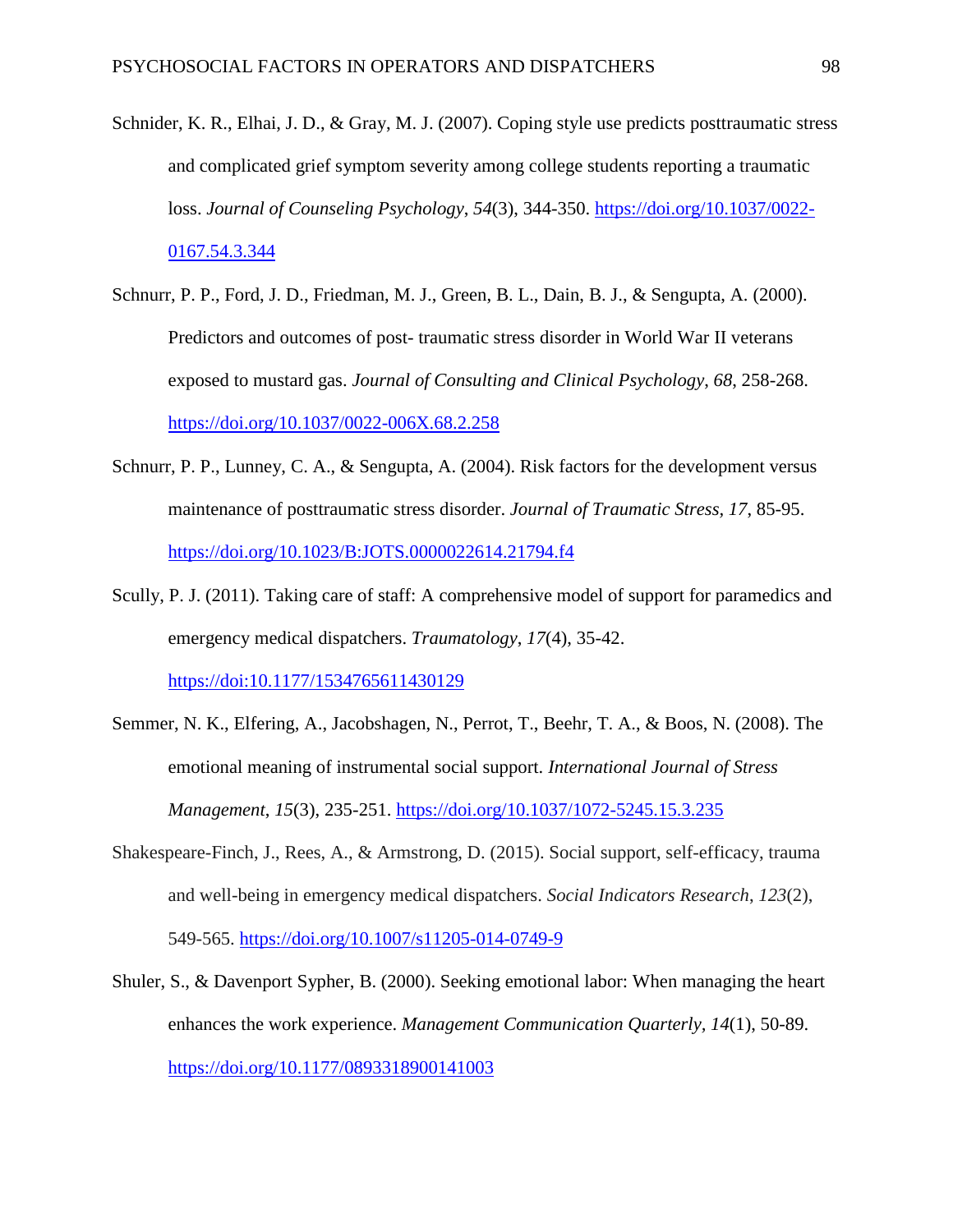- Snyder, C. R., & Pulvers, K. M. (2001). Dr. Seuss, the coping machine, and "Oh, the Places You'll Go." In C. R. Snyder (Ed.), *Coping with stress: Effective people and processes* (pp. 3-29). Oxford University Press.
- Soria, J. R. (n.d.). Emergency Dispatcher Vulnerabilities. *Office of Suicide & Violence Prevention*, 14. [https://www.nova.edu/suicideprevention/forms/newsletter-winter-](https://www.nova.edu/suicideprevention/forms/newsletter-winter-2020.pdf#page=14)[2020.pdf#page=14](https://www.nova.edu/suicideprevention/forms/newsletter-winter-2020.pdf#page=14)
- Spitzer, R. L. (1999). Patient health questionnaire: PHQ. New York State Psychiatric Institute.
- Spitzer, R.L., Kroenke, K., & Williams, J.B.W. (1999). Patient health questionnaire study group. Validity and utility of a self-report version of PRIME-MD: The PHQ Primary Care Study. *Journal of American Medicine Association*, *282,* 1737-44. <https://doi:10.1001/jama.282.18.1737>
- Stafford, M., Gardner, M., Kumari, M., Kuh, D., & Ben-Shlomo, Y. (2013). Social isolation and diurnal cortisol patterns in an ageing cohort. *Psychoneuroendocrinology, 38*, 2737–2745. <https://doi.org/10.1016/j.psyneuen.2013.07.002>
- Staufenbiel, S. M., Koenders, M. A., Giltay, E. J., Elzinga, B. M., Manenschijn, L., Hoencamp, E., van Rossum, E. F. C., & Spijker, A. T. (2014). Recent negative life events increase hair cortisol concentrations in patients with bipolar disorder. *Stress, 17*, 451-459 <https://doi.org/10.3109/10253890.2014.968549>
- Stein, M. B., Chartier, M., & Walker, J. R. (1993). Sleep in nondepressed patients with panic disorder: Systematic assessment of subjective sleep quality and sleep disturbance. *Sleep 16*, 724-726. <https://doi.org/10.1093/sleep/16.8.724>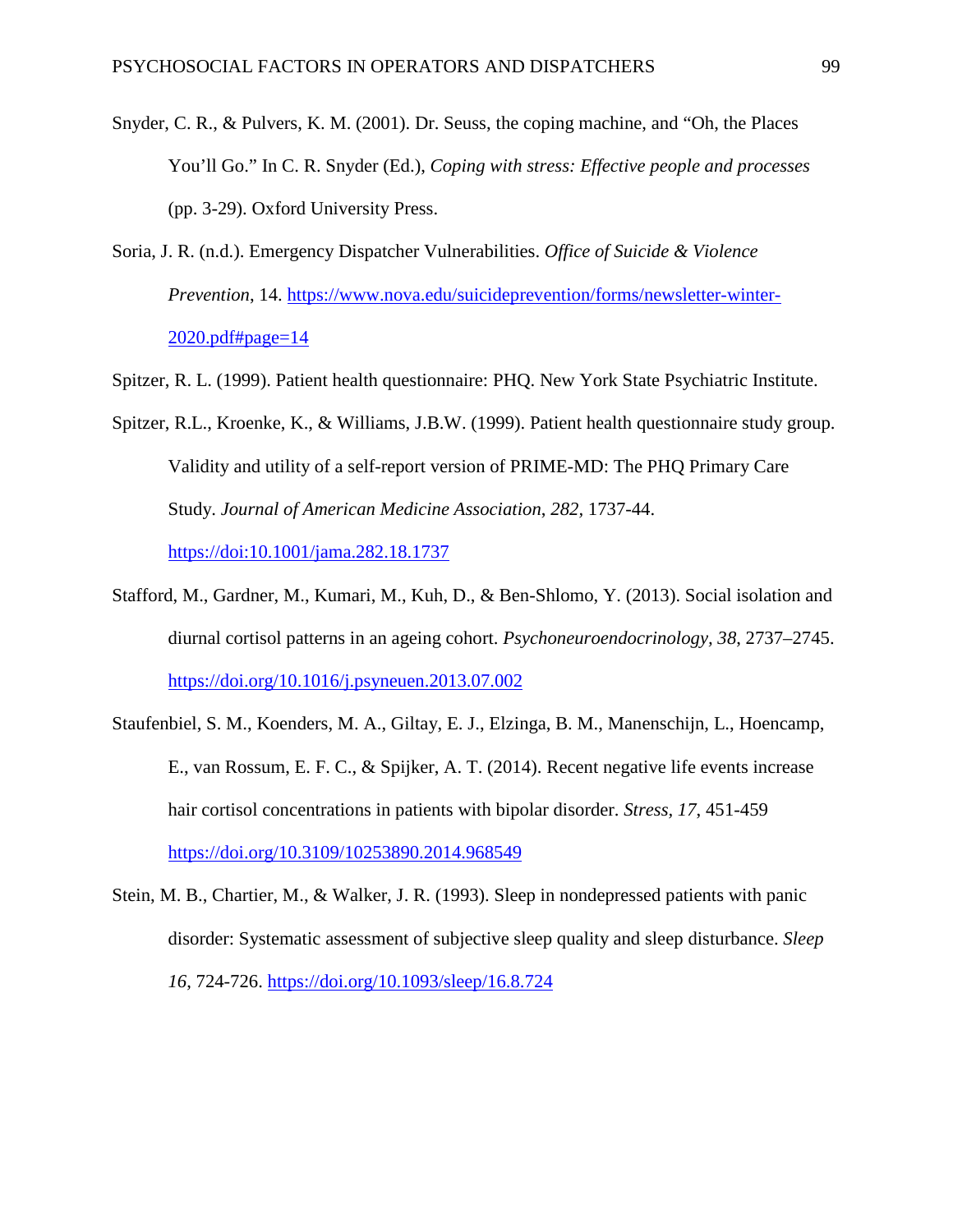- Stein, M. B., Kroft, C. D., & Walker, J. R. (1993). Sleep impairment in patients with social phobia. *Psychiatry Research*, *49,* 251-256. [https://doi.org/10.1016/0165-1781\(93\)90065-](https://doi.org/10.1016/0165-1781(93)90065-O)  $\overline{O}$  $\overline{O}$  $\overline{O}$
- Steinkopf, B., Reddin, R. A., Black, R. A., Van Hasselt, V. B., & Couwels, J. (2018). Assessment of stress and resiliency in emergency dispatchers. *Journal of Police and Criminal Psychology, 33*, 398-411. <https://doi.org/10.1007/s11896-018-9255-3>
- Steptoe, A., Owen, N., Kunz-Ebrecht, S.R., & Brydon, L. (2004). Loneliness and neuroendocrine, cardiovascular, and inflammatory stress responses in middle-aged men and women. *Psychoneuroendocrinology 29* (5), 593-611. [https://doi.org/10.1016/S0306-](https://doi.org/10.1016/S0306-4530(03)00086-6) [4530\(03\)00086-6](https://doi.org/10.1016/S0306-4530(03)00086-6)
- Strine, T. W., & Chapman, D. P. (2005). Associations of frequent sleep insufficiency with health-related quality of life and health behaviors. *Sleep Medicine*, *6*(1), 23-27. <https://doi.org/10.1016/j.sleep.2004.06.003>
- Taylor, M. J., Gardner, V., Clark, P., & McCombs, B. (2005). Staffing and retention in public safety communication centers.

[https://www.apcointl.org/doc/conference.documents/personnel-human-](https://www.apcointl.org/doc/conference.documents/personnel-human-%20factor/283-Project-retains-effective-practices-guide-2005/file.html) factor/283- [Project-retains-effective-practices-guide-2005/file.html](https://www.apcointl.org/doc/conference.documents/personnel-human-%20factor/283-Project-retains-effective-practices-guide-2005/file.html) 

Tedeschi, R. G., & Calhoun, L. G. (2004). Posttraumatic growth: Conceptual foundations and empirical evidence. *Psychological Inquiry, 15,* 1-18.

[http://doi.org/10.1207/s15327965pli1501\\_01](http://doi.org/10.1207/s15327965pli1501_01)

Theorell, T., Perski, A., Åkerstedt, T., Sigala, F., Ahlberg-Hultén, G., Svensson, J., & Enereth. P. (1988). Changes in job strain in relation to changes in physiological state. *Scandinavian*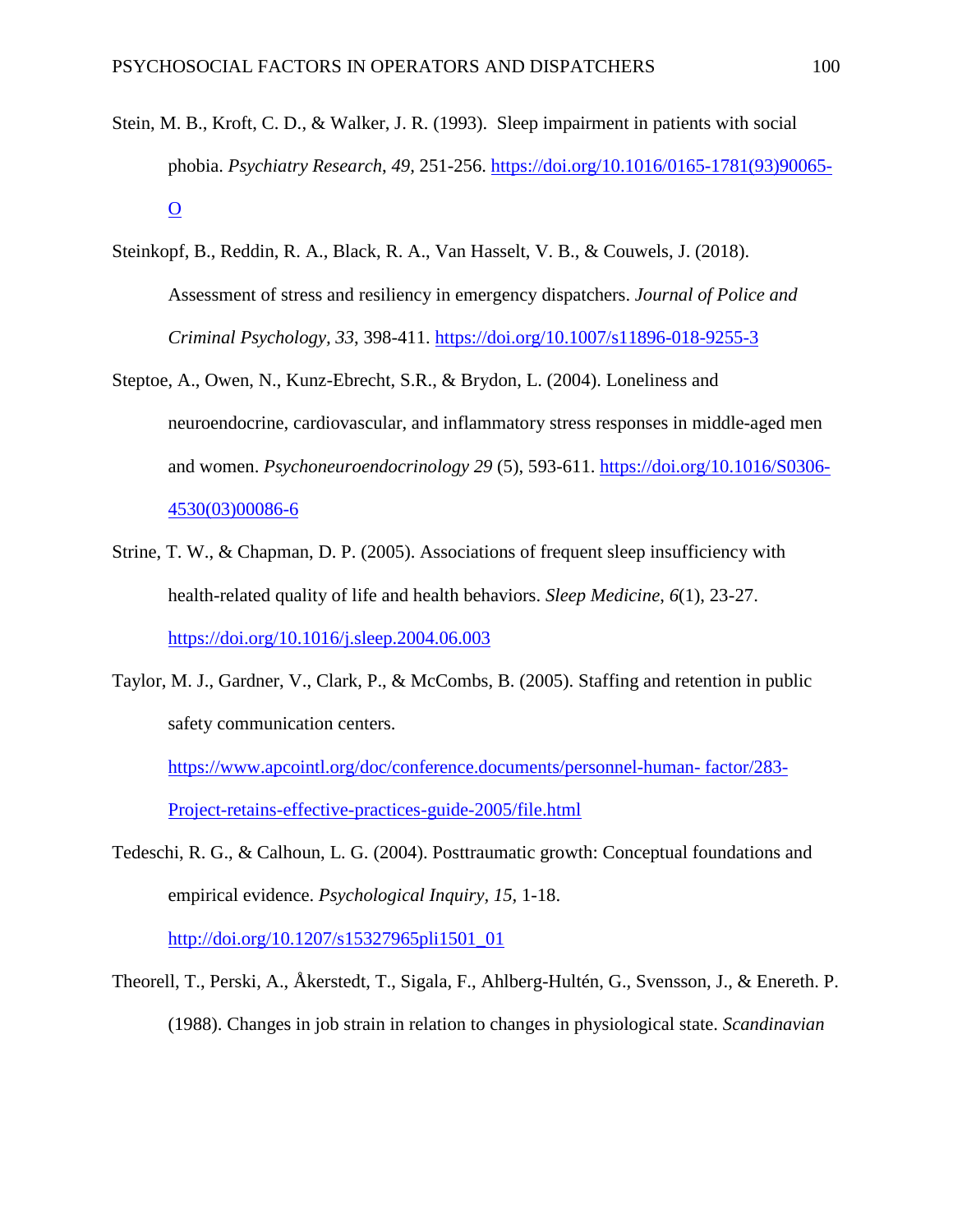*Journal of Work Environment, & Health, 14*, 189-196.

<http://www.jstor.org/stable/40965560>

Tobin, D. L., Holroyd, K.A., Reynolds, R.V., Wigul, J. K. (1989). The hierarchical factor structure of the coping strategies inventory. *Cognitive Therapy and Research*, *13,* 343-

361.<https://doi.org/10.1007/BF01173478>

- Troxell, R. M. (2008). *Indirect exposure to the trauma of others: The experiences of 9-1-1 telecommunicators* [Unpublished doctoral dissertation]. University of Illinois at Chicago.
- Ullman, S. E., Townsend, S. M., Filipas, H. H., & Starzynski, L. L. (2007). Structural models of the relations of assault severity, social support, avoidance coping, self-blame, and PTSD among sexual assault survivors. *Psychology of Women Quarterly, 31*, 23-37 <https://doi.org/10.1111/j.1471-6402.2007.00328.x>
- University of Phoenix. (2017). Majority of First Responders Face Mental Health Challenges in the Workplace. [https://www.phoenix.edu/about\\_us/media-center/news/uopx-releases](https://www.phoenix.edu/about_us/media-center/news/uopx-releases-first-responder-mental-health-survey-results.html)[first-responder-mental-health-survey-results.html](https://www.phoenix.edu/about_us/media-center/news/uopx-releases-first-responder-mental-health-survey-results.html)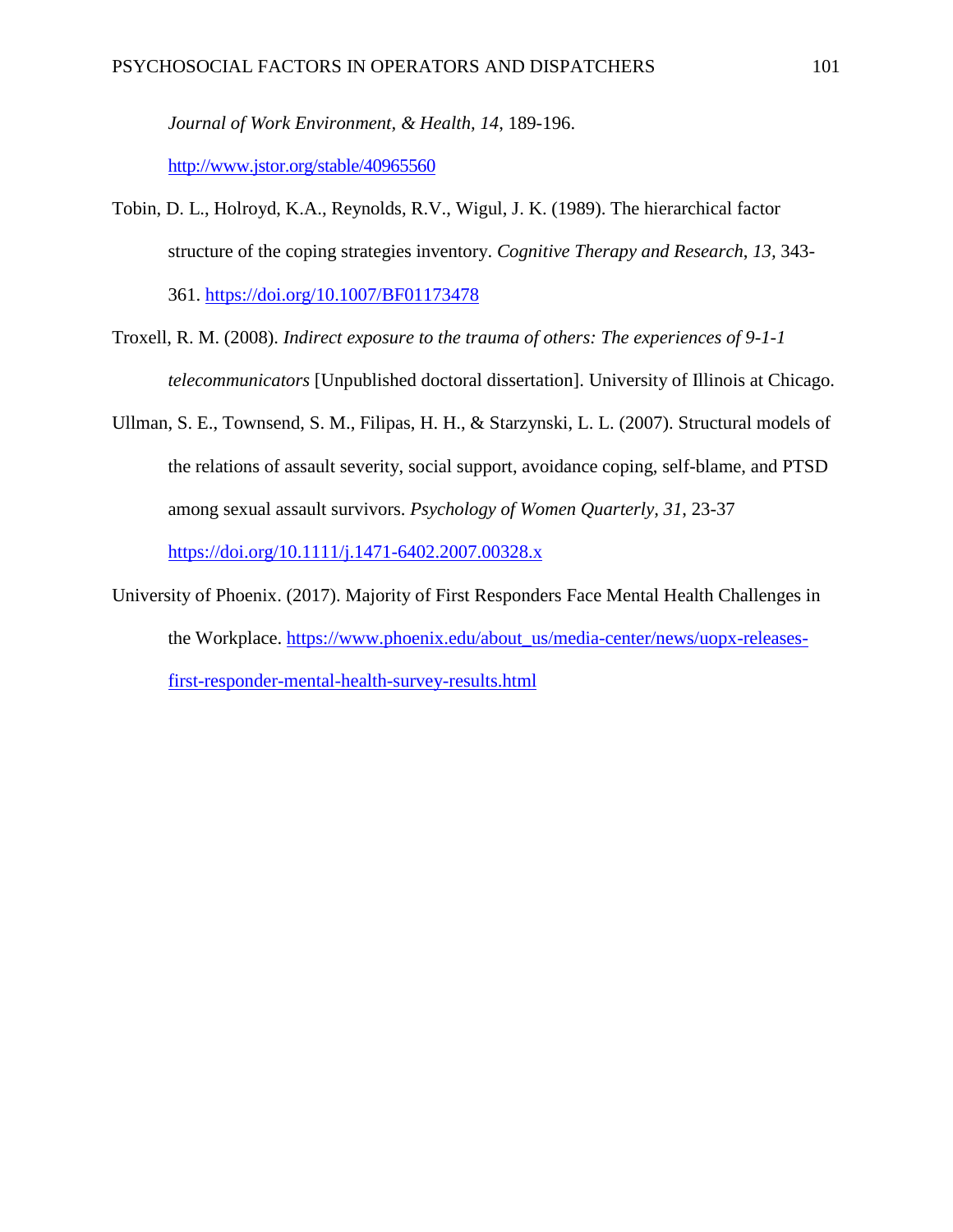- Vanaelst, B., Michels, N., De Vriendt, T., Huybrechts, I., Vyncke, K., Sioen, I., Bammann, K., Rivet, N., Raul, J., Molnar, D., & De Henauw, S. (2013). Cortisone in hair of elementary school girls and its relationship with childhood stress. *European Journal of Pediatrics, 172*, 843-846. <https://doi.org/10.1007/s00431-013-1955-1>
- Vieweg, W. V. R., Julius, D. A., Fernandez, A., Beatty-Brooks, M., Hettema, J. M., & Pandurangi, A. K. (2006). Posttraumatic stress disorder: Clinical features, pathophysiology, and treatment. *The American Journal of Medicine, 119*(5), 383-390. <https://doi.org/10.1016/j.amjmed.2005.09.027>
- Vogel, M., Braungardt, T., Meyer, W., & Schneider, W. (2012). The effects of shift work on physical and mental health. *Journal of Neural Transmission*, *119*(10), 1121-1132. <https://doi.org.ezproxy.pcom.edu/10.1007/s00702-012-0800-4>
- Voydanoff, P. (2001). Conceptualizing community in the context of work and family. *Community, Work & Family*, *4*(2), 133-156.<https://doi.org/10.1080/713658928>
- Wagner, D., Heinrichs, M., & Ehlert, U. (1998). Prevalence of symptoms of posttraumatic stress disorder in German professional firefighters. *American Journal of Psychiatry, 155*(12), 1727-1732. <https://doi.org/10.1176/ajp.155.12.1727>
- Weathers, F. W., Litz, B. T., Keane, T. M., Palmieri, P. A., Marx, B. P., & Schnurr, P. P. (2013). *The PTSD Checklist for DSM-5 (PCL-5) – Standard* [Measurement instrument]. [https://www.ptsd.va.gov.10](https://www.ptsd.va.gov.10/)
- Weibel, L., Gabrion, I., Auusedat, M., & Kreutz, G. (2003) Work-related stress in an emergency medical dispatch center. *Annals of Emergency Medicine*, (4), 500-506. <https://doi.org/10.1067/mem.2003.109>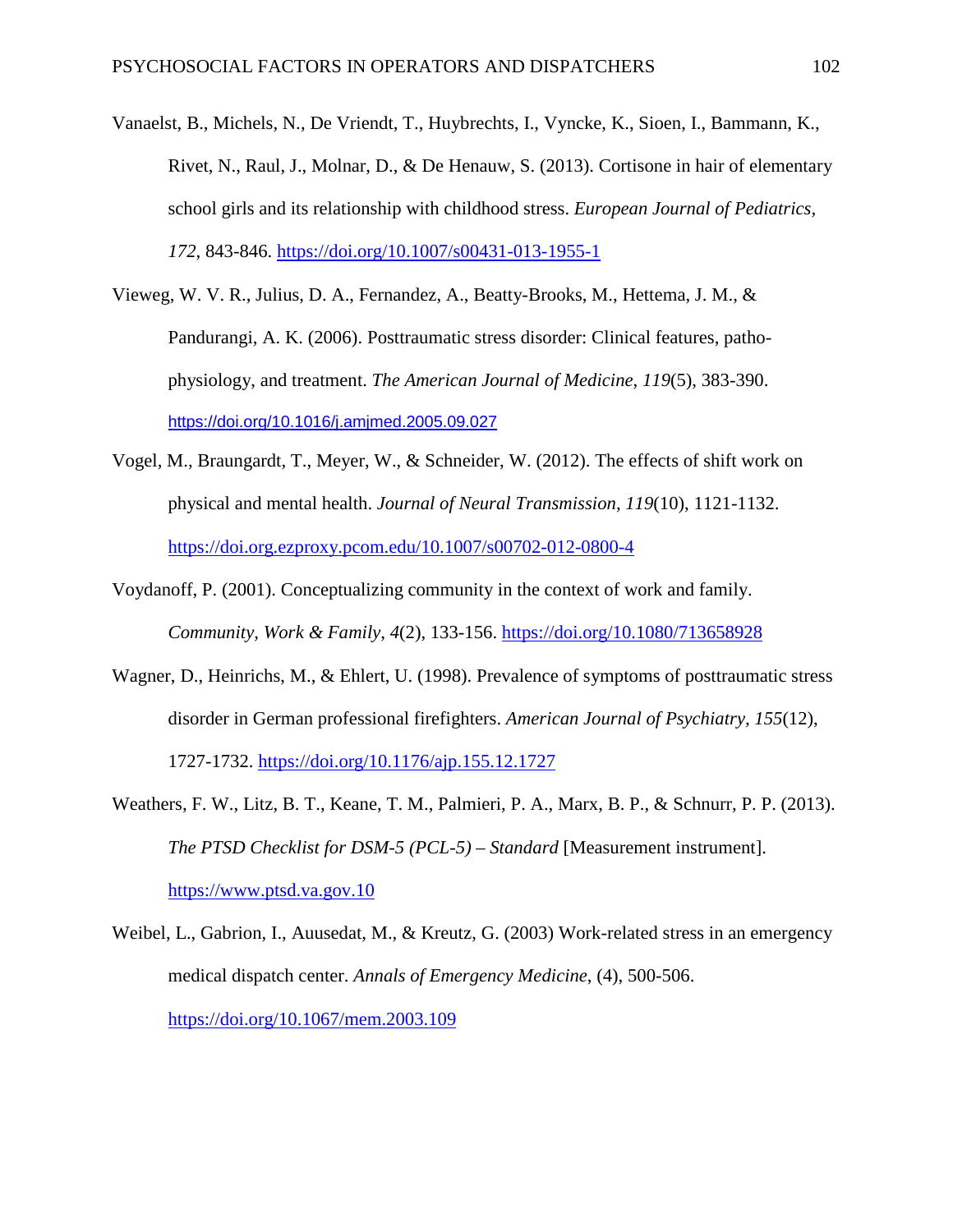- Williams, R., & Joseph, S. (1999). Conclusions: An integrative psychosocial model of PTSD. In W. Yule (Ed.), *Post-traumatic stress disorders: Concepts and therapy* (pp. 297-314). Wiley.
- Yan, K., & Wang, J. (2005). A path analysis on life events, negative automatic thoughts, coping style and depression. *Psychological Development and Education*, (1), 18. [http://en.cnki.com.cn/Article\\_en/CJFDTotal-XLFZ200501018.htm](http://en.cnki.com.cn/Article_en/CJFDTotal-XLFZ200501018.htm)